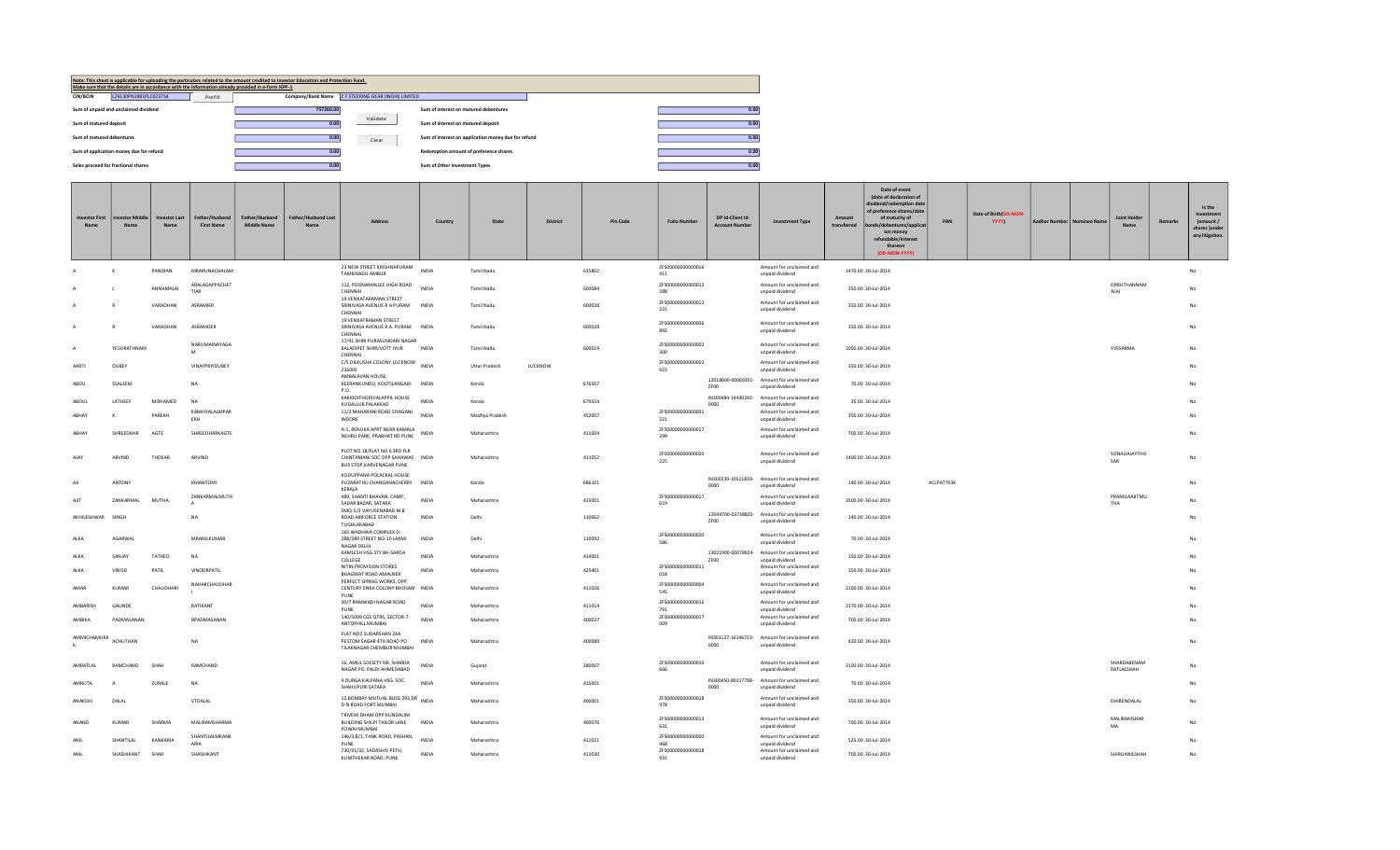| C/O SANJEEV AGARWAL MOH<br>IN300513-18344146- Amount for unclaimed and<br>SAHLIKARA PRAHLAD MACHINERY<br>AGARWAL<br><b>NA</b><br>STORE FARIDPUR BAREILLY UTTAR INDIA<br>Uttar Pradesh<br>BAREILLY<br>7.00 30-Jul-2014<br>ANKIT<br>0000<br>unpaid dividend<br><b>PRADESH 243503</b><br>5 SAMEEPAM APARTS RAJNAGAR<br>ZFS00000000000021<br>Amount for unclaimed and<br><b>INDIA</b><br>ANKITA<br>M<br>GANDHI<br>MUKESHKUMAR<br>Gujarat<br>380007<br>700.00 30-Jul-2014<br>PALDI AHMEDABAD<br>unpaid dividend<br>378<br>105/681 DIPTY KA PARAO KANPUR<br>IN302679-32843682- Amount for unclaimed and<br>ANSHUMAN<br>SHUKLA<br>INDIA<br><b>Uttar Pradesh</b><br>KANPUR NAGAR<br>70.00 30-Jul-2014<br><b>NA</b><br>208003<br>0000<br>unpaid dividend<br>ZFS00000000000004<br>6 B INDRALOK OLD NAGARDAS RD INDIA<br>Amount for unclaimed and<br>ANSUYA<br>NAIK<br>JAYANTILALMNAIK<br>Maharashtra<br>400069<br>350.00 30-Jul-2014<br>ANDHERI EAST MUMBAI<br>887<br>unpaid dividend<br>309 VEENA VIHAR 17-A, FLANK<br>ZES00000000000015<br>Amount for unclaimed and<br>SHETH<br>400022<br>350.00 30-Jul-2014<br>ANUJ<br>ARVIND<br><b>INDIA</b><br>Maharashtra<br>ROAD SION (E) MUMBAI<br>313<br>unnaid dividend<br>309, VEENA VIHAR 17/A, FLANK<br>ZFS00000000000021<br>Amount for unclaimed and<br>SHETH<br>ANANTRAISHETH<br><b>INDIA</b><br>400022<br>2100.00 30-Jul-2014<br>Maharashtra<br>ANUJ<br>$\mathbf{A}$<br>ROAD SION-EAST MUMBAL<br>002<br>unpaid dividend<br>SUBHASHCHANDE<br>C-63 IFS APARTMENTS MAYUR<br>ZFS00000000000005<br>Amount for unclaimed and<br><b>INDIA</b><br>1050.00 30-Jul-2014<br>VIG<br>110091<br>ANUPAM<br>Delhi<br>VIHAR PHASE I DELHI<br>unpaid dividend<br><b>RVIG</b><br>031<br>ZFS00000000000020<br>Amount for unclaimed and<br>110058<br>728.00 30-Jul-2014<br>ANUPAMA<br><b>GUPTA</b><br>VNGUPTA<br>D1B/10C, JANAK PURI NEW DELHI INDIA<br>Delhi<br>757<br>unpaid dividend<br>39, SUBRAMANIA PURAM IST R.S.<br>ZFS00000000000000<br>Amount for unclaimed and<br><b>INDIA</b><br>ANURADHA<br>NARAYANAN<br>SVNARAYANAN<br>Tamil Nadu<br>641002<br>1050.00 30-Jul-2014<br>PURAM, COIMBATORE<br>unpaid dividend<br>285<br>ZFS00000000000019<br>C-22 KRISHNALAYA MANKIKAR<br>Amount for unclaimed and<br><b>ARUNTHATHI</b><br>ARIUNAN<br>ARJUNNA<br><b>INDIA</b><br>Maharashtra<br>400022<br>3500.00 30-Jul-2014<br>ROAD MUMBAI<br>unpaid dividend<br>190<br>KETKI SADAN CO.OP. SOCIETY OPP<br>WAMANSAKHARA<br>ZFS00000000000001<br>Amount for unclaimed and<br>411030<br>1050.00 30-Jul-2014<br>SHUKLA<br>LOKMANYA NAGAR P.O. NAVI<br><b>INDIA</b><br>Maharashtra<br>ARVIND<br>MSHUKLA<br>318<br>unpaid dividend<br>PFTH PUNE<br>C/O. KHANDELWAL TRADERS<br>ZFS00000000000011<br>KAILASLKHANDEL<br>Amount for unclaimed and<br>KHANDELWAL<br>INDIA<br>414001<br>700.00 30-Jul-2014<br>ASHA<br>KAILAS<br>Maharashtra<br>WAI<br>TELIKHUNT AHMEDNAGAR<br>613<br>unpaid dividend<br>13021900-00082432- Amount for unclaimed and<br>AMRUTLAL<br>MUTHA<br><b>NA</b><br>IMARAT COMPANY M.G.ROAD<br><b>INDIA</b><br>414001<br>7.00 30-Jul-2014<br>ASHISH<br>Maharashtra<br>unpaid dividend<br>ZF00<br>15, TULSI PARK SOCIETY OPP.<br>ZFS00000000000018<br><b>MAHENDRABHAIS</b><br>Amount for unclaimed and<br>ASHISH<br>SHAH<br>PANCHAL HALL, ANAND V V NAGAR INDIA<br>388001<br>1400.00 30-Jul-2014<br>M<br>Gujarat<br>HAH<br>279<br>unpaid dividend<br>ROAD ANAND<br>ZFS00000000000022<br>Amount for unclaimed and<br>94/18 A, ERANDWANA PUNE<br>411004<br>1470.00 30-Jul-2014<br>AAVPG2872P<br>ASHOK<br>GANDHI<br>NIHALCHAND<br><b>INDIA</b><br>Maharashtra<br>unpaid dividend<br>280<br>ZFS00000000000012<br>Amount for unclaimed and<br>ASHOK<br>VISVANATHAN<br>RNVISVANATHAN<br>1 POES GARDEN CHENNAL<br><b>INDIA</b><br>Tamil Nadu<br>600086<br>175.00 30-Jul-2014<br>AARPA99840<br>unpaid dividend<br>290<br>WAMANGANESHA<br>UTKARSM PROCESS STUDIO 59<br>ZFS00000000000000<br>Amount for unclaimed and<br><b>INDIA</b><br>422001<br>2100.00 30-Jul-2014<br>WAMAN<br>ANDHARE<br>Maharashtra<br>ASHOK<br>NDHARE<br>MAIN ROAD NASIK<br>unpaid dividend<br>941<br>AT - POST SONAI TALUKA -<br>ZFS00000000000012<br>Amount for unclaimed and<br>414001<br>ABDPB2011L<br>ASHOKLAL<br>BABULALBHALGAT<br>NEWASA DIST - AHMEDNAGAR<br><b>INDIA</b><br>Maharashtra<br>1050.00 30-Jul-2014<br>209<br>unpaid dividend<br>AHMEDNAGAR<br>39 MUKESH PARK CO-OP<br>CHAMPAKSINHGH<br>HSG.SOCIETY 132 FEET ROAD NEAR INDIA<br>ZFS00000000000017<br>Amount for unclaimed and<br>ASHUTOSH<br>CHAMPAKSINH GHARIA<br>380015<br>1428.00 30-Jul-2014<br>Gujarat<br>ARIA<br>TIMES OF INDIA CROSSING ROAD<br>unpaid dividend<br>641<br>AMBAWADI<br>5/409 HARIPURA KANSKIWAD<br>ZFS00000000000012<br>Amount for unclaimed and<br><b>INDIA</b><br>RAMANLAL<br>MASTER<br>RAMANLAL<br>395003<br>700.00 30-Jul-2014<br>ASHWIN<br>Guiarat<br>NEAR SCHOOL NO.66 SURAT<br>476<br>unpaid dividend<br>ASK INVESTMENT CONSULTANTS.<br>ZFS00000000000017<br>Amount for unclaimed and<br>ASIT<br>КОТІСНА<br>KISHORE<br>46/47 RAIGIR CHAMBERS 12,<br><b>INDIA</b><br>Maharashtra<br>400023<br>350.00 30-Jul-2014<br>unpaid dividend<br>281<br>S.B.ROAD, FORT MUMBAI<br>92. MAKER TOWER-H CUFFE<br>ZFS00000000000020<br>Amount for unclaimed and<br><b>AVINASH</b><br><b>RATRA</b><br><b>IAGANNATH</b><br><b>INDIA</b><br>Maharashtra<br>400005<br>350.00 30-Jul-2014<br>PARADE COLABA MUMBAI<br>unpaid dividend<br>878<br>CROWN GATE 195/94 JAGAT<br>7ES00000000000019<br>Amount for unclaimed and<br>AVINASHKUMAR SRIVASTAVA<br><b>INDIA</b><br>LUCKNOW<br>2800.00 30-Jul-2014<br>SRIRAM<br><b>Uttar Pradesh</b><br>NARAIN ROAD LUCKNOW 226003<br>unpaid dividend<br>155<br>C/O B. ANNAPPA PAI & SONS<br>ZFS00000000000013<br>Amount for unclaimed and<br>PAI<br>SATHISH<br>RANNAPPAPAL<br><b>REEDI MANUFACTURERS</b><br><b>INDIA</b><br>MAHARASHTRA<br>444444<br>2800.00 30-Jul-2014<br>082<br>unpaid dividend<br>TALIPADPU KASARAGOD<br>APRADHA PLOT NO 4 OPP MARKET INDIA<br>BALGONDAADGON<br>ZFS00000000000005<br>Amount for unclaimed and<br><b>BARGONDA</b><br><b>BALGONDA</b><br>PATIL<br>Maharashtra<br>416416<br>350.00 30-1:1-2014<br>DAPATIL<br>YARD BUS STOP SANGLI<br>unpaid dividend<br>962<br>BAZAR TAL NEAR CENTRAL BANK<br>13021900-00110374- Amount for unclaimed and<br>BABIBAI<br>POPATLAL<br>BOGAWAT<br>OF INDIA JAMKHED DIST-<br><b>INDIA</b><br>Maharashtra<br>413201<br>4200.00 30-Jul-2014<br><b>NA</b><br>ZF00<br>unpaid dividend<br>AHMEDNAGAR<br><b>FULCHANDPAHAD</b><br>7ES000000000000008<br>Amount for unclaimed and<br><b>BADAMBA</b><br>FULCHAND<br>PAHADE<br>1523 KINGS GATE AHMEDNAGAR INDIA<br>Maharashtra<br>414001<br>3500.00 30-Jul-2014<br>629<br>unpaid dividend<br>15, MEHRA CHAWL NEAR SAUPUR<br>SHAMSUDDINKKA<br>ZFS00000000000018<br>Amount for unclaimed and<br>BADRUDDIN<br>KADRI<br>POLICE CHOWKY NARODA ROAD INDIA<br>382345<br>1470.00 30-Jul-2014<br>Gujarat<br>825<br>unpaid dividend<br>DRI<br>AHMEDABAD<br>15 MEHRA CHAWL NEAR SAUPUR<br>ZFS00000000000019<br>Amount for unclaimed and<br>728.00 30-Jul-2014<br><b>BADRUDDIN</b><br>SHAMSUDDIN<br>SHAMSUDDIN<br>POLICE CHOWK NARODA ROAD<br>INDIA<br>382345<br>KADRI<br>Guiarat<br>531<br>unpaid dividend<br>AHMEDABAD<br>ZFS00000000000006<br>LATEVIDYANANDTI<br>8 CHUNNILAL SMRITI JEEVAN<br>Amount for unclaimed and<br>NAND<br>TIWAR <sup>*</sup><br><b>INDIA</b><br>Maharashtra<br>411033<br>350.00 30-Jul-2014<br><b>BALA</b><br>WARI<br>NAGAR CHINCHWAD PUNE<br>897<br>unpaid dividend<br>SINDHU BAUG A BLOCK NO 7 TILAK INDIA<br>ZFS00000000000019<br>Amount for unclaimed and<br>RAMESH<br>VORA<br>RAMESH<br>Maharashtra<br>400077<br>70.00 30-Jul-2014<br>BALA<br>ROAD GHATKOPAR(E) MUMBAI<br>unpaid dividend<br>375<br>RAILWAY Q NO R B II, 287/A NEW<br>IN302269-12032043- Amount for unclaimed and<br>BALBIR<br><b>SINGH</b><br><b>BANARASIDAS</b><br><b>INDIA</b><br>Madhya Pradesh<br>461115<br>42.00 30-Jul-2014<br><b>BIZPS3041P</b><br>YARD ITARSI MADHYA PRADESH<br>0000<br>unpaid dividend<br>SURYA KIRAN BLDG., 19,<br>ZFS00000000000010<br>Amount for unclaimed and<br>BARODA<br>BANK<br>OF<br><b>NA</b><br>KASTURBA GANDHI MARG, NEW<br><b>INDIA</b><br>Delhi<br>110001<br>4900.00 30-Jul-2014<br>846<br>unpaid dividend<br>DELHI<br>2347/48, DALMANDAI.<br>12011300-00044920- Amount for unclaimed and<br>414001<br>SHINGAVI<br><b>INDIA</b><br>700.00 30-Jul-2014<br>BASANTABAI<br>SHRIMAL<br>SHRIMAL<br>AEYPS6109Q 15-MAR-1938<br>Maharashtra<br>AHMEDNAGAR<br>unpaid dividend<br>ZF00<br>MAKARANDGANES<br>ZFS00000000000001<br>Amount for unclaimed and<br>SATHE<br>411002<br>1050.00 30-Jul-2014<br><b>BEENA</b><br>714/A BHWANI PETH PUNE<br>INDIA<br>Maharashtra<br>HSATHE<br>286<br>unpaid dividend<br>POOKAYIL HOUSE.<br>12025700-00154336- Amount for unclaimed and<br>BEERANKUTTY POOKKAYIL | ANITA | <b>TAPARIA</b> | PURUSHOTTAMDA<br>SSTAPARIA | TAPARIA SADAN SECOND<br>FLOOR, 21 BASIN WATER WORKS INDIA<br>ST. CHENNAI |              | Tamil Nadu | 600079 | ZFS00000000000016<br>814 |      | Amount for unclaimed and<br>unpaid dividend | 7.00 30-Jul-2014   |  |                                   | PURUSHOTTAM<br>DASSTAPARIA                    |    |
|-------------------------------------------------------------------------------------------------------------------------------------------------------------------------------------------------------------------------------------------------------------------------------------------------------------------------------------------------------------------------------------------------------------------------------------------------------------------------------------------------------------------------------------------------------------------------------------------------------------------------------------------------------------------------------------------------------------------------------------------------------------------------------------------------------------------------------------------------------------------------------------------------------------------------------------------------------------------------------------------------------------------------------------------------------------------------------------------------------------------------------------------------------------------------------------------------------------------------------------------------------------------------------------------------------------------------------------------------------------------------------------------------------------------------------------------------------------------------------------------------------------------------------------------------------------------------------------------------------------------------------------------------------------------------------------------------------------------------------------------------------------------------------------------------------------------------------------------------------------------------------------------------------------------------------------------------------------------------------------------------------------------------------------------------------------------------------------------------------------------------------------------------------------------------------------------------------------------------------------------------------------------------------------------------------------------------------------------------------------------------------------------------------------------------------------------------------------------------------------------------------------------------------------------------------------------------------------------------------------------------------------------------------------------------------------------------------------------------------------------------------------------------------------------------------------------------------------------------------------------------------------------------------------------------------------------------------------------------------------------------------------------------------------------------------------------------------------------------------------------------------------------------------------------------------------------------------------------------------------------------------------------------------------------------------------------------------------------------------------------------------------------------------------------------------------------------------------------------------------------------------------------------------------------------------------------------------------------------------------------------------------------------------------------------------------------------------------------------------------------------------------------------------------------------------------------------------------------------------------------------------------------------------------------------------------------------------------------------------------------------------------------------------------------------------------------------------------------------------------------------------------------------------------------------------------------------------------------------------------------------------------------------------------------------------------------------------------------------------------------------------------------------------------------------------------------------------------------------------------------------------------------------------------------------------------------------------------------------------------------------------------------------------------------------------------------------------------------------------------------------------------------------------------------------------------------------------------------------------------------------------------------------------------------------------------------------------------------------------------------------------------------------------------------------------------------------------------------------------------------------------------------------------------------------------------------------------------------------------------------------------------------------------------------------------------------------------------------------------------------------------------------------------------------------------------------------------------------------------------------------------------------------------------------------------------------------------------------------------------------------------------------------------------------------------------------------------------------------------------------------------------------------------------------------------------------------------------------------------------------------------------------------------------------------------------------------------------------------------------------------------------------------------------------------------------------------------------------------------------------------------------------------------------------------------------------------------------------------------------------------------------------------------------------------------------------------------------------------------------------------------------------------------------------------------------------------------------------------------------------------------------------------------------------------------------------------------------------------------------------------------------------------------------------------------------------------------------------------------------------------------------------------------------------------------------------------------------------------------------------------------------------------------------------------------------------------------------------------------------------------------------------------------------------------------------------------------------------------------------------------------------------------------------------------------------------------------------------------------------------------------------------------------------------------------------------------------------------------------------------------------------------------------------------------------------------------------------------------------------------------------------------------------------------------------------------------------------------------------------------------------------------------------------------------------------------------------------------------------------------------------------------------------------------------------------------------------------------------------------------------------------------------------------------------------------------------------------------------------------------------------------------------------------------------------------------------------------------------------------------------------------------------------------------------------------------------------------------------------------------------------------------------------------------------------------------------------------------------------------------------------------------------------------------------------------------------------------------------------------------------------------------------------------------------------------------------------------------------------------------------------------------------------------------------------------------------------------------------------------------------------------------------------------------------------------------------|-------|----------------|----------------------------|--------------------------------------------------------------------------|--------------|------------|--------|--------------------------|------|---------------------------------------------|--------------------|--|-----------------------------------|-----------------------------------------------|----|
|                                                                                                                                                                                                                                                                                                                                                                                                                                                                                                                                                                                                                                                                                                                                                                                                                                                                                                                                                                                                                                                                                                                                                                                                                                                                                                                                                                                                                                                                                                                                                                                                                                                                                                                                                                                                                                                                                                                                                                                                                                                                                                                                                                                                                                                                                                                                                                                                                                                                                                                                                                                                                                                                                                                                                                                                                                                                                                                                                                                                                                                                                                                                                                                                                                                                                                                                                                                                                                                                                                                                                                                                                                                                                                                                                                                                                                                                                                                                                                                                                                                                                                                                                                                                                                                                                                                                                                                                                                                                                                                                                                                                                                                                                                                                                                                                                                                                                                                                                                                                                                                                                                                                                                                                                                                                                                                                                                                                                                                                                                                                                                                                                                                                                                                                                                                                                                                                                                                                                                                                                                                                                                                                                                                                                                                                                                                                                                                                                                                                                                                                                                                                                                                                                                                                                                                                                                                                                                                                                                                                                                                                                                                                                                                                                                                                                                                                                                                                                                                                                                                                                                                                                                                                                                                                                                                                                                                                                                                                                                                                                                                                                                                                                                                                                                                                                                                                                                                                                                                                                                                                                                                                                                                                                                                                                                                                                         |       |                |                            |                                                                          |              |            |        |                          |      |                                             |                    |  |                                   |                                               | No |
|                                                                                                                                                                                                                                                                                                                                                                                                                                                                                                                                                                                                                                                                                                                                                                                                                                                                                                                                                                                                                                                                                                                                                                                                                                                                                                                                                                                                                                                                                                                                                                                                                                                                                                                                                                                                                                                                                                                                                                                                                                                                                                                                                                                                                                                                                                                                                                                                                                                                                                                                                                                                                                                                                                                                                                                                                                                                                                                                                                                                                                                                                                                                                                                                                                                                                                                                                                                                                                                                                                                                                                                                                                                                                                                                                                                                                                                                                                                                                                                                                                                                                                                                                                                                                                                                                                                                                                                                                                                                                                                                                                                                                                                                                                                                                                                                                                                                                                                                                                                                                                                                                                                                                                                                                                                                                                                                                                                                                                                                                                                                                                                                                                                                                                                                                                                                                                                                                                                                                                                                                                                                                                                                                                                                                                                                                                                                                                                                                                                                                                                                                                                                                                                                                                                                                                                                                                                                                                                                                                                                                                                                                                                                                                                                                                                                                                                                                                                                                                                                                                                                                                                                                                                                                                                                                                                                                                                                                                                                                                                                                                                                                                                                                                                                                                                                                                                                                                                                                                                                                                                                                                                                                                                                                                                                                                                                                         |       |                |                            |                                                                          |              |            |        |                          |      |                                             |                    |  |                                   | YAMUNAMGAN<br>DHI                             | No |
|                                                                                                                                                                                                                                                                                                                                                                                                                                                                                                                                                                                                                                                                                                                                                                                                                                                                                                                                                                                                                                                                                                                                                                                                                                                                                                                                                                                                                                                                                                                                                                                                                                                                                                                                                                                                                                                                                                                                                                                                                                                                                                                                                                                                                                                                                                                                                                                                                                                                                                                                                                                                                                                                                                                                                                                                                                                                                                                                                                                                                                                                                                                                                                                                                                                                                                                                                                                                                                                                                                                                                                                                                                                                                                                                                                                                                                                                                                                                                                                                                                                                                                                                                                                                                                                                                                                                                                                                                                                                                                                                                                                                                                                                                                                                                                                                                                                                                                                                                                                                                                                                                                                                                                                                                                                                                                                                                                                                                                                                                                                                                                                                                                                                                                                                                                                                                                                                                                                                                                                                                                                                                                                                                                                                                                                                                                                                                                                                                                                                                                                                                                                                                                                                                                                                                                                                                                                                                                                                                                                                                                                                                                                                                                                                                                                                                                                                                                                                                                                                                                                                                                                                                                                                                                                                                                                                                                                                                                                                                                                                                                                                                                                                                                                                                                                                                                                                                                                                                                                                                                                                                                                                                                                                                                                                                                                                                         |       |                |                            |                                                                          |              |            |        |                          |      |                                             |                    |  |                                   |                                               | No |
|                                                                                                                                                                                                                                                                                                                                                                                                                                                                                                                                                                                                                                                                                                                                                                                                                                                                                                                                                                                                                                                                                                                                                                                                                                                                                                                                                                                                                                                                                                                                                                                                                                                                                                                                                                                                                                                                                                                                                                                                                                                                                                                                                                                                                                                                                                                                                                                                                                                                                                                                                                                                                                                                                                                                                                                                                                                                                                                                                                                                                                                                                                                                                                                                                                                                                                                                                                                                                                                                                                                                                                                                                                                                                                                                                                                                                                                                                                                                                                                                                                                                                                                                                                                                                                                                                                                                                                                                                                                                                                                                                                                                                                                                                                                                                                                                                                                                                                                                                                                                                                                                                                                                                                                                                                                                                                                                                                                                                                                                                                                                                                                                                                                                                                                                                                                                                                                                                                                                                                                                                                                                                                                                                                                                                                                                                                                                                                                                                                                                                                                                                                                                                                                                                                                                                                                                                                                                                                                                                                                                                                                                                                                                                                                                                                                                                                                                                                                                                                                                                                                                                                                                                                                                                                                                                                                                                                                                                                                                                                                                                                                                                                                                                                                                                                                                                                                                                                                                                                                                                                                                                                                                                                                                                                                                                                                                                         |       |                |                            |                                                                          |              |            |        |                          |      |                                             |                    |  |                                   | <b>JAYANTILALMNA</b><br>IK                    | No |
|                                                                                                                                                                                                                                                                                                                                                                                                                                                                                                                                                                                                                                                                                                                                                                                                                                                                                                                                                                                                                                                                                                                                                                                                                                                                                                                                                                                                                                                                                                                                                                                                                                                                                                                                                                                                                                                                                                                                                                                                                                                                                                                                                                                                                                                                                                                                                                                                                                                                                                                                                                                                                                                                                                                                                                                                                                                                                                                                                                                                                                                                                                                                                                                                                                                                                                                                                                                                                                                                                                                                                                                                                                                                                                                                                                                                                                                                                                                                                                                                                                                                                                                                                                                                                                                                                                                                                                                                                                                                                                                                                                                                                                                                                                                                                                                                                                                                                                                                                                                                                                                                                                                                                                                                                                                                                                                                                                                                                                                                                                                                                                                                                                                                                                                                                                                                                                                                                                                                                                                                                                                                                                                                                                                                                                                                                                                                                                                                                                                                                                                                                                                                                                                                                                                                                                                                                                                                                                                                                                                                                                                                                                                                                                                                                                                                                                                                                                                                                                                                                                                                                                                                                                                                                                                                                                                                                                                                                                                                                                                                                                                                                                                                                                                                                                                                                                                                                                                                                                                                                                                                                                                                                                                                                                                                                                                                                         |       |                |                            |                                                                          |              |            |        |                          |      |                                             |                    |  |                                   |                                               | No |
|                                                                                                                                                                                                                                                                                                                                                                                                                                                                                                                                                                                                                                                                                                                                                                                                                                                                                                                                                                                                                                                                                                                                                                                                                                                                                                                                                                                                                                                                                                                                                                                                                                                                                                                                                                                                                                                                                                                                                                                                                                                                                                                                                                                                                                                                                                                                                                                                                                                                                                                                                                                                                                                                                                                                                                                                                                                                                                                                                                                                                                                                                                                                                                                                                                                                                                                                                                                                                                                                                                                                                                                                                                                                                                                                                                                                                                                                                                                                                                                                                                                                                                                                                                                                                                                                                                                                                                                                                                                                                                                                                                                                                                                                                                                                                                                                                                                                                                                                                                                                                                                                                                                                                                                                                                                                                                                                                                                                                                                                                                                                                                                                                                                                                                                                                                                                                                                                                                                                                                                                                                                                                                                                                                                                                                                                                                                                                                                                                                                                                                                                                                                                                                                                                                                                                                                                                                                                                                                                                                                                                                                                                                                                                                                                                                                                                                                                                                                                                                                                                                                                                                                                                                                                                                                                                                                                                                                                                                                                                                                                                                                                                                                                                                                                                                                                                                                                                                                                                                                                                                                                                                                                                                                                                                                                                                                                                         |       |                |                            |                                                                          |              |            |        |                          |      |                                             |                    |  |                                   | PARULASHETH                                   | No |
|                                                                                                                                                                                                                                                                                                                                                                                                                                                                                                                                                                                                                                                                                                                                                                                                                                                                                                                                                                                                                                                                                                                                                                                                                                                                                                                                                                                                                                                                                                                                                                                                                                                                                                                                                                                                                                                                                                                                                                                                                                                                                                                                                                                                                                                                                                                                                                                                                                                                                                                                                                                                                                                                                                                                                                                                                                                                                                                                                                                                                                                                                                                                                                                                                                                                                                                                                                                                                                                                                                                                                                                                                                                                                                                                                                                                                                                                                                                                                                                                                                                                                                                                                                                                                                                                                                                                                                                                                                                                                                                                                                                                                                                                                                                                                                                                                                                                                                                                                                                                                                                                                                                                                                                                                                                                                                                                                                                                                                                                                                                                                                                                                                                                                                                                                                                                                                                                                                                                                                                                                                                                                                                                                                                                                                                                                                                                                                                                                                                                                                                                                                                                                                                                                                                                                                                                                                                                                                                                                                                                                                                                                                                                                                                                                                                                                                                                                                                                                                                                                                                                                                                                                                                                                                                                                                                                                                                                                                                                                                                                                                                                                                                                                                                                                                                                                                                                                                                                                                                                                                                                                                                                                                                                                                                                                                                                                         |       |                |                            |                                                                          |              |            |        |                          |      |                                             |                    |  |                                   | <b>LTCOLSUBHASH</b><br>CHANDERVIG             | No |
|                                                                                                                                                                                                                                                                                                                                                                                                                                                                                                                                                                                                                                                                                                                                                                                                                                                                                                                                                                                                                                                                                                                                                                                                                                                                                                                                                                                                                                                                                                                                                                                                                                                                                                                                                                                                                                                                                                                                                                                                                                                                                                                                                                                                                                                                                                                                                                                                                                                                                                                                                                                                                                                                                                                                                                                                                                                                                                                                                                                                                                                                                                                                                                                                                                                                                                                                                                                                                                                                                                                                                                                                                                                                                                                                                                                                                                                                                                                                                                                                                                                                                                                                                                                                                                                                                                                                                                                                                                                                                                                                                                                                                                                                                                                                                                                                                                                                                                                                                                                                                                                                                                                                                                                                                                                                                                                                                                                                                                                                                                                                                                                                                                                                                                                                                                                                                                                                                                                                                                                                                                                                                                                                                                                                                                                                                                                                                                                                                                                                                                                                                                                                                                                                                                                                                                                                                                                                                                                                                                                                                                                                                                                                                                                                                                                                                                                                                                                                                                                                                                                                                                                                                                                                                                                                                                                                                                                                                                                                                                                                                                                                                                                                                                                                                                                                                                                                                                                                                                                                                                                                                                                                                                                                                                                                                                                                                         |       |                |                            |                                                                          |              |            |        |                          |      |                                             |                    |  |                                   | <b>SITAGUPTA</b>                              | No |
|                                                                                                                                                                                                                                                                                                                                                                                                                                                                                                                                                                                                                                                                                                                                                                                                                                                                                                                                                                                                                                                                                                                                                                                                                                                                                                                                                                                                                                                                                                                                                                                                                                                                                                                                                                                                                                                                                                                                                                                                                                                                                                                                                                                                                                                                                                                                                                                                                                                                                                                                                                                                                                                                                                                                                                                                                                                                                                                                                                                                                                                                                                                                                                                                                                                                                                                                                                                                                                                                                                                                                                                                                                                                                                                                                                                                                                                                                                                                                                                                                                                                                                                                                                                                                                                                                                                                                                                                                                                                                                                                                                                                                                                                                                                                                                                                                                                                                                                                                                                                                                                                                                                                                                                                                                                                                                                                                                                                                                                                                                                                                                                                                                                                                                                                                                                                                                                                                                                                                                                                                                                                                                                                                                                                                                                                                                                                                                                                                                                                                                                                                                                                                                                                                                                                                                                                                                                                                                                                                                                                                                                                                                                                                                                                                                                                                                                                                                                                                                                                                                                                                                                                                                                                                                                                                                                                                                                                                                                                                                                                                                                                                                                                                                                                                                                                                                                                                                                                                                                                                                                                                                                                                                                                                                                                                                                                                         |       |                |                            |                                                                          |              |            |        |                          |      |                                             |                    |  |                                   | SINGANALLURV<br>NARAYANAN                     | No |
|                                                                                                                                                                                                                                                                                                                                                                                                                                                                                                                                                                                                                                                                                                                                                                                                                                                                                                                                                                                                                                                                                                                                                                                                                                                                                                                                                                                                                                                                                                                                                                                                                                                                                                                                                                                                                                                                                                                                                                                                                                                                                                                                                                                                                                                                                                                                                                                                                                                                                                                                                                                                                                                                                                                                                                                                                                                                                                                                                                                                                                                                                                                                                                                                                                                                                                                                                                                                                                                                                                                                                                                                                                                                                                                                                                                                                                                                                                                                                                                                                                                                                                                                                                                                                                                                                                                                                                                                                                                                                                                                                                                                                                                                                                                                                                                                                                                                                                                                                                                                                                                                                                                                                                                                                                                                                                                                                                                                                                                                                                                                                                                                                                                                                                                                                                                                                                                                                                                                                                                                                                                                                                                                                                                                                                                                                                                                                                                                                                                                                                                                                                                                                                                                                                                                                                                                                                                                                                                                                                                                                                                                                                                                                                                                                                                                                                                                                                                                                                                                                                                                                                                                                                                                                                                                                                                                                                                                                                                                                                                                                                                                                                                                                                                                                                                                                                                                                                                                                                                                                                                                                                                                                                                                                                                                                                                                                         |       |                |                            |                                                                          |              |            |        |                          |      |                                             |                    |  |                                   | ARVINDNADAR                                   | No |
|                                                                                                                                                                                                                                                                                                                                                                                                                                                                                                                                                                                                                                                                                                                                                                                                                                                                                                                                                                                                                                                                                                                                                                                                                                                                                                                                                                                                                                                                                                                                                                                                                                                                                                                                                                                                                                                                                                                                                                                                                                                                                                                                                                                                                                                                                                                                                                                                                                                                                                                                                                                                                                                                                                                                                                                                                                                                                                                                                                                                                                                                                                                                                                                                                                                                                                                                                                                                                                                                                                                                                                                                                                                                                                                                                                                                                                                                                                                                                                                                                                                                                                                                                                                                                                                                                                                                                                                                                                                                                                                                                                                                                                                                                                                                                                                                                                                                                                                                                                                                                                                                                                                                                                                                                                                                                                                                                                                                                                                                                                                                                                                                                                                                                                                                                                                                                                                                                                                                                                                                                                                                                                                                                                                                                                                                                                                                                                                                                                                                                                                                                                                                                                                                                                                                                                                                                                                                                                                                                                                                                                                                                                                                                                                                                                                                                                                                                                                                                                                                                                                                                                                                                                                                                                                                                                                                                                                                                                                                                                                                                                                                                                                                                                                                                                                                                                                                                                                                                                                                                                                                                                                                                                                                                                                                                                                                                         |       |                |                            |                                                                          |              |            |        |                          |      |                                             |                    |  |                                   |                                               | No |
|                                                                                                                                                                                                                                                                                                                                                                                                                                                                                                                                                                                                                                                                                                                                                                                                                                                                                                                                                                                                                                                                                                                                                                                                                                                                                                                                                                                                                                                                                                                                                                                                                                                                                                                                                                                                                                                                                                                                                                                                                                                                                                                                                                                                                                                                                                                                                                                                                                                                                                                                                                                                                                                                                                                                                                                                                                                                                                                                                                                                                                                                                                                                                                                                                                                                                                                                                                                                                                                                                                                                                                                                                                                                                                                                                                                                                                                                                                                                                                                                                                                                                                                                                                                                                                                                                                                                                                                                                                                                                                                                                                                                                                                                                                                                                                                                                                                                                                                                                                                                                                                                                                                                                                                                                                                                                                                                                                                                                                                                                                                                                                                                                                                                                                                                                                                                                                                                                                                                                                                                                                                                                                                                                                                                                                                                                                                                                                                                                                                                                                                                                                                                                                                                                                                                                                                                                                                                                                                                                                                                                                                                                                                                                                                                                                                                                                                                                                                                                                                                                                                                                                                                                                                                                                                                                                                                                                                                                                                                                                                                                                                                                                                                                                                                                                                                                                                                                                                                                                                                                                                                                                                                                                                                                                                                                                                                                         |       |                |                            |                                                                          |              |            |        |                          |      |                                             |                    |  |                                   |                                               |    |
|                                                                                                                                                                                                                                                                                                                                                                                                                                                                                                                                                                                                                                                                                                                                                                                                                                                                                                                                                                                                                                                                                                                                                                                                                                                                                                                                                                                                                                                                                                                                                                                                                                                                                                                                                                                                                                                                                                                                                                                                                                                                                                                                                                                                                                                                                                                                                                                                                                                                                                                                                                                                                                                                                                                                                                                                                                                                                                                                                                                                                                                                                                                                                                                                                                                                                                                                                                                                                                                                                                                                                                                                                                                                                                                                                                                                                                                                                                                                                                                                                                                                                                                                                                                                                                                                                                                                                                                                                                                                                                                                                                                                                                                                                                                                                                                                                                                                                                                                                                                                                                                                                                                                                                                                                                                                                                                                                                                                                                                                                                                                                                                                                                                                                                                                                                                                                                                                                                                                                                                                                                                                                                                                                                                                                                                                                                                                                                                                                                                                                                                                                                                                                                                                                                                                                                                                                                                                                                                                                                                                                                                                                                                                                                                                                                                                                                                                                                                                                                                                                                                                                                                                                                                                                                                                                                                                                                                                                                                                                                                                                                                                                                                                                                                                                                                                                                                                                                                                                                                                                                                                                                                                                                                                                                                                                                                                                         |       |                |                            |                                                                          |              |            |        |                          |      |                                             |                    |  |                                   |                                               |    |
|                                                                                                                                                                                                                                                                                                                                                                                                                                                                                                                                                                                                                                                                                                                                                                                                                                                                                                                                                                                                                                                                                                                                                                                                                                                                                                                                                                                                                                                                                                                                                                                                                                                                                                                                                                                                                                                                                                                                                                                                                                                                                                                                                                                                                                                                                                                                                                                                                                                                                                                                                                                                                                                                                                                                                                                                                                                                                                                                                                                                                                                                                                                                                                                                                                                                                                                                                                                                                                                                                                                                                                                                                                                                                                                                                                                                                                                                                                                                                                                                                                                                                                                                                                                                                                                                                                                                                                                                                                                                                                                                                                                                                                                                                                                                                                                                                                                                                                                                                                                                                                                                                                                                                                                                                                                                                                                                                                                                                                                                                                                                                                                                                                                                                                                                                                                                                                                                                                                                                                                                                                                                                                                                                                                                                                                                                                                                                                                                                                                                                                                                                                                                                                                                                                                                                                                                                                                                                                                                                                                                                                                                                                                                                                                                                                                                                                                                                                                                                                                                                                                                                                                                                                                                                                                                                                                                                                                                                                                                                                                                                                                                                                                                                                                                                                                                                                                                                                                                                                                                                                                                                                                                                                                                                                                                                                                                                         |       |                |                            |                                                                          |              |            |        |                          |      |                                             |                    |  |                                   |                                               |    |
|                                                                                                                                                                                                                                                                                                                                                                                                                                                                                                                                                                                                                                                                                                                                                                                                                                                                                                                                                                                                                                                                                                                                                                                                                                                                                                                                                                                                                                                                                                                                                                                                                                                                                                                                                                                                                                                                                                                                                                                                                                                                                                                                                                                                                                                                                                                                                                                                                                                                                                                                                                                                                                                                                                                                                                                                                                                                                                                                                                                                                                                                                                                                                                                                                                                                                                                                                                                                                                                                                                                                                                                                                                                                                                                                                                                                                                                                                                                                                                                                                                                                                                                                                                                                                                                                                                                                                                                                                                                                                                                                                                                                                                                                                                                                                                                                                                                                                                                                                                                                                                                                                                                                                                                                                                                                                                                                                                                                                                                                                                                                                                                                                                                                                                                                                                                                                                                                                                                                                                                                                                                                                                                                                                                                                                                                                                                                                                                                                                                                                                                                                                                                                                                                                                                                                                                                                                                                                                                                                                                                                                                                                                                                                                                                                                                                                                                                                                                                                                                                                                                                                                                                                                                                                                                                                                                                                                                                                                                                                                                                                                                                                                                                                                                                                                                                                                                                                                                                                                                                                                                                                                                                                                                                                                                                                                                                                         |       |                |                            |                                                                          |              |            |        |                          |      |                                             |                    |  |                                   |                                               | No |
|                                                                                                                                                                                                                                                                                                                                                                                                                                                                                                                                                                                                                                                                                                                                                                                                                                                                                                                                                                                                                                                                                                                                                                                                                                                                                                                                                                                                                                                                                                                                                                                                                                                                                                                                                                                                                                                                                                                                                                                                                                                                                                                                                                                                                                                                                                                                                                                                                                                                                                                                                                                                                                                                                                                                                                                                                                                                                                                                                                                                                                                                                                                                                                                                                                                                                                                                                                                                                                                                                                                                                                                                                                                                                                                                                                                                                                                                                                                                                                                                                                                                                                                                                                                                                                                                                                                                                                                                                                                                                                                                                                                                                                                                                                                                                                                                                                                                                                                                                                                                                                                                                                                                                                                                                                                                                                                                                                                                                                                                                                                                                                                                                                                                                                                                                                                                                                                                                                                                                                                                                                                                                                                                                                                                                                                                                                                                                                                                                                                                                                                                                                                                                                                                                                                                                                                                                                                                                                                                                                                                                                                                                                                                                                                                                                                                                                                                                                                                                                                                                                                                                                                                                                                                                                                                                                                                                                                                                                                                                                                                                                                                                                                                                                                                                                                                                                                                                                                                                                                                                                                                                                                                                                                                                                                                                                                                                         |       |                |                            |                                                                          |              |            |        |                          |      |                                             |                    |  |                                   | SURYAMALAGA<br>NDHI                           | No |
|                                                                                                                                                                                                                                                                                                                                                                                                                                                                                                                                                                                                                                                                                                                                                                                                                                                                                                                                                                                                                                                                                                                                                                                                                                                                                                                                                                                                                                                                                                                                                                                                                                                                                                                                                                                                                                                                                                                                                                                                                                                                                                                                                                                                                                                                                                                                                                                                                                                                                                                                                                                                                                                                                                                                                                                                                                                                                                                                                                                                                                                                                                                                                                                                                                                                                                                                                                                                                                                                                                                                                                                                                                                                                                                                                                                                                                                                                                                                                                                                                                                                                                                                                                                                                                                                                                                                                                                                                                                                                                                                                                                                                                                                                                                                                                                                                                                                                                                                                                                                                                                                                                                                                                                                                                                                                                                                                                                                                                                                                                                                                                                                                                                                                                                                                                                                                                                                                                                                                                                                                                                                                                                                                                                                                                                                                                                                                                                                                                                                                                                                                                                                                                                                                                                                                                                                                                                                                                                                                                                                                                                                                                                                                                                                                                                                                                                                                                                                                                                                                                                                                                                                                                                                                                                                                                                                                                                                                                                                                                                                                                                                                                                                                                                                                                                                                                                                                                                                                                                                                                                                                                                                                                                                                                                                                                                                                         |       |                |                            |                                                                          |              |            |        |                          |      |                                             |                    |  | ASHOKVISVANA<br>THAN              |                                               | No |
|                                                                                                                                                                                                                                                                                                                                                                                                                                                                                                                                                                                                                                                                                                                                                                                                                                                                                                                                                                                                                                                                                                                                                                                                                                                                                                                                                                                                                                                                                                                                                                                                                                                                                                                                                                                                                                                                                                                                                                                                                                                                                                                                                                                                                                                                                                                                                                                                                                                                                                                                                                                                                                                                                                                                                                                                                                                                                                                                                                                                                                                                                                                                                                                                                                                                                                                                                                                                                                                                                                                                                                                                                                                                                                                                                                                                                                                                                                                                                                                                                                                                                                                                                                                                                                                                                                                                                                                                                                                                                                                                                                                                                                                                                                                                                                                                                                                                                                                                                                                                                                                                                                                                                                                                                                                                                                                                                                                                                                                                                                                                                                                                                                                                                                                                                                                                                                                                                                                                                                                                                                                                                                                                                                                                                                                                                                                                                                                                                                                                                                                                                                                                                                                                                                                                                                                                                                                                                                                                                                                                                                                                                                                                                                                                                                                                                                                                                                                                                                                                                                                                                                                                                                                                                                                                                                                                                                                                                                                                                                                                                                                                                                                                                                                                                                                                                                                                                                                                                                                                                                                                                                                                                                                                                                                                                                                                                         |       |                |                            |                                                                          |              |            |        |                          |      |                                             |                    |  |                                   | PRABHAVATIAS<br>HOKANDHARE                    | No |
|                                                                                                                                                                                                                                                                                                                                                                                                                                                                                                                                                                                                                                                                                                                                                                                                                                                                                                                                                                                                                                                                                                                                                                                                                                                                                                                                                                                                                                                                                                                                                                                                                                                                                                                                                                                                                                                                                                                                                                                                                                                                                                                                                                                                                                                                                                                                                                                                                                                                                                                                                                                                                                                                                                                                                                                                                                                                                                                                                                                                                                                                                                                                                                                                                                                                                                                                                                                                                                                                                                                                                                                                                                                                                                                                                                                                                                                                                                                                                                                                                                                                                                                                                                                                                                                                                                                                                                                                                                                                                                                                                                                                                                                                                                                                                                                                                                                                                                                                                                                                                                                                                                                                                                                                                                                                                                                                                                                                                                                                                                                                                                                                                                                                                                                                                                                                                                                                                                                                                                                                                                                                                                                                                                                                                                                                                                                                                                                                                                                                                                                                                                                                                                                                                                                                                                                                                                                                                                                                                                                                                                                                                                                                                                                                                                                                                                                                                                                                                                                                                                                                                                                                                                                                                                                                                                                                                                                                                                                                                                                                                                                                                                                                                                                                                                                                                                                                                                                                                                                                                                                                                                                                                                                                                                                                                                                                                         |       |                |                            |                                                                          |              |            |        |                          |      |                                             |                    |  |                                   | LATAASHOKLALB<br>HALGAT                       | No |
|                                                                                                                                                                                                                                                                                                                                                                                                                                                                                                                                                                                                                                                                                                                                                                                                                                                                                                                                                                                                                                                                                                                                                                                                                                                                                                                                                                                                                                                                                                                                                                                                                                                                                                                                                                                                                                                                                                                                                                                                                                                                                                                                                                                                                                                                                                                                                                                                                                                                                                                                                                                                                                                                                                                                                                                                                                                                                                                                                                                                                                                                                                                                                                                                                                                                                                                                                                                                                                                                                                                                                                                                                                                                                                                                                                                                                                                                                                                                                                                                                                                                                                                                                                                                                                                                                                                                                                                                                                                                                                                                                                                                                                                                                                                                                                                                                                                                                                                                                                                                                                                                                                                                                                                                                                                                                                                                                                                                                                                                                                                                                                                                                                                                                                                                                                                                                                                                                                                                                                                                                                                                                                                                                                                                                                                                                                                                                                                                                                                                                                                                                                                                                                                                                                                                                                                                                                                                                                                                                                                                                                                                                                                                                                                                                                                                                                                                                                                                                                                                                                                                                                                                                                                                                                                                                                                                                                                                                                                                                                                                                                                                                                                                                                                                                                                                                                                                                                                                                                                                                                                                                                                                                                                                                                                                                                                                                         |       |                |                            |                                                                          |              |            |        |                          |      |                                             |                    |  |                                   | CHAMPAKSINHD<br>OLATSINHGHARI<br>$\mathbf{A}$ | No |
|                                                                                                                                                                                                                                                                                                                                                                                                                                                                                                                                                                                                                                                                                                                                                                                                                                                                                                                                                                                                                                                                                                                                                                                                                                                                                                                                                                                                                                                                                                                                                                                                                                                                                                                                                                                                                                                                                                                                                                                                                                                                                                                                                                                                                                                                                                                                                                                                                                                                                                                                                                                                                                                                                                                                                                                                                                                                                                                                                                                                                                                                                                                                                                                                                                                                                                                                                                                                                                                                                                                                                                                                                                                                                                                                                                                                                                                                                                                                                                                                                                                                                                                                                                                                                                                                                                                                                                                                                                                                                                                                                                                                                                                                                                                                                                                                                                                                                                                                                                                                                                                                                                                                                                                                                                                                                                                                                                                                                                                                                                                                                                                                                                                                                                                                                                                                                                                                                                                                                                                                                                                                                                                                                                                                                                                                                                                                                                                                                                                                                                                                                                                                                                                                                                                                                                                                                                                                                                                                                                                                                                                                                                                                                                                                                                                                                                                                                                                                                                                                                                                                                                                                                                                                                                                                                                                                                                                                                                                                                                                                                                                                                                                                                                                                                                                                                                                                                                                                                                                                                                                                                                                                                                                                                                                                                                                                                         |       |                |                            |                                                                          |              |            |        |                          |      |                                             |                    |  |                                   |                                               | No |
|                                                                                                                                                                                                                                                                                                                                                                                                                                                                                                                                                                                                                                                                                                                                                                                                                                                                                                                                                                                                                                                                                                                                                                                                                                                                                                                                                                                                                                                                                                                                                                                                                                                                                                                                                                                                                                                                                                                                                                                                                                                                                                                                                                                                                                                                                                                                                                                                                                                                                                                                                                                                                                                                                                                                                                                                                                                                                                                                                                                                                                                                                                                                                                                                                                                                                                                                                                                                                                                                                                                                                                                                                                                                                                                                                                                                                                                                                                                                                                                                                                                                                                                                                                                                                                                                                                                                                                                                                                                                                                                                                                                                                                                                                                                                                                                                                                                                                                                                                                                                                                                                                                                                                                                                                                                                                                                                                                                                                                                                                                                                                                                                                                                                                                                                                                                                                                                                                                                                                                                                                                                                                                                                                                                                                                                                                                                                                                                                                                                                                                                                                                                                                                                                                                                                                                                                                                                                                                                                                                                                                                                                                                                                                                                                                                                                                                                                                                                                                                                                                                                                                                                                                                                                                                                                                                                                                                                                                                                                                                                                                                                                                                                                                                                                                                                                                                                                                                                                                                                                                                                                                                                                                                                                                                                                                                                                                         |       |                |                            |                                                                          |              |            |        |                          |      |                                             |                    |  |                                   | SAMEERKOTICH                                  | No |
|                                                                                                                                                                                                                                                                                                                                                                                                                                                                                                                                                                                                                                                                                                                                                                                                                                                                                                                                                                                                                                                                                                                                                                                                                                                                                                                                                                                                                                                                                                                                                                                                                                                                                                                                                                                                                                                                                                                                                                                                                                                                                                                                                                                                                                                                                                                                                                                                                                                                                                                                                                                                                                                                                                                                                                                                                                                                                                                                                                                                                                                                                                                                                                                                                                                                                                                                                                                                                                                                                                                                                                                                                                                                                                                                                                                                                                                                                                                                                                                                                                                                                                                                                                                                                                                                                                                                                                                                                                                                                                                                                                                                                                                                                                                                                                                                                                                                                                                                                                                                                                                                                                                                                                                                                                                                                                                                                                                                                                                                                                                                                                                                                                                                                                                                                                                                                                                                                                                                                                                                                                                                                                                                                                                                                                                                                                                                                                                                                                                                                                                                                                                                                                                                                                                                                                                                                                                                                                                                                                                                                                                                                                                                                                                                                                                                                                                                                                                                                                                                                                                                                                                                                                                                                                                                                                                                                                                                                                                                                                                                                                                                                                                                                                                                                                                                                                                                                                                                                                                                                                                                                                                                                                                                                                                                                                                                                         |       |                |                            |                                                                          |              |            |        |                          |      |                                             |                    |  |                                   | <b>LISHARATRA</b>                             | No |
|                                                                                                                                                                                                                                                                                                                                                                                                                                                                                                                                                                                                                                                                                                                                                                                                                                                                                                                                                                                                                                                                                                                                                                                                                                                                                                                                                                                                                                                                                                                                                                                                                                                                                                                                                                                                                                                                                                                                                                                                                                                                                                                                                                                                                                                                                                                                                                                                                                                                                                                                                                                                                                                                                                                                                                                                                                                                                                                                                                                                                                                                                                                                                                                                                                                                                                                                                                                                                                                                                                                                                                                                                                                                                                                                                                                                                                                                                                                                                                                                                                                                                                                                                                                                                                                                                                                                                                                                                                                                                                                                                                                                                                                                                                                                                                                                                                                                                                                                                                                                                                                                                                                                                                                                                                                                                                                                                                                                                                                                                                                                                                                                                                                                                                                                                                                                                                                                                                                                                                                                                                                                                                                                                                                                                                                                                                                                                                                                                                                                                                                                                                                                                                                                                                                                                                                                                                                                                                                                                                                                                                                                                                                                                                                                                                                                                                                                                                                                                                                                                                                                                                                                                                                                                                                                                                                                                                                                                                                                                                                                                                                                                                                                                                                                                                                                                                                                                                                                                                                                                                                                                                                                                                                                                                                                                                                                                         |       |                |                            |                                                                          |              |            |        |                          |      |                                             |                    |  |                                   |                                               | No |
|                                                                                                                                                                                                                                                                                                                                                                                                                                                                                                                                                                                                                                                                                                                                                                                                                                                                                                                                                                                                                                                                                                                                                                                                                                                                                                                                                                                                                                                                                                                                                                                                                                                                                                                                                                                                                                                                                                                                                                                                                                                                                                                                                                                                                                                                                                                                                                                                                                                                                                                                                                                                                                                                                                                                                                                                                                                                                                                                                                                                                                                                                                                                                                                                                                                                                                                                                                                                                                                                                                                                                                                                                                                                                                                                                                                                                                                                                                                                                                                                                                                                                                                                                                                                                                                                                                                                                                                                                                                                                                                                                                                                                                                                                                                                                                                                                                                                                                                                                                                                                                                                                                                                                                                                                                                                                                                                                                                                                                                                                                                                                                                                                                                                                                                                                                                                                                                                                                                                                                                                                                                                                                                                                                                                                                                                                                                                                                                                                                                                                                                                                                                                                                                                                                                                                                                                                                                                                                                                                                                                                                                                                                                                                                                                                                                                                                                                                                                                                                                                                                                                                                                                                                                                                                                                                                                                                                                                                                                                                                                                                                                                                                                                                                                                                                                                                                                                                                                                                                                                                                                                                                                                                                                                                                                                                                                                                         |       |                |                            |                                                                          |              |            |        |                          |      |                                             |                    |  |                                   | <b>RRAMFSHPAL</b>                             | No |
|                                                                                                                                                                                                                                                                                                                                                                                                                                                                                                                                                                                                                                                                                                                                                                                                                                                                                                                                                                                                                                                                                                                                                                                                                                                                                                                                                                                                                                                                                                                                                                                                                                                                                                                                                                                                                                                                                                                                                                                                                                                                                                                                                                                                                                                                                                                                                                                                                                                                                                                                                                                                                                                                                                                                                                                                                                                                                                                                                                                                                                                                                                                                                                                                                                                                                                                                                                                                                                                                                                                                                                                                                                                                                                                                                                                                                                                                                                                                                                                                                                                                                                                                                                                                                                                                                                                                                                                                                                                                                                                                                                                                                                                                                                                                                                                                                                                                                                                                                                                                                                                                                                                                                                                                                                                                                                                                                                                                                                                                                                                                                                                                                                                                                                                                                                                                                                                                                                                                                                                                                                                                                                                                                                                                                                                                                                                                                                                                                                                                                                                                                                                                                                                                                                                                                                                                                                                                                                                                                                                                                                                                                                                                                                                                                                                                                                                                                                                                                                                                                                                                                                                                                                                                                                                                                                                                                                                                                                                                                                                                                                                                                                                                                                                                                                                                                                                                                                                                                                                                                                                                                                                                                                                                                                                                                                                                                         |       |                |                            |                                                                          |              |            |        |                          |      |                                             |                    |  |                                   |                                               | No |
|                                                                                                                                                                                                                                                                                                                                                                                                                                                                                                                                                                                                                                                                                                                                                                                                                                                                                                                                                                                                                                                                                                                                                                                                                                                                                                                                                                                                                                                                                                                                                                                                                                                                                                                                                                                                                                                                                                                                                                                                                                                                                                                                                                                                                                                                                                                                                                                                                                                                                                                                                                                                                                                                                                                                                                                                                                                                                                                                                                                                                                                                                                                                                                                                                                                                                                                                                                                                                                                                                                                                                                                                                                                                                                                                                                                                                                                                                                                                                                                                                                                                                                                                                                                                                                                                                                                                                                                                                                                                                                                                                                                                                                                                                                                                                                                                                                                                                                                                                                                                                                                                                                                                                                                                                                                                                                                                                                                                                                                                                                                                                                                                                                                                                                                                                                                                                                                                                                                                                                                                                                                                                                                                                                                                                                                                                                                                                                                                                                                                                                                                                                                                                                                                                                                                                                                                                                                                                                                                                                                                                                                                                                                                                                                                                                                                                                                                                                                                                                                                                                                                                                                                                                                                                                                                                                                                                                                                                                                                                                                                                                                                                                                                                                                                                                                                                                                                                                                                                                                                                                                                                                                                                                                                                                                                                                                                                         |       |                |                            |                                                                          |              |            |        |                          |      |                                             |                    |  |                                   |                                               | No |
|                                                                                                                                                                                                                                                                                                                                                                                                                                                                                                                                                                                                                                                                                                                                                                                                                                                                                                                                                                                                                                                                                                                                                                                                                                                                                                                                                                                                                                                                                                                                                                                                                                                                                                                                                                                                                                                                                                                                                                                                                                                                                                                                                                                                                                                                                                                                                                                                                                                                                                                                                                                                                                                                                                                                                                                                                                                                                                                                                                                                                                                                                                                                                                                                                                                                                                                                                                                                                                                                                                                                                                                                                                                                                                                                                                                                                                                                                                                                                                                                                                                                                                                                                                                                                                                                                                                                                                                                                                                                                                                                                                                                                                                                                                                                                                                                                                                                                                                                                                                                                                                                                                                                                                                                                                                                                                                                                                                                                                                                                                                                                                                                                                                                                                                                                                                                                                                                                                                                                                                                                                                                                                                                                                                                                                                                                                                                                                                                                                                                                                                                                                                                                                                                                                                                                                                                                                                                                                                                                                                                                                                                                                                                                                                                                                                                                                                                                                                                                                                                                                                                                                                                                                                                                                                                                                                                                                                                                                                                                                                                                                                                                                                                                                                                                                                                                                                                                                                                                                                                                                                                                                                                                                                                                                                                                                                                                         |       |                |                            |                                                                          |              |            |        |                          |      |                                             |                    |  |                                   | PRAKASHRAMA<br>NLALBAKLIWAL                   | No |
|                                                                                                                                                                                                                                                                                                                                                                                                                                                                                                                                                                                                                                                                                                                                                                                                                                                                                                                                                                                                                                                                                                                                                                                                                                                                                                                                                                                                                                                                                                                                                                                                                                                                                                                                                                                                                                                                                                                                                                                                                                                                                                                                                                                                                                                                                                                                                                                                                                                                                                                                                                                                                                                                                                                                                                                                                                                                                                                                                                                                                                                                                                                                                                                                                                                                                                                                                                                                                                                                                                                                                                                                                                                                                                                                                                                                                                                                                                                                                                                                                                                                                                                                                                                                                                                                                                                                                                                                                                                                                                                                                                                                                                                                                                                                                                                                                                                                                                                                                                                                                                                                                                                                                                                                                                                                                                                                                                                                                                                                                                                                                                                                                                                                                                                                                                                                                                                                                                                                                                                                                                                                                                                                                                                                                                                                                                                                                                                                                                                                                                                                                                                                                                                                                                                                                                                                                                                                                                                                                                                                                                                                                                                                                                                                                                                                                                                                                                                                                                                                                                                                                                                                                                                                                                                                                                                                                                                                                                                                                                                                                                                                                                                                                                                                                                                                                                                                                                                                                                                                                                                                                                                                                                                                                                                                                                                                                         |       |                |                            |                                                                          |              |            |        |                          |      |                                             |                    |  |                                   | <b>DILIVERHUSAINB</b><br>KADRI                | No |
|                                                                                                                                                                                                                                                                                                                                                                                                                                                                                                                                                                                                                                                                                                                                                                                                                                                                                                                                                                                                                                                                                                                                                                                                                                                                                                                                                                                                                                                                                                                                                                                                                                                                                                                                                                                                                                                                                                                                                                                                                                                                                                                                                                                                                                                                                                                                                                                                                                                                                                                                                                                                                                                                                                                                                                                                                                                                                                                                                                                                                                                                                                                                                                                                                                                                                                                                                                                                                                                                                                                                                                                                                                                                                                                                                                                                                                                                                                                                                                                                                                                                                                                                                                                                                                                                                                                                                                                                                                                                                                                                                                                                                                                                                                                                                                                                                                                                                                                                                                                                                                                                                                                                                                                                                                                                                                                                                                                                                                                                                                                                                                                                                                                                                                                                                                                                                                                                                                                                                                                                                                                                                                                                                                                                                                                                                                                                                                                                                                                                                                                                                                                                                                                                                                                                                                                                                                                                                                                                                                                                                                                                                                                                                                                                                                                                                                                                                                                                                                                                                                                                                                                                                                                                                                                                                                                                                                                                                                                                                                                                                                                                                                                                                                                                                                                                                                                                                                                                                                                                                                                                                                                                                                                                                                                                                                                                                         |       |                |                            |                                                                          |              |            |        |                          |      |                                             |                    |  |                                   | DILAWARHUSAI<br>NBADRUDDINKA<br>DRI           | No |
|                                                                                                                                                                                                                                                                                                                                                                                                                                                                                                                                                                                                                                                                                                                                                                                                                                                                                                                                                                                                                                                                                                                                                                                                                                                                                                                                                                                                                                                                                                                                                                                                                                                                                                                                                                                                                                                                                                                                                                                                                                                                                                                                                                                                                                                                                                                                                                                                                                                                                                                                                                                                                                                                                                                                                                                                                                                                                                                                                                                                                                                                                                                                                                                                                                                                                                                                                                                                                                                                                                                                                                                                                                                                                                                                                                                                                                                                                                                                                                                                                                                                                                                                                                                                                                                                                                                                                                                                                                                                                                                                                                                                                                                                                                                                                                                                                                                                                                                                                                                                                                                                                                                                                                                                                                                                                                                                                                                                                                                                                                                                                                                                                                                                                                                                                                                                                                                                                                                                                                                                                                                                                                                                                                                                                                                                                                                                                                                                                                                                                                                                                                                                                                                                                                                                                                                                                                                                                                                                                                                                                                                                                                                                                                                                                                                                                                                                                                                                                                                                                                                                                                                                                                                                                                                                                                                                                                                                                                                                                                                                                                                                                                                                                                                                                                                                                                                                                                                                                                                                                                                                                                                                                                                                                                                                                                                                                         |       |                |                            |                                                                          |              |            |        |                          |      |                                             |                    |  |                                   | MANOJKUMARTI<br>WARY                          |    |
|                                                                                                                                                                                                                                                                                                                                                                                                                                                                                                                                                                                                                                                                                                                                                                                                                                                                                                                                                                                                                                                                                                                                                                                                                                                                                                                                                                                                                                                                                                                                                                                                                                                                                                                                                                                                                                                                                                                                                                                                                                                                                                                                                                                                                                                                                                                                                                                                                                                                                                                                                                                                                                                                                                                                                                                                                                                                                                                                                                                                                                                                                                                                                                                                                                                                                                                                                                                                                                                                                                                                                                                                                                                                                                                                                                                                                                                                                                                                                                                                                                                                                                                                                                                                                                                                                                                                                                                                                                                                                                                                                                                                                                                                                                                                                                                                                                                                                                                                                                                                                                                                                                                                                                                                                                                                                                                                                                                                                                                                                                                                                                                                                                                                                                                                                                                                                                                                                                                                                                                                                                                                                                                                                                                                                                                                                                                                                                                                                                                                                                                                                                                                                                                                                                                                                                                                                                                                                                                                                                                                                                                                                                                                                                                                                                                                                                                                                                                                                                                                                                                                                                                                                                                                                                                                                                                                                                                                                                                                                                                                                                                                                                                                                                                                                                                                                                                                                                                                                                                                                                                                                                                                                                                                                                                                                                                                                         |       |                |                            |                                                                          |              |            |        |                          |      |                                             |                    |  |                                   |                                               | No |
|                                                                                                                                                                                                                                                                                                                                                                                                                                                                                                                                                                                                                                                                                                                                                                                                                                                                                                                                                                                                                                                                                                                                                                                                                                                                                                                                                                                                                                                                                                                                                                                                                                                                                                                                                                                                                                                                                                                                                                                                                                                                                                                                                                                                                                                                                                                                                                                                                                                                                                                                                                                                                                                                                                                                                                                                                                                                                                                                                                                                                                                                                                                                                                                                                                                                                                                                                                                                                                                                                                                                                                                                                                                                                                                                                                                                                                                                                                                                                                                                                                                                                                                                                                                                                                                                                                                                                                                                                                                                                                                                                                                                                                                                                                                                                                                                                                                                                                                                                                                                                                                                                                                                                                                                                                                                                                                                                                                                                                                                                                                                                                                                                                                                                                                                                                                                                                                                                                                                                                                                                                                                                                                                                                                                                                                                                                                                                                                                                                                                                                                                                                                                                                                                                                                                                                                                                                                                                                                                                                                                                                                                                                                                                                                                                                                                                                                                                                                                                                                                                                                                                                                                                                                                                                                                                                                                                                                                                                                                                                                                                                                                                                                                                                                                                                                                                                                                                                                                                                                                                                                                                                                                                                                                                                                                                                                                                         |       |                |                            |                                                                          |              |            |        |                          |      |                                             |                    |  |                                   |                                               |    |
|                                                                                                                                                                                                                                                                                                                                                                                                                                                                                                                                                                                                                                                                                                                                                                                                                                                                                                                                                                                                                                                                                                                                                                                                                                                                                                                                                                                                                                                                                                                                                                                                                                                                                                                                                                                                                                                                                                                                                                                                                                                                                                                                                                                                                                                                                                                                                                                                                                                                                                                                                                                                                                                                                                                                                                                                                                                                                                                                                                                                                                                                                                                                                                                                                                                                                                                                                                                                                                                                                                                                                                                                                                                                                                                                                                                                                                                                                                                                                                                                                                                                                                                                                                                                                                                                                                                                                                                                                                                                                                                                                                                                                                                                                                                                                                                                                                                                                                                                                                                                                                                                                                                                                                                                                                                                                                                                                                                                                                                                                                                                                                                                                                                                                                                                                                                                                                                                                                                                                                                                                                                                                                                                                                                                                                                                                                                                                                                                                                                                                                                                                                                                                                                                                                                                                                                                                                                                                                                                                                                                                                                                                                                                                                                                                                                                                                                                                                                                                                                                                                                                                                                                                                                                                                                                                                                                                                                                                                                                                                                                                                                                                                                                                                                                                                                                                                                                                                                                                                                                                                                                                                                                                                                                                                                                                                                                                         |       |                |                            |                                                                          |              |            |        |                          |      |                                             |                    |  |                                   |                                               |    |
|                                                                                                                                                                                                                                                                                                                                                                                                                                                                                                                                                                                                                                                                                                                                                                                                                                                                                                                                                                                                                                                                                                                                                                                                                                                                                                                                                                                                                                                                                                                                                                                                                                                                                                                                                                                                                                                                                                                                                                                                                                                                                                                                                                                                                                                                                                                                                                                                                                                                                                                                                                                                                                                                                                                                                                                                                                                                                                                                                                                                                                                                                                                                                                                                                                                                                                                                                                                                                                                                                                                                                                                                                                                                                                                                                                                                                                                                                                                                                                                                                                                                                                                                                                                                                                                                                                                                                                                                                                                                                                                                                                                                                                                                                                                                                                                                                                                                                                                                                                                                                                                                                                                                                                                                                                                                                                                                                                                                                                                                                                                                                                                                                                                                                                                                                                                                                                                                                                                                                                                                                                                                                                                                                                                                                                                                                                                                                                                                                                                                                                                                                                                                                                                                                                                                                                                                                                                                                                                                                                                                                                                                                                                                                                                                                                                                                                                                                                                                                                                                                                                                                                                                                                                                                                                                                                                                                                                                                                                                                                                                                                                                                                                                                                                                                                                                                                                                                                                                                                                                                                                                                                                                                                                                                                                                                                                                                         |       |                |                            |                                                                          |              |            |        |                          |      |                                             |                    |  | PAVANKUMARS<br>HRIMALSHINGA<br>VI |                                               | No |
|                                                                                                                                                                                                                                                                                                                                                                                                                                                                                                                                                                                                                                                                                                                                                                                                                                                                                                                                                                                                                                                                                                                                                                                                                                                                                                                                                                                                                                                                                                                                                                                                                                                                                                                                                                                                                                                                                                                                                                                                                                                                                                                                                                                                                                                                                                                                                                                                                                                                                                                                                                                                                                                                                                                                                                                                                                                                                                                                                                                                                                                                                                                                                                                                                                                                                                                                                                                                                                                                                                                                                                                                                                                                                                                                                                                                                                                                                                                                                                                                                                                                                                                                                                                                                                                                                                                                                                                                                                                                                                                                                                                                                                                                                                                                                                                                                                                                                                                                                                                                                                                                                                                                                                                                                                                                                                                                                                                                                                                                                                                                                                                                                                                                                                                                                                                                                                                                                                                                                                                                                                                                                                                                                                                                                                                                                                                                                                                                                                                                                                                                                                                                                                                                                                                                                                                                                                                                                                                                                                                                                                                                                                                                                                                                                                                                                                                                                                                                                                                                                                                                                                                                                                                                                                                                                                                                                                                                                                                                                                                                                                                                                                                                                                                                                                                                                                                                                                                                                                                                                                                                                                                                                                                                                                                                                                                                                         |       |                |                            |                                                                          |              |            |        |                          |      |                                             |                    |  |                                   | PANKAJASATHE                                  | No |
| KOTTAKKAL (VIA),                                                                                                                                                                                                                                                                                                                                                                                                                                                                                                                                                                                                                                                                                                                                                                                                                                                                                                                                                                                                                                                                                                                                                                                                                                                                                                                                                                                                                                                                                                                                                                                                                                                                                                                                                                                                                                                                                                                                                                                                                                                                                                                                                                                                                                                                                                                                                                                                                                                                                                                                                                                                                                                                                                                                                                                                                                                                                                                                                                                                                                                                                                                                                                                                                                                                                                                                                                                                                                                                                                                                                                                                                                                                                                                                                                                                                                                                                                                                                                                                                                                                                                                                                                                                                                                                                                                                                                                                                                                                                                                                                                                                                                                                                                                                                                                                                                                                                                                                                                                                                                                                                                                                                                                                                                                                                                                                                                                                                                                                                                                                                                                                                                                                                                                                                                                                                                                                                                                                                                                                                                                                                                                                                                                                                                                                                                                                                                                                                                                                                                                                                                                                                                                                                                                                                                                                                                                                                                                                                                                                                                                                                                                                                                                                                                                                                                                                                                                                                                                                                                                                                                                                                                                                                                                                                                                                                                                                                                                                                                                                                                                                                                                                                                                                                                                                                                                                                                                                                                                                                                                                                                                                                                                                                                                                                                                                        |       |                | <b>NA</b>                  | CHAPPANANGAD (PO),                                                       | <b>INDIA</b> | Kerala     | 676503 |                          | ZF00 | unpaid dividend                             | 140.00 30-Jul-2014 |  |                                   |                                               | No |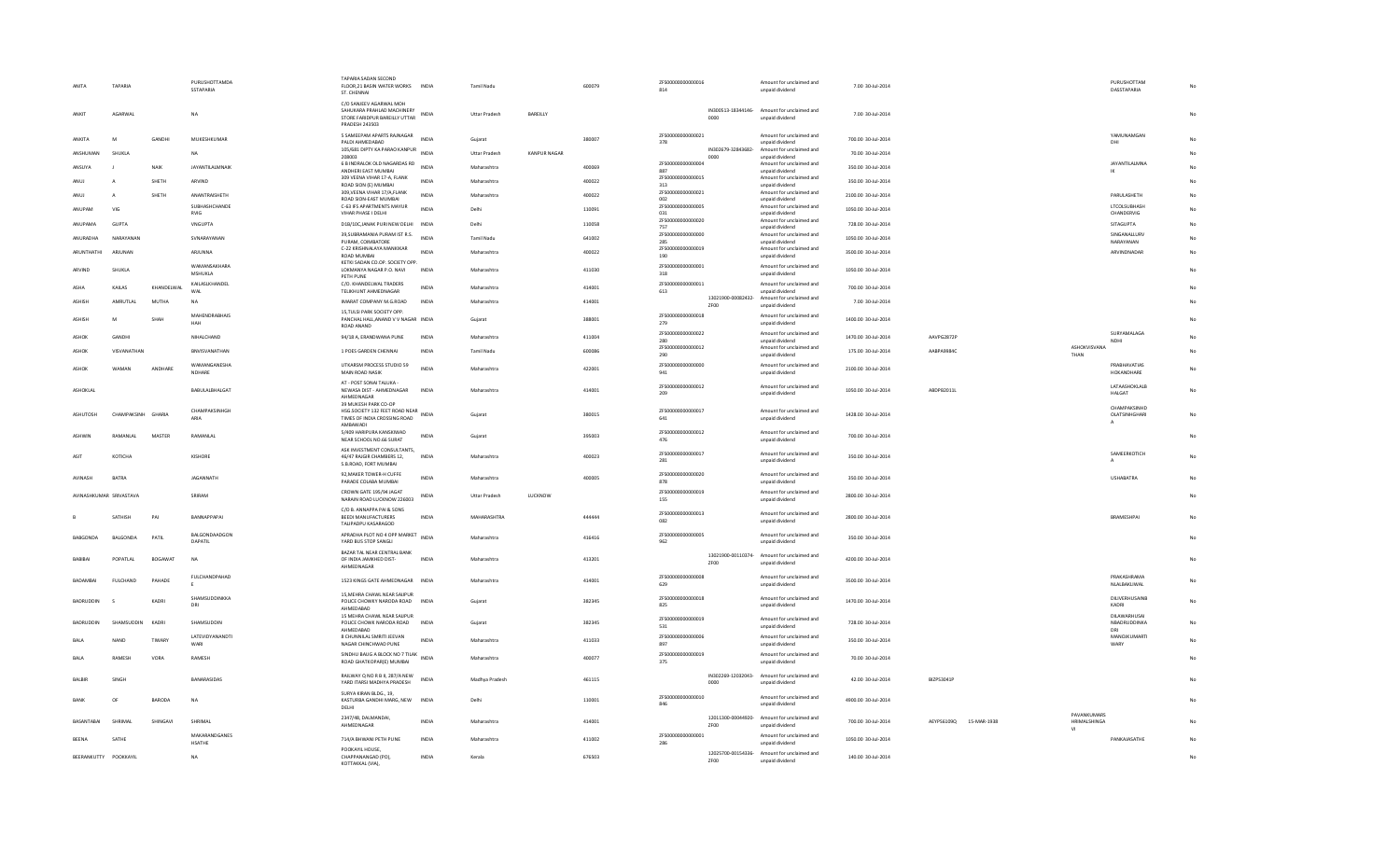| ZFS00000000000001<br>Amount for unclaimed and<br>BHAGWANDAS AGRAWAL<br>BHANWARLALII<br>254 BAPA BAZAR SEHORE<br><b>INDIA</b><br>Madhya Pradesh<br>466001<br>1050.00 30-Jul-2014<br>unpaid dividend<br>892<br>C/O SUSHIL KUMAR PERIWAL<br>ZFS00000000000001<br>MAHALCHANDSHA<br>Amount for unclaimed and<br>54/5A STRAND ROAD OM-<br>700006<br>728.00 30-Jul-2014<br>BHANWAR<br>LAL<br>SHARMA<br><b>INDIA</b><br>West Bengal<br><b>RMA</b><br>891<br>unpaid dividend<br>BHAWAN CALCUTTA<br>SHYAMPAHLAJRAIB<br>49 F VENUS APTS FLAT 38, 10 TH<br>ZFS00000000000019<br>Amount for unclaimed and<br><b>INDIA</b><br><b>RHARAT</b><br>SHAM<br><b>RHATIA</b><br>Maharashtra<br>400018<br>1050.00 30-Jul-2014<br><b>HATIA</b><br>FLOOR WORLI SEAFACE MUMBAI<br>755<br>unpaid dividend<br>49 F VENUS APTS FLAT 38, TENTH<br>ZFS00000000000019<br>Amount for unclaimed and<br>BHARAT<br>SHYAM<br><b>BHATIA</b><br>SHYAMPBHATIYA<br><b>INDIA</b><br>Maharashtra<br>400018<br>1400.00 30-Jul-2014<br>FLOOR WORLI SEAFACE MUMBAI<br>777<br>unpaid dividend<br>49 F VENUS APTS FLAT 38. TENTH<br>ZFS00000000000020<br>Amount for unclaimed and<br>RHARAT<br>SHYAM<br>RHATIA<br>SHYAMPBHATIYA<br><b>INDIA</b><br>Maharashtra<br>400018<br>1400.00 30-Jul-2014<br>FLOOR WORLI SEAFACE MUMBAI<br>145<br>unpaid dividend<br>3/21   CROSS OBALLAPAGARDEN<br>ZFS00000000000019<br>Amount for unclaimed and<br>BHARATI<br>GOPINATH<br>KRGOPINATH<br><b>INDIA</b><br>560082<br>70.00 30-Jul-2014<br>Karnataka<br>JAYANAGAR POST BANGALORE<br>508<br>unpaid dividend<br>SHRIPAL HOSPITAL JAGTAP<br>ZFS00000000000006<br>RAJENDRAMANIKL<br>Amount for unclaimed and<br>RHARATI<br>RAIFNDRA<br><b>MUTHA</b><br>CHAMBERS, CINEMA ROAD<br><b>INDIA</b><br>Maharashtra<br>413102<br>1750.00 30-Jul-2014<br>343<br>unpaid dividend<br>BARAMATI, DIST. PUNE BARAMATI<br>SUDHAKARHPANH<br>1423 SHUKRAWAR PETH BAJIRAO<br>ZFS00000000000004<br>Amount for unclaimed and<br><b>INDIA</b><br>BHARATI<br>SUDHAKAR<br>PANHALE<br>Maharashtra<br>411002<br>350.00 30-Jul-2014<br>ALE<br>ROAD PUNE<br>951<br>unpaid dividend<br>ZFS00000000000016<br>Amount for unclaimed and<br>SHAH<br>PRAVIN<br>22/5,2ND FANAS WADI MUMBAI INDIA<br>400002<br>5600.00 30-Jul-2014<br>PRAVIN<br>Maharashtra<br>BHAVNA<br>179<br>unnaid dividend<br>ZFS00000000000006<br>Amount for unclaimed and<br>KESARIMAL<br>1682 R S KEDARI ROAD PUNE<br>411001<br>3640.00 30-Jul-2014<br><b>BHURIBAI</b><br>OSWAL<br>INDIA<br>Maharashtra<br>497<br>unpaid dividend<br>BIPIN BHOLABHAI PATEL ABHISHEK<br>ZFS00000000000010<br>Amount for unclaimed and<br>BHOLABHAI<br>PATEL<br>BHOLABHAI<br>POST BOX 1 JAIN WADI NAVA<br>391240<br>175.00 30-Jul-2014<br><b>RIPIN</b><br>INDIA<br>Gujara<br>974<br>unpaid dividend<br><b>BAZAR BARODA</b><br>ZFS00000000000009<br>Amount for unclaimed and<br>CAPT<br><b>IASWINDER</b><br>SINGHMARWAH AMARSINGH<br>C-21-B KALKAJI NEW DELHI<br><b>INDIA</b><br>Delhi<br>110019<br>350.00 30-101-2014<br>590<br>unpaid dividend<br>VAKOLA BRANCH SANTACRUZ (E)<br>ZFS00000000000015<br>Amount for unclaimed and<br>CENTRAL<br>RANK<br>OFINDIA<br><b>NA</b><br><b>INDIA</b><br>Maharashtra<br>400055<br>700.00 30-Jul-2014<br>MUMBAI<br>764<br>unpaid dividend<br>C\O JAWAHARLAL K. BHANDARI<br>ZES00000000000018<br>Amount for unclaimed and<br><b>INDIA</b><br>414001<br>1750.00 30-Jul-2014<br>CHANDANMAL<br>KUNDANMAL<br>BHANDARI<br>Maharashtra<br>PLOT NO. 41 AHMEDNAGAR<br>unpaid dividend<br>705<br>ZFS00000000000011<br>PADMA CO.OP. HSG. SOC. 164A, S<br>Amount for unclaimed and<br>NATVARLAL<br>MEHTA<br>700.00 30-Jul-2014<br>CHANDRA<br>NATVARLAL<br>400056<br>Maharashtra<br>V ROAD, VILEPARLE (W) MUMBAI<br>131<br>unpaid dividend<br>MANILALBALKRISH<br>64 P.H.JAIN NAGAR NEW SHARDA<br>ZFS00000000000017<br>Amount for unclaimed and<br>CHANDRAHAS<br>MANII AI<br>TRIVEDI<br><b>INDIA</b><br>Guiarat<br>380007<br>350.00 30-Jul-2014<br>NATRIVEDI<br>237<br>unpaid dividend<br>MANDIR ROAD AHMEDABAD<br>HOUSE NO -12 NEAR DHOOT<br>13021900-00018752- Amount for unclaimed and<br>CHANDRAKANT SHANTILAL<br>POKHARNA<br>SHANTILAL<br>SHOW ROOM VINAYAK NAGAR<br>414001<br>2170.00 30-Jul-2014<br>AOXPP8463K 01-JUN-1956<br>INDIA<br>Maharashtra<br>unpaid dividend<br>ZF00<br>AHMEDNAGAR<br>NO 10,2ND FLOOR, ASHIRWAD<br>SUBRAMANYAKRIS<br>ZFS00000000000007<br>Amount for unclaimed and<br>CHANDRASEKHA KRISHNAN<br>2100.00 30-Jul-2014<br>BLDG NEAR NATRAJ HOUSING<br><b>INDIA</b><br>Maharashtra<br>400602<br><b>HNAN</b><br>571<br>unpaid dividend<br>SOCIETY PANCHPAKHADI THANE<br>BLDG NO 8 B FLAT NO 6 2ND FLR<br>HIRALALLALMAND<br>ZFS00000000000003<br>Amount for unclaimed and<br>CHANDRU<br>HIRALAI<br>THAKUR<br>NAVJIVAN HSG SOC LTD<br><b>INDIA</b><br>Maharashtra<br>400008<br>2170.00 30-Jul-2014<br><b>ASTHAKUR</b><br>329<br>unpaid dividend<br>LAMINGTON ROAD MUMBAI<br>SHREE MAHAVIR JAIN SOCIETY C/2<br>ZFS00000000000018<br>Amount for unclaimed and<br>CHIRAG<br>KACCHI<br>CHIMANLAL<br>M. WING FLAT NO 28 SHANKAR<br>400067<br>350.00 30-Jul-2014<br>INDIA<br>Maharashtra<br>659<br>unpaid dividend<br>GALI KANDIWALI (W) MUMBAI<br>101 CARVALHD APTS PEREIRA<br>ZFS00000000000021<br>Amount for unclaimed and<br>CHRISTINE<br>PINTO<br>PAULPINTO<br>WADI GOMANT NAGAR.<br><b>INDIA</b><br>Maharashtra<br>400068<br>1400.00 30-Jul-2014<br>793<br>unpaid dividend<br>DAHISAR(W) MUMBAI<br>AT-VISAPUR TAL - SHRIGONDA<br>ZFS00000000000008<br>HAMBIRMALBALD<br>Amount for unclaimed and<br>CHUNILAL<br>HAMBIRMAL<br>BALDOTA<br>DIST AHMEDNAGAR<br><b>INDIA</b><br>Maharashtra<br>414001<br>4200.00 30-Jul-2014<br>OTA<br>unpaid dividend<br>592<br>AHMEDNAGAR<br>AT - VISAPUR TAL - SHRIGONDA<br>HAMBIRMALBALD<br>ZFS00000000000006<br>Amount for unclaimed and<br><b>CHUNILAI</b><br><b>HAMRIRMAL</b><br>BALDOTA<br>DIST AHMEDNAGAR<br><b>INDIA</b><br>Maharashtra<br>414001<br>1400.00 30-Jul-2014<br>OTA<br>852<br>unpaid dividend<br>AHMEDNAGAR<br>LATESDORAISWAM<br>FLAT NO 1 7-A WARREN ROAD<br>BALASUBRAMA<br>ZFS00000000000005<br>Amount for unclaimed and<br>INDIA<br>600004<br><b>Tamil Nadu</b><br>350.00 30-Jul-2014<br><b>NIAN</b><br>YDIKSHITAL<br>MULAPORE CHENNAI<br>991<br>unpaid dividend<br>NO 304/3 NEW PINJAR GALLI<br>IN301135-26607392-<br>Amount for unclaimed and<br>577001<br>D<br>CHOWKIPET 1 ST CROSS<br><b>INDIA</b><br>105.00 30-Jul-2014<br>DAI<br>RAI<br><b>NA</b><br>Karnataka<br>0000<br>unpaid dividend<br>DAVANAGERE<br>12, BOMBAY MUTULA BUILDING<br>ZFS00000000000018<br>Amount for unclaimed and<br><b>DAMYNANTI</b><br>DALAL<br><b>INDIA</b><br>400001<br>700.00 30-Jul-2014<br>VTDALAL<br>Maharashtra<br>293, DR. D.N.ROAD FORT MUMBAI<br>977<br>unpaid dividend<br>METRO STEEL BUNDER ROAD<br>ZFS00000000000020<br>Amount for unclaimed and<br>BIPINMEHTA<br>364001<br>350.00 30-Jul-2014<br>DARSHAI<br><b>INDIA</b><br>Gujarat<br><b>RHAVNAGAR</b><br>113<br>unpaid dividend<br>5 NEW RAMNIVAS, NOWROJI LANE INDIA<br>ZES00000000000005<br>Amount for unclaimed and<br>2100.00 30-Jul-2014<br><b>JAGANNATH</b><br>SONI<br>JAGANNATHSONI<br>Maharashtra<br>400086<br>DAULAL<br><b>GHATKOPAR MUMBAI</b><br>823<br>unpaid dividend<br>KRUSHNA CO.OP.HSG.SOC<br>GANPATIINGAWAL<br>PRATAPGAD, ROOM 73, SECTOR 27<br>ZFS00000000000001<br>Amount for unclaimed and<br>INGAWALE<br>411044<br>2100.00 30-Jul-2014<br>DAYANDEO<br><b>INDIA</b><br>Maharashtra<br>A KRUSHNA PRADHIKARAN, NIGDI<br>576<br>unpaid dividend<br>PUNE<br>CHANDURKISHINC<br>182, NEELAMBER, PEDDER ROAD,<br>ZFS00000000000011<br>Amount for unclaimed and<br><b>INDIA</b><br>DEEPA<br>CHANDUR<br>ADVANI<br>Maharashtra<br>400026<br>350.00 30-Jul-2014<br>HAND<br>MUMBAI<br>771<br>unpaid dividend<br>PARVATI PRASAD PLOT NO 7 GOVT<br>COLONY BEHIND WALCHAND<br>IN301330-18740113- Amount for unclaimed and<br>DEEPA<br>PRAKASH<br>SATTIKAR<br><b>NA</b><br><b>INDIA</b><br>Maharashtra<br>416415<br>1400.00 30-Jul-2014<br>ENGG. COLLEGE VISHRAMBAG<br>unpaid dividend<br>0000<br>SANGLI<br>304 LOTUS COURT 12-A<br>ZFS00000000000006<br>Amount for unclaimed and<br>DEEPAK<br>NANDA<br>DRKGSNANDA<br>DR.A.B.ROAD OPP. SHIVSAGAR<br>400018<br>350.00 30-Jul-2014<br><b>INDIA</b><br>Maharashtra | BHAGWAN | SARIN | LATEBBSARIN | C/O SHRI P R SARIN 27/75<br>BARPANNI GALI AGRA 282003 | <b>INDIA</b> | <b>Uttar Pradesh</b> | AGRA | ZFS00000000000003<br>303 | Amount for unclaimed and<br>unpaid dividend | 350.00 30-Jul-2014 |                                           |                               |             |
|-----------------------------------------------------------------------------------------------------------------------------------------------------------------------------------------------------------------------------------------------------------------------------------------------------------------------------------------------------------------------------------------------------------------------------------------------------------------------------------------------------------------------------------------------------------------------------------------------------------------------------------------------------------------------------------------------------------------------------------------------------------------------------------------------------------------------------------------------------------------------------------------------------------------------------------------------------------------------------------------------------------------------------------------------------------------------------------------------------------------------------------------------------------------------------------------------------------------------------------------------------------------------------------------------------------------------------------------------------------------------------------------------------------------------------------------------------------------------------------------------------------------------------------------------------------------------------------------------------------------------------------------------------------------------------------------------------------------------------------------------------------------------------------------------------------------------------------------------------------------------------------------------------------------------------------------------------------------------------------------------------------------------------------------------------------------------------------------------------------------------------------------------------------------------------------------------------------------------------------------------------------------------------------------------------------------------------------------------------------------------------------------------------------------------------------------------------------------------------------------------------------------------------------------------------------------------------------------------------------------------------------------------------------------------------------------------------------------------------------------------------------------------------------------------------------------------------------------------------------------------------------------------------------------------------------------------------------------------------------------------------------------------------------------------------------------------------------------------------------------------------------------------------------------------------------------------------------------------------------------------------------------------------------------------------------------------------------------------------------------------------------------------------------------------------------------------------------------------------------------------------------------------------------------------------------------------------------------------------------------------------------------------------------------------------------------------------------------------------------------------------------------------------------------------------------------------------------------------------------------------------------------------------------------------------------------------------------------------------------------------------------------------------------------------------------------------------------------------------------------------------------------------------------------------------------------------------------------------------------------------------------------------------------------------------------------------------------------------------------------------------------------------------------------------------------------------------------------------------------------------------------------------------------------------------------------------------------------------------------------------------------------------------------------------------------------------------------------------------------------------------------------------------------------------------------------------------------------------------------------------------------------------------------------------------------------------------------------------------------------------------------------------------------------------------------------------------------------------------------------------------------------------------------------------------------------------------------------------------------------------------------------------------------------------------------------------------------------------------------------------------------------------------------------------------------------------------------------------------------------------------------------------------------------------------------------------------------------------------------------------------------------------------------------------------------------------------------------------------------------------------------------------------------------------------------------------------------------------------------------------------------------------------------------------------------------------------------------------------------------------------------------------------------------------------------------------------------------------------------------------------------------------------------------------------------------------------------------------------------------------------------------------------------------------------------------------------------------------------------------------------------------------------------------------------------------------------------------------------------------------------------------------------------------------------------------------------------------------------------------------------------------------------------------------------------------------------------------------------------------------------------------------------------------------------------------------------------------------------------------------------------------------------------------------------------------------------------------------------------------------------------------------------------------------------------------------------------------------------------------------------------------------------------------------------------------------------------------------------------------------------------------------------------------------------------------------------------------------------------------------------------------------------------------------------------------------------------------------------------------------------------------------------------------------------------------------------------------------------------------------------------------------------------------------------------------------------------------------------------------------------------------------------------------------------------------------------------------------------------------------------------------------------------------------------------------------------------------------------------------------------------------------------------------------------------------------------------------------------------------------------------------------------------------------------------------------------------------------|---------|-------|-------------|-------------------------------------------------------|--------------|----------------------|------|--------------------------|---------------------------------------------|--------------------|-------------------------------------------|-------------------------------|-------------|
|                                                                                                                                                                                                                                                                                                                                                                                                                                                                                                                                                                                                                                                                                                                                                                                                                                                                                                                                                                                                                                                                                                                                                                                                                                                                                                                                                                                                                                                                                                                                                                                                                                                                                                                                                                                                                                                                                                                                                                                                                                                                                                                                                                                                                                                                                                                                                                                                                                                                                                                                                                                                                                                                                                                                                                                                                                                                                                                                                                                                                                                                                                                                                                                                                                                                                                                                                                                                                                                                                                                                                                                                                                                                                                                                                                                                                                                                                                                                                                                                                                                                                                                                                                                                                                                                                                                                                                                                                                                                                                                                                                                                                                                                                                                                                                                                                                                                                                                                                                                                                                                                                                                                                                                                                                                                                                                                                                                                                                                                                                                                                                                                                                                                                                                                                                                                                                                                                                                                                                                                                                                                                                                                                                                                                                                                                                                                                                                                                                                                                                                                                                                                                                                                                                                                                                                                                                                                                                                                                                                                                                                                                                                                                                                                                                                                                                                                                                                                                                                                                                                                                                                                                                                                                                                                                                                                                                                                                                                                                                                                                                                                                                                                                                                                                       |         |       |             |                                                       |              |                      |      |                          |                                             |                    |                                           | MANIDEVIAGRA<br>WAL           | No          |
|                                                                                                                                                                                                                                                                                                                                                                                                                                                                                                                                                                                                                                                                                                                                                                                                                                                                                                                                                                                                                                                                                                                                                                                                                                                                                                                                                                                                                                                                                                                                                                                                                                                                                                                                                                                                                                                                                                                                                                                                                                                                                                                                                                                                                                                                                                                                                                                                                                                                                                                                                                                                                                                                                                                                                                                                                                                                                                                                                                                                                                                                                                                                                                                                                                                                                                                                                                                                                                                                                                                                                                                                                                                                                                                                                                                                                                                                                                                                                                                                                                                                                                                                                                                                                                                                                                                                                                                                                                                                                                                                                                                                                                                                                                                                                                                                                                                                                                                                                                                                                                                                                                                                                                                                                                                                                                                                                                                                                                                                                                                                                                                                                                                                                                                                                                                                                                                                                                                                                                                                                                                                                                                                                                                                                                                                                                                                                                                                                                                                                                                                                                                                                                                                                                                                                                                                                                                                                                                                                                                                                                                                                                                                                                                                                                                                                                                                                                                                                                                                                                                                                                                                                                                                                                                                                                                                                                                                                                                                                                                                                                                                                                                                                                                                                       |         |       |             |                                                       |              |                      |      |                          |                                             |                    |                                           |                               | No          |
|                                                                                                                                                                                                                                                                                                                                                                                                                                                                                                                                                                                                                                                                                                                                                                                                                                                                                                                                                                                                                                                                                                                                                                                                                                                                                                                                                                                                                                                                                                                                                                                                                                                                                                                                                                                                                                                                                                                                                                                                                                                                                                                                                                                                                                                                                                                                                                                                                                                                                                                                                                                                                                                                                                                                                                                                                                                                                                                                                                                                                                                                                                                                                                                                                                                                                                                                                                                                                                                                                                                                                                                                                                                                                                                                                                                                                                                                                                                                                                                                                                                                                                                                                                                                                                                                                                                                                                                                                                                                                                                                                                                                                                                                                                                                                                                                                                                                                                                                                                                                                                                                                                                                                                                                                                                                                                                                                                                                                                                                                                                                                                                                                                                                                                                                                                                                                                                                                                                                                                                                                                                                                                                                                                                                                                                                                                                                                                                                                                                                                                                                                                                                                                                                                                                                                                                                                                                                                                                                                                                                                                                                                                                                                                                                                                                                                                                                                                                                                                                                                                                                                                                                                                                                                                                                                                                                                                                                                                                                                                                                                                                                                                                                                                                                                       |         |       |             |                                                       |              |                      |      |                          |                                             |                    |                                           | KAMALBALRAM<br>BHATIA         | No          |
|                                                                                                                                                                                                                                                                                                                                                                                                                                                                                                                                                                                                                                                                                                                                                                                                                                                                                                                                                                                                                                                                                                                                                                                                                                                                                                                                                                                                                                                                                                                                                                                                                                                                                                                                                                                                                                                                                                                                                                                                                                                                                                                                                                                                                                                                                                                                                                                                                                                                                                                                                                                                                                                                                                                                                                                                                                                                                                                                                                                                                                                                                                                                                                                                                                                                                                                                                                                                                                                                                                                                                                                                                                                                                                                                                                                                                                                                                                                                                                                                                                                                                                                                                                                                                                                                                                                                                                                                                                                                                                                                                                                                                                                                                                                                                                                                                                                                                                                                                                                                                                                                                                                                                                                                                                                                                                                                                                                                                                                                                                                                                                                                                                                                                                                                                                                                                                                                                                                                                                                                                                                                                                                                                                                                                                                                                                                                                                                                                                                                                                                                                                                                                                                                                                                                                                                                                                                                                                                                                                                                                                                                                                                                                                                                                                                                                                                                                                                                                                                                                                                                                                                                                                                                                                                                                                                                                                                                                                                                                                                                                                                                                                                                                                                                                       |         |       |             |                                                       |              |                      |      |                          |                                             |                    |                                           | KAMLABALRAM<br>BHATIA         | No          |
|                                                                                                                                                                                                                                                                                                                                                                                                                                                                                                                                                                                                                                                                                                                                                                                                                                                                                                                                                                                                                                                                                                                                                                                                                                                                                                                                                                                                                                                                                                                                                                                                                                                                                                                                                                                                                                                                                                                                                                                                                                                                                                                                                                                                                                                                                                                                                                                                                                                                                                                                                                                                                                                                                                                                                                                                                                                                                                                                                                                                                                                                                                                                                                                                                                                                                                                                                                                                                                                                                                                                                                                                                                                                                                                                                                                                                                                                                                                                                                                                                                                                                                                                                                                                                                                                                                                                                                                                                                                                                                                                                                                                                                                                                                                                                                                                                                                                                                                                                                                                                                                                                                                                                                                                                                                                                                                                                                                                                                                                                                                                                                                                                                                                                                                                                                                                                                                                                                                                                                                                                                                                                                                                                                                                                                                                                                                                                                                                                                                                                                                                                                                                                                                                                                                                                                                                                                                                                                                                                                                                                                                                                                                                                                                                                                                                                                                                                                                                                                                                                                                                                                                                                                                                                                                                                                                                                                                                                                                                                                                                                                                                                                                                                                                                                       |         |       |             |                                                       |              |                      |      |                          |                                             |                    |                                           | KAMLABALRAM<br>BHATIA         | No          |
|                                                                                                                                                                                                                                                                                                                                                                                                                                                                                                                                                                                                                                                                                                                                                                                                                                                                                                                                                                                                                                                                                                                                                                                                                                                                                                                                                                                                                                                                                                                                                                                                                                                                                                                                                                                                                                                                                                                                                                                                                                                                                                                                                                                                                                                                                                                                                                                                                                                                                                                                                                                                                                                                                                                                                                                                                                                                                                                                                                                                                                                                                                                                                                                                                                                                                                                                                                                                                                                                                                                                                                                                                                                                                                                                                                                                                                                                                                                                                                                                                                                                                                                                                                                                                                                                                                                                                                                                                                                                                                                                                                                                                                                                                                                                                                                                                                                                                                                                                                                                                                                                                                                                                                                                                                                                                                                                                                                                                                                                                                                                                                                                                                                                                                                                                                                                                                                                                                                                                                                                                                                                                                                                                                                                                                                                                                                                                                                                                                                                                                                                                                                                                                                                                                                                                                                                                                                                                                                                                                                                                                                                                                                                                                                                                                                                                                                                                                                                                                                                                                                                                                                                                                                                                                                                                                                                                                                                                                                                                                                                                                                                                                                                                                                                                       |         |       |             |                                                       |              |                      |      |                          |                                             |                    |                                           | KRGOPINATH                    | No          |
|                                                                                                                                                                                                                                                                                                                                                                                                                                                                                                                                                                                                                                                                                                                                                                                                                                                                                                                                                                                                                                                                                                                                                                                                                                                                                                                                                                                                                                                                                                                                                                                                                                                                                                                                                                                                                                                                                                                                                                                                                                                                                                                                                                                                                                                                                                                                                                                                                                                                                                                                                                                                                                                                                                                                                                                                                                                                                                                                                                                                                                                                                                                                                                                                                                                                                                                                                                                                                                                                                                                                                                                                                                                                                                                                                                                                                                                                                                                                                                                                                                                                                                                                                                                                                                                                                                                                                                                                                                                                                                                                                                                                                                                                                                                                                                                                                                                                                                                                                                                                                                                                                                                                                                                                                                                                                                                                                                                                                                                                                                                                                                                                                                                                                                                                                                                                                                                                                                                                                                                                                                                                                                                                                                                                                                                                                                                                                                                                                                                                                                                                                                                                                                                                                                                                                                                                                                                                                                                                                                                                                                                                                                                                                                                                                                                                                                                                                                                                                                                                                                                                                                                                                                                                                                                                                                                                                                                                                                                                                                                                                                                                                                                                                                                                                       |         |       |             |                                                       |              |                      |      |                          |                                             |                    |                                           | RAJENDRAMANI<br>KLALMUTHA     | No          |
|                                                                                                                                                                                                                                                                                                                                                                                                                                                                                                                                                                                                                                                                                                                                                                                                                                                                                                                                                                                                                                                                                                                                                                                                                                                                                                                                                                                                                                                                                                                                                                                                                                                                                                                                                                                                                                                                                                                                                                                                                                                                                                                                                                                                                                                                                                                                                                                                                                                                                                                                                                                                                                                                                                                                                                                                                                                                                                                                                                                                                                                                                                                                                                                                                                                                                                                                                                                                                                                                                                                                                                                                                                                                                                                                                                                                                                                                                                                                                                                                                                                                                                                                                                                                                                                                                                                                                                                                                                                                                                                                                                                                                                                                                                                                                                                                                                                                                                                                                                                                                                                                                                                                                                                                                                                                                                                                                                                                                                                                                                                                                                                                                                                                                                                                                                                                                                                                                                                                                                                                                                                                                                                                                                                                                                                                                                                                                                                                                                                                                                                                                                                                                                                                                                                                                                                                                                                                                                                                                                                                                                                                                                                                                                                                                                                                                                                                                                                                                                                                                                                                                                                                                                                                                                                                                                                                                                                                                                                                                                                                                                                                                                                                                                                                                       |         |       |             |                                                       |              |                      |      |                          |                                             |                    |                                           | SUDHAKARHARI<br>BHAUPANHALE   | No          |
|                                                                                                                                                                                                                                                                                                                                                                                                                                                                                                                                                                                                                                                                                                                                                                                                                                                                                                                                                                                                                                                                                                                                                                                                                                                                                                                                                                                                                                                                                                                                                                                                                                                                                                                                                                                                                                                                                                                                                                                                                                                                                                                                                                                                                                                                                                                                                                                                                                                                                                                                                                                                                                                                                                                                                                                                                                                                                                                                                                                                                                                                                                                                                                                                                                                                                                                                                                                                                                                                                                                                                                                                                                                                                                                                                                                                                                                                                                                                                                                                                                                                                                                                                                                                                                                                                                                                                                                                                                                                                                                                                                                                                                                                                                                                                                                                                                                                                                                                                                                                                                                                                                                                                                                                                                                                                                                                                                                                                                                                                                                                                                                                                                                                                                                                                                                                                                                                                                                                                                                                                                                                                                                                                                                                                                                                                                                                                                                                                                                                                                                                                                                                                                                                                                                                                                                                                                                                                                                                                                                                                                                                                                                                                                                                                                                                                                                                                                                                                                                                                                                                                                                                                                                                                                                                                                                                                                                                                                                                                                                                                                                                                                                                                                                                                       |         |       |             |                                                       |              |                      |      |                          |                                             |                    |                                           |                               | No          |
|                                                                                                                                                                                                                                                                                                                                                                                                                                                                                                                                                                                                                                                                                                                                                                                                                                                                                                                                                                                                                                                                                                                                                                                                                                                                                                                                                                                                                                                                                                                                                                                                                                                                                                                                                                                                                                                                                                                                                                                                                                                                                                                                                                                                                                                                                                                                                                                                                                                                                                                                                                                                                                                                                                                                                                                                                                                                                                                                                                                                                                                                                                                                                                                                                                                                                                                                                                                                                                                                                                                                                                                                                                                                                                                                                                                                                                                                                                                                                                                                                                                                                                                                                                                                                                                                                                                                                                                                                                                                                                                                                                                                                                                                                                                                                                                                                                                                                                                                                                                                                                                                                                                                                                                                                                                                                                                                                                                                                                                                                                                                                                                                                                                                                                                                                                                                                                                                                                                                                                                                                                                                                                                                                                                                                                                                                                                                                                                                                                                                                                                                                                                                                                                                                                                                                                                                                                                                                                                                                                                                                                                                                                                                                                                                                                                                                                                                                                                                                                                                                                                                                                                                                                                                                                                                                                                                                                                                                                                                                                                                                                                                                                                                                                                                                       |         |       |             |                                                       |              |                      |      |                          |                                             |                    |                                           |                               | No          |
|                                                                                                                                                                                                                                                                                                                                                                                                                                                                                                                                                                                                                                                                                                                                                                                                                                                                                                                                                                                                                                                                                                                                                                                                                                                                                                                                                                                                                                                                                                                                                                                                                                                                                                                                                                                                                                                                                                                                                                                                                                                                                                                                                                                                                                                                                                                                                                                                                                                                                                                                                                                                                                                                                                                                                                                                                                                                                                                                                                                                                                                                                                                                                                                                                                                                                                                                                                                                                                                                                                                                                                                                                                                                                                                                                                                                                                                                                                                                                                                                                                                                                                                                                                                                                                                                                                                                                                                                                                                                                                                                                                                                                                                                                                                                                                                                                                                                                                                                                                                                                                                                                                                                                                                                                                                                                                                                                                                                                                                                                                                                                                                                                                                                                                                                                                                                                                                                                                                                                                                                                                                                                                                                                                                                                                                                                                                                                                                                                                                                                                                                                                                                                                                                                                                                                                                                                                                                                                                                                                                                                                                                                                                                                                                                                                                                                                                                                                                                                                                                                                                                                                                                                                                                                                                                                                                                                                                                                                                                                                                                                                                                                                                                                                                                                       |         |       |             |                                                       |              |                      |      |                          |                                             |                    |                                           | RAIBENBHOLAB                  |             |
|                                                                                                                                                                                                                                                                                                                                                                                                                                                                                                                                                                                                                                                                                                                                                                                                                                                                                                                                                                                                                                                                                                                                                                                                                                                                                                                                                                                                                                                                                                                                                                                                                                                                                                                                                                                                                                                                                                                                                                                                                                                                                                                                                                                                                                                                                                                                                                                                                                                                                                                                                                                                                                                                                                                                                                                                                                                                                                                                                                                                                                                                                                                                                                                                                                                                                                                                                                                                                                                                                                                                                                                                                                                                                                                                                                                                                                                                                                                                                                                                                                                                                                                                                                                                                                                                                                                                                                                                                                                                                                                                                                                                                                                                                                                                                                                                                                                                                                                                                                                                                                                                                                                                                                                                                                                                                                                                                                                                                                                                                                                                                                                                                                                                                                                                                                                                                                                                                                                                                                                                                                                                                                                                                                                                                                                                                                                                                                                                                                                                                                                                                                                                                                                                                                                                                                                                                                                                                                                                                                                                                                                                                                                                                                                                                                                                                                                                                                                                                                                                                                                                                                                                                                                                                                                                                                                                                                                                                                                                                                                                                                                                                                                                                                                                                       |         |       |             |                                                       |              |                      |      |                          |                                             |                    |                                           | HAIPATEL                      | No          |
|                                                                                                                                                                                                                                                                                                                                                                                                                                                                                                                                                                                                                                                                                                                                                                                                                                                                                                                                                                                                                                                                                                                                                                                                                                                                                                                                                                                                                                                                                                                                                                                                                                                                                                                                                                                                                                                                                                                                                                                                                                                                                                                                                                                                                                                                                                                                                                                                                                                                                                                                                                                                                                                                                                                                                                                                                                                                                                                                                                                                                                                                                                                                                                                                                                                                                                                                                                                                                                                                                                                                                                                                                                                                                                                                                                                                                                                                                                                                                                                                                                                                                                                                                                                                                                                                                                                                                                                                                                                                                                                                                                                                                                                                                                                                                                                                                                                                                                                                                                                                                                                                                                                                                                                                                                                                                                                                                                                                                                                                                                                                                                                                                                                                                                                                                                                                                                                                                                                                                                                                                                                                                                                                                                                                                                                                                                                                                                                                                                                                                                                                                                                                                                                                                                                                                                                                                                                                                                                                                                                                                                                                                                                                                                                                                                                                                                                                                                                                                                                                                                                                                                                                                                                                                                                                                                                                                                                                                                                                                                                                                                                                                                                                                                                                                       |         |       |             |                                                       |              |                      |      |                          |                                             |                    |                                           |                               | No          |
|                                                                                                                                                                                                                                                                                                                                                                                                                                                                                                                                                                                                                                                                                                                                                                                                                                                                                                                                                                                                                                                                                                                                                                                                                                                                                                                                                                                                                                                                                                                                                                                                                                                                                                                                                                                                                                                                                                                                                                                                                                                                                                                                                                                                                                                                                                                                                                                                                                                                                                                                                                                                                                                                                                                                                                                                                                                                                                                                                                                                                                                                                                                                                                                                                                                                                                                                                                                                                                                                                                                                                                                                                                                                                                                                                                                                                                                                                                                                                                                                                                                                                                                                                                                                                                                                                                                                                                                                                                                                                                                                                                                                                                                                                                                                                                                                                                                                                                                                                                                                                                                                                                                                                                                                                                                                                                                                                                                                                                                                                                                                                                                                                                                                                                                                                                                                                                                                                                                                                                                                                                                                                                                                                                                                                                                                                                                                                                                                                                                                                                                                                                                                                                                                                                                                                                                                                                                                                                                                                                                                                                                                                                                                                                                                                                                                                                                                                                                                                                                                                                                                                                                                                                                                                                                                                                                                                                                                                                                                                                                                                                                                                                                                                                                                                       |         |       |             |                                                       |              |                      |      |                          |                                             |                    |                                           |                               | No          |
|                                                                                                                                                                                                                                                                                                                                                                                                                                                                                                                                                                                                                                                                                                                                                                                                                                                                                                                                                                                                                                                                                                                                                                                                                                                                                                                                                                                                                                                                                                                                                                                                                                                                                                                                                                                                                                                                                                                                                                                                                                                                                                                                                                                                                                                                                                                                                                                                                                                                                                                                                                                                                                                                                                                                                                                                                                                                                                                                                                                                                                                                                                                                                                                                                                                                                                                                                                                                                                                                                                                                                                                                                                                                                                                                                                                                                                                                                                                                                                                                                                                                                                                                                                                                                                                                                                                                                                                                                                                                                                                                                                                                                                                                                                                                                                                                                                                                                                                                                                                                                                                                                                                                                                                                                                                                                                                                                                                                                                                                                                                                                                                                                                                                                                                                                                                                                                                                                                                                                                                                                                                                                                                                                                                                                                                                                                                                                                                                                                                                                                                                                                                                                                                                                                                                                                                                                                                                                                                                                                                                                                                                                                                                                                                                                                                                                                                                                                                                                                                                                                                                                                                                                                                                                                                                                                                                                                                                                                                                                                                                                                                                                                                                                                                                                       |         |       |             |                                                       |              |                      |      |                          |                                             |                    |                                           | MEENAPRAVINB<br>HANDARI       | No          |
|                                                                                                                                                                                                                                                                                                                                                                                                                                                                                                                                                                                                                                                                                                                                                                                                                                                                                                                                                                                                                                                                                                                                                                                                                                                                                                                                                                                                                                                                                                                                                                                                                                                                                                                                                                                                                                                                                                                                                                                                                                                                                                                                                                                                                                                                                                                                                                                                                                                                                                                                                                                                                                                                                                                                                                                                                                                                                                                                                                                                                                                                                                                                                                                                                                                                                                                                                                                                                                                                                                                                                                                                                                                                                                                                                                                                                                                                                                                                                                                                                                                                                                                                                                                                                                                                                                                                                                                                                                                                                                                                                                                                                                                                                                                                                                                                                                                                                                                                                                                                                                                                                                                                                                                                                                                                                                                                                                                                                                                                                                                                                                                                                                                                                                                                                                                                                                                                                                                                                                                                                                                                                                                                                                                                                                                                                                                                                                                                                                                                                                                                                                                                                                                                                                                                                                                                                                                                                                                                                                                                                                                                                                                                                                                                                                                                                                                                                                                                                                                                                                                                                                                                                                                                                                                                                                                                                                                                                                                                                                                                                                                                                                                                                                                                                       |         |       |             |                                                       |              |                      |      |                          |                                             |                    |                                           | NATVARLALNAN<br>ALALMEHTA     | No          |
|                                                                                                                                                                                                                                                                                                                                                                                                                                                                                                                                                                                                                                                                                                                                                                                                                                                                                                                                                                                                                                                                                                                                                                                                                                                                                                                                                                                                                                                                                                                                                                                                                                                                                                                                                                                                                                                                                                                                                                                                                                                                                                                                                                                                                                                                                                                                                                                                                                                                                                                                                                                                                                                                                                                                                                                                                                                                                                                                                                                                                                                                                                                                                                                                                                                                                                                                                                                                                                                                                                                                                                                                                                                                                                                                                                                                                                                                                                                                                                                                                                                                                                                                                                                                                                                                                                                                                                                                                                                                                                                                                                                                                                                                                                                                                                                                                                                                                                                                                                                                                                                                                                                                                                                                                                                                                                                                                                                                                                                                                                                                                                                                                                                                                                                                                                                                                                                                                                                                                                                                                                                                                                                                                                                                                                                                                                                                                                                                                                                                                                                                                                                                                                                                                                                                                                                                                                                                                                                                                                                                                                                                                                                                                                                                                                                                                                                                                                                                                                                                                                                                                                                                                                                                                                                                                                                                                                                                                                                                                                                                                                                                                                                                                                                                                       |         |       |             |                                                       |              |                      |      |                          |                                             |                    |                                           | SUMITRAAMRITI<br>ALHAII       | No          |
|                                                                                                                                                                                                                                                                                                                                                                                                                                                                                                                                                                                                                                                                                                                                                                                                                                                                                                                                                                                                                                                                                                                                                                                                                                                                                                                                                                                                                                                                                                                                                                                                                                                                                                                                                                                                                                                                                                                                                                                                                                                                                                                                                                                                                                                                                                                                                                                                                                                                                                                                                                                                                                                                                                                                                                                                                                                                                                                                                                                                                                                                                                                                                                                                                                                                                                                                                                                                                                                                                                                                                                                                                                                                                                                                                                                                                                                                                                                                                                                                                                                                                                                                                                                                                                                                                                                                                                                                                                                                                                                                                                                                                                                                                                                                                                                                                                                                                                                                                                                                                                                                                                                                                                                                                                                                                                                                                                                                                                                                                                                                                                                                                                                                                                                                                                                                                                                                                                                                                                                                                                                                                                                                                                                                                                                                                                                                                                                                                                                                                                                                                                                                                                                                                                                                                                                                                                                                                                                                                                                                                                                                                                                                                                                                                                                                                                                                                                                                                                                                                                                                                                                                                                                                                                                                                                                                                                                                                                                                                                                                                                                                                                                                                                                                                       |         |       |             |                                                       |              |                      |      |                          |                                             |                    | MANGALACHAN<br>DRAKANTPOKHA<br><b>RNA</b> |                               | No          |
|                                                                                                                                                                                                                                                                                                                                                                                                                                                                                                                                                                                                                                                                                                                                                                                                                                                                                                                                                                                                                                                                                                                                                                                                                                                                                                                                                                                                                                                                                                                                                                                                                                                                                                                                                                                                                                                                                                                                                                                                                                                                                                                                                                                                                                                                                                                                                                                                                                                                                                                                                                                                                                                                                                                                                                                                                                                                                                                                                                                                                                                                                                                                                                                                                                                                                                                                                                                                                                                                                                                                                                                                                                                                                                                                                                                                                                                                                                                                                                                                                                                                                                                                                                                                                                                                                                                                                                                                                                                                                                                                                                                                                                                                                                                                                                                                                                                                                                                                                                                                                                                                                                                                                                                                                                                                                                                                                                                                                                                                                                                                                                                                                                                                                                                                                                                                                                                                                                                                                                                                                                                                                                                                                                                                                                                                                                                                                                                                                                                                                                                                                                                                                                                                                                                                                                                                                                                                                                                                                                                                                                                                                                                                                                                                                                                                                                                                                                                                                                                                                                                                                                                                                                                                                                                                                                                                                                                                                                                                                                                                                                                                                                                                                                                                                       |         |       |             |                                                       |              |                      |      |                          |                                             |                    |                                           | LALITHAKRISHN<br>AN           | No          |
|                                                                                                                                                                                                                                                                                                                                                                                                                                                                                                                                                                                                                                                                                                                                                                                                                                                                                                                                                                                                                                                                                                                                                                                                                                                                                                                                                                                                                                                                                                                                                                                                                                                                                                                                                                                                                                                                                                                                                                                                                                                                                                                                                                                                                                                                                                                                                                                                                                                                                                                                                                                                                                                                                                                                                                                                                                                                                                                                                                                                                                                                                                                                                                                                                                                                                                                                                                                                                                                                                                                                                                                                                                                                                                                                                                                                                                                                                                                                                                                                                                                                                                                                                                                                                                                                                                                                                                                                                                                                                                                                                                                                                                                                                                                                                                                                                                                                                                                                                                                                                                                                                                                                                                                                                                                                                                                                                                                                                                                                                                                                                                                                                                                                                                                                                                                                                                                                                                                                                                                                                                                                                                                                                                                                                                                                                                                                                                                                                                                                                                                                                                                                                                                                                                                                                                                                                                                                                                                                                                                                                                                                                                                                                                                                                                                                                                                                                                                                                                                                                                                                                                                                                                                                                                                                                                                                                                                                                                                                                                                                                                                                                                                                                                                                                       |         |       |             |                                                       |              |                      |      |                          |                                             |                    |                                           | ASSANHIRALALT<br><b>HAKUR</b> | No          |
|                                                                                                                                                                                                                                                                                                                                                                                                                                                                                                                                                                                                                                                                                                                                                                                                                                                                                                                                                                                                                                                                                                                                                                                                                                                                                                                                                                                                                                                                                                                                                                                                                                                                                                                                                                                                                                                                                                                                                                                                                                                                                                                                                                                                                                                                                                                                                                                                                                                                                                                                                                                                                                                                                                                                                                                                                                                                                                                                                                                                                                                                                                                                                                                                                                                                                                                                                                                                                                                                                                                                                                                                                                                                                                                                                                                                                                                                                                                                                                                                                                                                                                                                                                                                                                                                                                                                                                                                                                                                                                                                                                                                                                                                                                                                                                                                                                                                                                                                                                                                                                                                                                                                                                                                                                                                                                                                                                                                                                                                                                                                                                                                                                                                                                                                                                                                                                                                                                                                                                                                                                                                                                                                                                                                                                                                                                                                                                                                                                                                                                                                                                                                                                                                                                                                                                                                                                                                                                                                                                                                                                                                                                                                                                                                                                                                                                                                                                                                                                                                                                                                                                                                                                                                                                                                                                                                                                                                                                                                                                                                                                                                                                                                                                                                                       |         |       |             |                                                       |              |                      |      |                          |                                             |                    |                                           |                               | No          |
|                                                                                                                                                                                                                                                                                                                                                                                                                                                                                                                                                                                                                                                                                                                                                                                                                                                                                                                                                                                                                                                                                                                                                                                                                                                                                                                                                                                                                                                                                                                                                                                                                                                                                                                                                                                                                                                                                                                                                                                                                                                                                                                                                                                                                                                                                                                                                                                                                                                                                                                                                                                                                                                                                                                                                                                                                                                                                                                                                                                                                                                                                                                                                                                                                                                                                                                                                                                                                                                                                                                                                                                                                                                                                                                                                                                                                                                                                                                                                                                                                                                                                                                                                                                                                                                                                                                                                                                                                                                                                                                                                                                                                                                                                                                                                                                                                                                                                                                                                                                                                                                                                                                                                                                                                                                                                                                                                                                                                                                                                                                                                                                                                                                                                                                                                                                                                                                                                                                                                                                                                                                                                                                                                                                                                                                                                                                                                                                                                                                                                                                                                                                                                                                                                                                                                                                                                                                                                                                                                                                                                                                                                                                                                                                                                                                                                                                                                                                                                                                                                                                                                                                                                                                                                                                                                                                                                                                                                                                                                                                                                                                                                                                                                                                                                       |         |       |             |                                                       |              |                      |      |                          |                                             |                    |                                           |                               | No          |
|                                                                                                                                                                                                                                                                                                                                                                                                                                                                                                                                                                                                                                                                                                                                                                                                                                                                                                                                                                                                                                                                                                                                                                                                                                                                                                                                                                                                                                                                                                                                                                                                                                                                                                                                                                                                                                                                                                                                                                                                                                                                                                                                                                                                                                                                                                                                                                                                                                                                                                                                                                                                                                                                                                                                                                                                                                                                                                                                                                                                                                                                                                                                                                                                                                                                                                                                                                                                                                                                                                                                                                                                                                                                                                                                                                                                                                                                                                                                                                                                                                                                                                                                                                                                                                                                                                                                                                                                                                                                                                                                                                                                                                                                                                                                                                                                                                                                                                                                                                                                                                                                                                                                                                                                                                                                                                                                                                                                                                                                                                                                                                                                                                                                                                                                                                                                                                                                                                                                                                                                                                                                                                                                                                                                                                                                                                                                                                                                                                                                                                                                                                                                                                                                                                                                                                                                                                                                                                                                                                                                                                                                                                                                                                                                                                                                                                                                                                                                                                                                                                                                                                                                                                                                                                                                                                                                                                                                                                                                                                                                                                                                                                                                                                                                                       |         |       |             |                                                       |              |                      |      |                          |                                             |                    |                                           |                               | No          |
|                                                                                                                                                                                                                                                                                                                                                                                                                                                                                                                                                                                                                                                                                                                                                                                                                                                                                                                                                                                                                                                                                                                                                                                                                                                                                                                                                                                                                                                                                                                                                                                                                                                                                                                                                                                                                                                                                                                                                                                                                                                                                                                                                                                                                                                                                                                                                                                                                                                                                                                                                                                                                                                                                                                                                                                                                                                                                                                                                                                                                                                                                                                                                                                                                                                                                                                                                                                                                                                                                                                                                                                                                                                                                                                                                                                                                                                                                                                                                                                                                                                                                                                                                                                                                                                                                                                                                                                                                                                                                                                                                                                                                                                                                                                                                                                                                                                                                                                                                                                                                                                                                                                                                                                                                                                                                                                                                                                                                                                                                                                                                                                                                                                                                                                                                                                                                                                                                                                                                                                                                                                                                                                                                                                                                                                                                                                                                                                                                                                                                                                                                                                                                                                                                                                                                                                                                                                                                                                                                                                                                                                                                                                                                                                                                                                                                                                                                                                                                                                                                                                                                                                                                                                                                                                                                                                                                                                                                                                                                                                                                                                                                                                                                                                                                       |         |       |             |                                                       |              |                      |      |                          |                                             |                    |                                           |                               | $_{\sf No}$ |
|                                                                                                                                                                                                                                                                                                                                                                                                                                                                                                                                                                                                                                                                                                                                                                                                                                                                                                                                                                                                                                                                                                                                                                                                                                                                                                                                                                                                                                                                                                                                                                                                                                                                                                                                                                                                                                                                                                                                                                                                                                                                                                                                                                                                                                                                                                                                                                                                                                                                                                                                                                                                                                                                                                                                                                                                                                                                                                                                                                                                                                                                                                                                                                                                                                                                                                                                                                                                                                                                                                                                                                                                                                                                                                                                                                                                                                                                                                                                                                                                                                                                                                                                                                                                                                                                                                                                                                                                                                                                                                                                                                                                                                                                                                                                                                                                                                                                                                                                                                                                                                                                                                                                                                                                                                                                                                                                                                                                                                                                                                                                                                                                                                                                                                                                                                                                                                                                                                                                                                                                                                                                                                                                                                                                                                                                                                                                                                                                                                                                                                                                                                                                                                                                                                                                                                                                                                                                                                                                                                                                                                                                                                                                                                                                                                                                                                                                                                                                                                                                                                                                                                                                                                                                                                                                                                                                                                                                                                                                                                                                                                                                                                                                                                                                                       |         |       |             |                                                       |              |                      |      |                          |                                             |                    |                                           | LAKSHMIBALASU<br>RRAMANIAN    | No          |
|                                                                                                                                                                                                                                                                                                                                                                                                                                                                                                                                                                                                                                                                                                                                                                                                                                                                                                                                                                                                                                                                                                                                                                                                                                                                                                                                                                                                                                                                                                                                                                                                                                                                                                                                                                                                                                                                                                                                                                                                                                                                                                                                                                                                                                                                                                                                                                                                                                                                                                                                                                                                                                                                                                                                                                                                                                                                                                                                                                                                                                                                                                                                                                                                                                                                                                                                                                                                                                                                                                                                                                                                                                                                                                                                                                                                                                                                                                                                                                                                                                                                                                                                                                                                                                                                                                                                                                                                                                                                                                                                                                                                                                                                                                                                                                                                                                                                                                                                                                                                                                                                                                                                                                                                                                                                                                                                                                                                                                                                                                                                                                                                                                                                                                                                                                                                                                                                                                                                                                                                                                                                                                                                                                                                                                                                                                                                                                                                                                                                                                                                                                                                                                                                                                                                                                                                                                                                                                                                                                                                                                                                                                                                                                                                                                                                                                                                                                                                                                                                                                                                                                                                                                                                                                                                                                                                                                                                                                                                                                                                                                                                                                                                                                                                                       |         |       |             |                                                       |              |                      |      |                          |                                             |                    |                                           |                               | No          |
|                                                                                                                                                                                                                                                                                                                                                                                                                                                                                                                                                                                                                                                                                                                                                                                                                                                                                                                                                                                                                                                                                                                                                                                                                                                                                                                                                                                                                                                                                                                                                                                                                                                                                                                                                                                                                                                                                                                                                                                                                                                                                                                                                                                                                                                                                                                                                                                                                                                                                                                                                                                                                                                                                                                                                                                                                                                                                                                                                                                                                                                                                                                                                                                                                                                                                                                                                                                                                                                                                                                                                                                                                                                                                                                                                                                                                                                                                                                                                                                                                                                                                                                                                                                                                                                                                                                                                                                                                                                                                                                                                                                                                                                                                                                                                                                                                                                                                                                                                                                                                                                                                                                                                                                                                                                                                                                                                                                                                                                                                                                                                                                                                                                                                                                                                                                                                                                                                                                                                                                                                                                                                                                                                                                                                                                                                                                                                                                                                                                                                                                                                                                                                                                                                                                                                                                                                                                                                                                                                                                                                                                                                                                                                                                                                                                                                                                                                                                                                                                                                                                                                                                                                                                                                                                                                                                                                                                                                                                                                                                                                                                                                                                                                                                                                       |         |       |             |                                                       |              |                      |      |                          |                                             |                    |                                           | DHIRENDALAL                   | No          |
|                                                                                                                                                                                                                                                                                                                                                                                                                                                                                                                                                                                                                                                                                                                                                                                                                                                                                                                                                                                                                                                                                                                                                                                                                                                                                                                                                                                                                                                                                                                                                                                                                                                                                                                                                                                                                                                                                                                                                                                                                                                                                                                                                                                                                                                                                                                                                                                                                                                                                                                                                                                                                                                                                                                                                                                                                                                                                                                                                                                                                                                                                                                                                                                                                                                                                                                                                                                                                                                                                                                                                                                                                                                                                                                                                                                                                                                                                                                                                                                                                                                                                                                                                                                                                                                                                                                                                                                                                                                                                                                                                                                                                                                                                                                                                                                                                                                                                                                                                                                                                                                                                                                                                                                                                                                                                                                                                                                                                                                                                                                                                                                                                                                                                                                                                                                                                                                                                                                                                                                                                                                                                                                                                                                                                                                                                                                                                                                                                                                                                                                                                                                                                                                                                                                                                                                                                                                                                                                                                                                                                                                                                                                                                                                                                                                                                                                                                                                                                                                                                                                                                                                                                                                                                                                                                                                                                                                                                                                                                                                                                                                                                                                                                                                                                       |         |       |             |                                                       |              |                      |      |                          |                                             |                    |                                           | BIPIN                         | No          |
|                                                                                                                                                                                                                                                                                                                                                                                                                                                                                                                                                                                                                                                                                                                                                                                                                                                                                                                                                                                                                                                                                                                                                                                                                                                                                                                                                                                                                                                                                                                                                                                                                                                                                                                                                                                                                                                                                                                                                                                                                                                                                                                                                                                                                                                                                                                                                                                                                                                                                                                                                                                                                                                                                                                                                                                                                                                                                                                                                                                                                                                                                                                                                                                                                                                                                                                                                                                                                                                                                                                                                                                                                                                                                                                                                                                                                                                                                                                                                                                                                                                                                                                                                                                                                                                                                                                                                                                                                                                                                                                                                                                                                                                                                                                                                                                                                                                                                                                                                                                                                                                                                                                                                                                                                                                                                                                                                                                                                                                                                                                                                                                                                                                                                                                                                                                                                                                                                                                                                                                                                                                                                                                                                                                                                                                                                                                                                                                                                                                                                                                                                                                                                                                                                                                                                                                                                                                                                                                                                                                                                                                                                                                                                                                                                                                                                                                                                                                                                                                                                                                                                                                                                                                                                                                                                                                                                                                                                                                                                                                                                                                                                                                                                                                                                       |         |       |             |                                                       |              |                      |      |                          |                                             |                    |                                           |                               | No          |
|                                                                                                                                                                                                                                                                                                                                                                                                                                                                                                                                                                                                                                                                                                                                                                                                                                                                                                                                                                                                                                                                                                                                                                                                                                                                                                                                                                                                                                                                                                                                                                                                                                                                                                                                                                                                                                                                                                                                                                                                                                                                                                                                                                                                                                                                                                                                                                                                                                                                                                                                                                                                                                                                                                                                                                                                                                                                                                                                                                                                                                                                                                                                                                                                                                                                                                                                                                                                                                                                                                                                                                                                                                                                                                                                                                                                                                                                                                                                                                                                                                                                                                                                                                                                                                                                                                                                                                                                                                                                                                                                                                                                                                                                                                                                                                                                                                                                                                                                                                                                                                                                                                                                                                                                                                                                                                                                                                                                                                                                                                                                                                                                                                                                                                                                                                                                                                                                                                                                                                                                                                                                                                                                                                                                                                                                                                                                                                                                                                                                                                                                                                                                                                                                                                                                                                                                                                                                                                                                                                                                                                                                                                                                                                                                                                                                                                                                                                                                                                                                                                                                                                                                                                                                                                                                                                                                                                                                                                                                                                                                                                                                                                                                                                                                                       |         |       |             |                                                       |              |                      |      |                          |                                             |                    |                                           |                               | No          |
|                                                                                                                                                                                                                                                                                                                                                                                                                                                                                                                                                                                                                                                                                                                                                                                                                                                                                                                                                                                                                                                                                                                                                                                                                                                                                                                                                                                                                                                                                                                                                                                                                                                                                                                                                                                                                                                                                                                                                                                                                                                                                                                                                                                                                                                                                                                                                                                                                                                                                                                                                                                                                                                                                                                                                                                                                                                                                                                                                                                                                                                                                                                                                                                                                                                                                                                                                                                                                                                                                                                                                                                                                                                                                                                                                                                                                                                                                                                                                                                                                                                                                                                                                                                                                                                                                                                                                                                                                                                                                                                                                                                                                                                                                                                                                                                                                                                                                                                                                                                                                                                                                                                                                                                                                                                                                                                                                                                                                                                                                                                                                                                                                                                                                                                                                                                                                                                                                                                                                                                                                                                                                                                                                                                                                                                                                                                                                                                                                                                                                                                                                                                                                                                                                                                                                                                                                                                                                                                                                                                                                                                                                                                                                                                                                                                                                                                                                                                                                                                                                                                                                                                                                                                                                                                                                                                                                                                                                                                                                                                                                                                                                                                                                                                                                       |         |       |             |                                                       |              |                      |      |                          |                                             |                    |                                           | SAROJCHANDUR<br>ADVANI        | No          |
|                                                                                                                                                                                                                                                                                                                                                                                                                                                                                                                                                                                                                                                                                                                                                                                                                                                                                                                                                                                                                                                                                                                                                                                                                                                                                                                                                                                                                                                                                                                                                                                                                                                                                                                                                                                                                                                                                                                                                                                                                                                                                                                                                                                                                                                                                                                                                                                                                                                                                                                                                                                                                                                                                                                                                                                                                                                                                                                                                                                                                                                                                                                                                                                                                                                                                                                                                                                                                                                                                                                                                                                                                                                                                                                                                                                                                                                                                                                                                                                                                                                                                                                                                                                                                                                                                                                                                                                                                                                                                                                                                                                                                                                                                                                                                                                                                                                                                                                                                                                                                                                                                                                                                                                                                                                                                                                                                                                                                                                                                                                                                                                                                                                                                                                                                                                                                                                                                                                                                                                                                                                                                                                                                                                                                                                                                                                                                                                                                                                                                                                                                                                                                                                                                                                                                                                                                                                                                                                                                                                                                                                                                                                                                                                                                                                                                                                                                                                                                                                                                                                                                                                                                                                                                                                                                                                                                                                                                                                                                                                                                                                                                                                                                                                                                       |         |       |             |                                                       |              |                      |      |                          |                                             |                    |                                           |                               | No          |
| ESTATE, WORLI MUMBAI                                                                                                                                                                                                                                                                                                                                                                                                                                                                                                                                                                                                                                                                                                                                                                                                                                                                                                                                                                                                                                                                                                                                                                                                                                                                                                                                                                                                                                                                                                                                                                                                                                                                                                                                                                                                                                                                                                                                                                                                                                                                                                                                                                                                                                                                                                                                                                                                                                                                                                                                                                                                                                                                                                                                                                                                                                                                                                                                                                                                                                                                                                                                                                                                                                                                                                                                                                                                                                                                                                                                                                                                                                                                                                                                                                                                                                                                                                                                                                                                                                                                                                                                                                                                                                                                                                                                                                                                                                                                                                                                                                                                                                                                                                                                                                                                                                                                                                                                                                                                                                                                                                                                                                                                                                                                                                                                                                                                                                                                                                                                                                                                                                                                                                                                                                                                                                                                                                                                                                                                                                                                                                                                                                                                                                                                                                                                                                                                                                                                                                                                                                                                                                                                                                                                                                                                                                                                                                                                                                                                                                                                                                                                                                                                                                                                                                                                                                                                                                                                                                                                                                                                                                                                                                                                                                                                                                                                                                                                                                                                                                                                                                                                                                                                  |         |       |             |                                                       |              |                      |      | 168                      | unpaid dividend                             |                    |                                           |                               | No          |
| 94/777 AKKALKOT SWAMY CO-<br>PANDHARINATHVB<br>ZFS00000000000005<br>Amount for unclaimed and<br>PANDHARINATH BHIVPATHAKI<br>411037<br>350.00 30-Jul-2014<br>DEEPAK<br><b>INDIA</b><br>OP.HSG.SOC. MANARSHI NAGAR<br>Maharashtra                                                                                                                                                                                                                                                                                                                                                                                                                                                                                                                                                                                                                                                                                                                                                                                                                                                                                                                                                                                                                                                                                                                                                                                                                                                                                                                                                                                                                                                                                                                                                                                                                                                                                                                                                                                                                                                                                                                                                                                                                                                                                                                                                                                                                                                                                                                                                                                                                                                                                                                                                                                                                                                                                                                                                                                                                                                                                                                                                                                                                                                                                                                                                                                                                                                                                                                                                                                                                                                                                                                                                                                                                                                                                                                                                                                                                                                                                                                                                                                                                                                                                                                                                                                                                                                                                                                                                                                                                                                                                                                                                                                                                                                                                                                                                                                                                                                                                                                                                                                                                                                                                                                                                                                                                                                                                                                                                                                                                                                                                                                                                                                                                                                                                                                                                                                                                                                                                                                                                                                                                                                                                                                                                                                                                                                                                                                                                                                                                                                                                                                                                                                                                                                                                                                                                                                                                                                                                                                                                                                                                                                                                                                                                                                                                                                                                                                                                                                                                                                                                                                                                                                                                                                                                                                                                                                                                                                                                                                                                                                       |         |       |             |                                                       |              |                      |      |                          |                                             |                    |                                           | PRABHAPBHIVE                  |             |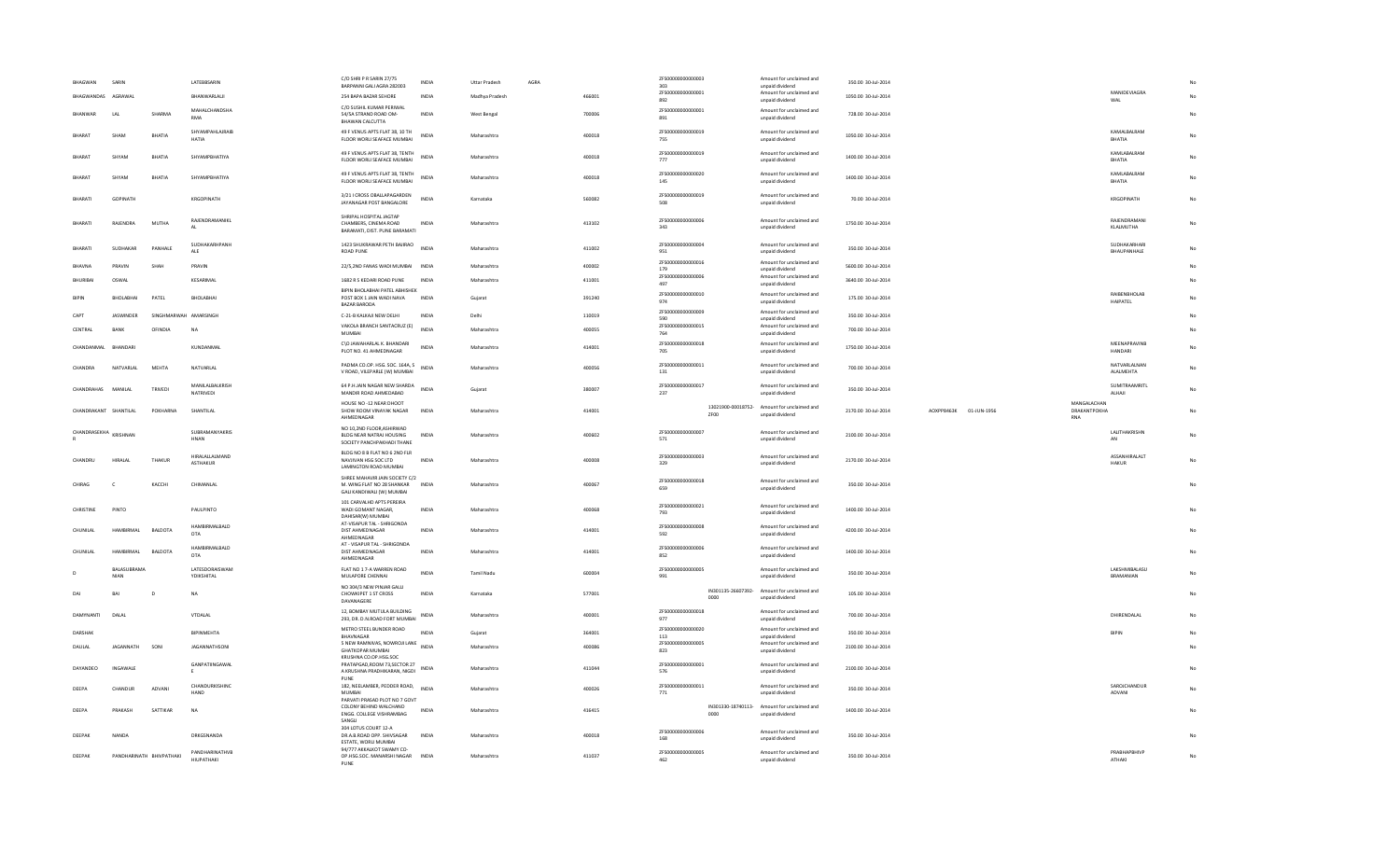| DEEPAK              | POKHARNA          |                       | KACHARDASMOHA<br>NLALPOKHARNA            | 1258 PITRUCHHYA J M ROAD<br>DECCAN GYMKHANA OPP.<br>NATARAJ CINEMA PUNE<br>D/6 NIMESH APARTMENT | INDIA        | Maharashtra            | 411004 | ZFS00000000000001<br>835        |      | Amount for unclaimed and<br>unpaid dividend                    | 1050.00 30-Jul-2014 |                           |                       | SHANTILALPOKH<br>ARNA                      |    |
|---------------------|-------------------|-----------------------|------------------------------------------|-------------------------------------------------------------------------------------------------|--------------|------------------------|--------|---------------------------------|------|----------------------------------------------------------------|---------------------|---------------------------|-----------------------|--------------------------------------------|----|
| DEEPAK              | PRAVINCHANDR      | HALANI                | PRAVINCHANDRA                            | MANDPESHWAR ROAD BORIVLI INDIA<br>(W) MUMBAI                                                    |              | Maharashtra            | 400092 | ZFS00000000000015<br>664        |      | Amount for unclaimed and<br>unpaid dividend                    | 700.00 30-Jul-2014  |                           |                       | ANJANADEEPAK<br><b>HALANI</b>              |    |
| DEEPTI              | <b>GIRISH</b>     | LADDA                 | <b>NA</b>                                | FLAT NO.B-4, MAHESH<br>APPARTMENT BEHIND DCC BANK INDIA<br>ADALAT ROAD                          |              | Maharashtra            | 431001 |                                 | ZF00 | 12055200-00001006- Amount for unclaimed and<br>unpaid dividend | 350.00 30-Jul-2014  |                           |                       |                                            |    |
| DEORAM              | MOTIRAM           | MAKASARE              | MOTIRAMNATHU                             | HANUMAN NAGAR MORE WASTI<br>CHIKHALI TAL HAVELI DIST PUNE INDIA                                 |              | Maharashtra            | 410501 | ZFS00000000000001<br>075        |      | Amount for unclaimed and<br>unpaid dividend                    | 728.00.30-Jul-2014  |                           |                       |                                            |    |
| DEVAKI              | DULAHSINGH        | ASRANI                | <b>LATEDULAHSINGH</b>                    | PUNE<br>10 HURON AVENUE APT 4S JEREY UNITED STATES OF                                           |              | <b>NA</b><br><b>NA</b> |        | 7ES000000000000002              |      | Amount for unclaimed and                                       | 2170.00 30-Jul-2014 |                           |                       |                                            |    |
| DEVDAS              | SHIVDAS           | SWAMI                 | <b>ASRANI</b><br>SHIVDASRAMLINGS<br>WAMI | CITY NJ<br>26 SHREE MAHALAXMI HSG COOP<br>SOC ANAND NAGA HINGNE KHRD INDIA                      | AMERICA      | Maharashtra            | 411051 | 218<br>ZFS00000000000008<br>267 |      | unpaid dividend<br>Amount for unclaimed and<br>unpaid dividend | 4200.00 30-Jul-2014 |                           |                       |                                            |    |
| DEVINDER            | <b>KUMAR</b>      | MALHOTRA              | SHPDMALHOTRA                             | PUNE<br>17/8, OLD RAJINDER NAGAR NEW                                                            | INDIA        | Delhi                  | 110060 | ZFS00000000000012               |      | Amount for unclaimed and                                       | 700.00 30-Jul-2014  |                           |                       |                                            |    |
| DHAVALA             | SUDHAKAR          |                       | <b>DSNRAO</b>                            | DELHI<br>BHEL MIG 1306 R C PURAM                                                                | <b>INDIA</b> | Andhra Pradesh         | 500032 | 399<br>ZFS00000000000022        |      | unpaid dividend<br>Amount for unclaimed and                    | 350.00 30-Jul-2014  |                           |                       |                                            |    |
| DILIP               | KALRA             |                       | SATYAPAL                                 | 7 HAII IBRAHIM BUILDING STATION INDIA                                                           |              | Maharashtra            | 414001 | 554<br>ZFS00000000000002        |      | unpaid dividend<br>Amount for unclaimed and                    | 1400.00 30-Jul-2014 |                           |                       |                                            |    |
|                     |                   |                       |                                          | ROAD AHMEDNAGAR<br>C/O RASIKLAL & BROTHERS 113 B                                                |              |                        |        | 016<br>7E500000000000019        |      | unpaid dividend<br>Amount for unclaimed and                    |                     |                           |                       |                                            |    |
| DILIP               | SHAH              |                       | <b>KVSHAH</b>                            | MANOHAR DAS CHOWK CALCUTTA                                                                      |              | West Bengal            | 700007 | 305                             |      | unpaid dividend                                                | 700.00 30-Jul-2014  |                           |                       |                                            |    |
| DIVANJI             | $\sim$            | THAKOR                | NA                                       | 107 THAKOR ANANDPURA AT.<br>JASPUR, TAL DETROJ DIST<br>AHMEDABAD                                | <b>INDIA</b> | Gujarat                | 382120 |                                 | 0000 | IN300343-11170603- Amount for unclaimed and<br>unpaid dividend | 245.00 30-Jul-2014  |                           |                       |                                            | No |
| DIVYA               | MAHESH            | SHAH                  | MAHESHSHAH                               | 65 ARIHANT SOCIETY VASANA<br>AHMEDABAD                                                          | <b>INDIA</b> | Gujarat                | 380007 | ZFS00000000000014<br>980        |      | Amount for unclaimed and<br>unpaid dividend                    | 1414.00 30-Jul-2014 |                           |                       | <b>JAYANTILALMSH</b><br>AH                 |    |
| DOSHI               | HARSHAD           | s.                    | <b>NA</b>                                | 0/18, EVERARD NAGAR NO.2 SION INDIA<br>TROMBAY ROAD SION MUMBAI                                 |              | Maharashtra            | 400022 | ZFS00000000000022<br>286        |      | Amount for unclaimed and<br>unpaid dividend                    | 14.00 30-Jul-2014   |                           |                       | DOSHIMEENAH                                | No |
| DUDHIBEN            | SHAMBHUBHAI PATEL |                       | SHAMBHUBHAI                              | <b>70 IAI BAIARANG SOCIETY REHIND</b><br>SHASTRI STADIUM BAPUNAGAR INDIA                        |              | Guiarat                | 380024 | ZFS00000000000019               |      | Amount for unclaimed and                                       | 770.00 30-Jul-2014  |                           |                       | SHAMBHUBHAIA                               | No |
|                     |                   |                       |                                          | AHMEDARAD<br>PALAMADATHIL HOUSE.                                                                |              |                        |        | 168                             |      | unpaid dividend                                                |                     |                           |                       | MBABHAIPATEL                               |    |
| FARIS               |                   |                       | KUNHIMOHAMME<br>D                        | THURAKKAL P O, KONDOTTY,<br>MALAPPURAM                                                          | <b>INDIA</b> | Kerala                 | 673638 |                                 | ZF00 | 12025700-00158419- Amount for unclaimed and<br>unpaid dividend | 7.00 30-Jul-2014    | AAIPF2335B<br>19-MAY-1978 | <b>DILRUBA</b>        |                                            | No |
| FEMINA              |                   |                       | <b>NA</b>                                | ANAKKORATH HOUSE VATTALOOR<br>P - O MAKKARAPARAMBA V - A                                        | <b>INDIA</b> | Kerala                 | 676507 |                                 | ZF00 | 12018600-00193318- Amount for unclaimed and<br>unpaid dividend | 315.00 30-Jul-2014  |                           |                       |                                            | No |
|                     | M                 | JAIN                  | MANILAL                                  | B-204 SHIRIN SOHARAB PALACE<br>NARIMAN POINT VILE PARLE (E) INDIA                               |              | Maharashtra            | 400057 | ZFS00000000000018<br>872        |      | Amount for unclaimed and<br>unpaid dividend                    | 70.00 30-Jul-2014   |                           |                       |                                            | No |
|                     | NIRMALA           | KUMARI                | MITHRANANDAKU<br>MAR                     | <b>MUMBAI</b><br>C/O PHARMASALES 110/5 II FLOOR<br>KRISHNA COMPLEX LALBAGH                      | INDI/        | Karnataka              | 560027 | ZFS00000000000012<br>690        |      | Amount for unclaimed and<br>unpaid dividend                    | 700.00 30-Jul-2014  |                           |                       | SOPHIATULIP                                | No |
|                     | NIRMALAKUMA       |                       | MITHRANANDAKU                            | ROAD BANGALORE<br>C/O PHARMA SALES 110/5                                                        |              |                        |        | ZFS00000000000011               |      | Amount for unclaimed and                                       |                     |                           |                       |                                            |    |
|                     | RI                |                       | MAR                                      | 2ND.FLR. KRISHNA COMPLEX<br>LALBAUG ROAD BANGALORE                                              | INDIA        | Karnataka              | 560027 | 770                             |      | unpaid dividend                                                | 175.00 30-Jul-2014  |                           |                       | SOPHIETULIP                                | No |
|                     | SANDHYA           |                       | GSURRAMANYAM                             | A13 BINA APARTMENTS SIR M V<br>ROAD ANDHERI (E) MUMBAI                                          | <b>INDIA</b> | Maharashtra            | 400069 | ZFS00000000000011<br>187        |      | Amount for unclaimed and<br>unpaid dividend                    | 350.00 30-Jul-2014  |                           |                       | <b>GSUBRAMANYA</b><br>M                    | No |
|                     | SANKARA           | RAMAN                 | SGURUSAMY                                | VULCAN LAVAL PREMISES BOMBAY INDIA<br>POONA ROAD DAPODI PUNE                                    |              | Maharashtra            | 411012 | ZES00000000000003<br>666        |      | Amount for unclaimed and<br>unpaid dividend                    | 350.00 30-Jul-2014  |                           |                       |                                            | No |
|                     | SURRAMANIAN       |                       | PSGOPALAKRISHN<br>AN                     | 204, SHELTER, 2ND FLOOR 15,<br>PALMGROVE ROAD, AUSTIN TOWN INDIA<br>VIVEKNAGAR BANGALORE        |              | Karnataka              | 560047 | ZFS00000000000010<br>785        |      | Amount for unclaimed and<br>unpaid dividend                    | 70.00 30-Jul-2014   |                           |                       |                                            | No |
| GANDHI              | <b>BANSILAL</b>   | PURSHOTTAM PURSHOTTAM |                                          | PAKHALI NI POLE BAGDU WAD<br>RAIPUR AHMEDABAD                                                   | INDIA        | Guiarat                | 380001 | ZFS00000000000010<br>114        |      | Amount for unclaimed and<br>unpaid dividend                    | 1400.00 30-Jul-2014 |                           |                       | <b>GANDHIMUKES</b><br>HKUMARPURSH<br>OTTAM | No |
| GANDHI              | <b>BANSILAL</b>   | PURSHOTTAM PURSHOTTAM |                                          | PAKHALI NI POLE BAGDU WAD<br>RAIPUR AHMEDABAD                                                   | <b>INDIA</b> | Guiarat                | 380001 | ZFS00000000000010<br>115        |      | Amount for unclaimed and<br>unpaid dividend                    | 1050.00 30-Jul-2014 |                           |                       | GANDHIYOGESH<br>PURSHOTTAM                 | No |
| GANGARAM            | <b>LAXMAN</b>     | <b>WAIKE</b>          | LAXMANNARAYAN<br>WALKE                   | 31 SHAVTI BUILDING CHARATSING<br>COLONY ANDHERI (EAST) MUMBAI                                   | <b>INDIA</b> | Maharashtra            | 400093 | ZFS00000000000000<br>947        |      | Amount for unclaimed and<br>unpaid dividend                    | 2170.00 30-Jul-2014 |                           |                       |                                            | No |
|                     |                   |                       |                                          | NEAR INDRAPRASTHTA B/H                                                                          |              |                        |        |                                 |      |                                                                |                     |                           |                       |                                            |    |
| GAUTAMCHAND SHINGVI |                   |                       | SULTANCHAND                              | SMRUTI BUNGLOW.WAREHOUSE<br>ROAD, DHARMIK PARIKSHA BOARD<br>AHMEDNAGAR                          | INDI/        | Maharashtra            | 414001 | ZFS00000000000008<br>127        |      | Amount for unclaimed and<br>unpaid dividend                    | 2100.00 30-Jul-2014 |                           |                       |                                            | No |
| <b>GAYATRI</b>      | DEVI              |                       | <b>SUKJITSING</b>                        | B-90/A GREATER KAILASH I NEW<br>DELHI                                                           | INDIA        | Delhi                  | 110048 | ZFS00000000000019<br>335        |      | Amount for unclaimed and<br>unpaid dividend                    | 2100.00 30-Jul-2014 | AIFPD2844Q                | GAYATRIDEVI GEETADEVI |                                            | No |
| <b>GEETA</b>        | SHARAD            | TARKAR                | SHARAD                                   | 38/A, SOMWAR PETH PUNE                                                                          | <b>INDIA</b> | Maharashtra            | 411011 | ZFS00000000000011<br>198        |      | Amount for unclaimed and<br>unpaid dividend                    | 2100.00 30-Jul-2014 |                           |                       | SHARADKASHIN<br><b>ATHTARKAR</b>           | No |
| GIRIJESH            | KUMAR             | SHUKLA                | <b>NA</b>                                | R7 364 C/2A RAINAGAR II PALAM<br>COLONY NEW DELHI NEW DELHI                                     | <b>INDIA</b> | Delhi                  | 110045 |                                 | 0000 | IN301127-15706646- Amount for unclaimed and<br>unpaid dividend | 728.00 30-Jul-2014  | AIGPS5829M                | SUSHILASHUKLA         |                                            |    |
| <b>GIRISH</b>       | DAMODAR           | MULAY                 | NA                                       | 232 MULAY WADA BIWALKAR                                                                         | <b>INDIA</b> | Maharashtra            | 422001 |                                 |      | 12020000-00247154- Amount for unclaimed and                    | 210.00 30-Jul-2014  |                           |                       |                                            |    |
| GIRISH              | SHRIPAD           | LONDHE                | SHRIPADKRISHNAL                          | LANE<br>18/3, BHARAT KUNJ NO. 1 GANESH                                                          | <b>INDIA</b> | Maharashtra            | 411038 | ZFS00000000000007               | ZF00 | unpaid dividend<br>Amount for unclaimed and                    | 350.00 30-Jul-2014  |                           |                       |                                            | No |
|                     |                   |                       | ONDHE<br>SIROOMALMSABN                   | NAGAR PUNE<br>11-12, RISHIKESH 3RD FLOOR 4TH                                                    |              |                        |        | 327<br>ZFS00000000000021        |      | unpaid dividend<br>Amount for unclaimed and                    |                     |                           |                       | HEENAGSABNA                                |    |
| GOBIND              | $\leq$            | SABNANI               |                                          | ROAD, KHAR (WEST) MUMBAI<br>HNO 16 2 738/E/5/A LAKSHMI                                          | <b>INDIA</b> | Maharashtra            | 400052 | 079                             |      | unpaid dividend                                                | 700.00 30-Jul-2014  |                           |                       |                                            | No |
| GON/                | <b>JHANSI</b>     |                       | SATYANARAYANA                            | NILAYAM BACK SIDE OF TV<br>TOWERS ASMANGADH MALAKPET INDIA<br>HYDERABAD                         |              | Andhra Prades          | 500036 |                                 | 0000 | IN301022-20051346- Amount for unclaimed and<br>unpaid dividend | 350.00 30-Jul-2014  | AKJPG2726L                | GONASWATHI            | GONASATYANAR<br>AYANA                      | No |
| GOPA                | M                 | SHAH                  | MAHESHCHANDRA<br>SHAH                    | A-4 SOUHRUD APARTMENTS 70A/1<br>ERANDAWANA PRABHAT ROAD INDIA<br>PUNE                           |              | Maharashtra            | 411004 | ZFS00000000000002<br>217        |      | Amount for unclaimed and<br>unpaid dividend                    | 350.00 30-Jul-2014  |                           |                       |                                            | No |
| GORDHANDAS C        |                   | BHANSALI              | CHANDRASEN                               | C\63 SHRI TILAK COMPLEX<br>SHANTIASHRAM EKSAR VILLAGE INDIA<br>BORIVALI(W) MUMBAI               |              | Maharashtra            | 400103 | ZFS00000000000003<br>002        |      | Amount for unclaimed and<br>unpaid dividend                    | 350.00 30-Jul-2014  |                           |                       |                                            | No |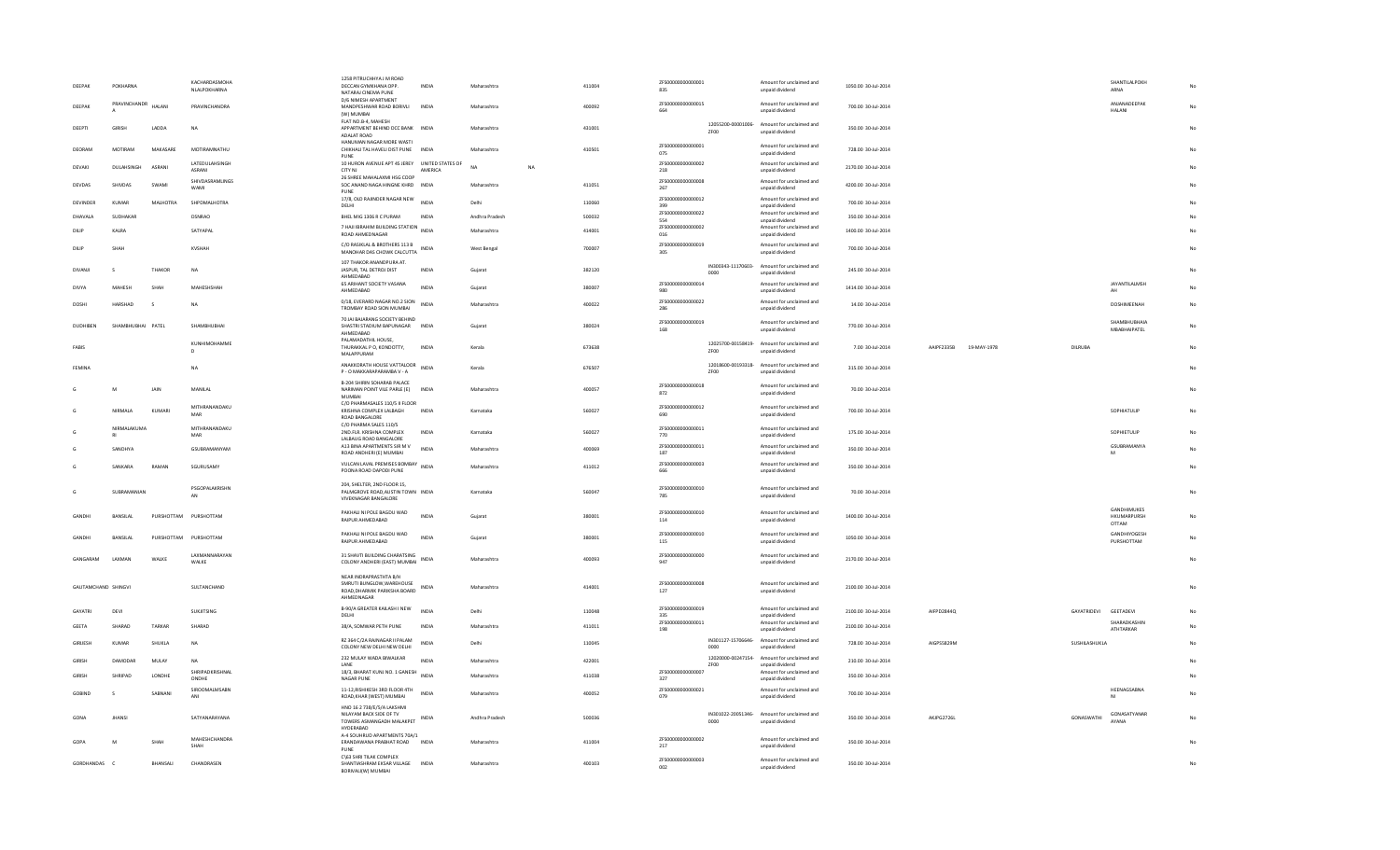| GOVINDAIAH                   | MANIUNATH          |            | NA.                                | 2138, 8TH MAIN, D BLOCK RAJAII<br>NAGAR 2ND STAGE BANGALORE                                | <b>INDIA</b> | Karnataka            |                     | 560010 |                          | 0000                       | IN301364-10151861- Amount for unclaimed and<br>unpaid dividend | 7.00 30-Jul-2014     |                        |                           |                                    |    |
|------------------------------|--------------------|------------|------------------------------------|--------------------------------------------------------------------------------------------|--------------|----------------------|---------------------|--------|--------------------------|----------------------------|----------------------------------------------------------------|----------------------|------------------------|---------------------------|------------------------------------|----|
| GULABBAI                     | RAMESH             | MUTHA      | RAMESHNENSUKH<br><b>MUTHA</b>      | 3770 ANAND NAVI PETH<br>AHMEDNAGAR                                                         | INDIA        | Maharashtra          |                     | 414001 | ZFS00000000000006<br>339 |                            | Amount for unclaimed and<br>unpaid dividend                    | 2170.00 30-Jul-2014  |                        |                           | RAMESHNENSU<br>KHMUTHA             |    |
| GUNVANTIBEN                  | SHANTILAL          | CHOKHAWALA | SHANTILALBCHOKH<br>AWALA           | C/O. A.K. LAIWALA 9/1179, BALAJI<br>ROAD, SURAT                                            | <b>INDIA</b> | Gujarat              |                     | 395003 | ZFS00000000000014<br>218 |                            | Amount for unclaimed and<br>unpaid dividend                    | 5810.00 30-Jul-2014  |                        |                           | BHARATISHANTI<br>LALCHOKHAWAL      |    |
| GYAN                         | PRAKASH            | SHARMA     | RAMSHARANSHAF                      | JAMIA NAGAR, NEW DELHI                                                                     | <b>INDIA</b> | Delhi                |                     | 110024 | ZFS00000000000006        |                            | Amount for unclaimed and                                       | 350.00 30-101-2014   |                        |                           | A                                  |    |
| <b>HANSA</b>                 | RAMESH             | DESAI      | MA<br>RAMESHBAJIBHAI               | C/O A.C. SHETH 204, SHIVAJI PARK                                                           | <b>INDIA</b> | Maharashtra          |                     | 400016 | 166<br>ZFS00000000000010 |                            | unpaid dividend<br>Amount for unclaimed and                    | 350.00 30-Jul-2014   |                        |                           |                                    |    |
| <b>HANUMAN</b>               | SHARAN             | GUPTA      | GANESHNARAINJI                     | 2ND FLOOR MUMBAI<br>844 RAMNAGAR SHASTRINAGAR                                              | INDIA        | Rajasthan            |                     | 302016 | 890<br>ZFS00000000000017 |                            | unpaid dividend<br>Amount for unclaimed and                    | 35.00 30-Jul-2014    | ADOPG9162C             |                           |                                    |    |
| HARAKHCHAND                  | VELJI              | SHAF       | <b>BSONAKIRANCHS</b>               | KANDEDER PADA CROSS ROAD                                                                   | <b>INDIA</b> | Maharashtra          |                     | 400068 | 515                      | 12010900-00830011-         | unpaid dividend<br>Amount for unclaimed and                    | 700.00 30-Jul-2014   | <b>AAKPS65331</b>      |                           | HEMLATAHSHA                        |    |
|                              |                    |            |                                    | DAHIS AR(W) MUMBAI<br>16, JAITIRATH MANSION BARRACK                                        |              |                      |                     |        |                          | ZF00                       | unpaid dividend                                                |                      |                        |                           | н                                  |    |
| HARBHAGWAND<br>AS            | CHIMANDAS          |            | CHIMANDAS                          | RD, BEHIND METRO CINEMA DHOBI INDIA<br>TALAO MUMBAI                                        |              | Maharashtra          |                     | 400020 | 7ES00000000000000<br>953 |                            | Amount for unclaimed and<br>unpaid dividend                    | 1050.00 30-Jul-2014  |                        |                           |                                    |    |
| <b>HARDAS</b>                | AGRAWAI            |            | <b>NA</b>                          | 112/271 SWAROOP NAGAR<br>KANPUR UTTAR PRADESH INDIA INDIA<br>208002                        |              | <b>Uttar Pradesh</b> | <b>KANPUR NAGAR</b> |        |                          | 0000                       | IN302269-12948725- Amount for unclaimed and<br>unpaid dividend | 490.00 30-Jul-2014   |                        |                           |                                    |    |
| HARDEVI                      | DHANWANI           |            | DURGADASJI                         | C\O KISHOR R MULANII 14-A<br>RISHIKESH BUILDING 10-11<br>FOURTH ROAD KHAR MUMBAI           | INDIA        | Maharashtra          |                     | 400052 | ZFS00000000000018<br>660 |                            | Amount for unclaimed and<br>unpaid dividend                    | 2800.00 30-Jul-2014  |                        |                           |                                    |    |
| HARI                         | BALAJI             | DEDGAONKAR | BALAJINARAYANDE<br>DGAONKAR        | 2571 M. G. ROAD AHMEDNAGAR INDIA                                                           |              | Maharashtra          |                     | 414001 | ZFS00000000000008<br>193 |                            | Amount for unclaimed and<br>unpaid dividend                    | 4200.00 30-Jul-2014  |                        |                           |                                    |    |
| HARL                         | BALAJI             | DEDGAONKAR | BALAJINARAYANDE<br>DGAONKAR        | 2571 M.G.ROAD AHMEDNAGAR                                                                   | INDIA        | Maharashtra          |                     | 414001 | ZFS00000000000006<br>405 |                            | Amount for unclaimed and<br>unpaid dividend                    | 1400.00 30-Jul-2014  |                        |                           |                                    |    |
| HARI                         | KELKAR             |            | NA                                 | 27 DHANWANTARI NAGAR<br>RAJENDRA NAGAR INDORE MP.                                          | INDIA        | Madhya Pradesh       |                     | 452012 |                          | 0000                       | IN300011-10604100- Amount for unclaimed and<br>unpaid dividend | 560.00 30-Jul-2014   |                        |                           |                                    |    |
| <b>HARIOM</b>                | RATANI AI          | RAIAI      | RATANALAI RAIAL                    | BAJAJ CLOTH STORES MAIN ROAD                                                               | <b>INDIA</b> | Maharashtra          |                     | 445001 | ZFS00000000000001        |                            | Amount for unclaimed and                                       | 700.00 30-Jul-2014   |                        |                           | <b>RAMESHCHAND</b><br>RARATANALALB | No |
|                              |                    |            |                                    | YAVATMAL<br>C/O MR GOBIND S SABNANI 11-12                                                  |              |                      |                     |        | 967                      |                            | unpaid dividend                                                |                      |                        |                           | AJAJ                               |    |
| <b>HARISH</b>                | MOHAN              | VASWANI    | MOHANLALTVASW<br>ANI               | RISHIKESH BLDG. 10-11 FOURTH INDIA<br>ROAD, KHAR MUMBAI<br>AT POST VISAPUR TAL             |              | Maharashtra          |                     | 400052 | ZFS00000000000020<br>158 |                            | Amount for unclaimed and<br>unpaid dividend                    | 2100.00 30-Jul-2014  |                        |                           |                                    |    |
| HARSHAKUMAR BALDOTA          |                    |            | KANTILALBALDOTA                    | SHRIGONDA DIST- AHMEDNAGAR INDIA<br>AHMEDNAGAR                                             |              | Maharashtra          |                     | 414001 | ZFS00000000000012<br>131 |                            | Amount for unclaimed and<br>unpaid dividend                    | 175.00 30-Jul-2014   |                        |                           |                                    |    |
| HARSHAKUMAR BALDOTA          |                    |            | KANTILALBALDOTA                    | AT - VISAPUR TAL - SHRIGONDA<br>DIST - AHMEDNAGAR<br>AHMEDNAGAR                            | <b>INDIA</b> | Maharashtra          |                     | 414001 | ZFS00000000000012<br>128 |                            | Amount for unclaimed and<br>unpaid dividend                    | 175.00 30-Jul-2014   |                        |                           |                                    |    |
| HASMUKH                      | SHAH               |            | DALICHANDSHAH                      | 301 KALASAGAR PART II OPP<br>PREMATIRTH BUNGLOWS<br>SATELLITE                              | <b>INDIA</b> | Guiarat              |                     | 380015 | ZFS00000000000016<br>146 |                            | Amount for unclaimed and<br>unpaid dividend                    | 385.00 30-Jul-2014   |                        |                           |                                    |    |
| HASSIBAI                     | PERMANAND          | BHATIA     | PERMANANDMOTI<br>RAMBHATIA         | 4/B PRABHU KRIPA APPARTMENT<br>16TH ROAD OPP ROTARY PARK<br>SANTACRUZ (W) MUMBAI           | INDIA        | Maharashtra          |                     | 400054 | ZFS00000000000007<br>416 |                            | Amount for unclaimed and<br>unpaid dividend                    | 7280.00 30-Jul-2014  |                        |                           | PERMANANDM<br><b>OTIRAMBHATIA</b>  |    |
| <b>HEFNA</b>                 | G                  | SARNANI    | GOBINDSSARNANI                     | 11-12, RISHIKESH, 3RD FLOOR 4TH INDIA<br>ROAD, KHAR (WEST) MUMBAI                          |              | Maharashtra          |                     | 400052 | ZFS00000000000021<br>080 |                            | Amount for unclaimed and<br>unpaid dividend                    | 350.00 30-Jul-2014   |                        |                           | <b>HEMAGSARNANI</b>                |    |
| HEERA                        | LAL                | LUNIA      | LATEMRMOOLCHA<br><b>ND</b>         | 35, ARMENIAN STREET, CALCUTTA INDIA                                                        |              | <b>West Bengal</b>   |                     | 700001 | ZFS00000000000008<br>804 |                            | Amount for unclaimed and<br>unpaid dividend                    | 2170.00 30-Jul-2014  |                        |                           |                                    |    |
| HEMA                         | G                  | SABNAN     | GOBINDSSABNANI                     | 11-12, RISHIKESH , 3RD FLOOR 4TH<br>ROAD, KHAR (WEST) MUMBAI<br><b>MUMBAI</b>              | <b>INDIA</b> | Maharashtra          |                     | 400052 | ZES00000000000021<br>081 |                            | Amount for unclaimed and<br>unpaid dividend                    | 350.00 30-Jul-2014   |                        |                           | GOBINDSSARNA                       | No |
| HEMANT                       | MANHARLAL          | KOTAK      | MANHARI AI MANII<br><b>ALKOTAK</b> | 18 JETHABHAI BUILDING 2ND<br>FLOOR, PLAT NO 16 BOMANJI                                     | <b>INDIA</b> | Maharashtra          |                     | 400036 | ZES00000000000014<br>621 |                            | Amount for unclaimed and<br>unpaid dividend                    | 350.00 30-Jul-2014   |                        |                           | MANHARI AI MA<br>NILALKOTAK        | No |
| <b>HIRABAI</b>               | AMOLAKCHAND GANDHI |            | AMOLAKCHANDHG<br>ANDHI             | PETTIT ROAD MUMBAI<br>C/O RAMESH NENSUKH MUTHA<br>3770 ANAND, NAVIPETH                     | <b>INDIA</b> | Maharashtra          |                     | 414001 | ZFS00000000000005<br>179 |                            | Amount for unclaimed and<br>unpaid dividend                    | 1470.00 30-Jul-2014  |                        |                           | GULABBAIRAME<br>SHMUTHA            | No |
|                              |                    |            |                                    | AHMEDNAGAR<br>C/O RAMESH NENSUKH MUTHA                                                     |              |                      |                     |        | ZFS00000000000004        |                            |                                                                |                      |                        |                           | GULABBAIRAME                       |    |
| HUKAMCHAND BHAGVANDAS GANDHI |                    |            | BHAGVANDASHGA<br>NDHI              | 3770 ANAND, NAVIPETH<br>AHMEDNAGAR                                                         | <b>INDIA</b> | Maharashtra          |                     | 414001 | 653                      |                            | Amount for unclaimed and<br>unpaid dividend                    | 1470.00 30-Jul-2014  |                        |                           | SHMUTHA                            | No |
| <b>HUSHARDEVI</b>            | BHANWARLAL JAIN    |            | BHANWARLALJJAIN                    | 9 KALYAN KUTIR, NEAR LOHIA<br>NAGAR, L B SHASTRI MARG, KURLA INDIA<br>(W) MUMBAI           |              | Maharashtra          |                     | 400070 | ZFS00000000000000<br>820 |                            | Amount for unclaimed and<br>unpaid dividend                    | 700.00 30-Jul-2014   |                        |                           | BHANWARLALIO<br>DHRAJJIJAIN        |    |
| <b>INDIRA</b>                |                    |            | PKKTANTRY                          | W/O P.K.K. TANTRY NEAR<br>GANAPATHY TEMPLE PADUBIDRI                                       | INDIA        | Karnataka            |                     | 574111 | ZFS00000000000012<br>806 |                            | Amount for unclaimed and<br>unpaid dividend                    | 1400.00 30-Jul-2014  |                        |                           |                                    |    |
| <b>INDIRA</b>                | <b>MOHNOT</b>      |            | <b>JAGDISHRAJMOHN</b><br>OT        | GIRDHAR NIWAS FLAT#I C/D NO.2<br>NEW STREET AYYVOO COLONY                                  | <b>INDIA</b> | Tamil Nadu           |                     | 600029 | ZFS00000000000000<br>830 |                            | Amount for unclaimed and<br>unpaid dividend                    | 2100.00 30-Jul-2014  |                        |                           |                                    |    |
| INDIRA                       | VASANT             | PATHAK     | VASANT                             | AMINJIKARAI CHENNAI<br>C/O MR. S V PATHAK A 28,<br>AMRITESHWAR APPATMENTS                  | INDIA        | Maharashtra          |                     | 411018 | ZFS00000000000001<br>333 |                            | Amount for unclaimed and<br>unpaid dividend                    | 700.00 30-Jul-2014   |                        |                           | VASANTPATHAK                       |    |
|                              |                    |            |                                    | PIMPRI PUNE<br>GUGALE BUNGLOW NR NEETA                                                     |              |                      |                     |        |                          |                            |                                                                |                      |                        |                           |                                    |    |
| INDUBA                       | PEMRAJ             | GUGALE     | PEMRAJ                             | APMT STATION ROAD ARIHANT<br>MARG OPP ANANDRISHIJI<br>HOSPITAL AHMEDNAGAR                  | INDIA        | Maharashtra          |                     | 414001 |                          | ZF00                       | 13021900-00036307- Amount for unclaimed and<br>unpaid dividend | 10010.00 30-Jul-2014 | AANPG5733B 14-APR-1940 | SMITARAJENDR<br>AGUNDECHA |                                    |    |
| ISHWAF                       | CHANDER            |            | LACHMANDAS                         | H.NO.21 SHIVPURIRDEN -<br><b>GURGAON GURGAON</b>                                           | INDIA        | Haryana              |                     | 122001 | ZFS00000000000019<br>763 |                            | Amount for unclaimed and<br>unpaid dividend                    | 700.00 30-Jul-2014   |                        |                           |                                    |    |
|                              | ĸ                  | RAMANI     | SKKIYER                            | 1997 7TH MAIN 'D' BLOCK,<br>RAJAJINAGAR II STAGE,<br>BANGALORE                             | <b>INDIA</b> | Karnataka            |                     | 560010 | ZFS00000000000000<br>032 |                            | Amount for unclaimed and<br>unpaid dividend                    | 1085.00 30-Jul-2014  |                        |                           |                                    |    |
| <b>JAGDISH</b>               | CHANDRA            |            | <b>NA</b>                          | H NO B 1/283 GURDWARA STREET                                                               | <b>INDIA</b> | Puniab               |                     | 148101 |                          | IN301143-10161487-<br>0000 | Amount for unclaimed and<br>unpaid dividend                    | 35.00 30-Jul-2014    |                        |                           |                                    |    |
| JAGDISH                      | MURARJI            | THAKKAR    | MURARJIGANGJI                      | BARNALA PUNJAB<br>C/O MULRAJ MORARJI P CO 10/15<br>ISSAJI ST VADGADI MUMBAI                | <b>INDIA</b> | Maharashtra          |                     | 400003 | ZFS00000000000002<br>743 |                            | Amount for unclaimed and<br>unpaid dividend                    | 1050.00 30-Jul-2014  |                        |                           |                                    |    |
| JAGJIVAN                     | NARANRHAI          | BARAIYA    | <b>NA</b>                          | BLOCK NO 9 RAVIKIRAN CO OP HSG<br>SOCI OPP VRUNDAVAN FLATS NR INDIA<br>GANESH SCHOOL VASNA |              | Gujarat              |                     | 380007 |                          | ZF00                       | 12033200-07660489- Amount for unclaimed and<br>unpaid dividend | 175.00 30-Jul-2014   |                        |                           |                                    |    |
|                              |                    |            |                                    |                                                                                            |              |                      |                     |        |                          |                            |                                                                |                      |                        |                           |                                    |    |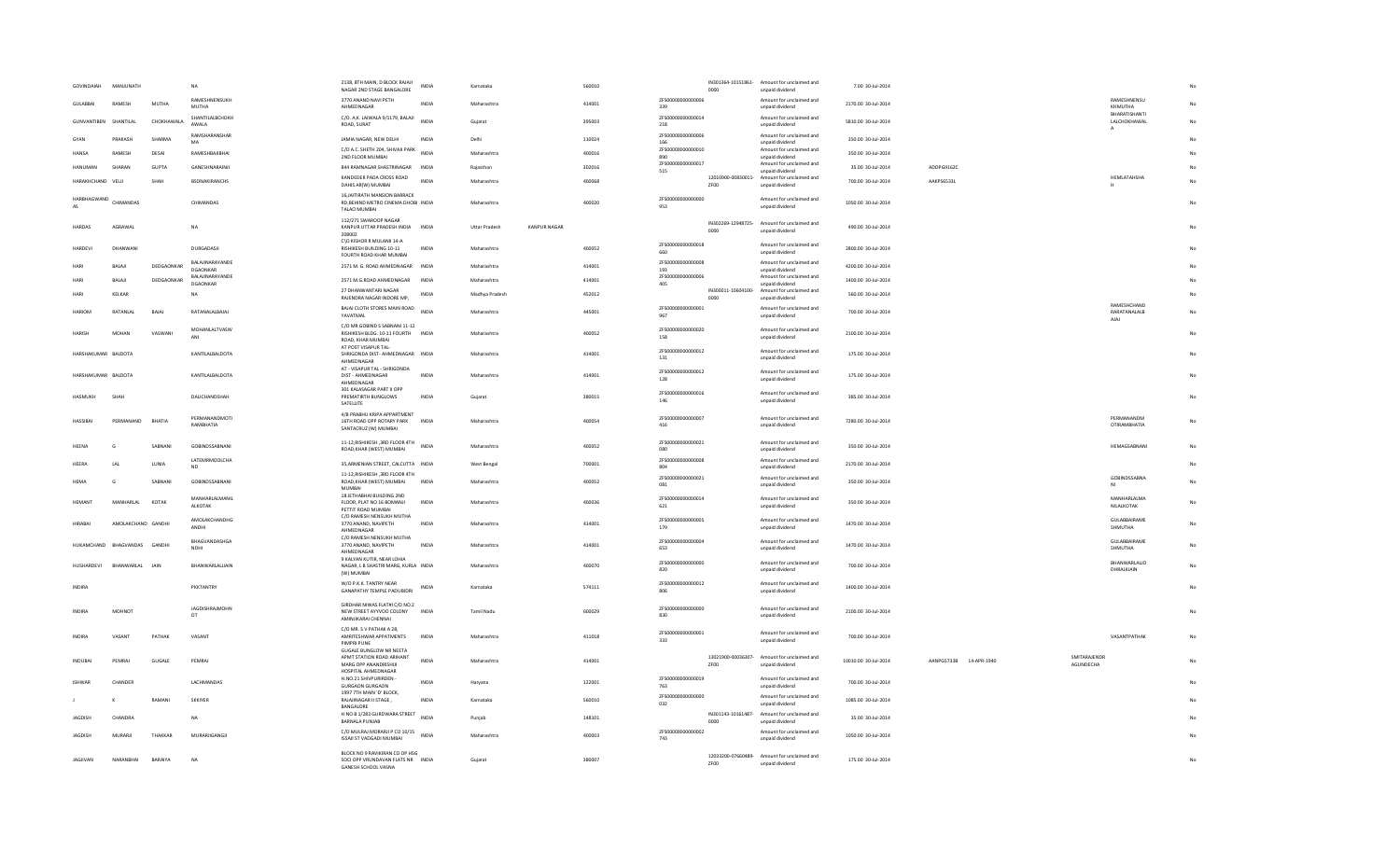| <b>JAGRUTI</b>      | $\boldsymbol{\kappa}$ | MANDALAYWAL KIRTI |                                      | 268-N3/C-SECTOR PIPLANI BHOPAL INDIA                                                                           |                  | Madhya Pradesh     | 462021 | ZFS00000000000016                             | Amount for unclaimed and                                                | 700.00 30-Jul-2014   |                                  | KIRTIKUMARMA                      |    |
|---------------------|-----------------------|-------------------|--------------------------------------|----------------------------------------------------------------------------------------------------------------|------------------|--------------------|--------|-----------------------------------------------|-------------------------------------------------------------------------|----------------------|----------------------------------|-----------------------------------|----|
|                     |                       |                   |                                      |                                                                                                                |                  |                    |        | 689                                           | unpaid dividend                                                         |                      |                                  | NDALAYWALA                        |    |
| <b>IANIMIVA</b>     | SHAIKH                |                   | SKYUSUFSKKATAL<br>U                  | 1918 REHIND MAMALEDAR<br>KACHERI BEPARI MOHOLLA                                                                | INDIA            | Maharashtra        | 414001 | ZFS00000000000001<br>287                      | Amount for unclaimed and<br>unpaid dividend                             | 2100.00 30-Jul-2014  |                                  |                                   | No |
| JASJIT              | KAUR                  | SETHI             | SURJITSINGH                          | AHMEDNAGAR<br>INDIAN OVERSEAS COMMERCIAL<br>CORPORATION 27 KENNEDY                                             | INDIA            | Maharashtra        | 400004 | ZES00000000000000<br>141                      | Amount for unclaimed and<br>unnaid dividend                             | 2170.00 30-Jul-2014  |                                  | <b>SURITSINGHSET</b><br>HI        | No |
| <b>JATIN</b>        | SURYAKANT             | DESA              | SURYAKANTCHAN                        | <b>BRIDGE MUMBAI</b><br>C/O ARUNBHAI POTHIWALA 20<br>VIJAY VIHAR SOC, DRIVE-IN RD                              | <b>INDIA</b>     | Guiarat            | 380009 | ZFS00000000000009                             | Amount for unclaimed and                                                | 1050.00 30-Jul-2014  |                                  | AKSHAYJAYANTI                     | No |
|                     |                       |                   | DULALDESAI<br>AMARCHANDNEMI          | NAVRANGPURA AHMEDABAD<br>2902/12 GANJ BAZAR                                                                    |                  |                    |        | 874<br>ZFS00000000000008                      | unpaid dividend<br>Amount for unclaimed and                             |                      |                                  | LALSHAH                           |    |
| <b>JAWAHARI AI</b>  | <b>AMARCHAND</b>      | CHANGEDIYA        | CHANDCHANGEDIY<br>AMARCHANDNEMI      | AHMEDNAGAR                                                                                                     | <b>INDIA</b>     | Maharashtra        | 414001 | 013                                           | unpaid dividend                                                         | 2100.00 30-Jul-2014  |                                  |                                   | No |
| <b>JAWAHARI AI</b>  | AMARCHAND             | CHANGEDIYA        | CHANDCHANGEDIY<br>$\overline{A}$     | 2902/12 GANJ BAZAR<br>AHMEDNAGAR                                                                               | <b>INDIA</b>     | Maharashtra        | 414001 | ZFS00000000000004<br>573                      | Amount for unclaimed and<br>unpaid dividend                             | 700.00 30-Jul-2014   |                                  |                                   | No |
| <b>IAYANANDA</b>    | SHIVANAND             |                   | SHIVANANDB                           | 7/18, M.S.E.B. COLONY VASAI<br>ROAD (E) VASAI<br>J G SHAH FINANCIAL                                            | <b>INDIA</b>     | Maharashtra        | 401202 | ZFS00000000000013<br>252                      | Amount for unclaimed and<br>unpaid dividend                             | 700.00 30-Jul-2014   |                                  | SHIVANANDBAS<br>WANAPPA           | No |
| <b>JAYANTILAL</b>   | GORDHANDAS SHAH       |                   | GORDHANDAS                           | CONSULTANTS PVT. LTD 4/418.<br>STOCK EXCHANGE TOWER DALAL<br><b>STRET MUMBAI</b><br>M/S HASMUKHLAL T.SHAH & CO | <b>INDIA</b>     | Maharashtra        | 400023 | ZFS00000000000010<br>922                      | Amount for unclaimed and<br>unpaid dividend                             | 175.00 30-Jul-2014   |                                  | AJAYJAYANTILAL<br>SHAH            | No |
| JAYESH              | HASMUKHLAL            | SHAH              | HASMULHLALTRIB<br><b>HOVANDAS</b>    | JHAVERI HOUSE, 2ND FLOOR<br>ROOM 10, NAGINDAS MASTER<br>ROAD MUMBAI                                            | <b>INDIA</b>     | Maharashtra        | 400023 | ZFS00000000000015<br>121                      | Amount for unclaimed and<br>unpaid dividend                             | 14.00 30-Jul-2014    |                                  | HASMUKHLALTR<br><b>IBHOVANDAS</b> | No |
| <b>IAYESH</b>       | $\boldsymbol{\kappa}$ | <b>SHUKLA</b>     | <b>KANTIBAISHUKLA</b>                | C-PART 1/84 SHYAMAL RAW<br>HOUSE SATELITE AHMEDABAD                                                            | <b>INDIA</b>     | Guiarat            | 380015 | ZFS00000000000022<br>103                      | Amount for unclaimed and<br>unpaid dividend                             | 70.00 30-Jul-2014    |                                  |                                   | No |
| JAYSHREE            | H                     | TRIVEDI           | HARSHADDTRIVEDI                      | M/38/449 ASAPALAV APPT NR<br>TELEPHONE EXCHANGE<br>NARANPURA AHEMDARAD                                         | <b>INDIA</b>     | MAHARASHTRA        | 444444 | ZFS00000000000022<br>307                      | Amount for unclaimed and<br>unpaid dividend                             | 28.00 30-Jul-2014    |                                  |                                   | No |
| <b>JAYVANTI</b>     | BABULAL               | SHAH              | BABULALMANEKLA<br>LSHAH              | 2/10 SWASTIK APARTMENT 3RD<br>DADABHAI CROSS LANE VILE-<br>PARLE(W) MUMBAI                                     | INDIA            | Maharashtra        | 400056 | ZFS00000000000015<br>506                      | Amount for unclaimed and<br>unpaid dividend                             | 700.00 30-Jul-2014   |                                  | BHAVINAMRATL<br>ALSHAH            | No |
| <b>JITENDRAKUMA</b> |                       |                   |                                      | 26, SOUTH MADA STREET,                                                                                         |                  |                    |        | ZFS00000000000020                             | Amount for unclaimed and                                                |                      |                                  | RAMANLALJPARI                     |    |
|                     |                       | PARIKH            | <b>RAMANI AI IPARIKH</b>             | TRIPLICANE CHENNAI                                                                                             | <b>INDIA</b>     | Tamil Nadu         | 600005 | 150                                           | unpaid dividend                                                         | 2800.00 30-Jul-2014  |                                  | KH                                | No |
| <b>JOGINDER</b>     | LAI                   | MALHOTRA          | LATEKESHORAMM<br><b>ALHOTRA</b>      | 150, GALI BATASHAN CHAWARI<br><b>BAZAR DELHI</b>                                                               | <b>INDIA</b>     | Delhi              | 110006 | ZFS00000000000005<br>211                      | Amount for unclaimed and<br>unpaid dividend                             | 1400.00 30-Jul-2014  |                                  |                                   | No |
| <b>JORAWARMAL</b>   |                       |                   |                                      | 2DA COSTA SQUARE ST. MARY'S                                                                                    | <b>INDIA</b>     |                    |        | ZES00000000000006                             | Amount for unclaimed and                                                |                      |                                  |                                   |    |
|                     | MEHTA                 |                   | SURAJMALMEHTA                        | TOWN BANGALORE<br>C/O VARDHAMAN 2630 CLOTH                                                                     |                  | Karnataka          | 560005 | 155<br>ZFS00000000000017                      | unpaid dividend<br>Amount for unclaimed and                             | 350.00 30-Jul-2014   |                                  |                                   |    |
| <b>JYOTI</b>        | <b>MUTHA</b>          |                   | VUAYKUMAR                            | MARKET AHMEDNAGAR                                                                                              | <b>INDIA</b>     | Maharashtra        | 414001 | 751                                           | unpaid dividend                                                         | 35.00 30-Jul-2014    |                                  |                                   | No |
| <b>JYOTI</b>        | RASHIKANT             | MEHTA             | RASHIKANTRATILA<br>LMEHTA            | 98/4 MAHAVIR PARK A-GARODIA<br>NAGAR GHATKOPAR (E) MUMBAI<br>WYOMING 2ND FLOOR 12-A LITTLE                     | INDIA            | Maharashtra        | 400077 | ZFS00000000000006<br>296                      | Amount for unclaimed and<br>unpaid dividend                             | 175.00 30-Jul-2014   | ACOPM3001B                       | <b>RASHIKANTRATI</b><br>LALMEHTA  | No |
| <b>JYOTINDRA</b>    | M                     | VAKIL             | MANHARLALJVAKIL                      | GIBBS ROAD MALBAR HILL                                                                                         | <b>INDIA</b>     | Maharashtra        | 400006 | ZFS00000000000008                             | Amount for unclaimed and                                                | 11270.00 30-Jul-2014 |                                  | ANJANAJYOTIND                     | No |
|                     |                       |                   |                                      | <b>MUMBAI</b>                                                                                                  |                  |                    |        | 119                                           | unpaid dividend                                                         |                      |                                  | RA                                |    |
|                     | JAMSHEERBABU          |                   | KUNHIMMUDU                           | KALAPPADAN HOUSE<br>PATTERKADAVU POST<br>MALAPPURAM MALAPPURAM                                                 | <b>INDIA</b>     | Kerala             | 676519 | ZF00                                          | 12018600-00311263- Amount for unclaimed and<br>unpaid dividend          | 70.00 30-Jul-2014    | <b>AHKPI64281</b><br>10-MAY-1976 | FASEELAJAMSHE<br>ER               | No |
|                     | KUPPUTHAI             |                   | MRNATARAJAN                          | 5/54 RACE COURSE HOUSING UNIT INDIA<br>COIMBATORE                                                              |                  | <b>Tamil Nadu</b>  | 641018 | ZFS00000000000001<br>632                      | Amount for unclaimed and<br>unpaid dividend                             | 1085.00 30-Jul-2014  |                                  |                                   | No |
|                     | VIIAYANAND            |                   | PKRISHNANNAMBI<br>AR                 | C/O MR E SUBRAMANIAM 9B/22<br>TAKSHII A MAHAKALI CAVES<br>ROAD, ANDHERI(E) MUMBAI                              | <b>INDIA</b>     | Maharashtra        | 400093 | ZFS00000000000018<br>420                      | Amount for unclaimed and<br>unpaid dividend                             | 1470.00 30-Jul-2014  |                                  | <b>SURFSHSIYER</b>                | No |
| KACHARDAS           | POKHARNA              |                   | MOHANLALTARAC<br><b>HANDPOKHARNA</b> | 1258."PITRUCHHYA." J.M. ROAD.<br>DECCAN GYMKHANA, OPP. NATRAJ INDIA<br>CINEMA, PUNE                            |                  | Maharashtra        | 411004 | ZFS00000000000000<br>010                      | Amount for unclaimed and<br>unpaid dividend                             | 1050.00 30-Jul-2014  |                                  | SHANTILALPOKH<br>ARNA             | No |
| KAILAS              | л.                    | KHANDELWAL        | <b>LAKHAMICHANDK</b><br>HANDELWAL    | C/O KHANDELWAL TRADERS<br>TELIKHUNT AHMEDNAGAR                                                                 | <b>INDIA</b>     | Maharashtra        | 414001 | ZES00000000000005<br>656                      | Amount for unclaimed and<br>unpaid dividend                             | 700.00 30-Jul-2014   |                                  |                                   | No |
| KAILASKUMAR         | RHIMSHI               | MOTA              | RHIMSHIMOTA                          | STATIONROAD MURTIZAPUR                                                                                         | <b>INDIA</b>     | Maharashtra        | 444107 | ZFS00000000000008                             | Amount for unclaimed and                                                | 4200.00 30-Jul-2014  |                                  |                                   | No |
|                     |                       |                   |                                      | MURTIZAPUR                                                                                                     |                  |                    |        | 578                                           | unpaid dividend                                                         |                      |                                  |                                   |    |
| KAMAKSHI            | VISWANATHAN           |                   | MRVAIDYALINGAM                       | 27, MEENA R. B. MEHTA ROAD<br><b>GHATKOPAR (EAST) MUMBAL</b>                                                   | <b>INDIA</b>     | Maharashtra        | 400077 | ZFS00000000000010<br>484                      | Amount for unclaimed and<br>unpaid dividend                             | 350.00 30-Jul-2014   |                                  |                                   | No |
| KAMIA               | PRITAM                | MIRCHANDANI       | PRITAMUDHARAM<br>MIRCHANDANI         | 1/3 FIVE STAR APARTMENTS BUND INDIA<br>GARDEN ROAD PUNE                                                        |                  | Maharashtra        | 411001 | ZFS00000000000004<br>714                      | Amount for unclaimed and<br>unpaid dividend                             | 35.00.30-101-2014    |                                  | PRITAMUDHARA<br>MMIRCHANDAN<br>л. | No |
| KANTA               | MAHESHWAR             |                   | DAMODARDAS                           | C/O SUSHIL KUMAR PERIWAL<br>54/5A STRAND ROAD OM-<br>BHAWAN CALCUTTA                                           | INDIA            | <b>West Bengal</b> | 700006 | ZFS00000000000002<br>900                      | Amount for unclaimed and<br>unpaid dividend                             | 728.00 30-Jul-2014   |                                  |                                   | No |
| KANTILAL            | RAJMAL                | BALDOTA           | RAIMALBALDOTA                        | AT - VISAPUR TAL - SHRIGONDA<br>DIST AHMEDNAGAR<br>AHMEDNAGAR                                                  | <b>INDIA</b>     | Maharashtra        | 414001 | ZFS00000000000006<br>968                      | Amount for unclaimed and<br>unpaid dividend                             | 350.00 30-Jul-2014   |                                  |                                   | No |
| KANTILAL            | SHANTILAL             | <b>JAVERI</b>     | SHANTILALBJAVERI                     | 344 SHUKRAWAR PETH KHALDKAR INDIA<br>WADA NEAR MANDAI PUNE                                                     |                  | Maharashtra        | 411002 | ZFS00000000000001<br>786                      | Amount for unclaimed and<br>unpaid dividend                             | 1050.00 30-Jul-2014  |                                  | SHANTILALBABU<br>ROJAVERI         | No |
| KANU                | $\mathsf{v}$          | MFHTA             | <b>VIRCHANDMEHTA</b>                 | 13. NAGARDAS PARK OLD<br>NAGARDAS RD ANDHERI (EAST)<br><b>MUMBAI</b>                                           | <b>INDIA</b>     | Maharashtra        | 400069 | ZFS00000000000013<br>781                      | Amount for unclaimed and<br>unpaid dividend                             | 700.00 30-Jul-2014   |                                  | GULBADANKME<br><b>HTA</b>         | No |
| KANUBHAI            |                       | BRAHBHATT         | NARSINHDAS                           | GOKULDHAM FLATS KRISHNA RING<br>FLAT NO 7 NEAR NALANDA<br>SCHOOL MEHSANA                                       | INDIA            | Gujarat            | 384002 | ZFS00000000000019<br>472                      | Amount for unclaimed and<br>unpaid dividend                             | 70.00 30-Jul-2014    |                                  |                                   |    |
| KANWAL              | KISHORE               | KAPUR             | DRRAMNARAYANK<br>APUR                | 204 OCEANIC I SEVEN BUNGLOW 5<br>INDIA<br>AMDHERI (WEST) MUMBAI                                                |                  | Maharashtra        | 400061 | ZFS00000000000019<br>123                      | Amount for unclaimed and<br>unpaid dividend                             | 700.00 30-Jul-2014   |                                  |                                   |    |
| KAPLIRCHAND         | MOHANI AI             | KHIVANSARA        | MOHANLALSKHIVA<br><b>NSARA</b>       | FLIORA APARTMENTS PLINAM<br>MOTI NAGAR, BLOCK NO. 4<br>AHMEDNAGAR                                              | <b>INDIA</b>     | Maharashtra        | 414001 | ZFS00000000000004<br>494                      | Amount for unclaimed and<br>unpaid dividend                             | 728.00.30-Jul-2014   |                                  |                                   | No |
| KARSAN              | PATEL                 |                   | BHAGWANJI                            | PANCHRATNA MANDVI CHOWK<br>NEAR JAIN UPASHRAY RAJKOT<br>77 B FLAT NO 43 BRINDAVAN 4 TH                         | IND <sub>1</sub> | Gujara             | 360001 | ZFS00000000000010<br>471<br>ZFS00000000000019 | Amount for unclaimed and<br>unpaid dividend<br>Amount for unclaimed and | 700.00 30-Jul-2014   |                                  | RUPESHBSHARM                      | No |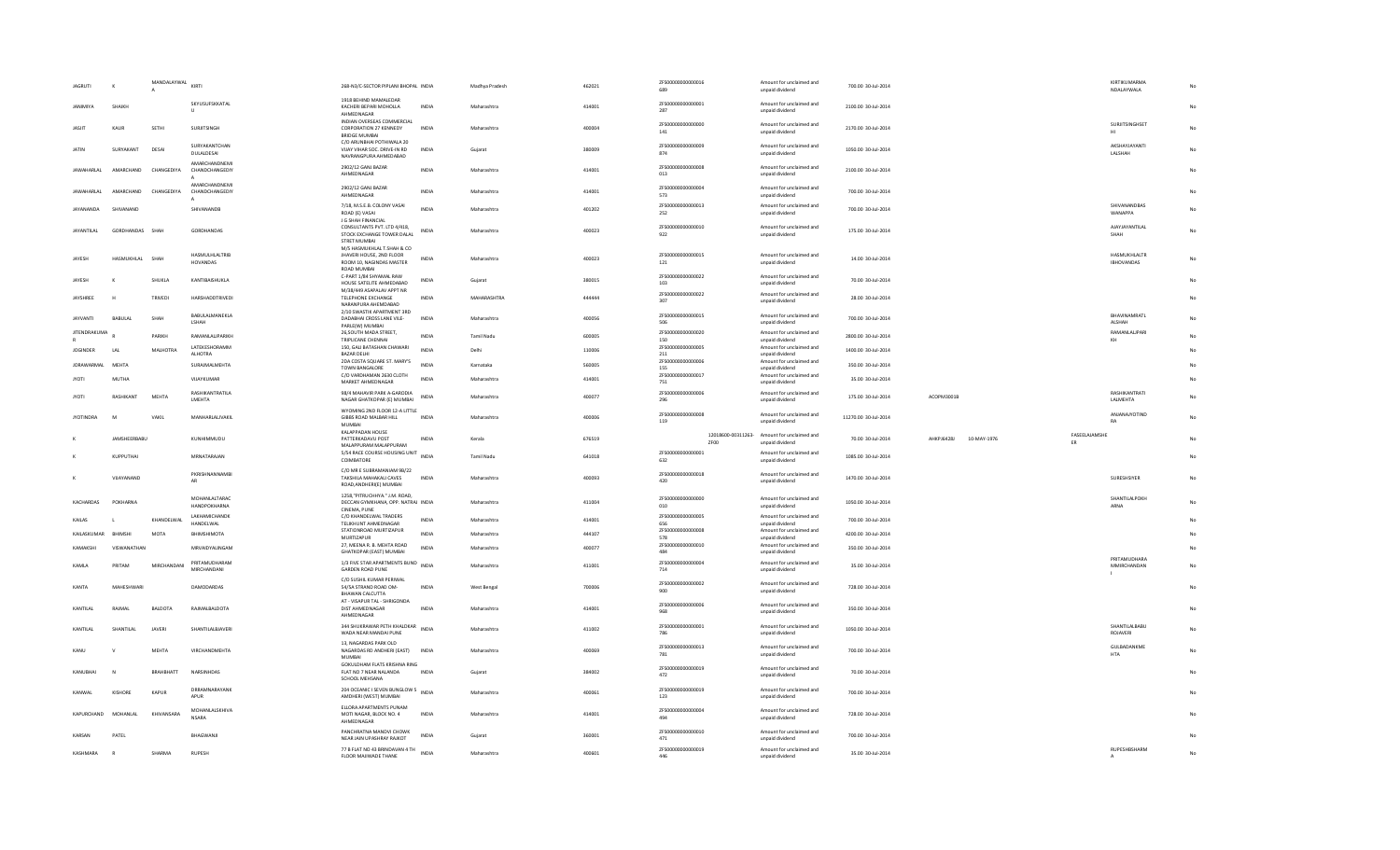| KASHMIRA      | HIMANSHU       | PAREKH                | <b>HIMANSHUGUNVA</b><br>NTLALPAREKH | 302 JAYESH APARTMENT NEAR<br>AMAR DEEP HOSPITAL RAJENDRA INDIA<br>BHUVAN ROAD VERAVAL                    |              | Guiarat                         | 362266 |                           | IN301039-24399909-<br>0000 | Amount for unclaimed and<br>unpaid dividend                    | 2940.00 30-Jul-2014 | AKYPP0307P             |             |                         | HIMANSHUGUN<br>VANTLALPAREK<br>н |    |
|---------------|----------------|-----------------------|-------------------------------------|----------------------------------------------------------------------------------------------------------|--------------|---------------------------------|--------|---------------------------|----------------------------|----------------------------------------------------------------|---------------------|------------------------|-------------|-------------------------|----------------------------------|----|
| KASHMIRA      | RASIKLAL       | PAREKH                | NA                                  | 159 MAHALAXMI CO-OP SOCIETY<br>1ST FLOOR BLOCK NO 1 SION EAST INDIA<br>MUMBAI                            |              | Maharashtra                     | 400022 |                           | 0000                       | IN300020-11119444- Amount for unclaimed and<br>unpaid dividend | 175.00 30-Jul-2014  |                        |             |                         |                                  |    |
| KASTHURI      | <b>IYENGAR</b> | NARASIMHAN            | KASTHURIV                           | 1/13 SANJIVANI K.A.<br>SUBRAMANIAM ROAD MATUNGA INDIA<br><b>MUMBAI</b>                                   |              | Maharashtra                     | 400019 | ZES00000000000015<br>719  |                            | Amount for unclaimed and<br>unpaid dividend                    | 1470.00 30-Jul-2014 |                        |             |                         |                                  |    |
| KAUSTUBH      | s              | KULKARNI              | SUDHAKAR                            | 12, PUSHKAR B.W.PATHARE MARG<br>BEHIND CATERING<br>COLLEGE.DADAR MUMBAI                                  | <b>INDIA</b> | Maharashtra                     | 400028 | ZFS00000000000013<br>526  |                            | Amount for unclaimed and<br>unpaid dividend                    | 1400.00 30-Jul-2014 |                        |             |                         | MRINALINISKUL<br>KARNI           |    |
| KEDARNATH     | <b>BANG</b>    |                       | RADRINARAYAN                        | 513 TOPKHANA AHMEDNAGAR                                                                                  | <b>INDIA</b> | Maharashtra                     | 414001 | ZFS00000000000006<br>896  |                            | Amount for unclaimed and<br>unpaid dividend                    | 2870.00 30-Jul-2014 |                        |             |                         |                                  |    |
| KESHAVLAL     | NATHALAL       | SHAF                  | NATHALAL                            | C/O A K TAI REIA 9 VISAL<br>APARTMENT NADRADAWALA<br>COLONY NO.1, MALAD (W)<br><b>MUMBAI</b>             | INDIA        | Maharashtra                     | 400064 | ZFS00000000000015<br>367  |                            | Amount for unclaimed and<br>unpaid dividend                    | 1400.00 30-Jul-2014 |                        |             |                         | KAMLESHKCHUG                     | No |
| KFTAN         | SHAH           |                       | KANTILAI SHAH                       | C/O DR A M PARIKH OPP K K<br>BROTHERS DHOLIKUI BAJWADA<br>VADODARA                                       | <b>INDIA</b> | Guiarat                         | 390001 | ZFS00000000000001<br>441  |                            | Amount for unclaimed and<br>unpaid dividend                    | 700.00 30-Jul-2014  |                        |             |                         | NIRANIANSHAH                     |    |
| KIMTANI       | BHAJANLAL      | BHURALAL              | <b>NA</b>                           | GOPAL-PARK PLOTNO.2000 A<br>SINDHUNAGAR BHAVNAGAR                                                        | INDIA        | Gujarat                         | 364002 |                           | 0000                       | IN300610-10472526- Amount for unclaimed and<br>unpaid dividend | 210.00 30-Jul-2014  |                        |             |                         |                                  |    |
| KIRAN         | GOPALDAS       | DESAI                 | GOPALDASDESAI                       | DESAI VAGO NEW HOUSES<br>NADIAD                                                                          | INDIA        | Gujarat                         | 387001 | ZFS00000000000016<br>522  |                            | Amount for unclaimed and<br>unpaid dividend                    | 210.00 30-Jul-2014  |                        |             |                         |                                  | No |
| KIRTIBHA      | $\mathsf{R}$   | PAREKH                | RATILALPAREKH                       | LALJI PUNSI WADI DERASAR LANE<br>1ST FLOOR GHATKOPAR (E)<br><b>MUMBAI</b>                                | INDIA        | Maharashtra                     | 400077 | 7ES00000000000015<br>946  |                            | Amount for unclaimed and<br>unpaid dividend                    | 700.00 30-Jul-2014  |                        |             |                         | BINDUKPAREKH                     | No |
| KISAN         | MAHADU         | MHASKE                | MAHADUMHASKE                        | S NO 47\3 PLOT NO 52 SUNITA<br>NAGAR PUNE NAGAR ROAD<br>WADGAON SHERI PUNE                               | INDIA        | Maharashtra                     | 411014 | 7ES00000000000020<br>297  |                            | Amount for unclaimed and<br>unpaid dividend                    | 2800.00 30-Jul-2014 |                        |             |                         | <b>HEMLATAKISAN</b><br>MHASKE    |    |
| KISANGOPAL    | BHAVARLAL      | LADDA                 | BHAVARLALRAMD<br><b>NLADDA</b>      | 78 SHIVAJI NAGAR SANGLI SANGLI INDIA                                                                     |              | Maharashtra                     | 416416 |                           | 0000                       | IN301330-19237225- Amount for unclaimed and<br>unpaid dividend | 700.00 30-Jul-2014  | AAJPL6095P             |             |                         |                                  |    |
| KISHINDAS     | <b>HINDUJA</b> |                       | MATHRADAS                           | C-14 JOSHI APARTMENTS<br>LALLUBHAI PARK ROAD<br>ANDHERI(WEST) MUMBAI                                     | <b>INDIA</b> | Maharashtra                     | 400058 | ZFS00000000000021<br>770  |                            | Amount for unclaimed and<br>unpaid dividend                    | 3500.00 30-Jul-2014 |                        |             |                         | TARUNAHINDUJ                     | No |
| KISHOR        | POKHARNA       |                       | KACHARDASMOHA<br>NLALPOKHARNA       | 1258 PITRUCHHYA J M ROAD<br>DECCAN GYMKHANA OPP NATRAJ INDIA<br><b>CINEMA PUNE</b>                       |              | Maharashtra                     | 411004 | ZFS00000000000001<br>466  |                            | Amount for unclaimed and<br>unpaid dividend                    | 1050.00 30-Jul-2014 |                        |             |                         | SHANTILALPOKH<br>ARNA            |    |
| KISHOR        | SARDA          |                       | BRIJALAL                            | SARDA LANE AHMEDNAGAR                                                                                    | INDIA        | Maharashtra                     | 414001 | ZFS00000000000001<br>096  |                            | Amount for unclaimed and<br>unpaid dividend                    | 1400.00 30-Jul-2014 |                        |             |                         |                                  |    |
| KOKILA        | KARAN          | KHANSAHER             | KARANMKHANSAH<br>EB                 | SONAWALA BLDG 8 B, 3 RD FLOOR<br>SLEATER ROAD, TARDEO MUMBAI                                             | <b>INDIA</b> | Maharashtra                     | 400007 | ZFS00000000000019<br>978  |                            | Amount for unclaimed and<br>unpaid dividend                    | 350.00 30-Jul-2014  |                        |             |                         | KARANMAGAHL<br>ALKHANSAHEB       | No |
| KONIKA        | SADLER         |                       | NA                                  | GOLF VIEW, EAST RIDGE ROAD,<br>CAMP, AHMEDNAGAR                                                          | INDIA        | Maharashtra                     | 414001 |                           | ZF00                       | 12030000-00533293- Amount for unclaimed and<br>unpaid dividend | 700.00 30-Jul-2014  | CBJPS1868L             | 06-MAR-1972 | TINEKAKRISHAN<br>SHARMA |                                  |    |
| KRISHNA       | <b>BHAGWAN</b> | AGARWAL               | AYODHYAPRASAD                       | DRIVEWELL SERVICE STATION G.T.<br>ROAD DELHI                                                             | <b>INDIA</b> | Delhi                           | 110095 | ZFS00000000000009<br>181  |                            | Amount for unclaimed and<br>unpaid dividend                    | 700.00 30-Jul-2014  |                        |             |                         |                                  |    |
| KRISHNA       | MENDON         |                       | PANCHA                              | 413, SAI SUNDESAN SAI NAGAR,<br>CABIN ROAD BHAYANDER - EAST<br>THANE                                     | <b>INDIA</b> | Maharashtra                     | 401105 | 7ES00000000000016<br>627  |                            | Amount for unclaimed and<br>unpaid dividend                    | 700.00 30-Jul-2014  |                        |             |                         |                                  |    |
| KULDEEP       | KUMAR          | KHANNA                | <b>OPKHANNA</b>                     | SECTOR 9, HOUSE NO 85 INDIRA<br>NAGAR LUCKNOW 226016                                                     | INDU         | LUCKNOW<br><b>Uttar Pradesh</b> |        | 7E5000000000000006<br>645 |                            | Amount for unclaimed and<br>unpaid dividend                    | 5040.00 30-Jul-2014 |                        |             |                         |                                  |    |
| KUNDANMAL     | KASWA          |                       | RHAGCHAND                           | 3761 RATAN BHUVAN NAVI PETH<br>AHMEDNAGAR                                                                | <b>INDIA</b> | Maharashtra                     | 414001 | ZFS00000000000002<br>475  |                            | Amount for unclaimed and<br>unpaid dividend                    | 350.00 30-Jul-2014  |                        |             |                         |                                  |    |
| KUNHIMAMMU C  |                | P                     | <b>NA</b>                           | CHAKKAPPATH PARAKKAL HOUSE<br>PO MANNARMALA PATTIKKAD VIA                                                | <b>INDIA</b> | Kerala                          | 679325 |                           | 12018600-00362291-<br>ZFOO | Amount for unclaimed and<br>unpaid dividend                    | 315.00 30-Jul-2014  |                        |             |                         |                                  |    |
| KUSUM         | SHAH           |                       | <b>HASMUKHSHAH</b>                  | 301 KALASAGAR PART II OPP<br>PREMATIRTH BUNGLOWS<br>SATELLITE                                            | <b>INDIA</b> | Guiarat                         | 380015 | ZFS00000000000016<br>147  |                            | Amount for unclaimed and<br>unpaid dividend                    | 1120.00 30-Jul-2014 |                        |             |                         |                                  | No |
|               | SIVARAMAN      |                       |                                     | C-203, OXFORD GREENWOOD<br>COMPLEX, G.B.ROAD NEAR                                                        |              |                                 |        | ZES00000000000000         |                            | Amount for unclaimed and                                       |                     |                        |             |                         | NEMMARASIVAR                     |    |
| LAKSHMY       |                |                       | NNSIVARAMAN                         | VIDYAPETH, THANA (WEST),<br><b>MUMBAI</b>                                                                | INDIA        | Maharashtra                     | 400607 | 333                       |                            | unpaid dividend                                                | 350.00 30-Jul-2014  |                        |             |                         | AMANRAMASW<br>AMY                | No |
| LALIT         | <b>KUMAR</b>   | <b>JAISINGH</b>       | NARESHCHANDJAI<br>SINGH             | 42. GROUND FLOOR, SANTHOSH<br>NILAYA CHANDRA REDDY LAYOUT,<br>S T BED 4TH BLOCK<br>KORAMANGALA BANGALORE | <b>INDIA</b> | Karnataka                       | 560047 |                           | 0000                       | IN302679-33261643- Amount for unclaimed and<br>unpaid dividend | 280.00 30-Jul-2014  | ADDPJ5256B             |             |                         |                                  |    |
| <b>LAXMAN</b> | CHAVAN         |                       | ANANDRAOCHAVA<br>N                  | SECTOR NO 26 PLOT NO 176<br>SWAMI SAMARTHNAGAR<br>PRADHIKARAN NIGDI PUNE                                 | INDIA        | Maharashtra                     | 411044 | ZFS00000000000002<br>785  |                            | Amount for unclaimed and<br>unpaid dividend                    | 2100.00 30-Jul-2014 |                        |             |                         |                                  |    |
| <b>LAXMAN</b> | $\mathbb{N}$   | PATEL                 | $\mathbb N$                         | B 804, NEELKANTH BLDG, B/H-<br>PATEL SOW MILL, NR-MAKHMALI INDIA<br>TALAO, OLD AGRA RD, THANE            |              | Maharashtra                     | 400601 |                           | ZF00                       | 12019800-00053439- Amount for unclaimed and<br>unpaid dividend | 1400.00 30-Jul-2014 | AMBPP1175C 18-JUL-1978 |             |                         |                                  |    |
| <b>LAXMI</b>  | CHAGEDIYA      |                       | SATISH                              | 2663 SARDA GALLI AHMEDNAGAR INDIA                                                                        |              | Maharashtra                     | 414001 | ZFS00000000000018<br>952  |                            | Amount for unclaimed and<br>unpaid dividend                    | 70.00 30-Jul-2014   |                        |             |                         |                                  |    |
| LEELAVAT      | KESHARMAL      | <b>GUGALE</b>         | KESHARMALKISAN<br>DASGUGALE         | 840, BAGADPATTI AHMEDNAGAR INDIA                                                                         |              | Maharashtra                     | 414001 | ZFS00000000000011         |                            | Amount for unclaimed and<br>unpaid dividend                    | 350.00 30-Jul-2014  |                        |             |                         | KESHARMALKISA<br>NDASGUGALE      | No |
| <b>I FFNA</b> | DAIAI          |                       | <b>DVDALAL</b>                      | 12, BOMBAY MUTUAL BUILDING<br>293, DR. D.N.ROAD FORT MUMBAI                                              | <b>INDIA</b> | Maharashtra                     | 400001 | ZFS00000000000018<br>976  |                            | Amount for unclaimed and<br>unpaid dividend                    | 700.00 30-Jul-2014  | AAIPD63641             |             |                         | DHIRENDALAL                      | No |
|               | COL            | SUBHASHCHAN<br>DERVIG | NARAINDASSVIG                       | C-63 IFS APARTMENTS MAYUR<br>VIHAR PHASE I DELHI                                                         | <b>INDIA</b> | Delhi                           | 110091 | ZFS00000000000011<br>431  |                            | Amount for unclaimed and<br>unpaid dividend                    | 350.00 30-Jul-2014  |                        |             |                         | PAMIVIG                          |    |
| 1T            | COL            | SUBHASHCHAN<br>DERVIG | NARAINDASSVIG                       | C-63 IFS APARTMENTS MAYUR<br>VIHAR PHASE I DELHI                                                         | <b>INDIA</b> | Delhi                           | 110091 | ZFS00000000000006<br>419  |                            | Amount for unclaimed and<br>unpaid dividend                    | 1400.00 30-Jul-2014 |                        |             |                         | PAMIVIG                          |    |
|               | $\kappa$       | KUMAR                 | LATEMSRAO                           | PLOT NO. 2822, (AL-145),<br>ANNANAGAR, CHENNAI                                                           | <b>INDIA</b> | Tamil Nadu                      | 600040 | ZFS00000000000003<br>590  |                            | Amount for unclaimed and<br>unpaid dividend                    | 350.00 30-Jul-2014  |                        |             |                         |                                  |    |
|               | $\mathbf{L}$   | TALWAR                | <b>NA</b>                           | 19/1, GROUND FLOOR PARK ROAD,<br>12TH CROSS, OFF CMH ROAD<br>INDRA NAGAR, 1ST STAGE                      | <b>INDIA</b> | Karnataka                       | 560038 |                           | 0000                       | IN300183-11186603- Amount for unclaimed and<br>unpaid dividend | 1750.00 30-Jul-2014 |                        |             |                         |                                  |    |
| M             | $\mathsf{v}$   |                       | KODANDARAMA MVENKATASUBBA           | BANGALORE<br>1765, 34TH CROSS, BSK II STAGE                                                              | <b>INDIA</b> | Karnataka                       | 560070 | ZFS00000000000001         |                            | Amount for unclaimed and                                       | 1050.00 30-Jul-2014 |                        |             |                         |                                  |    |
|               |                | SASTRY                | BHATTA                              | BANGALORE                                                                                                |              |                                 |        | 121                       |                            | unpaid dividend                                                |                     |                        |             |                         |                                  |    |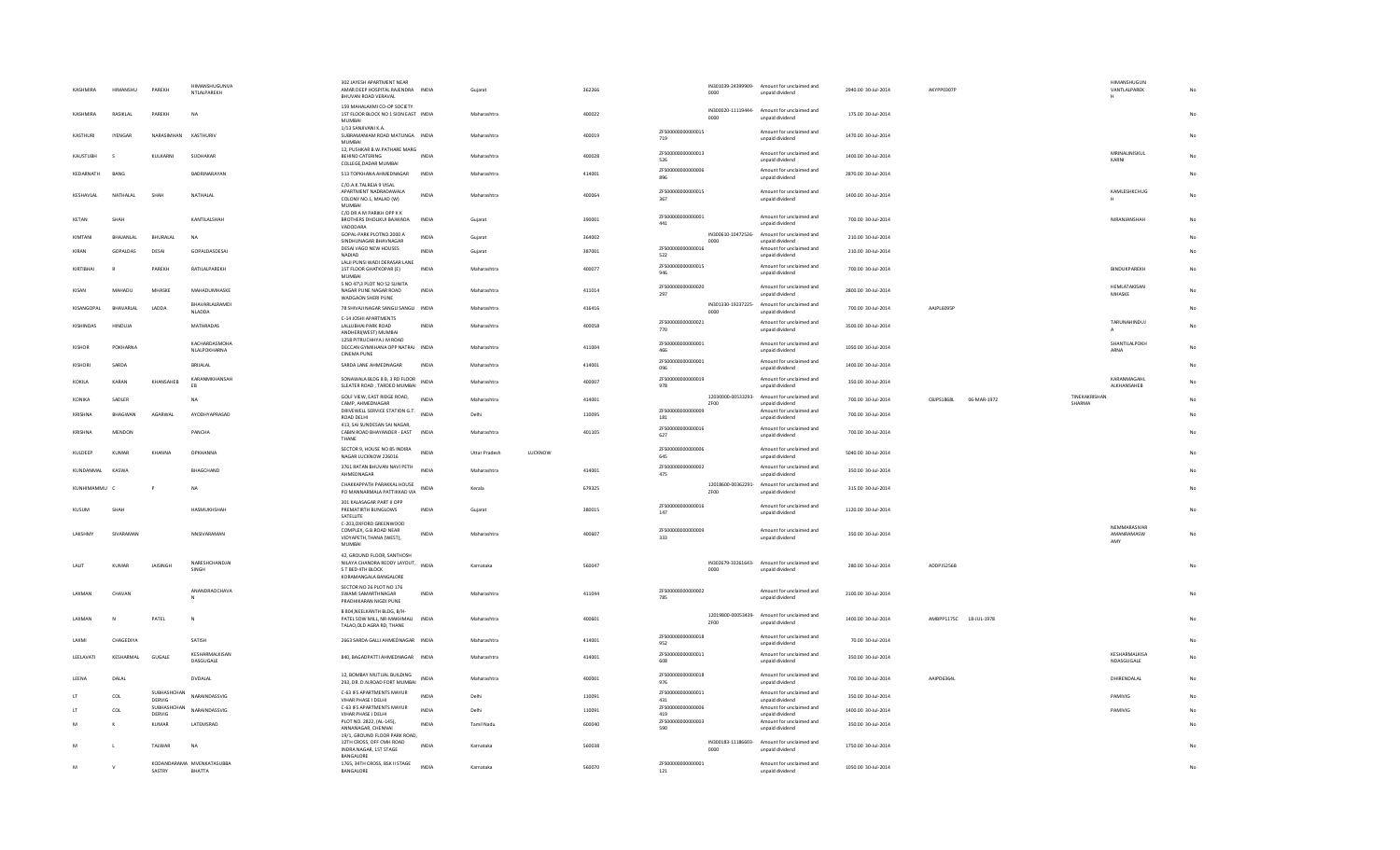| MACHHINDRAN<br>ATH |                     | GOGAWALE        | PANDHARINATHM<br>GOGAWALE             | TAPODHAN COLONY SHELAKE<br>CHAWL TALEGAON STATION PUNE                                                     | <b>INDIA</b> | Maharashtra | 410507 | ZFS00000000000007<br>058  |             | Amount for unclaimed and<br>unpaid dividend                    | 2170.00 30-Jul-2014  |                           |                                     |                                    |    |
|--------------------|---------------------|-----------------|---------------------------------------|------------------------------------------------------------------------------------------------------------|--------------|-------------|--------|---------------------------|-------------|----------------------------------------------------------------|----------------------|---------------------------|-------------------------------------|------------------------------------|----|
| MADAN              | LAL                 |                 | DHARAMCHAND                           | H NO 3755 GALI BARNA BARA<br>TOOTI SADAR BAZAR                                                             | <b>INDIA</b> | Delhi       | 110006 | 7ES00000000000001<br>015  |             | Amount for unclaimed and<br>unpaid dividend                    | 700.00 30-Jul-2014   |                           |                                     |                                    |    |
| MADAN              | LAL                 | GOYAL           | GIRDHARILAL                           | MADAN LAL GOYAL C/O GIRDHARI<br>LAL GYARSI LAL CLOTH MERCHANT INDIA<br>MAIN MARKET KOTPUTLI -<br>RAIASTHAN |              | Rajasthar   | 303108 |                           | 0000        | IN300888-14039155- Amount for unclaimed and<br>unpaid dividend | 700.00 30-Jul-2014   | AKIPG5607F                | AANANDKUMAF<br><b>GUPTA</b>         |                                    |    |
| <b>MADANIAI</b>    | <b>GUPTA</b>        |                 | DAYAKISHANGUPT<br>$\mathsf{A}$        | 4, ARARAT, 89, MEDOWS STREET,<br>FORT, MUMBAI                                                              | <b>INDIA</b> | Maharashtra | 400023 | ZFS00000000000014<br>017  |             | Amount for unclaimed and<br>unpaid dividend                    | 35.00 30-Jul-2014    |                           |                                     | NIRMALAGUPTA                       | No |
| MADHAV             | KHILWANI            |                 | ARJUNDAS                              | ARJUN GENERAL STORES 2696<br>GUNJ BAZAR AHMEDNAGAR                                                         | INDIA        | Maharashtra | 414001 | ZFS00000000000002<br>833  |             | Amount for unclaimed and<br>unpaid dividend                    | 1120.00 30-Jul-2014  |                           |                                     |                                    | No |
| <b>MADHU</b>       | BHAYANI             |                 | NAGINDASPREMC<br>HAND                 | 5/59 BHAVESH APT. 90 FEET ROAD<br>GHATKOPAR(E) BOMBAY 400 077                                              | <b>INDIA</b> | Maharashtra | 400077 | ZFS00000000000015<br>169  |             | Amount for unclaimed and<br>unpaid dividend                    | 2100.00 30-Jul-2014  |                           |                                     | MUKESHBHAYA                        | No |
| MAGAN              | BAI                 | JAIN            | KISHENCHANDJAIN                       | 1261 VAIDWARA MALI WARA<br>CHANDNI CHOWK DELHI                                                             | <b>INDIA</b> | Delhi       | 110006 | 7ES00000000000001<br>411  |             | Amount for unclaimed and<br>unpaid dividend                    | 700.00 30-Jul-2014   |                           |                                     |                                    |    |
| MAHADEO            | PRALHAD             | DESHMUKH        | PRALHAD                               | 218, CHAUPATI-KARANJA<br>AHMEDNAGAR                                                                        | INDIA        | Maharashtra | 414001 | ZFS00000000000021<br>094  |             | Amount for unclaimed and<br>unpaid dividend                    | 2884.00 30-Jul-2014  |                           |                                     | USHADEEPAKDE<br>SHMUKH             |    |
| MAHENDRA           | KANTILAL            | <b>BHANDARI</b> | KANTILAL                              | ANAND NAGAR AMBIKA NIWAS<br>NEAR OLD IRON BRIDGE<br>STATIONRD AHMEDNAGAR<br>B/7 DARSHAN APP 8 SHRI NIVAS   | INDIA        | Maharashtra | 414001 |                           | <b>7F00</b> | 13021900-00074102- Amount for unclaimed and<br>unpaid dividend | 2100.00 30-Jul-2014  | AINPB3716A<br>26-NOV-1973 | KAMALBAIKANTI<br><b>LALBHANDARI</b> |                                    |    |
| MAHENDRA           | MAGANI AI           | THAKKAR         | MAGANLALTHAKK                         | SOCIETY NEW SHARDA MANDIR<br>ROAD SUKHIPURA PALDI<br>AHMEDABAD                                             | <b>INDIA</b> | Guiarat     | 380007 |                           | 0000        | IN300360-21715014- Amount for unclaimed and<br>unpaid dividend | 700.00 30-Jul-2014   | ARDPT7615F                |                                     |                                    |    |
| <b>MAHENDRA</b>    |                     | DAGLI           | NARSHIDAS                             | 3-A POONAM BAUG NARIMAN<br>ROAD VALEPARLE (E) MUMBAI                                                       | <b>INDIA</b> | Maharashtra | 400057 | ZFS00000000000018<br>873  |             | Amount for unclaimed and<br>unpaid dividend                    | 70.00 30-Jul-2014    |                           |                                     |                                    |    |
| MAHENT             | MADHUKAR            | JAKKAL          | MADHUKARJAKKAL                        | 1809 KARSHETJI ROAD<br>AHMEDNAGAR                                                                          | INDIA        | Maharashtra | 414001 | 7E5000000000000006<br>952 |             | Amount for unclaimed and<br>unnaid dividend                    | 1050.00 30-Jul-2014  |                           |                                     |                                    | No |
| <b>MAHFSH</b>      | RACHHURHAI          | MUNSUI          | BACHHUBHAI                            | ANKUR NO 2 BEHIND CENTRAL<br>BANK OF INDIA GUJRAT STATE<br>BHARUCH<br>103/51, CHIMANLAL                    | <b>INDIA</b> | MAHARASHTRA | 444444 | ZFS00000000000010<br>432  |             | Amount for unclaimed and<br>unpaid dividend                    | 350.00 30-Jul-2014   |                           |                                     | PUSPABENMAH<br>ESHKUMARMUN<br>SIJI | No |
| MAHESHKUMAR M      |                     | MAKWANA         | <b>NA</b>                             | MANSUKHRAM'S CHALI, ASARWA,<br>CHAMANPURA CHAKLA,<br>AHMEDABAD.                                            | <b>INDIA</b> | Guiarat     | 380016 |                           | 0000        | IN300343-10004101- Amount for unclaimed and<br>unpaid dividend | 1029.00 30-Jul-2014  |                           |                                     |                                    | No |
|                    | MAHESHKUMAR PAMNANI |                 | RAMCHAND                              | SHOP NO 18 M G ROAD PIMPRI<br>PUNE                                                                         | <b>INDIA</b> | Maharashtra | 411017 | ZFS00000000000004<br>817  |             | Amount for unclaimed and<br>unpaid dividend                    | 2170.00 30-Jul-2014  |                           |                                     |                                    | No |
| MAINA              | NARAYAN             | GANPULE         | NARAYAN                               | 10 NEELA KUNJ 12 TH LANE<br>PRABHAT ROAD PUNE                                                              | INDIA        | Maharashtra | 411004 | ZFS00000000000020<br>895  |             | Amount for unclaimed and<br>unpaid dividend                    | 364.00 30-Jul-2014   |                           |                                     | SHUBHANGIBHA<br>LCHANDRAGADR<br>E  | No |
| MAITREYA           | SHAH                |                 | ANILKANT                              | 501-504 LAW GARDEN APTS OPP<br>LAW GARDEN NETAJI MARG<br>EKKUSBRIDGE ALLAHBAD                              | <b>INDIA</b> | MAHARASHTRA | 444444 | ZES00000000000022<br>368  |             | Amount for unclaimed and<br>unpaid dividend                    | 35.00 30-Jul-2014    |                           |                                     | DEEPASHAH                          | No |
| MAIOR              | RAMKARAN            | SINGH           | SARAJBALISINGH                        | 5, SHIVDAS NAGAR MAKARPURA<br>ROAD VADODARA                                                                | INDIA        | Gujarat     | 390009 | ZFS00000000000013<br>262  |             | Amount for unclaimed and<br>unpaid dividend                    | 2800.00 30-Jul-2014  |                           |                                     | KUMRIMASINGH<br>SADASHIVMALLI      | No |
| MALLIKARJUN        | SADASHIV            | KHERADKAR       | SADASHIVMUKUN<br>DKHERADKAR           | 1609 E 6TH LANE NEAR MILK<br>CENTRE RAJARAMPURI KOLHAPUR                                                   | INDIA        | Maharashtra | 416008 | ZFS00000000000001<br>477  |             | Amount for unclaimed and<br>unpaid dividend                    | 350.00 30-Jul-2014   |                           |                                     | KARJUNKHERAD<br>KAR                | No |
| MALTI              | KOTDAWALA           |                 | <b>JAGDISH</b>                        | "JAGMOHAN" B/H HIGH COURT<br>NAVRANGPURA AHMEDABAD                                                         | <b>INDIA</b> | Guiarat     | 380009 | ZFS00000000000012<br>455  |             | Amount for unclaimed and<br>unpaid dividend                    | 2100.00 30-Jul-2014  |                           |                                     | AMRISHPARIKH                       | No |
| MALTI              | KUMARI              |                 | NA                                    | C/O ALLAHABAD BANK<br>BHAGALPUR UNIVERSITY BRANCH INDIA<br>POST TNB COLLEGE BHAGALPUR                      |              | Bihar       | 812007 |                           | 0000        | IN301557-20927529- Amount for unclaimed and<br>unpaid dividend | 700.00 30-Jul-2014   |                           |                                     |                                    |    |
| MANDA              | GOVIND              | SABNIS          | <b>GOVINDVASUDEOS</b><br>ABNIS        | 281/1 BIDKAR BUILDING<br>TANAJINAGAR CHINCHWAD PUNE                                                        | <b>INDIA</b> | Maharashtra | 411033 | ZFS00000000000000<br>938  |             | Amount for unclaimed and<br>unpaid dividend                    | 350.00 30-Jul-2014   |                           |                                     |                                    |    |
| MANDEEP            | SINGH               |                 | <b>TSINGH</b>                         | P-3, SOUTH EXTENSION, PART-II<br>NEW DELHI                                                                 | INDIA        | Delhi       | 110049 | ZFS00000000000013<br>786  |             | Amount for unclaimed and<br>unpaid dividend                    | 1470.00 30-Jul-2014  |                           |                                     |                                    |    |
| <b>MANGALA</b>     | DAMODAR             | DEO             | DAMODARRANGA<br>NATHDEO               | 25/38 PWD COLONY BHARAT KUNJ INDIA<br>NO 2 ERANDAWANA PUNE                                                 |              | Maharashtra | 411038 | ZFS00000000000001<br>516  |             | Amount for unclaimed and<br>unpaid dividend                    | 700.00 30-Jul-2014   |                           |                                     | DAMODARRANG<br>ANATHDEO            |    |
| MANGALA            | SATISH              | PITALE          | SATISHKUNDANM<br>ALPITALE             | 2681, SARDA LANE,<br>AHMEDNAGAR,                                                                           | <b>INDIA</b> | Maharashtra | 414001 |                           | 0000        | IN301098-10673383- Amount for unclaimed and<br>unpaid dividend | 700.00 30-Jul-2014   | AJBPP0600K                | MOHITSATISHPI<br>TALE               |                                    |    |
| MANI               | SETHI               |                 | <b>NA</b>                             | C2/40 SAFDARJUNG<br>DEVELOPMENT AREA NEW DELHI                                                             | INDIA        | Delhi       | 110016 | ZFS00000000000017<br>778  |             | Amount for unclaimed and<br>unpaid dividend                    | 16100.00 30-Jul-2014 |                           |                                     |                                    |    |
| <b>MANIKOTH</b>    | RAJAGOPALAN         |                 | KMGOPALAN                             | NO 2 RADIO CITY HSG COMPLEX<br>OPP. ALL INDIA RADIO POST<br><b>EDAKKAD CALICUT</b>                         | <b>INDIA</b> | Kerala      | 673005 | ZFS00000000000002<br>737  |             | Amount for unclaimed and<br>unpaid dividend                    | 350.00 30-Jul-2014   |                           |                                     |                                    | No |
| MANINDER           | KAUR                | BAGGA           | RAJINDERSINGH                         | 81 SINDHI COLONY JALNA ROAD<br>AURANGABAD                                                                  | INDIA        | Maharashtra | 431001 | 7ES000000000000006<br>602 |             | Amount for unclaimed and<br>unpaid dividend                    | 2100.00 30-Jul-2014  |                           |                                     | <b>RAIINDERSINGH</b><br>BAGGA      |    |
| MANJUSHA           | DESHPANDE           |                 | SHRIKANTDESHPA<br>NDE                 | E-6 GREEN PARK NEW DELHI                                                                                   | INDIA        | MAHARASHTRA | 444444 | 7E5000000000000008<br>355 |             | Amount for unclaimed and<br>unpaid dividend                    | 700.00 30-Jul-2014   |                           |                                     |                                    | No |
| MANOHAR            | HINDUJA             |                 | MATHRADASHIND<br><b>UJA</b>           | 1/7, BELL HAVEN PLOT<br>NO.11, BHAVANI NAGAR, M.M.<br>ROAD, ANDHERI (E), MUMBAI                            | INDIA        | Maharashtra | 400059 | ZFS00000000000016<br>702  |             | Amount for unclaimed and<br>unpaid dividend                    | 1400.00 30-Jul-2014  |                           |                                     | PUJAHINDUJA                        | No |
| MANOHAF            | KHANDERAO           | THAKAR          | <b>KHANDERAORHALO</b><br>HANDRATHAKAR | 425/41 T.M.V COLONY GEETANJALI INDIA<br><b>GULTEKDI PUNE</b>                                               |              | Maharashtra | 411037 |                           | 0000        | IN300757-11096247- Amount for unclaimed and<br>unpaid dividend | 2800.00 30-Jul-2014  | AANPT9673M                | DAKSHMANOHA MUKTAMANOH<br>RTHAKAR   | ARTHAKAR                           | No |
| MANOHAR            | 1 Al                |                 | LATESHRIDESRAJ                        | C-93 WEST PATEL NAGAR NEW<br>DELHI                                                                         | <b>INDIA</b> | Delhi       | 110008 | ZFS00000000000018<br>508  |             | Amount for unclaimed and<br>unpaid dividend                    | 70.00 30-Jul-2014    |                           |                                     |                                    | No |
| MANORAMA           | s                   | SHETTY          | SHANKERTSHETTY                        | <b>CASMIL APARTMENT</b><br>HARMINDERSINGH ROAD 7.<br>BUNGALOW, ANDHERI (W)<br><b>MUMBAI</b>                | INDIA        | Maharashtra | 400061 | ZFS00000000000013<br>334  |             | Amount for unclaimed and<br>unpaid dividend                    | 2100.00 30-Jul-2014  |                           |                                     | SHANKERTSHET<br>TY                 | No |
| MANSUKHIAI PATEL   |                     |                 | NANJIRHAI                             | PATEL BUELDING (SIR) RAMNATH<br>PARA OPP OLD JAIL RAJKOT                                                   | <b>INDIA</b> | Guiarat     | 360001 | ZFS00000000000004<br>116  |             | Amount for unclaimed and<br>unpaid dividend                    | 700.00 30-Jul-2014   |                           |                                     |                                    | No |
| MEENA              | PRAVIN              | BHANDARI        | PRAVINCHANDAN<br>MAI                  | MARKET YARD PLOT NO 41<br>AHMEDNAGAR                                                                       | <b>INDIA</b> | Maharashtra | 414001 | ZFS00000000000020<br>172  |             | Amount for unclaimed and<br>unpaid dividend                    | 1750.00 30-Jul-2014  |                           |                                     | PRAVINCHANDN<br>MALBHALDARI        | No |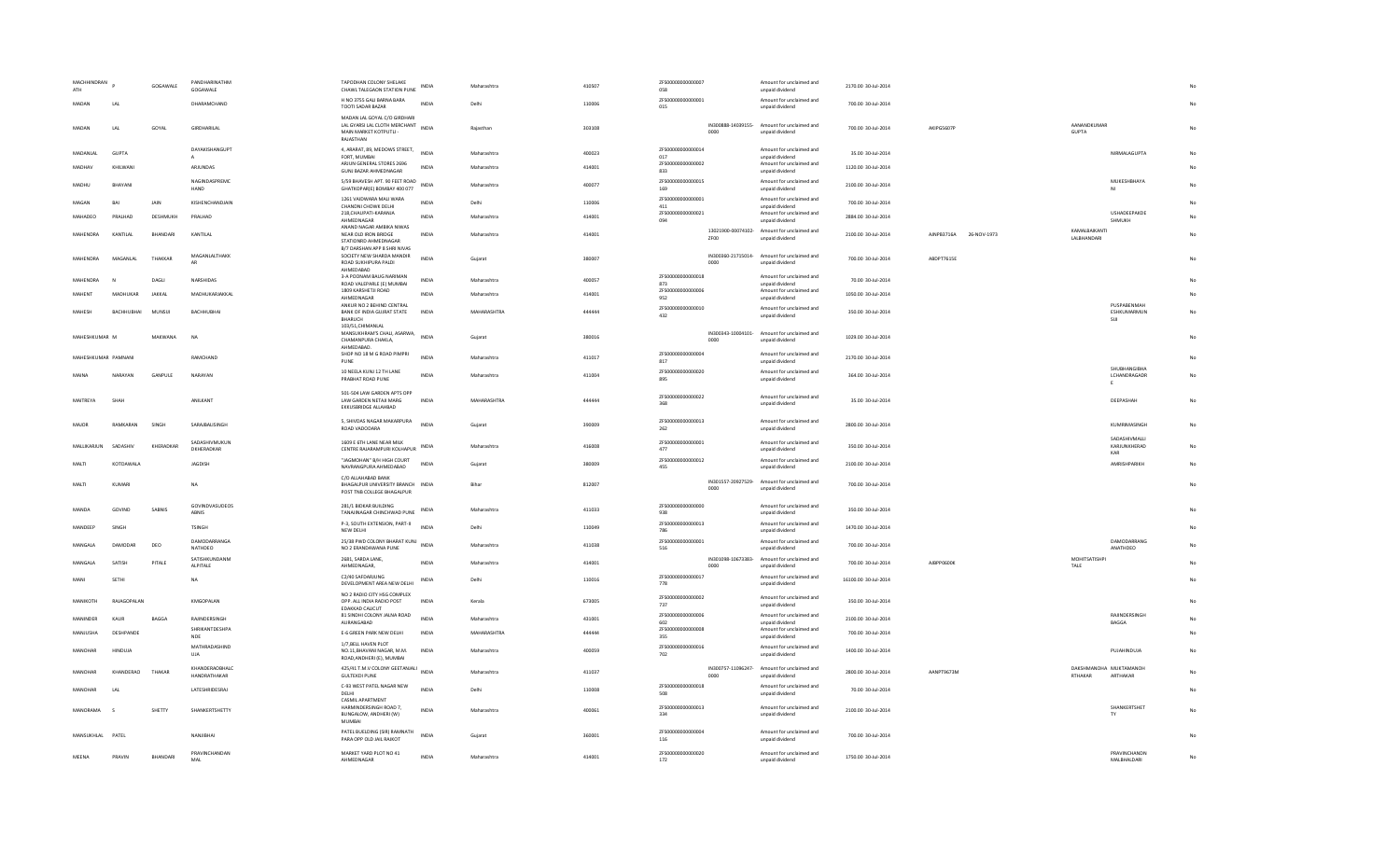| MISHRA             | <b>JATA</b>          | SHANKAR       | GAYATRIPRASADM<br><b>ISHRA</b>              | C/O.RAM DARAS BARAI FRANCES<br>DESOUZA KI CHAWL ROOM NO.9<br>HARIYALI VILLAGE VIKHROLI,<br>MUMBAI | INDIA        | Maharashtra       |        | 400083 | ZFS00000000000017<br>185 |                            | Amount for unclaimed and<br>unpaid dividend                    | 350.00 30-Jul-2014   |                        |                                                 |                                   |                |
|--------------------|----------------------|---------------|---------------------------------------------|---------------------------------------------------------------------------------------------------|--------------|-------------------|--------|--------|--------------------------|----------------------------|----------------------------------------------------------------|----------------------|------------------------|-------------------------------------------------|-----------------------------------|----------------|
| MOHAMED            | $\epsilon$           | P             | KUNHALAVIHAJI                               | CHAKKAAPETH HOUSE<br>MANNARAMALA PERINTALMANNA INDIA<br>P O MALAPPURAM                            |              | Kerala            |        | 679325 |                          | ZF00                       | 12018600-00252151- Amount for unclaimed and<br>unpaid dividend | 210.00 30-Jul-2014   | AQWPM8210A 09-AUG-1951 |                                                 |                                   |                |
| MOHAMED            | SHAJI                | KK            | <b>NA</b>                                   | K K HOUSE EDAKKANAD POST<br><b>MUTTA</b>                                                          | <b>INDIA</b> | Kerala            |        | 676561 |                          | ZF00                       | 12018600-00258208- Amount for unclaimed and<br>unpaid dividend | 70.00 30-Jul-2014    |                        |                                                 |                                   |                |
| MOHAMED            | SULFIKARALI          | CHULLIKULAVAN | ABDULKAREEMCH<br>ULLIKULAVAN                | V/76, CHULLIKULAVAN HOUSE,<br>P.O.VADAKKANGARA<br>MALAPPURAM                                      | <b>INDIA</b> | Kerala            |        | 679324 |                          | ZF00                       | 12018600-00077761- Amount for unclaimed and<br>unpaid dividend | 105.00 30-Jul-2014   | AOWPM4029F 31-OCT-1976 | SHAMILA                                         |                                   |                |
| MOHAMMAD           | <b>NAB</b>           |               | MOHAMMADIDRIS                               | C/O NEW STAR ENG.WORKS 1482<br>FARSH KHANA DELHI                                                  | INDIA        | Delhi             |        | 110006 | ZFS00000000000019<br>803 |                            | Amount for unclaimed and<br>unpaid dividend                    | 1400.00 30-Jul-2014  |                        |                                                 | SHAZIA                            |                |
| MOHAN              | LAKSHMI              | NARAYANA      | LAKSHMINARAYAN                              | D NO 1-389 FIRST ROAD EXT<br>DWARAKA NAGAR WARD-1<br>ANANTAPUR                                    | INDIA        | Andhra Pradesh    |        | 515004 |                          | IN300669-10168556-<br>0000 | Amount for unclaimed and<br>unpaid dividend                    | 280.00 30-Jul-2014   | AANPN4866A             | <b>MSUDHIRA</b>                                 |                                   | No             |
| <b>MOHANAN</b>     |                      | PILLAI        | NKUTTENPILLAI                               | ROOM NO 10 PARVATHY NIVAS<br>DEETTAWADI AKURDI PUNE                                               | <b>INDIA</b> | Maharashtra       |        | 411035 | ZFS00000000000002<br>759 |                            | Amount for unclaimed and<br>unpaid dividend                    | 700.00 30-Jul-2014   |                        |                                                 | <b>ANANDAVALLY</b><br>MPILLAI     | No             |
| <b>MOHANIAI</b>    | <b>TULSIDAS</b>      | RHATIA        | TULSIDASDHAMAN<br>LALBHATIA                 | AMIRA NAGRI, BLOCK NO. 202/204,<br>2ND FLOOR, OPP, MAHELA<br>MANDAL, KARJAT, RAIGAD               | <b>INDIA</b> | Maharashtra       |        | 410201 | ZFS00000000000020<br>825 |                            | Amount for unclaimed and<br>unpaid dividend                    | 28.00 30-Jul-2014    |                        |                                                 |                                   | No             |
| MOHANLA            | TULSIDAS             | BHATIA        | TULSIDAS                                    | SINCHAN APT., BLOCK NO 402 4TH<br>FLOOR, ON NEW LINK ROAD<br>ANDHERI (W) MUMBAI                   | <b>INDIA</b> | Maharashtra       |        | 400058 | 7ES00000000000016<br>556 |                            | Amount for unclaimed and<br>unpaid dividend                    | 364.00 30-Jul-2014   |                        |                                                 | <b>JASIBAITULSIDAS</b><br>BHATIA  |                |
| MOHIT              | PITALE               |               | SATISH                                      | 2681, SARDA LANE, AHMEDNAGAR INDIA                                                                |              | Maharashtra       |        | 414001 |                          | 0000                       | IN301098-10621309- Amount for unclaimed and<br>unpaid dividend | 13090.00 30-Jul-2014 | AORPP2988F             | MANGALASATIS<br>HPITALE                         |                                   | No             |
| MOHMMED            | ABID                 | DDINKADRI     | GULAMMOHIYO GULAMMOHIYODD<br><b>INKADRI</b> | OPPOSITE BEPARI MASJID<br>NALBAND KHUNT AHMEDNAGAR                                                | <b>INDIA</b> | Maharashtra       |        | 414001 | ZFS00000000000004<br>356 |                            | Amount for unclaimed and<br>unpaid dividend                    | 700.00 30-Jul-2014   |                        |                                                 |                                   | No             |
| <b>MOSES</b>       | MILIND               |               | VASANTPHENAN MRVASANTWISHW<br>ESHWARPHENANY | C-2, KAMDAR PARK GOKHALE<br>ROAD, (SOUTH), DADAR MUMBAI                                           | INDIA        | Maharashtra       |        | 400028 | ZFS00000000000014<br>727 |                            | Amount for unclaimed and<br>unpaid dividend                    | 1050.00 30-Jul-2014  |                        |                                                 | VASANTWISHWE<br>SHWARPHENAN       | No             |
| MUI IIRHAI         | CHHARIIRHAI          | PATEL         | CHHABJIBHAIPRAB<br><b>HUDAS</b>             | 701, VAIBHAV TOWERS, SHREYAS<br>TEKRA, AMBAWADI, AHMEDABAD                                        | <b>INDIA</b> | Guiarat           |        | 380015 | ZFS00000000000009<br>411 |                            | Amount for unclaimed and<br>unpaid dividend                    | 350.00 30-Jul-2014   |                        |                                                 | KUSUMBENMUL<br><b>JIBHAIPATEL</b> | No             |
| MULTANMAL          | RANKA                |               | GEBIRAMJI                                   | NO.2 DEVIDAS BUILDING<br>NAGARTHPET BANGALORE                                                     | INDIA        | Karnataka         |        | 560002 | 7E500000000000005<br>375 |                            | Amount for unclaimed and<br>unpaid dividend                    | 350.00 30-Jul-2014   |                        |                                                 |                                   |                |
| <b>MURLIDHAR</b>   | GOVIND               | ZOPE          | GOVINDMANSARA<br><b>MZOPE</b>               | 1246 SHUKRAWAR PETH<br>SUBHASHNAGAR LANE NO 5 PUNE                                                | INDIA        | Maharashtra       |        | 411002 | ZFS00000000000001<br>616 |                            | Amount for unclaimed and<br>unpaid dividend                    | 350.00 30-Jul-2014   |                        |                                                 | SANJIVMURLIDH<br>ARZOPE           | N <sub>c</sub> |
|                    | MURALIDHARAN         |               | PNATARAJAN                                  | C/O M/S VIJAY & CO "SWATHI<br>COURT", GROUND FLOOR 22<br>VIJAYRAGHAVCHARI RD,T NAGAR              | <b>INDIA</b> | Tamil Nadu        |        | 600017 | ZFS00000000000015<br>441 |                            | Amount for unclaimed and<br>unpaid dividend                    | 364.00 30-Jul-2014   |                        |                                                 |                                   | No             |
|                    | RENGANATHAN          |               | SHRIVNARASIMHA<br>CHARI                     | CHENNAL<br>ADVT ACCOUNTS DEPT, INDIAN<br><b>EXPRESS CHENNAL</b>                                   | <b>INDIA</b> | Tamil Nadu        |        | 600012 | ZFS00000000000020<br>832 |                            | Amount for unclaimed and<br>unpaid dividend                    | 14.00 30-Jul-2014    |                        |                                                 |                                   | No             |
|                    |                      | KHOTE         | VISHWANATHKHO<br>TE                         | GOOLESTAN BLDG. 1 ST FLOOR 37<br>CUFFE PARADE COLABA MUMBAI                                       | <b>INDIA</b> | Maharashtra       |        | 400005 | ZFS00000000000019<br>420 |                            | Amount for unclaimed and<br>unpaid dividend                    | 350.00 30-Jul-2014   |                        |                                                 | KRYSTYNAKHOT                      |                |
|                    | VENKATASWAM          |               | SNNAIDU                                     | NO.14, THIRD STREET T. V. NAGAR<br><b>KOTTUR CHENNAL</b>                                          | INDIA        | <b>Tamil Nadu</b> |        | 600085 | ZFS00000000000003<br>232 |                            | Amount for unclaimed and<br>unpaid dividend                    | 2170.00 30-Jul-2014  |                        |                                                 |                                   | <b>No</b>      |
| NAGESH             | RAJOPADHYE           |               | RAMCHANDRAGAN<br>ESHRAJOPADHYE              | FLAT NO 101/102 G-6 BUILDING<br>GANGADHAM PHASE II BIBEWADI-<br>KONDHAWA RD MARKET YARD           | INDIA        | Maharashtra       |        | 411037 | ZFS00000000000003<br>855 |                            | Amount for unclaimed and<br>unpaid dividend                    | 350.00 30-Jul-2014   |                        |                                                 |                                   |                |
| NAMDEO             | TAMBE                |               | SUDAMTAMBE                                  | PUNE<br>AT BHAVADI POST WAGHOLI TAL<br><b>HAVELLDIST PLINE</b>                                    | <b>INDIA</b> | Maharashtra       |        | 412207 | ZFS00000000000020<br>329 |                            | Amount for unclaimed and<br>unpaid dividend                    | 1400.00 30-Jul-2014  |                        |                                                 |                                   |                |
| <b>NANDAKUMARA</b> | <b>MOORKATH</b>      | DR            | <b>NA</b>                                   | PEEDIKAPARAMBIL PULLUT PO<br>THRISSUR KERALA                                                      | <b>INDIA</b> | Kerala            |        | 680663 |                          | IN301637-40063054-<br>0000 | Amount for unclaimed and<br>unpaid dividend                    | 35.00 30-Jul-2014    |                        |                                                 |                                   |                |
| <b>NANDINI</b>     | POKHARNA             |               | LALITPOKHARNA                               | C/O. MAHAVEER AUTO AGENCIES<br>HOSPITAL ROAD AIMER                                                | <b>INDIA</b> | Raiasthan         |        | 305001 | ZFS00000000000011<br>649 |                            | Amount for unclaimed and<br>unpaid dividend                    | 700.00 30-Jul-2014   |                        |                                                 | LALITPOKHARNA                     | No             |
| NANDKUMAR          | MUSALE               |               | MAHADEVDMUSAL                               | G-C002 MADHUBAN PARVATI<br>NAGAR VITHAL WADI, BEHIND<br>OCTROI NAKA PUNE                          | INDIA        | MAHARASHTRA       | PUNE   |        | ZFS00000000000020<br>363 |                            | Amount for unclaimed and<br>unpaid dividend                    | 2800.00 30-Jul-2014  |                        |                                                 | <b>USHAMUSALE</b>                 | No             |
| NARASIMHAN MOHAN   |                      |               | DRKINARSIMHAN                               | 1101 1102 CHANDRAMANI CHS<br>LTD TELANG CROSS ROAD NO 3<br>SWAMI JAIN ACHARYA MARG                | <b>INDIA</b> | Maharashtra       |        | 400019 | ZFS00000000000015<br>717 |                            | Amount for unclaimed and<br>unpaid dividend                    | 4410.00 30-Jul-2014  | CMIPM3065R             |                                                 | VIJAYALAKSHMI<br>MOHAN            | No             |
| NARASIMHAN         | RAJALAESHMI          |               | DRKINARASIMHAN                              | MATUNGA EAST MUMBAI<br>1/13 SANJIVANI K.A.<br>SUBRAMANIAM ROAD MATUNGA INDIA                      |              | Maharashtra       |        | 400019 | ZFS00000000000015<br>718 |                            | Amount for unclaimed and<br>unpaid dividend                    | 700.00 30-Jul-2014   |                        |                                                 |                                   | No             |
| NARASIMHAN         | RAJALAKSHMI          |               | DRKINARASIMHAN                              | <b>MUMBAI</b><br>BLOCK 1, PLOT 13, SANJIVANI K.A.<br>SUBRAMANIAM ROAD MATUNGA INDIA               |              | Maharashtra       |        | 400019 | ZFS00000000000012<br>726 |                            | Amount for unclaimed and                                       | 700.00 30-Jul-2014   |                        |                                                 | KASTHURIIYENG<br>ARNARASIMHAN     | No             |
| NARAYANDAS         | MOHANI AI            | LODHA         | MOHANLALSANTO                               | <b>MUMBAI</b><br>2410 DALMANDAI AHMEDNAGAR INDIA                                                  |              | Maharashtra       |        | 414001 | ZFS00000000000008        |                            | unpaid dividend<br>Amount for unclaimed and                    | 8400.00 30-Jul-2014  |                        |                                                 |                                   | No             |
| NARENDRA           | AMBAN                |               | KCHANDLODHA<br>MRCHANDULAL                  | 17/49,ASHIRWAD BUILDING, ROAD INDIA                                                               |              | Maharashtra       |        | 400022 | 078<br>ZFS00000000000008 |                            | unpaid dividend<br>Amount for unclaimed and                    | 1575.00 30-Jul-2014  |                        |                                                 |                                   | No             |
|                    |                      |               |                                             | NO.2 SION-W, MUMBAI-400022<br>6. RAVIRATNA APARTMENTS. NEW                                        |              |                   |        |        | 824                      |                            | unpaid dividend                                                |                      |                        |                                                 |                                   |                |
| NARENDRA           | PARSOTTAMDAS CHAUHAN |               | PARSOTTAMDAS                                | VIKAS GRUH ROAD, PALDI NR.<br>BHAGYODAYA CO.OP.BANK<br>AHMEDABAD                                  | INDI/        | Gujarat           |        | 380007 |                          | ZF00                       | 13015200-00129513- Amount for unclaimed and<br>unpaid dividend | 1050.00 30-Jul-2014  | AAKPC2326H 21-JUN-1953 | BHUMIRNAREN GEETANARANDR<br>DRACHAUHAN ACHAUHAN |                                   |                |
| NARENDRA           | PARSOTTAMDAS CHAUHAN |               | PARSOTTAMDASC<br>HAUHAN                     | 6 RAVI RATNA APARTMENT NEW<br>VIKAS GRAH ROAD BHAGYODAY INDIA<br>COOP BANK PALDI AHMEDABAD        |              | Guiarat           |        | 380007 |                          | IN301151-12370171-<br>0000 | Amount for unclaimed and<br>unpaid dividend                    | 700.00 30-Jul-2014   | AAKPC2326H             | BHUMIRNAREN GEETANARENDR<br>DRACHAUHAN ACHAUHAN |                                   | No             |
| NARESH             | CHAND                | TYAGI         | NA                                          | 128 CHANAKYA PURI SHASTRI<br>NAGAR SHASTRINAGA MEERUT<br>250004                                   | INDIA        | Uttar Pradesh     | MEERUT |        |                          | 0000                       | IN301774-11265808- Amount for unclaimed and<br>unpaid dividend | 630.00 30-Jul-2014   |                        |                                                 |                                   |                |
| NARESH             | <b>KUMAR</b>         | KASERA        | RAVISHANKAR                                 | A-166 ASHOK VIHAR PHASE I DELHI INDIA                                                             |              | Delhi             |        | 110052 | ZFS00000000000019<br>685 |                            | Amount for unclaimed and<br>unpaid dividend                    | 525.00 30-Jul-2014   |                        |                                                 |                                   | No.            |
| NASREEN            | DAWOOD               | ESMAIL        | DAWOOD                                      | 31, PERRIS CROSS ROAD OFF LALIT<br>PRAKASH BANDRA MUMBAI                                          | INDIA        | Maharashtra       |        | 400050 | ZES00000000000018<br>320 |                            | Amount for unclaimed and<br>unpaid dividend                    | 700.00 30-Jul-2014   |                        |                                                 | MUMTAZDAWO<br>ODEAMAIL            | No             |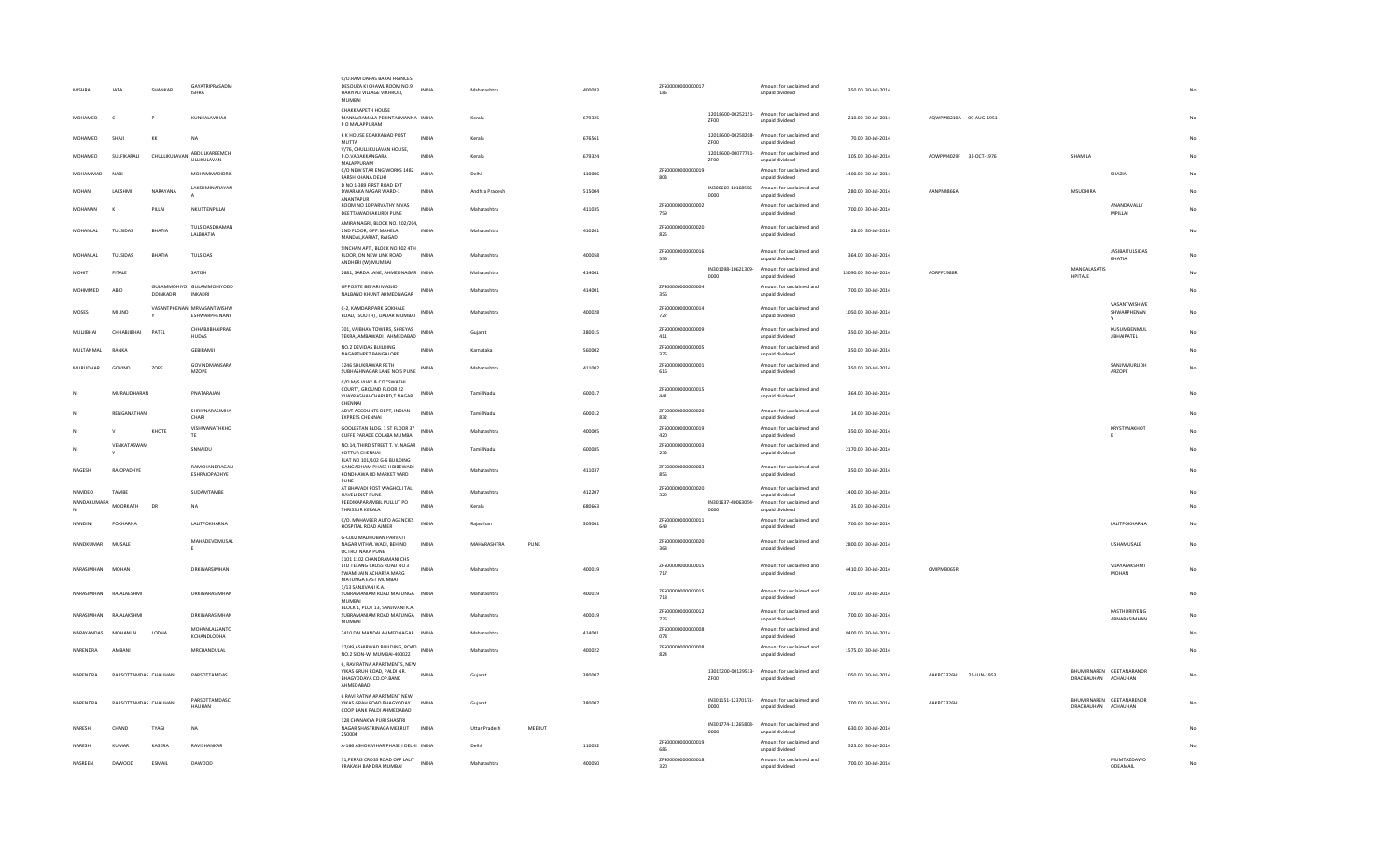| NATARAJAN       | SOMASUNDARA           |                 | NARAYANNATARAJ<br>AN         | A-6 CANARA BANK BLDG., 58 J.P.<br>ROAD SEVEN BUNGLOW ANDHERI INDIA<br>VERSOVA MUMBAI                       |              | Maharashtra       |          | 400061 | ZFS00000000000008<br>441 |                            | Amount for unclaimed and<br>unpaid dividend                                                                   | 1400.00 30-Jul-2014 |                        |             |                              |                             |             |
|-----------------|-----------------------|-----------------|------------------------------|------------------------------------------------------------------------------------------------------------|--------------|-------------------|----------|--------|--------------------------|----------------------------|---------------------------------------------------------------------------------------------------------------|---------------------|------------------------|-------------|------------------------------|-----------------------------|-------------|
| NATWARLAL       |                       | MEHATA          | NANALAL                      | 101 PADMA CO OP HSG SOCT 164A<br>S V ROAD VILE PARLE (WEST)<br><b>MUMBAI</b>                               | <b>INDIA</b> | Maharashtra       |          | 400056 | ZFS00000000000020<br>855 |                            | Amount for unclaimed and<br>unpaid dividend                                                                   | 350.00 30-Jul-2014  |                        |             |                              | PRITINMEHATA                | No          |
| NAVINCHAND      | CHHOTUBHAI            | JAVERI          | CHHOTUBHA                    | 63 DHANJI STREET 4TH FLOOR<br>ROOM NO 37 MUMBAI                                                            | INDIA        | Maharashtra       |          | 400003 | ZFS00000000000003<br>996 |                            | Amount for unclaimed and<br>unpaid dividend                                                                   | 175.00 30-Jul-2014  |                        |             |                              | HEMLATANAVIN<br>CHANDJAVERI | No          |
| NFFIA           | MOHAN                 | <b>RAO</b>      | <b>LATEKMRAO</b>             | E 9/20 DIF CITY, PHASE I,<br>GURGAON 122002, HARYANA<br>GURGAON                                            | <b>INDIA</b> | Haryana           |          | 122002 | ZFS00000000000021<br>869 |                            | Amount for unclaimed and<br>unpaid dividend                                                                   | 8400.00 30-Jul-2014 |                        |             |                              |                             | No          |
| NEELAM          | MEHTA                 |                 | VINODPALMEHTA                | N. B. 834 I.D.P.L. COLONY<br>VIRBHADRA RISHIKESH 249202                                                    | <b>INDIA</b> | Uttarakhand       | DEHRADUN |        |                          | ZF00                       | 12028900-01060475- Amount for unclaimed and<br>unpaid dividend                                                | 70.00 30-Jul-2014   | ANPPM8676E 30-JUL-1954 |             | MAYURMEHTA                   | VINODPALMEHT                | No          |
| NEFRAI          | CONSULTANTS LTD       |                 | <b>NA</b>                    | BLOCK C2C POCKET 12 FLAT NO 68<br>JANAKPURI NEW DELHI                                                      | <b>INDIA</b> | Delhi             |          | 110058 | ZFS00000000000008<br>877 |                            | Amount for unclaimed and<br>unpaid dividend                                                                   | 700.00 30-Jul-2014  |                        |             |                              |                             | No.         |
| NEMICHAND       | BHAGCHAND             | KATARIYA        | <b>NA</b>                    | 2973, SHENGA GALLI GANJ BAZAR,<br>AHMEDNAGAR                                                               | INDIA        | Maharashtra       |          | 414001 |                          | ZF00                       | 13023400-00094420- Amount for unclaimed and<br>unpaid dividend                                                | 4200.00 30-Jul-2014 |                        |             |                              |                             |             |
| <b>NEVES</b>    | AGUSTA                | DSOUZA          | ALEXANDERSYLVES<br>TERDSOUZA | 9-B PALI VILLAGE BANDRA<br>MUMBAL                                                                          | <b>INDIA</b> | Maharashtra       |          | 400050 |                          | 0000                       | IN300484-10654240- Amount for unclaimed and<br>unpaid dividend                                                | 7.00 30-Jul-2014    | ADBPD7295E             |             |                              | CRISLYNLOURDE<br>SDSOUZA    |             |
| <b>NFVFS</b>    | <b>AGUSTA</b>         | DSOUZA          | MRASDSOUZA                   | C/O A.W.FABER-CASTELL INDIA LTD<br>611 BONANZA, SAHAR PLAZA                                                | <b>INDIA</b> | Maharashtra       |          | 400059 | ZFS00000000000018        |                            | Amount for unclaimed and                                                                                      | 4200.00 30-Jul-2014 |                        |             |                              | RALPHANTHONY                | No          |
|                 |                       |                 |                              | CMPLX, M V ROAD, ANDHERI<br>(EAST) MUMBAI                                                                  |              |                   |          |        | 494                      |                            | unpaid dividend                                                                                               |                     |                        |             |                              | FERNANDES                   |             |
| NEVES           | AGUSTA                | DSOUZA          | ASDSOUZA                     | 9 B, PALI VILLAGE, BANDRA<br><b>MUMBAI</b>                                                                 | INDIA        | Maharashtra       |          | 400050 | ZFS00000000000018<br>205 |                            | Amount for unclaimed and<br>unpaid dividend                                                                   | 525.00 30-Jul-2014  |                        |             |                              | CRISLYNLOURDE<br>SDSOUZA    | No          |
| NEVILLE         |                       | IRANI           | MRHOMIMIRANI                 | ANAND BHAVAN 3-1023 DARGA<br>ROAD                                                                          | <b>INDIA</b> | Karnataka         |          | 585101 | 7ES00000000000008<br>892 |                            | Amount for unclaimed and<br>unpaid dividend                                                                   | 5075.00 30-Jul-2014 |                        |             |                              | DINAZNIRANI                 | No          |
| <b>NILA</b>     | SHAH                  |                 | RAMESHSHAH                   | 3210, RUSTOM ALI DHAL<br>MIRZAPUR ROAD, AHMEDABAD                                                          | <b>INDIA</b> | Guiarat           |          | 380001 | ZFS00000000000011<br>824 |                            | Amount for unclaimed and<br>unpaid dividend                                                                   | 14.00 30-Jul-2014   |                        |             |                              | RAMESHSHAH                  | No          |
| NIRMALA         |                       |                 | ISHWARCHANDER                | H NO 21 SHIVPURI GURGAON                                                                                   | <b>INDIA</b> | Haryana           |          | 122001 | ZFS00000000000004<br>374 |                            | Amount for unclaimed and<br>unpaid dividend                                                                   | 700.00 30-Jul-2014  |                        |             |                              |                             |             |
| NIRMAI A        | DEVDAS                | SWAMI           | DEVDASSHIVDASS               | 26 SHREE MAHALAXMI HSG COOP<br>SOC ANAND NAGAR HINGNE                                                      | <b>INDIA</b> | Maharashtra       |          | 411051 | ZFS00000000000006        |                            | Amount for unclaimed and                                                                                      | 2800.00 30-Jul-2014 | RAKPS9918L             |             |                              |                             |             |
|                 |                       |                 | WAMI<br>MATHURADUTTKA        | KHRUD PUNE<br>H N 8/395 MOHLLA HEERA NAGAR                                                                 |              |                   |          |        | 638                      |                            | unpaid dividend<br>IN301774-17682161- Amount for unclaimed and                                                |                     |                        |             |                              |                             |             |
| NIRMLA          | BAHUGUNA              |                 | BUWAL                        | HALDWANI 263139                                                                                            | <b>INDIA</b> | Uttarakhand       | NAINITAL |        |                          | 0000                       | unpaid dividend                                                                                               | 140.00 30-Jul-2014  | AIEPB7451N             |             |                              |                             | No          |
| <b>NISHA</b>    | ANIL                  | THAKKAR         | ANILTHAKKAR                  | DEV BHUVAN 2ND FLOOR ROOM<br>NO 36 GAZDAR STREET CHIRA<br><b>BAZAR MUMBA</b><br>5 JAIN NAGAR OPP SANJIVANI | INDIA        | Maharashtra       |          | 400002 | 7ES00000000000010<br>125 |                            | Amount for unclaimed and<br>unpaid dividend                                                                   | 1050.00 30-Jul-2014 |                        |             |                              | RAMAANILTHAK<br>KAR         | No          |
| NISHITHBHAI     | <b>PARIKH</b>         |                 | DHANKUMAR                    | HOSPITAL NEW SHARDA MANDIR INDIA<br>ROAD AHMEDABAD                                                         |              | Gujarat           |          | 380007 | ZFS00000000000000<br>443 |                            | Amount for unclaimed and<br>unpaid dividend                                                                   | 350.00 30-Jul-2014  | AHXPP1402F             |             |                              | PADMABENPARI<br>KH          | $_{\sf No}$ |
| NITESH          | <b>BIPIN</b>          | SHAH            | BIPINDSHAH                   | 17, BABU GENU ROAD, ANAND<br>BHAVAN, 5TH FLOOR, ROOM NO 1, INDIA                                           |              | Maharashtra       |          | 400002 | ZFS00000000000017<br>914 |                            | Amount for unclaimed and<br>unpaid dividend                                                                   | 1400.00 30-Jul-2014 |                        |             |                              | <b>KOKILABIPINSHA</b>       |             |
| NITIN           | <b>AMARCHAND</b>      | CHANGEDIYA      | AMARCHAND                    | MUMBAI<br>2423, DALMANDAI AHMEDNAGAR INDIA<br>AHMEDNAGAR                                                   |              | Maharashtra       |          | 414001 |                          | ZF00                       | 13021900-00018845- Amount for unclaimed and<br>unpaid dividend                                                | 1400.00 30-Jul-2014 | AEPPC2284R             | 10-JUN-1965 | PRITAMNITINGA<br><b>NDHI</b> |                             |             |
| <b>NIVEDITA</b> | M                     | <b>KULKARNI</b> | <b>NA</b>                    | FLAT NO-21, AJINKYA NAGARI<br>WING-C, SURVEY NO-6/6 KARVE INDIA<br>NAGAR PUNE                              |              | Maharashtra       |          | 411052 |                          | 0000                       | IN302269-10548476- Amount for unclaimed and<br>unpaid dividend                                                | 7.00 30-Jul-2014    |                        |             |                              |                             | No          |
| NOORBANU        | ALIMAHOMED            |                 | ALIMAHOMED                   | KHOJAWAD NASEEM NIVAS                                                                                      | <b>INDIA</b> | Gujarat           |          | 361001 | 7ES000000000000009       |                            | Amount for unclaimed and                                                                                      | 350.00 30-Jul-2014  |                        |             |                              | RASIDAKHANMA<br>HOMEDMAMDA  | No          |
| NUKALA          | SUVARNA               | DEVI            | <b>NA</b>                    | SUTARFALI JAMNAGAR<br>H.NO.3.1.54. NEAR CT PARK MM                                                         | INDIA        | Andhra Pradesh    |          | 501141 | 573                      |                            | unpaid dividend<br>IN300239-12328127- Amount for unclaimed and                                                | 140.00 30-Jul-2014  |                        |             |                              | NI                          |             |
| OM              | PRAKASH               |                 | PREMRAJ                      | <b>COURT TANDUR TANDUR</b><br>KARTHIK & CO NO 27 MOORE                                                     | <b>INDIA</b> | <b>Tamil Nadu</b> |          |        | ZFS00000000000020        | 0000                       | unpaid dividend<br>Amount for unclaimed and                                                                   |                     |                        |             |                              |                             |             |
|                 |                       |                 |                              | STREET III FLOOR P B NO 8208<br>CHENNAI                                                                    |              |                   |          | 600001 | 519<br>ZFS00000000000010 |                            | unpaid dividend                                                                                               | 350.00 30-Jul-2014  |                        |             |                              |                             |             |
|                 | $\mathcal{C}$         | <b>MISHRA</b>   | SHBBMISHRA                   | 7, INDIRA PARVATI, PESTOM<br>SAGAR, CHEMBUR, MUMBAI                                                        | <b>INDIA</b> | Maharashtra       |          | 400089 | 422                      |                            | Amount for unclaimed and<br>unpaid dividend                                                                   | 350.00 30-Jul-2014  |                        |             |                              |                             |             |
|                 | MEENAKSHI             |                 | RPATTABIRAMAN                | 27 UMAPATHY ST WEST<br>MAMBALAM CHENNAI                                                                    | INDIA        | Tamil Nadu        |          | 600033 | ZFS00000000000018<br>555 |                            | Amount for unclaimed and<br>unpaid dividend                                                                   | 700.00 30-Jul-2014  |                        |             |                              | SESWARI                     |             |
|                 | PRATHAP               | REDDY           | DRPVRANGAREDD<br>YLATE       | 3-4-455 NARAYANGUDA<br>HYDERABAD                                                                           | INDIA        | Andhra Pradesh    |          | 500027 | 7ES00000000000006<br>212 |                            | Amount for unclaimed and<br>unpaid dividend                                                                   | 350.00 30-Jul-2014  |                        |             |                              |                             |             |
| PADMA           | SINHA                 |                 | ASHOKSINHA                   | LAKME LTD MAKER TOWERS E<br>BLOCK, CUFFE PARADE MUMBAI                                                     | <b>INDIA</b> | Maharashtra       |          | 400005 | ZFS00000000000019<br>491 |                            | Amount for unclaimed and<br>unpaid dividend                                                                   | 350.00 30-Jul-2014  |                        |             |                              |                             |             |
| PADMABAI        | LADHA                 |                 | SHIVNARAYANLAD<br>HA         | STATION ROAD, PARTUR, DIST<br>JALNA JALNA                                                                  | <b>INDIA</b> | Maharashtra       |          | 431501 | ZFS00000000000008<br>739 |                            | Amount for unclaimed and<br>unpaid dividend                                                                   | 3500.00 30-Jul-2014 |                        |             |                              |                             |             |
| PADMABEN        | PARIKH                |                 | DHANKUMAR                    | 5 JAIN NAGAR OPP SANJIVANI<br>HOSPITAL NEW SHARDA MANDIR INDIA<br>ROAD AHMEDABAD                           |              | Gujarat           |          | 380007 | ZFS00000000000000<br>072 |                            | Amount for unclaimed and<br>unpaid dividend                                                                   | 350.00 30-Jul-2014  | AFRPP7365K             |             |                              | DHANKUMARPA<br><b>RIKH</b>  |             |
| PALVE           | GAJARAM               |                 | <b>NA</b>                    | H. NO. 25,26 MAHALAXMI COLONY<br>BEHIND DHOOT AUTO<br>AHMEDNAGAR                                           | INDIA        | Maharashtra       |          | 414001 |                          | IN301098-10472147-<br>0000 | Amount for unclaimed and<br>unpaid dividend                                                                   | 70.00 30-Jul-2014   |                        |             |                              |                             |             |
| PANDURANG       |                       | SANE            | RAGHUNATHMSAN<br><b>F</b>    | 4/6 L I C COLONY P C N T D A SET<br>NO 25 NIGADI PUNE                                                      | INDIA        | Maharashtra       |          | 411035 | ZFS00000000000001<br>469 |                            | Amount for unclaimed and<br>unpaid dividend                                                                   | 2100.00 30-Jul-2014 |                        |             |                              |                             |             |
| PANKAL          | PRAMODRAY             | SHAH            | MRPRAMODRAYSH                | 306 DWARKESH APARTMENTS<br>DIGHE'S WADA DANDIA BAZAR                                                       | <b>INDIA</b> | Guiarat           |          | 390001 | ZFS00000000000015        |                            | Amount for unclaimed and                                                                                      | 700.00 30-Jul-2014  |                        |             |                              |                             |             |
|                 |                       |                 | AH<br>PARTHAPRATIMGH         | VADODARA<br>NEW TOWN, RABINDRA NAGAR                                                                       |              |                   |          |        | 095                      |                            | unpaid dividend<br>12028900-00319592- Amount for unclaimed and                                                |                     |                        |             | PARTHAPROTIM                 |                             |             |
| PARAG           | PRATIM                | <b>GHOSH</b>    | OSH                          | COOCH BEHAR                                                                                                | <b>INDIA</b> | West Rengal       |          | 736101 |                          | ZF00                       | unpaid dividend                                                                                               | 350.00 30-Jul-2014  | AKJPG7138E 02-AUG-1988 |             | GHOSH                        |                             |             |
| PARESH          | SURENDRABHAI NANAVATI |                 | <b>NA</b>                    | 4/1, ARUN SOCIETY MAHALAXMI<br>CHAR RASTA PALDI AHMEDABAD                                                  | <b>INDIA</b> | Guiarat           |          | 380007 | 7ES00000000000000        | 0000                       | IN300982-10322226- Amount for unclaimed and<br>unpaid dividend<br>Amount for unclaimed and                    | 280.00 30-Jul-2014  |                        |             |                              |                             |             |
| PARMINDER       | SINGH                 |                 | MOHANSINGH                   | 14 SAVITA VIHAR VIKAS MARG EXT INDIA                                                                       |              | Delhi             |          | 110092 | 873                      |                            | unpaid dividend                                                                                               | 700.00 30-Jul-2014  |                        |             |                              |                             |             |
| PARVEEN         | KUMAR                 | KALRA           | SATYAPALKALRA                | 106 DESH BANDHU GUPTA<br>MARKET KAROL BAGH NEW DELHI<br>PATEL STREET AT AND PO                             | INDIA        | Delhi             |          | 110005 |                          | 0000                       | IN300214-11085896- Amount for unclaimed and<br>unpaid dividend<br>12036000-00344748- Amount for unclaimed and | 70.00 30-Jul-2014   | AEHPK7318C             |             | LAKSHAYKALRA USHAKALRA       |                             |             |
| PATEL           | JAYANTKUMAR K         |                 | NA                           | <b>RHERSAM TA VAGRA</b>                                                                                    | <b>INDIA</b> | Gujarat           |          | 392140 |                          | <b>7F00</b>                | unpaid dividend                                                                                               | 266.00 30-Jul-2014  |                        |             |                              |                             |             |
| PAUL            | PINTO                 |                 | <b>NPINTS</b>                | 101 CARVALHO APTS, PERFIRA<br>WADI GOMANT NAGAR<br>DAHISAR(W) MUMBAI                                       | <b>INDIA</b> | Maharashtra       |          | 400068 | ZFS00000000000021<br>795 |                            | Amount for unclaimed and<br>unpaid dividend                                                                   | 1400.00 30-Jul-2014 |                        |             |                              |                             | No          |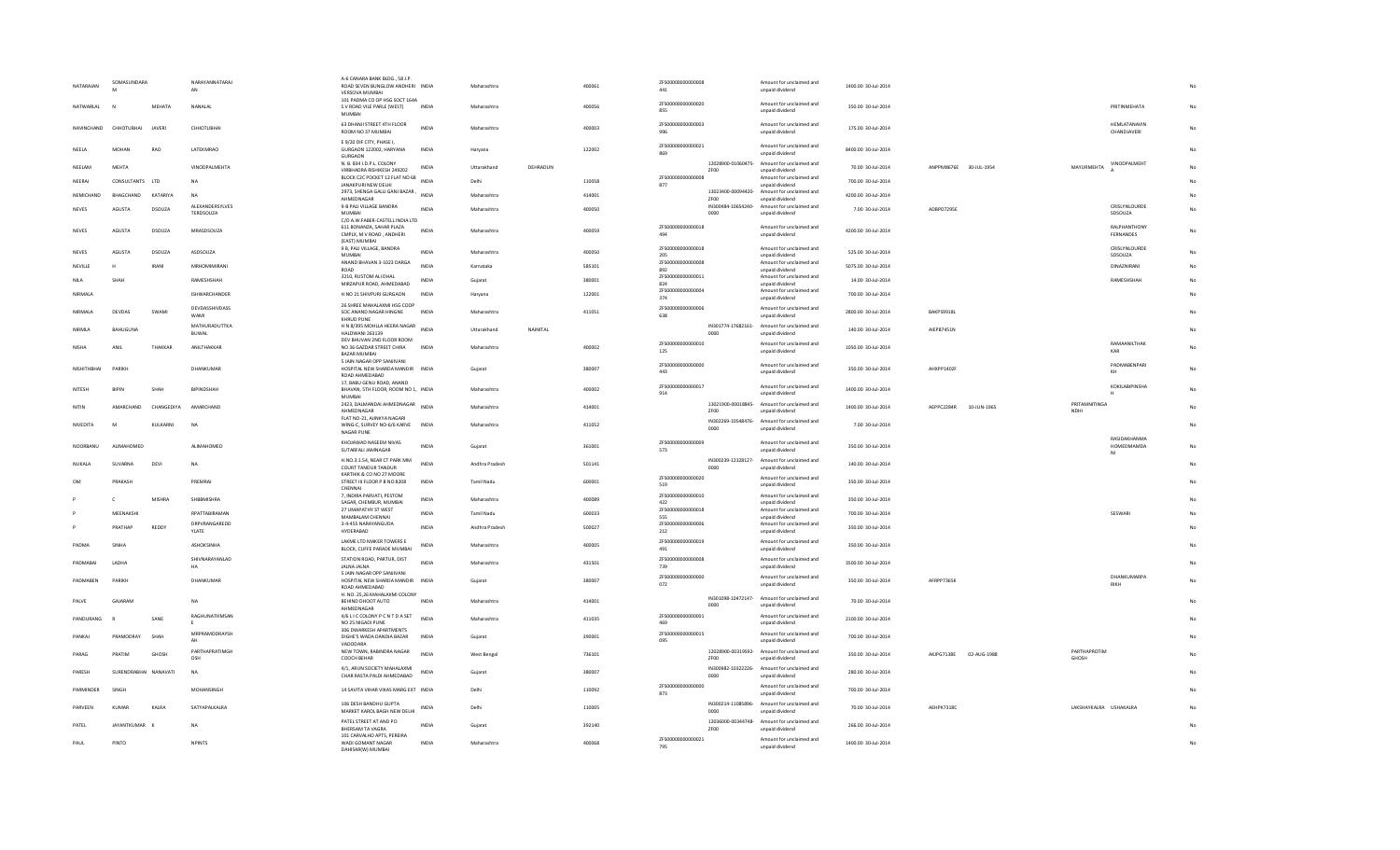| PAVANA        | NAYAK             |                | VENKATESHNAYAK                         | 'SHISHIR', BEHIND CORPORATION<br>BANK, VARAMBALLI                                                        | <b>INDIA</b> | Karnataka            |        | 576213 | ZFS00000000000017<br>745  |                            | Amount for unclaimed and<br>unpaid dividend                    | 1400.00 30-Jul-2014  |            | VENKATESHNAY<br>AK                   |    |
|---------------|-------------------|----------------|----------------------------------------|----------------------------------------------------------------------------------------------------------|--------------|----------------------|--------|--------|---------------------------|----------------------------|----------------------------------------------------------------|----------------------|------------|--------------------------------------|----|
| PERMANAND     | MOTIRAM           | RHATIA         | MOTIRAMRHATIA                          | 4-B.PRABHU KRIPA APARTMENTS.<br>16TH ROAD, OPP, HOTARY PARK. INDIA                                       |              | Maharashtra          |        | 400054 | ZFS00000000000007<br>456  |                            | Amount for unclaimed and<br>unpaid dividend                    | 2870.00 30-Jul-2014  |            | HASSIBAIPERMA<br>NANDBHATIA          | No |
| PFRVF7        | AHMED             |                | <b>NA</b>                              | SANTACRUZ (WEST), MUMBAI<br>C/O H A WAHAB DARIYAPUR SABZI<br>BAGH OPP DARIYAPUR MOSQUE INDIA             |              | Rihar                |        | 800004 |                           | IN300513-18693067-         | Amount for unclaimed and                                       | 210.00 30-Jul-2014   |            |                                      | No |
| PESI          |                   | MASTER         | KAVASHAW                               | PATNA RIHAR<br>602/B, CAPTAIN HOUSE, DR<br>AMBEDKAR ROAD MATUNGA                                         | INDIA        | Maharashtra          |        | 400019 | ZFS00000000000020         | 0000                       | unpaid dividend<br>Amount for unclaimed and                    | 2800.00 30-Jul-2014  |            | POONAMMMAS                           | No |
| PHULJEET      | SINGH             | KOHLI          | HARBHAJANSKOHLI                        | MUMBAI<br>KIRAN ESTATES, 432, CLOVER<br>CENTRE, 7, MOLEDINA ROAD,                                        | <b>INDIA</b> | Maharashtra          |        | 411001 | 815<br>ZFS00000000000017  |                            | unpaid dividend<br>Amount for unclaimed and                    | 70.00 30-Jul-2014    |            | <b>TER</b><br>KIRANDEEPKAU           | No |
|               |                   |                |                                        | PUNE<br>23, PANCH SHEEL C. ROAD,                                                                         |              |                      |        |        | 379<br>ZFS00000000000010  |                            | unpaid dividend<br>Amount for unclaimed and                    |                      |            | RKOHLI                               |    |
| POONAM        | INDUR             | JAGTIANI       | <b>INDURJAGTIANI</b><br>BHASKARGOPALKU | CHURCHGATE, MUMBAI<br>AKSHAYA G-12 BESIDES VISHAL                                                        | <b>INDIA</b> | Maharashtra          |        | 400020 | 365<br>ZFS00000000000020  |                            | unpaid dividend<br>Amount for unclaimed and                    | 700.00 30-Jul-2014   |            | BHAGYASHREEK                         | No |
| PRABHAKAR     | KUNTE             |                | NTE                                    | THEATRE PIMPRI PUNE                                                                                      | INDIA        | MAHARASHTRA          | PUNE   |        | 377                       |                            | unpaid dividend                                                | 1400.00 30-Jul-2014  |            | UNTE                                 | No |
| PRADEEP       | PRAKASH           | SACHDEV        | PRAKASHSACHDEV                         | PLOT NO 20 RADHAKUNJ MAHAVIR<br>NAGAR SAVEDI ROAD SAVEDI                                                 |              | Maharashtra          |        | 414003 | ZFS00000000000008<br>637  |                            | Amount for unclaimed and<br>unpaid dividend                    | 1400.00 30-Jul-2014  |            | RAJESHPRAKASH<br>SACHDEV             | No |
| PRADEEP       | SATHE             |                | GANESH                                 | A-3/5, RAKSHALEKHA SOCIETY<br>GAJENDRA NAGAR DATTAWADI<br>PUNE                                           | INDIA        | Maharashtra          |        | 411030 | ZFS00000000000017<br>563  |                            | Amount for unclaimed and<br>unpaid dividend                    | 350.00 30-Jul-2014   |            |                                      | No |
| PRADIP        | SHRIVALLABH       | LADH           | SHRIVALLABHBLAD<br>HA                  | MONDHA, PARTUR, DIST. JALNA<br><b>JALANA</b>                                                             | <b>INDIA</b> | Maharashtra          |        | 431501 | ZFS00000000000021<br>941  |                            | Amount for unclaimed and<br>unpaid dividend                    | 3500.00 30-Jul-2014  |            | ANILSHRIBALLAB<br>HLADHA             | No |
| PRAFULCHANDR  | KANTILAL          | SHAH           | KANTILALPOONAM<br>CHANDSHAH            | NAVIN NAGAR NO 1 3RD FLOOR 8C<br>CHAPEL LANE, BLOCK 21                                                   | <b>INDIA</b> | Maharashtra          |        | 400054 | ZFS00000000000012<br>090  |                            | Amount for unclaimed and<br>unpaid dividend                    | 364.00 30-Jul-2014   |            | <b>LISHARAHENPRA</b><br>FULCHANDRASH | No |
| PRAFULCHANDR  |                   |                | KANTILALPOONAM                         | SANTACRUZ MUMBAI<br>NAVINNAGAR NO 13RD FLOOR,                                                            |              |                      |        |        | ZFS00000000000006         |                            | Amount for unclaimed and                                       |                      |            | AH<br>USHABAHENPRA                   |    |
|               | KANTILAL          | SHAH           | CHAND                                  | BLOCK 21 8 C CHAPEL FANE<br>SANTACRUZ MUMBAI                                                             | INDIA        | Maharashtra          |        | 400054 | 870                       |                            | unpaid dividend                                                | 1435.00 30-Jul-2014  |            | FULCHANDRASH<br>AH                   | No |
| PRAKASH       | <b>BALDOTA</b>    |                | RAMLALBALDOTA                          | 'NIRMAY' SUYOG HSG SOCIETY<br>NEAR ANAND APARTMENT<br>VIDEOCON ROAD AHMEDNAGAR                           | <b>INDIA</b> | Maharashtra          |        | 414001 | ZFS00000000000007<br>902  |                            | Amount for unclaimed and<br>unpaid dividend                    | 350.00 30-Jul-2014   |            |                                      | No |
| PRAKASH       | BHASKAR           | MUJUMDAR       | BHASKARMURLIDH<br>ARMUJUMDAR           | MGR., CANARA BANK, DIVISIONAL<br>OFFICE, NMDC BLDG., 10-3-311/A<br>CASTLE HILLS, MASAB TANK<br>HYDERABAD | <b>INDIA</b> | Andhra Pradesh       |        | 500019 | ZFS00000000000008<br>305  |                            | Amount for unclaimed and<br>unpaid dividend                    | 2100.00 30-Jul-2014  |            |                                      | No |
| PRAKASH       | CHAND             | SINGHAI        | SHRICHHOTELALSI<br><b>NGHAI</b>        | 1139, SECTOR 43-B CHANDIGARH INDIA                                                                       |              | MAHARASHTRA          |        | 444444 | ZFS00000000000007<br>905  |                            | Amount for unclaimed and<br>unpaid dividend                    | 1400.00 30-Jul-2014  |            |                                      | No |
| PRAKASH       | к                 | <b>MEHTA</b>   | KHUSHALDASMEH<br>TA                    | 77 BHULABHAI DESAI ROAD<br>MISTRY PARK (ANNEXE) MUMBAI                                                   | <b>INDIA</b> | Maharashtra          |        | 400036 | ZFS00000000000009<br>535  |                            | Amount for unclaimed and<br>unpaid dividend                    | 350.00 30-Jul-2014   |            | JAYSHREEPMEH<br>TA                   | No |
| PRAKASH       | KANTILAL          | BALDOTA        | KANTILALBALDOTA                        | H.NO. D1, SUKANT, NILAYAM<br>SOCIETY, NAGAR PUNE RD,<br>VINAYAKNAGAR, AHMEDNAGAR                         | <b>INDIA</b> | Maharashtra          |        | 414001 | ZFS00000000000008<br>587  |                            | Amount for unclaimed and<br>unpaid dividend                    | 700.00 30-Jul-2014   |            |                                      | No |
| PRAKASH       | KANTILAL          | BALDOTA        | KANTILALBALDOTA                        | H.NO.D1, SUKANT NILAYAM<br>SOCIETY. NAGAR PUNE RD.<br>VINAYAKNAGAR, AHMEDNAGAR                           | <b>INDIA</b> | Maharashtra          |        | 414001 | ZFS00000000000006<br>308  |                            | Amount for unclaimed and<br>unpaid dividend                    | 175.00 30-Jul-2014   |            |                                      | No |
| PRAKASH       | TUKARAMPANT JOSHI |                | <b>NA</b>                              | SAISAHWAS BLDG BEHIND NEW<br>BHAKTA NIWAS SHIRDI, TAL -<br>RAHATA                                        | <b>INDIA</b> | Maharashtra          |        | 423107 |                           | 12020000-00090331-<br>ZF00 | Amount for unclaimed and<br>unpaid dividend                    | 2800.00 30-Jul-2014  |            |                                      | No |
| PRASAD        | KAMAT             | $\mathbf{u}$   | URAMACHANDRAK<br>AMAT                  | S/O PROF, U.R.KAMATH<br>CONSULTING ENGINNEER<br>SHIREBEEDU UDUPI                                         | <b>INDIA</b> | Karnataka            |        | 576101 | ZFS00000000000019<br>955  |                            | Amount for unclaimed and<br>unpaid dividend                    | 1050.00 30-Jul-2014  |            | PROFURKAMAT                          | No |
| PRASSAN       | KUMARI            |                | TEJKARANJIPINCHA                       | 38, EDAPALAYAM STREET<br>CHENNAI                                                                         | <b>INDIA</b> | Tamil Nadu           |        | 600003 | ZFS00000000000011<br>671  |                            | Amount for unclaimed and<br>unpaid dividend                    | 350.00 30-Jul-2014   |            |                                      |    |
| PRASSAN       | KUMARI            |                | TEJKARANJIPINCHA                       | 38, EDAPALAYAM STREET<br>CHENNAI                                                                         | <b>INDIA</b> | Tamil Nadu           |        | 600003 | ZFS00000000000011<br>672  |                            | Amount for unclaimed and<br>unpaid dividend                    | 350.00 30-Jul-2014   |            |                                      |    |
| PRASSAN       | KUMARI            |                | TEJKARANJIPINCHA                       | 38, EDAPALAYAM STREET                                                                                    | <b>INDIA</b> | Tamil Nadu           |        | 600003 | ZFS00000000000011         |                            | Amount for unclaimed and                                       | 350.00 30-Jul-2014   |            |                                      | No |
| PRAVIN        | SHANKARRAO        | KOMAJPILLEWA   | <b>NA</b>                              | CHENNAI<br>SAINIRMAN APP SHEGAON ROAD                                                                    | <b>INDIA</b> | Maharashtra          |        | 444604 | 673                       |                            | unpaid dividend<br>IN301696-10816453- Amount for unclaimed and | 175.00 30-Jul-2014   |            |                                      | No |
|               |                   |                | ADITYAMORESHW                          | ASHIYAD COLONY AMRAVATI<br>92 POORNANAND, DOONGERSI                                                      |              |                      |        |        |                           | 0000                       | unpaid dividend<br>IN300159-10808065- Amount for unclaimed and |                      |            | SHOBHAGANGA                          |    |
| PRERANA       | ADITYA            | APTE           | ARAPTE                                 | ROAD, WALKESHWAR, MUMBAI,                                                                                | INDIA        | Maharashtra          |        | 400006 |                           | 0000                       | unpaid dividend                                                | 24850.00 30-Jul-2014 | AMOPS2243F | DHARSALASKAR                         | No |
| PROF          | $\mathbf{u}$      | RKAMATH        | LATESPKAMATH                           | CONSULTING ENGINEER<br>SHIRIBEEDU UDUPI                                                                  | <b>INDIA</b> | Karnataka            |        | 576101 | ZFS00000000000021<br>872  |                            | Amount for unclaimed and<br>unpaid dividend                    | 350.00 30-Jul-2014   |            | KSUMANAGKUD<br>VA                    | No |
| PROF          | $\mathbf{u}$      | <b>RKAMATH</b> | LATESPKAMATH                           | <b>CONSULTING ENGINEER</b><br>SHIRIBEEDU UDUPI                                                           | INDIA        | Karnataka            |        | 576101 | ZFS00000000000021<br>884  |                            | Amount for unclaimed and<br>unpaid dividend                    | 700.00 30-Jul-2014   |            | NEETHAPKAMAT                         | No |
| PURUSHOTTAM   | MAHADEO           | <b>UDAS</b>    | MAHADEOSITARA<br><b>MUDAS</b>          | 2133 SADASHIV PETH PUNE                                                                                  | INDIA        | Maharashtra          |        | 411030 | ZES000000000000004<br>149 |                            | Amount for unclaimed and<br>unpaid dividend                    | 350.00 30-Jul-2014   |            | DILIPNARAYANJ<br>OSHI                | No |
| PUSHP         | LATA              | TYAGI          | <b>NA</b>                              | 128. CHANKYA PURI. OPP ANSAL<br>COLONY, NEAR SHASTRI NAGAR. INDIA<br>MEERUT, UTTAR PRADESH 250004        |              | <b>Uttar Pradesh</b> | MEERUT |        |                           | IN302269-10450895-<br>0000 | Amount for unclaimed and<br>unpaid dividend                    | 700.00 30-Jul-2014   |            |                                      |    |
| PUSHPA        | BALDOTA           |                | <b>ISHWARLALBALDO</b><br>TA            | AT - VISAPUR TAL - SHRIGONDA<br>DIST - AHMEDNAGAR<br>AHMEDNAGAR                                          | INDIA        | Maharashtra          |        | 414001 | ZFS00000000000012<br>127  |                            | Amount for unclaimed and<br>unpaid dividend                    | 350.00 30-Jul-2014   |            |                                      |    |
| PUSHPA        | DEVI              |                | DHARAMCHAND                            | C/O M/S P R SALES CORPORATION<br>4804/16 DEPUTY GANJ SADAR<br><b>BAZAR DELHI</b>                         | <b>INDIA</b> | Delhi                |        | 110006 | ZFS00000000000000<br>833  |                            | Amount for unclaimed and<br>unpaid dividend                    | 700.00 30-Jul-2014   |            |                                      |    |
| PUSHPA        | JAIN              |                | NARENDRAKUMAR<br>IAIN                  | 151/6. IMLI BAZAR INDORE                                                                                 | <b>INDIA</b> | Madhya Pradesh       |        | 452004 | ZFS00000000000000<br>709  |                            | Amount for unclaimed and<br>unpaid dividend                    | 175.00 30-Jul-2014   |            |                                      |    |
| <b>PUSHPA</b> | POPATLAL          | GANDHI         | POPATLALPEMRAJ<br>GANDHI               | 2-13-89 PANDARIBA AURANGABAD INDIA                                                                       |              | Maharashtra          |        | 431001 | ZFS00000000000008<br>036  |                            | Amount for unclaimed and<br>unpaid dividend                    | 2170.00 30-Jul-2014  |            |                                      |    |
| PUSHPABAI     | LADHA             |                | SHRIVALLABHLADH                        | MONDHA PARTUR, DIST JALNA<br><b>JALNA</b>                                                                | INDIA        | Maharashtra          |        | 431501 | ZFS00000000000008<br>741  |                            | Amount for unclaimed and<br>unpaid dividend                    | 4200.00 30-Jul-2014  |            |                                      | No |
|               |                   |                |                                        |                                                                                                          |              |                      |        |        |                           |                            |                                                                |                      |            |                                      |    |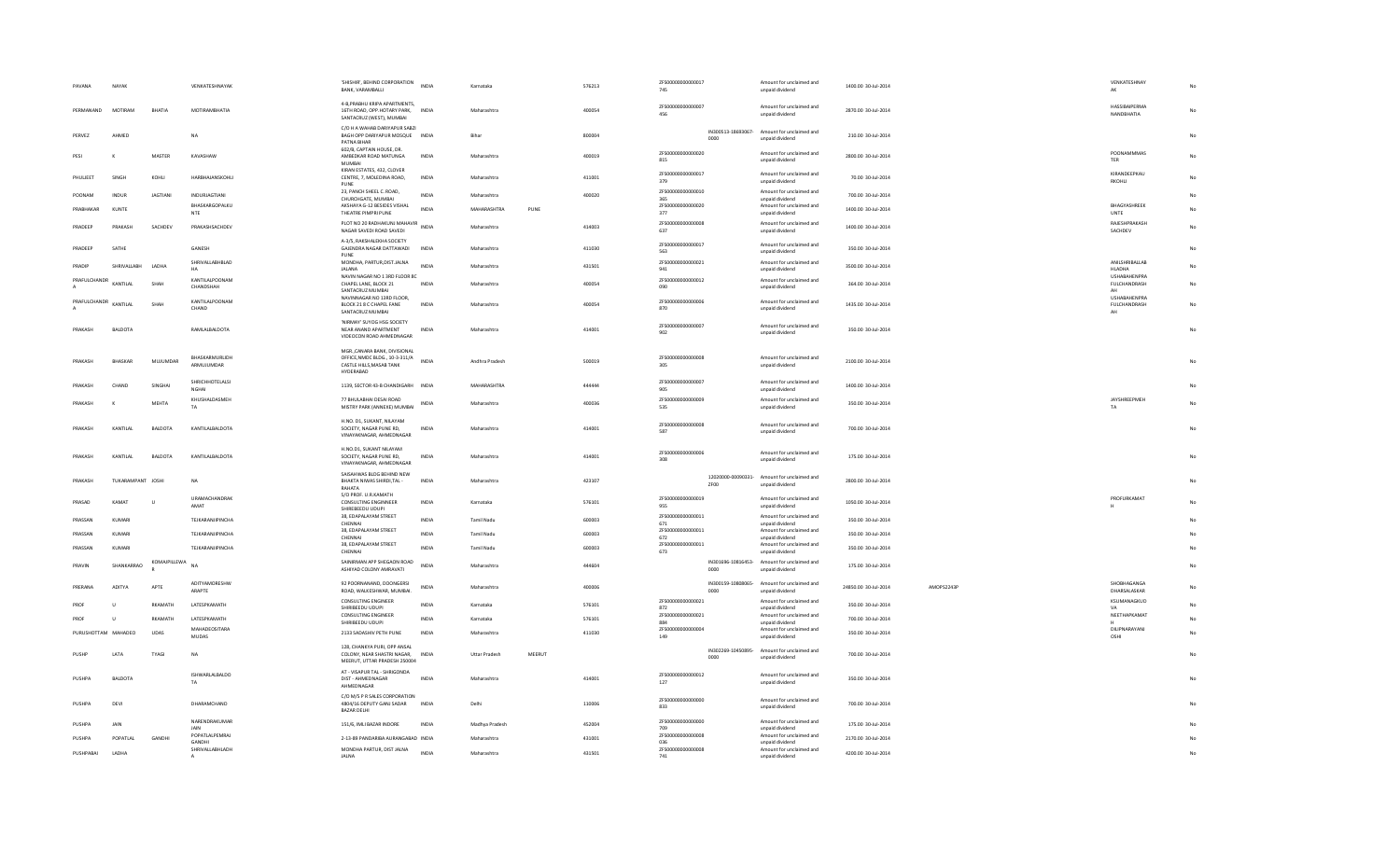| PUSHPLATA         |                               | SOMANI      | SHYAMSUNDARMS<br>OMANI             | LAXMI B-20 ADARSH CLY AUSA RD INDIA<br>LATUR                                          |              | Maharashtra          |                               | 413512 |                          | 0000 | IN300280-10192431- Amount for unclaimed and<br>unpaid dividend                    | 8750.00 30-Jul-2014 | ACMPS2355Q                       | GAURAVSHYAM<br>SUNDARSOMAN      |                              |    |
|-------------------|-------------------------------|-------------|------------------------------------|---------------------------------------------------------------------------------------|--------------|----------------------|-------------------------------|--------|--------------------------|------|-----------------------------------------------------------------------------------|---------------------|----------------------------------|---------------------------------|------------------------------|----|
|                   |                               | OBEROI      | DDOBERO                            | 279 KAILASH HILLS NEW DELHI                                                           | <b>INDIA</b> | Delhi                |                               | 110065 | ZFS00000000000003<br>629 |      | Amount for unclaimed and<br>unpaid dividend                                       | 1050.00 30-Jul-2014 |                                  |                                 | <b>ASITOBEROI</b>            |    |
|                   | RANI                          | SARAVANAN   | <b>NA</b>                          | 51/16E 2ND STREET S M PURAM<br>TUTICORIN                                              | <b>INDIA</b> | Tamil Nadu           |                               | 628003 |                          | 0000 | IN301637-40714894- Amount for unclaimed and<br>unpaid dividend                    | 217.00 30-Jul-2014  |                                  |                                 |                              |    |
|                   |                               | SHAH        | TRIBHOVANDAS                       | 2-A, NEW LALAN BUILDING<br>DEVIDAYAL ROAD MULUND (W)<br>MUMBAI                        | INDIA        | Maharashtra          |                               | 400080 | ZFS00000000000016<br>544 |      | Amount for unclaimed and<br>unpaid dividend                                       | 1400.00 30-Jul-2014 |                                  |                                 |                              |    |
| RAGHAVAN          | VEDANTHA                      |             | SOUNDARARAJA VSOUNDARARAJA         | 9 C P RAMASWAMI AIYER STREET<br>BHIRAMAPURAM CHENNAI                                  | INDIA        | Tamil Nadu           |                               | 600018 | 7E500000000000006<br>430 |      | Amount for unclaimed and<br>unpaid dividend                                       | 350.00 30-Jul-2014  |                                  |                                 |                              |    |
| <b>RAICHAND</b>   | TARACHAND                     | CHORDIYA    | TARACHANDGULA<br>BCHANDCHORDIYA    | POST MHALAS PIMPALGAON<br>WADAI A MISSION TAI NEVASA INDIA<br>DIST. AHMEDNAGAR        |              | Maharashtra          |                               | 414001 | ZFS00000000000004<br>042 |      | Amount for unclaimed and<br>unpaid dividend                                       | 35.00.30-Jul-2014   |                                  |                                 |                              |    |
| RAICHAND          | TARACHAND                     | CHORDIYA    | TARACHANDGULA<br>BCHANDCHORDIYA    | POST MHALAS PIMPALGAON<br>WADALA MISSION, TAL NEVASA<br>DIST AHMEDNAGAR<br>AHMEDNAGAR | <b>INDIA</b> | Maharashtra          |                               | 414001 | ZFS00000000000008<br>024 |      | Amount for unclaimed and<br>unpaid dividend                                       | 70.00 30-Jul-2014   |                                  |                                 |                              |    |
| RAI               | KUMAR                         | <b>JAIN</b> | <b>NA</b>                          | 8, ARIHANT VIHAR OPP-R.K. HOUSE INDIA<br>MADANGANJ                                    |              | Raiasthan            |                               | 305801 |                          | ZF00 | 12034500-00245576- Amount for unclaimed and<br>unpaid dividend                    | 175.00 30-Jul-2014  | <b>ACAPIGGGSK</b><br>06-FEB-1957 | <b>GARIMAIAIN</b>               |                              |    |
| RAJAN             | <b>HARIRAM</b>                | CHAUHAN     | HARIRAMCHAUHA                      | 5/B, TELCO SOCIETY, OPP. COOPER<br>COLONY, S. NO. 28, PCNTDA, PUNE                    |              | Maharashtra          |                               | 411044 |                          | ZF00 | 12030000-00015161- Amount for unclaimed and<br>unpaid dividend                    | 14.00 30-Jul-2014   | AAQPC0444A 29-SEP-1952           |                                 |                              |    |
| RAJANI            | PRASANNA                      |             | DODDBABUAPUR                       | 20 KALA NAGAR BANDRA EAST<br><b>MUMBAI</b>                                            | <b>INDIA</b> | Maharashtra          |                               | 400051 | ZFS00000000000019<br>201 |      | Amount for unclaimed and<br>unpaid dividend                                       | 70.00 30-Jul-2014   |                                  |                                 | DODDABALLAPU<br>RAPRASANNA   | No |
| RAJASHREE         | CHUTTAR                       |             | ANILCHUTTAR                        | 31, FRIENDS CO-OP SOCIETY<br>KOKANWADI, STATION ROAD,<br>AURANGABAD                   | INDIA        | Maharashtra          |                               | 431001 | 7ES00000000000019<br>876 |      | Amount for unclaimed and<br>unnaid dividend                                       | 4200.00 30-Jul-2014 |                                  |                                 | NAVNEETLALCH<br><b>UTTAR</b> |    |
| RAJENDRA          | $\mathbf R$                   |             | SUDUMBREKAR BVSUDUMBREKAR          | 484/26 MITRAMANDAL COLONY<br>PARVATI PUNE<br>FLAT NO 10 SDL HEIGHTS                   | <b>INDIA</b> | Maharashtra          |                               | 411009 | ZFS00000000000016<br>481 |      | Amount for unclaimed and<br>unpaid dividend                                       | 2800.00 30-Jul-2014 |                                  |                                 |                              |    |
| RAJENDRA          | BHAVARLAL                     | LADDA       | <b>BHAVARLALCHHOG</b><br>ALALLADDA | MAHADEV NEAR PATIDAR BHAVAN<br>MADHAV NAGAR ROAD HARIPUR<br>SANGLI                    |              | Maharashtra          |                               | 416416 |                          | ZF00 | 16010100-00160374- Amount for unclaimed and<br>unpaid dividend                    | 700.00 30-Jul-2014  | AAJPL6102B                       | SUSHANTRAJEN<br><b>DRALADDA</b> |                              |    |
| RAJENDRA          | CHANDMAL                      | <b>BORA</b> | CHANDMAL                           | 1275, SARDAR PATEL ROAD ADAT<br>BAZAR AHMEDNAGAR<br>AHMEDNAGAR                        | <b>INDIA</b> | Maharashtra          |                               | 414001 |                          | ZF00 | 13021900-00051243- Amount for unclaimed and<br>unpaid dividend                    | 2940.00 30-Jul-2014 | AEHPB8724K 06-SEP-1951           | RITESHRAJENDR<br>ABORA          |                              |    |
| RAJENDRA          | MANIKLAL                      | MUTHA       | MANIKLALCHHAGA<br><b>NLAL</b>      | SHRIPAL HOSPITAL JAGTAP<br>CHAMBERS, CINEMA ROAD<br>BARAMATI, DIST. PUNE BARAMATI     | INDIA        | Maharashtra          |                               | 413102 | ZFS00000000000005<br>332 |      | Amount for unclaimed and<br>unpaid dividend                                       | 1400.00 30-Jul-2014 |                                  |                                 | BHARTIRAJENDR<br>AMUTHA      | No |
| <b>RAIFSH</b>     | <b>RHANDARI</b>               |             | TRILOKCHANDSON<br>RAJ              | 15 AMAR BHARAT SOCIETY ACHER<br>ROAD RAMNAGAR SABARMATI                               | <b>INDIA</b> | Guiarat              |                               | 380005 | ZFS00000000000017<br>074 |      | Amount for unclaimed and<br>unpaid dividend                                       | 2800.00 30-Jul-2014 |                                  |                                 |                              |    |
| RAJESH            | <b>JAGADISH</b>               | PARDESHI    | JAGADISHPARDESH                    | AHMEDABAD<br>1542, KINGS GATE AHMEDNAGAR INDIA                                        |              | Maharashtra          |                               | 414001 | ZFS00000000000012<br>795 |      | Amount for unclaimed and<br>unpaid dividend                                       | 175.00 30-Jul-2014  |                                  |                                 |                              |    |
| RAIFSH            | <b>IAGDISH</b>                | PARDESHI    | <b>NA</b>                          | 1542 KINGS GATE AHMEDNAGAR INDIA                                                      |              | Maharashtra          |                               | 414001 |                          | ZF00 | 13021900-00053810- Amount for unclaimed and                                       | 35.00.30-Jul-2014   |                                  |                                 |                              |    |
| RAJESH            | KUMAR                         |             | NA                                 | 48 BARARI HOUSING BOARD<br>BARARI TOWN BHAGALPUR<br>ANCHAL JAGDISHPUR BHAGALPUR INDIA |              | Bihar                |                               | 812003 |                          | 0000 | unpaid dividend<br>IN302269-13157216- Amount for unclaimed and<br>unpaid dividend | 105.00 30-Jul-2014  |                                  |                                 |                              |    |
| RAJESH            | KUMAR                         | SINGH       | KNSINGH                            | BIHAR INDIA<br>57 RAM MAHAL NEAR MAHIM (W)<br>RAILWAY STATION SENAPATI                | INDIA        | Maharashtra          |                               | 400018 | 7E500000000000019<br>493 |      | Amount for unclaimed and<br>unpaid dividend                                       | 1400.00 30-Jul-2014 |                                  |                                 |                              |    |
| <b>RAIFSHWARI</b> | PRARHAKAR                     |             | <b>NA</b>                          | BAPAT MARG, MAHIM MUMBAI<br>49/2 INDUR LOK SOCIETY                                    | <b>INDIA</b> | Maharashtra          |                               | 411001 | ZFS00000000000008        |      | Amount for unclaimed and                                                          | 700.00 30-Jul-2014  |                                  |                                 |                              |    |
| RAJINDER          | PRASHAD                       | GARG        | <b>NA</b>                          | TADIWALA ROAD PUNE<br>KU 153 VISHAKHA ENCLAVE                                         | <b>INDIA</b> | Delhi                |                               | 110034 | 289                      |      | unpaid dividend<br>IN301774-16505128- Amount for unclaimed and                    | 2800.00 30-Jul-2014 |                                  |                                 |                              |    |
|                   |                               |             |                                    | PITAMPURA DELHI                                                                       |              |                      |                               |        | ZFS00000000000018        | 0000 | unpaid dividend<br>Amount for unclaimed and                                       |                     |                                  |                                 |                              |    |
| RAJIV             | KUMAR                         | CHHABRA     | <b>HBLAL</b>                       | B99 GRATER KAILASH-1 NEW DELHI INDIA<br>HOU/NO 3114 SECTOR 27 D                       |              | Delhi                |                               | 110048 | 784<br>7E500000000000021 |      | unnaid dividend<br>Amount for unclaimed and                                       | 140.00 30-Jul-2014  |                                  |                                 |                              |    |
| RAJIVKUMAR        | RANJAN                        |             | SKRANJAN                           | CHANDIGARH                                                                            | <b>INDIA</b> | Chandigarh           |                               | 160019 | 171                      |      | unpaid dividend                                                                   | 14.00 30-Jul-2014   |                                  |                                 | KRANJAN                      |    |
| RAJNIKANT         |                               | PARIKH      | KESHVLALPARIKH                     | 17/358 MIRA SOCIETY SHANKAR<br>SHETH ROAD PUNE                                        | <b>INDIA</b> | Maharashtra          |                               | 411037 | ZFS00000000000020<br>528 |      | Amount for unclaimed and<br>unpaid dividend                                       | 2100.00 30-Jul-2014 |                                  |                                 | KIRANRPARIKH                 | No |
| RAJNIKANT         | $\boldsymbol{\kappa}$         | PARIKH      | KESARLAL                           | 17/358 MIRA SOC. SANKAR SETH<br><b>ROAD PUNE</b>                                      | <b>INDIA</b> | MAHARASHTRA          | PUNE                          |        | ZFS00000000000020<br>647 |      | Amount for unclaimed and<br>unpaid dividend                                       | 2800.00 30-Jul-2014 |                                  |                                 | INDRARPARIKH                 |    |
| RAJU              | MATHANI                       |             | LAXMANDAS                          | C/O RAJ FOOR WEAR, H.B.8/8.<br>ARYA SAMAJ CHOWK, PIMPRI,<br>PUNE                      | <b>INDIA</b> | Maharashtra          |                               | 411017 | ZFS00000000000000<br>829 |      | Amount for unclaimed and<br>unpaid dividend                                       | 1470.00 30-Jul-2014 |                                  |                                 |                              |    |
| RAM               | <b>AVATAR</b>                 | <b>JAIN</b> | CHHAGANLALIAIN                     | 8 VIJAY NAGAR COLONY BEHIND<br>MUNGASKA ALWAR RAJASTHAN                               | <b>INDIA</b> | Raiasthan            |                               | 301001 |                          | 0000 | IN301127-15442844- Amount for unclaimed and<br>unpaid dividend                    | 350.00 30-Jul-2014  | <b>ARMP13291P</b>                | LAXMIDEVIJAIN                   |                              | No |
| RAM/              | К                             | SUVARNA     | KALUTANCHAN                        | B-5, SAYALI HOUSING SOCIETY ICS<br>COLONY, GANESH KHIND<br>ANANDIBAI SHIRKE PATH PUNE | INDIA        | Maharashtra          |                               | 411007 | ZFS00000000000003<br>195 |      | Amount for unclaimed and<br>unpaid dividend                                       | 2100.00 30-Jul-2014 |                                  |                                 | NITINRSURVANA                |    |
| RAMA              | THAKKAR                       |             | ANILTHAKAR                         | 9/36 DEV BHUVAN 2ND FLOOR<br>GAZDAR STREET CHIRA BAZAR<br>MUMBAI                      | <b>INDIA</b> | Maharashtra          |                               | 400002 | ZFS00000000000010<br>124 |      | Amount for unclaimed and<br>unpaid dividend                                       | 350.00 30-Jul-2014  |                                  |                                 | NISHATHAKKAR                 | No |
| RAMANDEEP         | KAUR                          |             | MANJITSINGH                        | 412 SECTOR 29 NOIDA 201309                                                            | INDIA        | <b>Uttar Pradesh</b> | <b>GAUTAM BUDDHA</b><br>NAGAR |        |                          | coon | IN301330-17374668- Amount for unclaimed and<br>unpaid dividend                    | 4900.00 30-Jul-2014 | AOBPK7140Q                       | BHAVNEETKAUR MANJITSINGH        |                              |    |
| RAMANLAL          |                               | PARIKH      | JEEVANLALPARIKH                    | 26, SOUTH MADA STREET,<br>TRIPLICANE, CHENNAI                                         | <b>INDIA</b> | Tamil Nadu           |                               | 600005 | ZFS00000000000018<br>212 |      | Amount for unclaimed and<br>unpaid dividend                                       | 2800.00 30-Jul-2014 |                                  |                                 |                              |    |
| RAMESH            | VITHAL                        | MAJGAONKAR  | VITHALSAKHARAM                     | 838 GOKHALE NAGAR PUNE                                                                | <b>INDIA</b> | Maharashtra          |                               | 411016 | ZFS00000000000001        |      | Amount for unclaimed and                                                          | 700.00 30-Jul-2014  |                                  |                                 | SURESHVITHAL                 |    |
| RAMESHCHAND       |                               | THAKKER     | MAJGAONKAR<br>MRKESHAVJI           | 9, PANCHNATH PLOT OPP. YEOLA                                                          | <b>INDIA</b> |                      |                               | 360001 | 029<br>ZFS00000000000013 |      | unpaid dividend<br>Amount for unclaimed and                                       | 350.00 30-Jul-2014  |                                  |                                 | MAJGAONKAR                   |    |
| RA                |                               |             |                                    | <b>BIDI OFFICE RAJKOT</b><br>BLOCK NO. S - 20, FORCE MOTOR                            |              | Gujarat              |                               |        | 601<br>ZFS00000000000002 |      | unpaid dividend<br>Amount for unclaimed and                                       |                     |                                  |                                 |                              |    |
|                   | RAMESHWAR LAXMINARAYAN BAHETI |             | <b>NA</b>                          | COLONY. (BAJAJ TEMPO COLONY) INDIA<br>AKURDI<br>CARE RAMNATH DHOOT & CO.              |              | Maharashtra          |                               | 411035 | 472                      |      | unpaid dividend                                                                   | 2100.00 30-Jul-2014 |                                  |                                 |                              |    |
| RAMNATH           | MADHAVLAL                     | DHOOT       | <b>NA</b>                          | GANGAPUR GIN COMPOUND<br>STATION ROAD AHMEDNAGAR                                      | <b>INDIA</b> | Maharashtra          |                               | 414001 | ZFS00000000000007<br>837 |      | Amount for unclaimed and<br>unpaid dividend                                       | 4200.00 30-Jul-2014 |                                  |                                 |                              |    |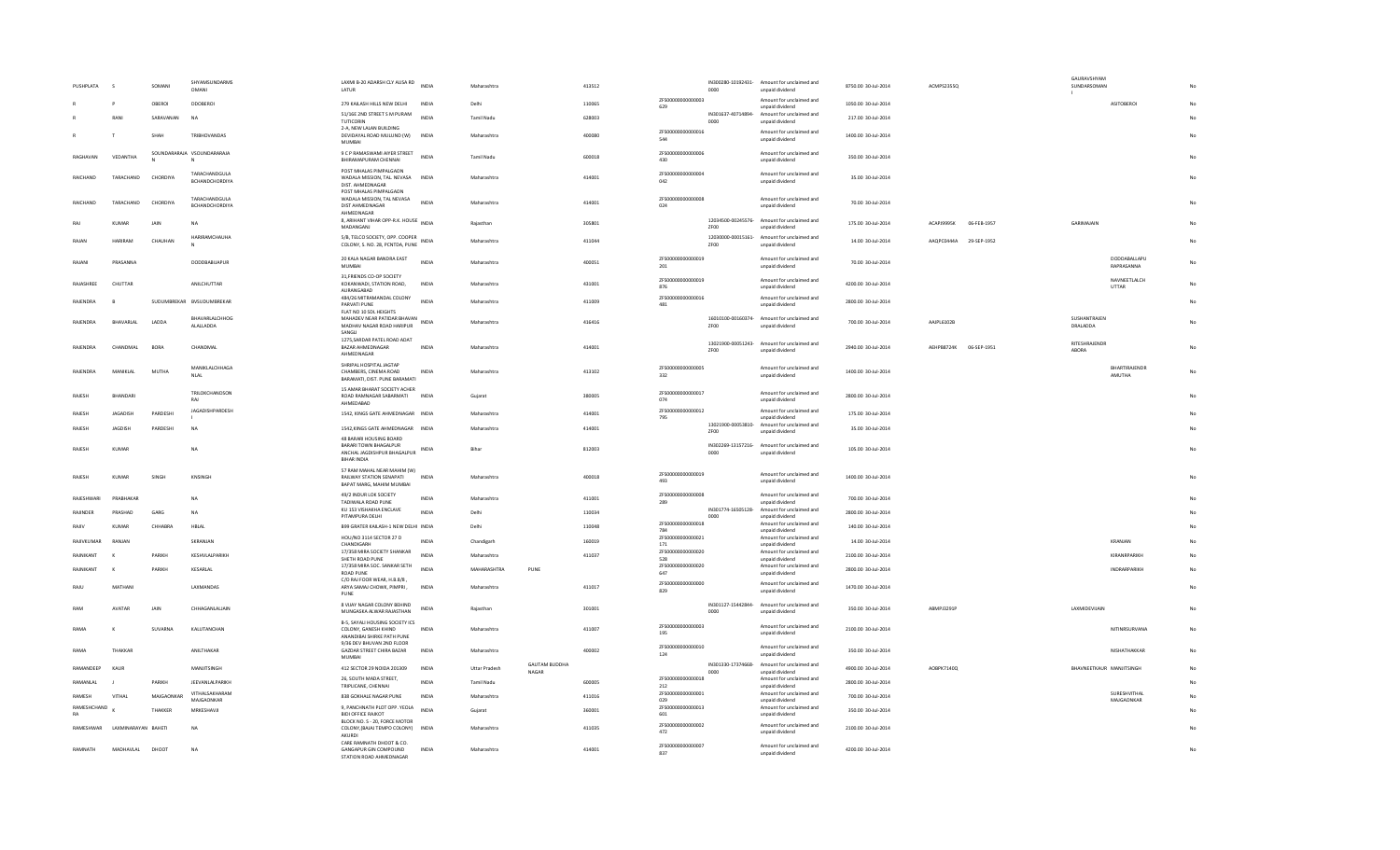| RAMNIKLAL     | THAKEREY              | VORA        | THAKEREY                                | JAY ABHISEK, BLOCK NO. 23.<br>GARODIA NAGAR, PLOT NO. 111, INDIA<br>GHATKOPAR (EAST) MUMBAI      |              | Maharashtra          | 400077 | ZFS00000000000010<br>770  |             | Amount for unclaimed and<br>unpaid dividend                    | 728.00 30-Jul-2014  |                        |                                |                                       |    |
|---------------|-----------------------|-------------|-----------------------------------------|--------------------------------------------------------------------------------------------------|--------------|----------------------|--------|---------------------------|-------------|----------------------------------------------------------------|---------------------|------------------------|--------------------------------|---------------------------------------|----|
| RAMPYARABAI   |                       | DHOOT       | RAMNATH                                 | GANGAPUR GIN COMPOUND<br>STATION ROAD P B NO 65<br>AHMEDNAGAR                                    | <b>INDIA</b> | Maharashtra          | 414001 | 7ES000000000000002<br>583 |             | Amount for unclaimed and<br>unpaid dividend                    | 2100.00 30-Jul-2014 |                        |                                |                                       |    |
| RANGNATH      | DATTATRAYA            | CHANDWADKAR | DATTATRAYALAXM<br>AN                    | C/O VUAY AMBEKAR 34/4<br>KACHAREWADI, ERANDAWANA<br>KARVE ROAD PUNE                              | <b>INDIA</b> | Maharashtra          | 411004 | ZFS00000000000001<br>187  |             | Amount for unclaimed and<br>unpaid dividend                    | 700.00 30-Jul-2014  |                        |                                |                                       | No |
| RASHIKANT     | RATILAI               | MEHTA       | RATILALMANECKC<br>HANDMEHTA             | 98/4 MAHAVIR PARK A-GARODIA<br>NAGAR GHATKOPAR (E) MUMBAI                                        | <b>INDIA</b> | Maharashtra          | 400077 | ZFS00000000000006<br>536  |             | Amount for unclaimed and<br>unpaid dividend                    | 525.00 30-Jul-2014  | AAZPM9296M             |                                | <b>JYOTIRASHIKANT</b><br><b>MEHTA</b> | No |
| RASHMI        | $\boldsymbol{\kappa}$ | DESAI       | KIRANDESAI                              | C/O.K.J.DESAI, FINANCE BROKER<br>6/43, VARMA NAGAR OLD<br>NAGARDAS ROAD, ANDHERI (E)<br>MUMBAI   | <b>INDIA</b> | Maharashtra          | 400069 | ZFS00000000000013<br>476  |             | Amount for unclaimed and<br>unpaid dividend                    | 700.00 30-Jul-2014  |                        |                                |                                       |    |
| RASIKLAL      | DHANRAJ               | <b>BORA</b> | DHANRAJBORA                             | VASANT KIRANA STORES<br>MALIWADA AHMEDNAGAR                                                      | <b>INDIA</b> | Maharashtra          | 414001 | ZFS00000000000003<br>771  |             | Amount for unclaimed and<br>unpaid dividend                    | 700.00 30-Jul-2014  |                        |                                |                                       |    |
| RASIKLAL      | $\mathbb N$           | PAREKH      | NAGJIBHAI                               | 159 SION MAHALAXMI CO.OP.BLD.<br>BLOCK NO.7, SION (EAST), SION<br><b>MUMBAI</b>                  | <b>INDIA</b> | Maharashtra          | 400022 | ZFS00000000000015<br>012  |             | Amount for unclaimed and<br>unpaid dividend                    | 175.00 30-Jul-2014  |                        |                                |                                       | No |
| RASIKLAI      | RAMNIKLAL             | SHAH        | <b>RAMNIKI ALGORDH</b><br>ANDAS         | UTTAM CHAMBERS 2ND FLOOR 39<br>SAYED MUKRI STREET BEHIND<br>KATHA BAZAR MUMBAI                   | <b>INDIA</b> | Maharashtra          | 400009 | 7ES000000000000000<br>550 |             | Amount for unclaimed and<br>unpaid dividend                    | 700.00 30-Jul-2014  |                        |                                | SAROJRASIKLALS<br>HAH                 | No |
| RASILABEN     | HARFSHRHAI            | THAKKAR     | MRHARESHBHA                             | 578. SADASHIV PETH UMBARYA<br><b>GANPATI CHOWK PUNE</b>                                          | <b>INDIA</b> | Maharashtra          | 411030 | ZFS00000000000013<br>726  |             | Amount for unclaimed and<br>unpaid dividend                    | 1400.00 30-Jul-2014 |                        |                                | HARESHBHAUET<br><b>HALALTHAKKAR</b>   | No |
| RATAN         | KISHORE               | AGRAWAL     | <b>NA</b>                               | SUBJI MANDI HARDA                                                                                | <b>INDIA</b> | Madhya Pradesh       | 461331 | ZFS00000000000022<br>506  |             | Amount for unclaimed and<br>unpaid dividend                    | 5600.00 30-Jul-2014 | AASPA4180H             |                                |                                       |    |
| RATILAL       | KACHARDAS             | LODHA       | <b>NA</b>                               | 3728, SHAHAJI ROAD,<br>AHMEDNAGAR                                                                | <b>INDIA</b> | Maharashtra          | 414001 |                           | ZF00        | 13021900-00131791- Amount for unclaimed and<br>unpaid dividend | 1470.00 30-Jul-2014 |                        |                                |                                       | No |
| RATILAL       | RAMJI                 | BADHEKA     | RAMJIBADHEKA                            | "UMA NIWAS", M I G 26, SHASTRI<br>NAGAR, BHAVNAGAR                                               | INDIA        | Gujarat              | 364003 | ZFS00000000000018<br>128  |             | Amount for unclaimed and<br>unpaid dividend                    | 350.00 30-Jul-2014  |                        |                                | <b>UMARATILALBA</b><br>DHEKA          |    |
| RATILAL       | RAMIIRHAI             | BADHEKA     | RAMJIBHAIBADHEK                         | MIG 26 "UMA NIWAS" SHASTRI<br>NAGAR BHAVNAGAR PARA                                               | <b>INDIA</b> | Gujarat              | 364003 | ZFS00000000000018<br>526  |             | Amount for unclaimed and<br>unpaid dividend                    | 700.00 30-Jul-2014  |                        |                                | <b>UMABENRATILA</b><br>LBADHEKA       | No |
| RAVI          | SHANKAR               | KASERA      | LTGOPILALKASERA                         | BHAVNAGAR<br>A-240/1 D.D.A. FLATS ASHOK                                                          | <b>INDIA</b> | Delhi                | 110052 | ZFS00000000000001         |             | Amount for unclaimed and                                       | 1050.00 30-Jul-2014 |                        |                                |                                       |    |
| RFRA          | <b>RASU</b>           |             | <b>NA</b>                               | VIHAR PHASE-I DELHI<br>C/O DESIGN TEAM N.WEST                                                    | <b>INDIA</b> | Iharkhand            | 834008 | 089                       |             | unpaid dividend<br>12010926-00083608- Amount for unclaimed and | 700.00 30-Jul-2014  |                        |                                |                                       |    |
|               |                       |             |                                         | MORABADI MAIDAN RANCHI<br>501 A5 RAHEJA RESIDENCY 3                                              |              |                      |        |                           | ZF00        | unpaid dividend<br>IN301313-21600493- Amount for unclaimed and |                     |                        |                                |                                       |    |
| REENA         | RAJESH                |             | <b>NA</b>                               | <b>BLOCK KORAMANGALA</b><br>BANGALORE                                                            | <b>INDIA</b> | Karnataka            | 560034 |                           | 0000        | unpaid dividend                                                | 679.00 30-Jul-2014  |                        |                                |                                       |    |
| RENU          | AGARWAL               |             | POONAMCHAND                             | 8-2-335/4 JUNCTION OF ROAD NO<br>INDIA<br>3 & 5, BANJARA HILLS HYDERABAD                         |              | Andhra Pradesh       | 500034 | ZFS00000000000010<br>966  |             | Amount for unclaimed and<br>unpaid dividend                    | 728.00 30-Jul-2014  |                        |                                |                                       | No |
| RENU          | MARWAH                |             | NAVNEETKUMAR                            | C-170 FIRST FLOOR LAJPAT NAGAR- INDIA<br>I NEW DELHI                                             |              | Delhi                | 110024 | ZFS00000000000018<br>248  |             | Amount for unclaimed and<br>unpaid dividend                    | 4200.00 30-Jul-2014 |                        |                                | NAVNEETKUMA<br>RMARWAH                | No |
| ROHIT         | KISHORE               | ADALIA      | KISHOREPADALIA                          | SHANTI NIKETAN FLAT NO 42 AND<br>43 4TH FLOOR PRABHAT COLONY INDIA<br>SANTACRUZ EAST MUMBAI      |              | Maharashtra          | 400055 |                           | 0000        | IN301330-19241301- Amount for unclaimed and<br>unpaid dividend | 1400.00 30-Jul-2014 | AABPA8844M             | LIA                            | MIHIRROHITADA RAJESHRIROHITA<br>DALIA | No |
| <b>ROSHI</b>  | <b>JOLLY</b>          |             | AVINASHCHANDRA<br><b>JOLLY</b>          | C/O. MR.S.K.JOLLY. A-10,5TH<br>FLOOR, BALLYGANJ PARK TOWER, INDIA<br>67 CEREALAR ROAD CALCUTTA   |              | West Bengal          | 700019 | ZFS00000000000017<br>117  |             | Amount for unclaimed and<br>unpaid dividend                    | 2170.00 30-Jul-2014 |                        |                                | AVINASHCHAND<br>RAJOLLY               | No |
| RUPCHAND      |                       | GOPWANI     | PARUMALDEVOOM<br>AI                     | MADHUR NIWAS, NEAR SHRINATH<br>CRIPA SOC., UTTAM NIWAS VATVA INDIA<br>ROAD, MANI NAGAR AHMEDABAD |              | Gujarat              | 380008 | ZFS00000000000000<br>779  |             | Amount for unclaimed and<br>unpaid dividend                    | 175.00 30-Jul-2014  |                        |                                | CHANDRARGOP<br>WANI                   | No |
|               | LALITHA               |             | SRAMAIAH                                | NO 18-1-293 B BHAVANINAGAR<br>TIRUPATI                                                           | <b>INDIA</b> | Andhra Pradesh       | 517501 | ZFS00000000000002<br>849  |             | Amount for unclaimed and<br>unpaid dividend                    | 1050.00 30-Jul-2014 |                        |                                |                                       | No |
|               | NARAYANAN             |             | RKSRINIVASAN                            | L10 F, BHARATHIDASAN COLONY,<br>K.K.NAGAR, CHENNAI                                               | <b>INDIA</b> | <b>Tamil Nadu</b>    | 600078 | ZFS00000000000018<br>213  |             | Amount for unclaimed and<br>unpaid dividend                    | 1050.00 30-Jul-2014 |                        |                                | SSRINIVASAN                           |    |
| SADASHIV      | MALLIKARJUN           | KHERADKAR   | <b>MAILPKARIUNSAD</b><br>ASHIVKHERADKAR | 1609-F-6 LANE RAIARAMPURI                                                                        | <b>INDIA</b> | Maharashtra          | 416008 | 7E500000000000019<br>692  |             | Amount for unclaimed and                                       | 350.00 30-Jul-2014  |                        |                                |                                       |    |
| SAGAR         | CHAND                 | <b>JAIN</b> | LEHRIMALIAIN                            | KOLHAPUR KOLHAPUR<br>A-142 DERAWAL NAGAR DELHI                                                   | INDIA        | Delhi                | 110009 | ZFS00000000000000         |             | unpaid dividend<br>Amount for unclaimed and                    | 700.00 30-Jul-2014  |                        |                                |                                       | No |
|               |                       |             |                                         | P-104, SECTOR-A METROPLITAN                                                                      |              |                      |        | 361                       |             | unpaid dividend                                                |                     |                        |                                |                                       |    |
| SAILENDRA     | KRISHNA               | CHAKRABARTI | <b>IATEUPENDRAKCH</b><br>AKRABARTI      | CO-OP SOC. LTD. CANAL SOUTH<br>ROAD, CHINGHRIGHAT CALCUTTA                                       | INDIA        | West Bengal          | 700039 | 7ES000000000000004<br>460 |             | Amount for unclaimed and<br>unpaid dividend                    | 1085.00 30-Jul-2014 |                        |                                | AMYCHAKRABA<br>RTI                    | No |
| SAKHICHAND    | SHARMA                |             | GCSHARMA                                | E-41 GREATER KAILASH PART - I<br>NEW DELHI                                                       | <b>INDIA</b> | Delhi                | 110048 | 7E5000000000000004<br>230 |             | Amount for unclaimed and<br>unpaid dividend                    | 700.00 30-Jul-2014  |                        |                                | CHANDERSHAR<br>MA                     | No |
| SANDEEP       | POPATLAL              | BOGAWAT     | POPATLAL                                | POPATLAL BOGAWAT AND SONS,<br>BEED ROAD, JAMKHED DIST<br>AHMEDNAGAR JAMKHED                      | INDIA        | Maharashtra          | 413201 |                           | <b>7F00</b> | 13021900-00092356- Amount for unclaimed and<br>unpaid dividend | 3500.00 30-Jul-2014 | AGQPB9025N 13-APR-1970 | NUTANSANDEEP<br><b>BOGAWAT</b> |                                       |    |
| SANDHYAREN    | KAMLESH               | SHAH        | <b>NA</b>                               | 303, ABHISHEK ESTASE - A VYARA<br>DIST. TAPI                                                     | <b>INDIA</b> | Gujarat              | 394650 |                           | ZF00        | 12010705-00054531- Amount for unclaimed and<br>unpaid dividend | 77.00 30-Jul-2014   |                        |                                |                                       | No |
| SANJAY        | CHANDULAL             | KALANTRI    | CHANDULAL                               | M/S.SADASUKH SHRIRAM. 2-B,2ND<br>FLOOR.J.K.TOWERS, ADALAT                                        | <b>INDIA</b> | Maharashtra          | 431005 | ZFS00000000000011<br>135  |             | Amount for unclaimed and                                       | 350.00 30-Jul-2014  |                        |                                | NITINRADRINAR<br>AYANKALANTRI         | No |
| SANJAY        | DESHMUKH              |             | <b>GANGADHARDESH</b>                    | ROAD, AURANGABAD<br>363, KAMAL SAGAR BHANDUP (E)                                                 | INDIA        | Maharashtra          | 400078 | 7ES000000000000002        |             | unpaid dividend<br>Amount for unclaimed and                    | 70.00 30-Jul-2014   |                        |                                | VASUDHADESH                           | No |
| <b>SANJAY</b> | GOEL                  |             | MUKH<br>RAMNIWASGOEL                    | MUMBAI<br>565 / 6 B SHIV ASHISH GOLF VIEW                                                        | INDIA        | Maharashtra          | 400071 | 972<br>ZFS00000000000010  |             | unpaid dividend<br>Amount for unclaimed and                    | 175.00 30-Jul-2014  |                        |                                | MUKH                                  | No |
|               |                       |             |                                         | PARK A SOARES MARG CHEMBUR                                                                       |              |                      |        | 711                       |             | unpaid dividend                                                |                     |                        |                                |                                       |    |
| <b>SANJAY</b> | <b>GUPTA</b>          |             | <b>BLGUPTA</b>                          | OLD NO S 18/NEW S 90 STH<br>AVENUE ANNANAGAR CHENNAL                                             | INDIA        | <b>Tamil Nadu</b>    | 600040 |                           | 0000        | IN302679-33105249- Amount for unclaimed and<br>unpaid dividend | 7.00 30-Jul-2014    | AOSPS5593Q             |                                |                                       | No |
| SANIAY        | $\blacksquare$        | PATEL       | <b>JANANTIBHAIAPAT</b><br>EL.           | 112 PUSHPAK APTS 31<br>ALTAMOUNT ROAD MUMBAI                                                     | <b>INDIA</b> | Maharashtra          | 400026 | ZFS00000000000019<br>058  |             | Amount for unclaimed and<br>unpaid dividend                    | 700.00 30-Jul-2014  |                        |                                | PARLII SPATEL                         | No |
| SANIAY        | KATARIVA              |             | ZUMBARLALKATAR<br>IYA.                  | AT POST DOUND - DIST PUNE<br>PUNE                                                                | INDIA        | MAHARASHTRA<br>PLINE |        | ZFS00000000000019<br>932  |             | Amount for unclaimed and<br>unpaid dividend                    | 2100.00 30-Jul-2014 |                        |                                |                                       | No |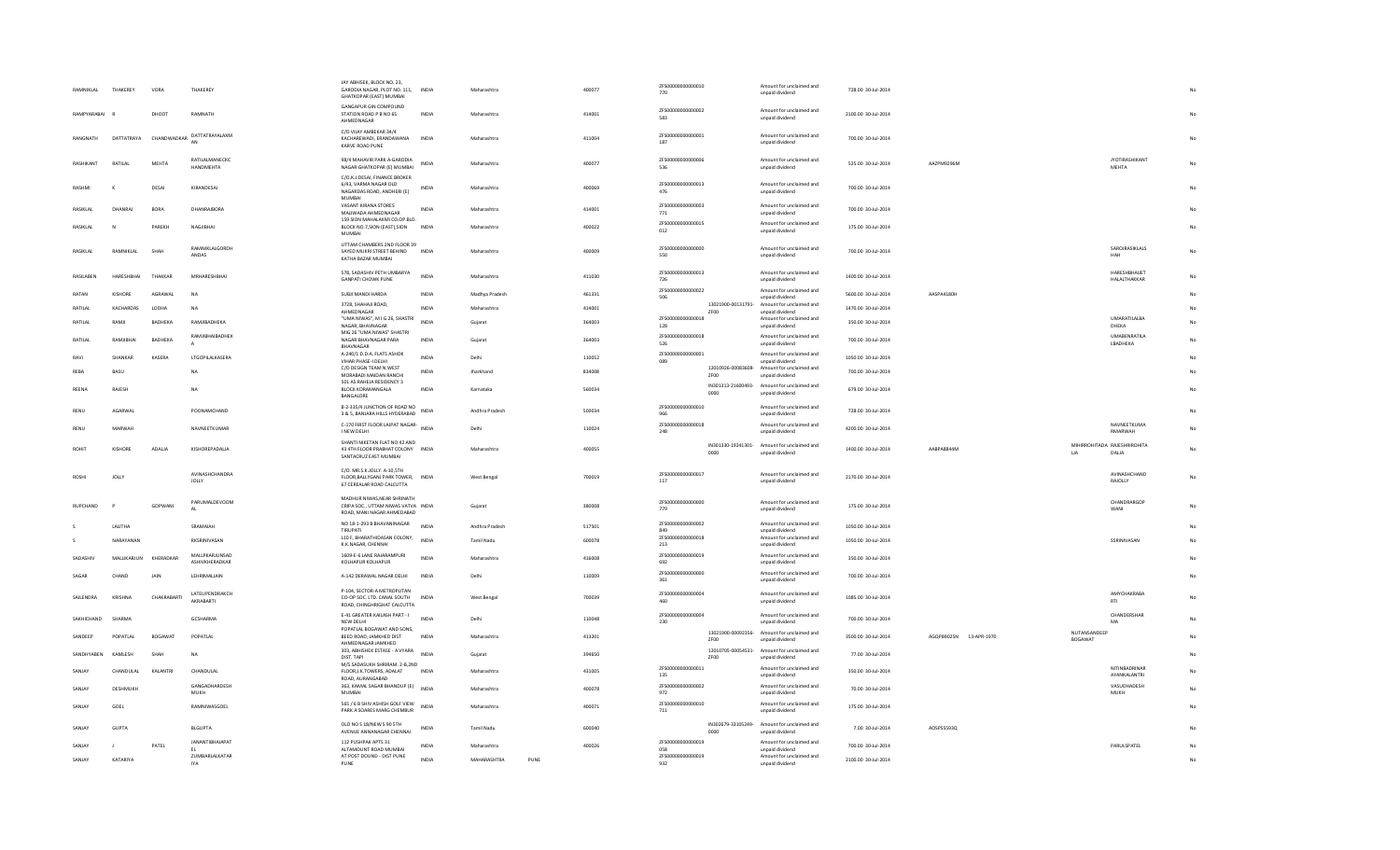| <b>SANJAY</b>        | <b>MURLIDHAR</b>      | RAIAI        | MULIDHARKANAIA<br>LALBAJAJ                | 260, NATARAJ BUILDING FLAT NO<br>6, OPP MADHU PARK KHAR,11th INDIA<br>ROAD MUMBAI<br>2, GIRIRAJ APARTMENT, VASANT |              | Maharashtra    |        | 400052 | ZFS00000000000019<br>721 |      | Amount for unclaimed and<br>unpaid dividend                    | 350.00 30-Jul-2014   |                        |                            | SHEELAMURLID<br><b>HARBAJAJ</b>              |           |
|----------------------|-----------------------|--------------|-------------------------------------------|-------------------------------------------------------------------------------------------------------------------|--------------|----------------|--------|--------|--------------------------|------|----------------------------------------------------------------|----------------------|------------------------|----------------------------|----------------------------------------------|-----------|
| SANIAY               | NARESHCHANDR DALAL    |              | NARESHCHANDRAS<br><b>HANTILAL</b>         | BAUG. OPP. GULBAI TEKRA TUBE-<br>WELL STATION, ELLISBRIDGE,<br>AHMEDABAD                                          | <b>INDIA</b> | Gujarat        |        | 380006 | ZFS00000000000011<br>832 |      | Amount for unclaimed and<br>unpaid dividend                    | 175.00 30-Jul-2014   |                        |                            | DOLLYNARENDR<br>ABHAISHAH                    |           |
| <b>SANJAY</b>        | NARESHCHANDR<br>DALAL |              | NARESHCHANDRAS<br><b>HANTILAL</b>         | 2 GIRIRAJ APT VASANT BAUG OPP<br>GULBAI TEKRA TUBEWEL STAT<br>ELLISBRIDGE AHMEDABAD                               | <b>INDIA</b> | Gujarat        |        | 380006 | ZFS00000000000011<br>833 |      | Amount for unclaimed and<br>unpaid dividend                    | 175.00 30-Jul-2014   |                        |                            | DOLLYNARENDR<br>ABHAISHAH                    | No        |
| SANNALL              | KAZA                  |              | KAZALAKSHMINAR<br>ASIMHASARMA             | C/O K L N SARMA 8-10-23<br>KAMALDARI ST. GANDHINAGARAM INDIA<br>KAKINADA                                          |              | Andhra Pradesh |        | 533004 | ZFS00000000000004<br>826 |      | Amount for unclaimed and<br>unpaid dividend                    | 1050.00 30-Jul-2014  |                        |                            | LAKSHMINARASI<br>MHASARMAKAZ<br>$\mathsf{A}$ | <b>No</b> |
| SANTHA               | <b>THOMAS</b>         |              | NA                                        | PLOT NO121 HILL GARDENS<br>KUTTANALLUR PO TRICHUR                                                                 | INDIA        | Kerala         |        | 680014 |                          | 0000 | IN301637-40974087- Amount for unclaimed and<br>unpaid dividend | 14350.00 30-Jul-2014 |                        |                            |                                              |           |
| SANTOSH              | AGARWAL               |              | VKAGARWAL                                 | 102, MAHABERJI NAGAR, MEERUT<br>250002                                                                            | INDIA        | Uttar Pradesh  | MEERUT |        | ZFS00000000000001<br>596 |      | Amount for unclaimed and<br>unpaid dividend                    | 2100.00 30-Jul-2014  |                        |                            |                                              |           |
| SANTOSH              | <b>BALDOTA</b>        |              | NEMICHANDBALD<br>OTA                      | AT - VISAPUR TAL - SHRIGONDA<br>DIST - AHMEDNAGAR<br>AHMEDNAGAR                                                   | <b>INDIA</b> | Maharashtra    |        | 414001 | ZFS00000000000012<br>129 |      | Amount for unclaimed and<br>unpaid dividend                    | 350.00 30-Jul-2014   |                        |                            |                                              |           |
| SANTOSH              | SALUNKHE              |              | GANESHSALUNKHE                            | A 156, PETROCHEMICAL<br>TOWNSHIP NAGOTHANE TAL PEN INDIA<br><b>DIST RAIGAD</b>                                    |              | Maharashtra    |        | 402125 |                          | 0000 | IN300214-10471472- Amount for unclaimed and<br>unpaid dividend | 70.00 30-Jul-2014    | AEGPS3344R             | SUREKHASANTO<br>SHSALUNKHE |                                              |           |
| SAROJA               | SRINIVASAN            |              | TSSRINIVASAN                              | 108 RUIKAR COLANY, KOLHAPUR INDIA                                                                                 |              | Maharashtra    |        | 416005 | ZFS00000000000020<br>055 |      | Amount for unclaimed and<br>unpaid dividend                    | 700.00 30-Jul-2014   |                        |                            |                                              |           |
| SAROJAREN            | PATFI                 |              | CHANDULAI PATEL                           | C/O. INDORE AUTO ENGINEERING<br>NEAR RAJESHREE CINEMA LOTIA INDIA<br><b>BHAGOL ANAND</b>                          |              | Guiarat        |        | 388001 | ZFS00000000000010<br>275 |      | Amount for unclaimed and<br>unpaid dividend                    | 350.00 30-Jul-2014   |                        |                            |                                              | No        |
| SAROJDEVI            | AGRAWAL               |              | AMARNATH                                  | EMMANUAL APPT, 5TH FLOOR,<br>BLOCK NO.51, PROCTOR ROAD, INDIA<br><b>MUMBAI</b>                                    |              | Maharashtra    |        | 400007 | 7ES00000000000009<br>692 |      | Amount for unclaimed and<br>unpaid dividend                    | 2170.00 30-Jul-2014  |                        |                            | RAJENDERKUMA<br>RAAGARWAL                    | No        |
| SAROJDEVI            | AGRAWAL               |              | AMERNATH                                  | EMMANUAL APTS, 5TH FLOOR R.<br>NO. 51, PROCTOR ROAD MUMBAI                                                        | <b>INDIA</b> | Maharashtra    |        | 400007 | ZFS00000000000010<br>644 |      | Amount for unclaimed and<br>unpaid dividend                    | 1470.00 30-Jul-2014  |                        |                            | RAJENDRAAMER<br>NATHAGRAWAL                  | No        |
| SATISH               | ATHALE                |              | MADHUKARVISHN<br>UATHALE                  | 4 ARCHANA CO OP HOS SOC ANIL<br>PARK, KARVE ROAD, ERANDWANA INDIA<br>PUNE                                         |              | Maharashtra    |        | 411004 | ZFS00000000000008<br>002 |      | Amount for unclaimed and<br>unpaid dividend                    | 700.00 30-Jul-2014   |                        |                            |                                              |           |
| SATISH               | CHANDRA               | AY           | BANDYOPADHY LATEGURUDASCBA<br>NDYOPADHYAY | 12, WORLD TRADE CENTRE<br>ARCADE CUFFE PARADE MUMBAI                                                              | INDIA        | Maharashtra    |        | 400005 | ZFS00000000000012<br>354 |      | Amount for unclaimed and<br>unpaid dividend                    | 700.00 30-Jul-2014   |                        |                            |                                              |           |
| SATISH               | VIJAYKANT             | <b>MOOG</b>  | VIJAYKANT                                 | 796-D- WARD BAZAR GATE<br>SOMWARPETH KOLHAPUR                                                                     | <b>INDIA</b> | MAHARASHTRA    |        | 444444 | ZFS00000000000019<br>522 |      | Amount for unclaimed and<br>unpaid dividend                    | 350.00 30-Jul-2014   |                        |                            |                                              |           |
| SATTAR               | <b>MEHBOOB</b>        | <b>NAYAB</b> | <b>MEHBOOB</b>                            | C/51 VIVEKANAND PARK 4<br>WELLASLY ROAD PUNE                                                                      | <b>INDIA</b> | Maharashtra    |        | 411001 | ZFS00000000000009<br>406 |      | Amount for unclaimed and<br>unpaid dividend                    | 350.00 30-Jul-2014   |                        |                            |                                              | No        |
| SATYANARAYAN LAHOTI  |                       |              | <b>GANESHRAMIII AH</b><br>OTI             | 35/36, MANGAL KARINI, 17TH RD,<br>SIDHARTH NAGAR, GOREGAON<br>(W). MUMBAI                                         | <b>INDIA</b> | Maharashtra    |        | 400062 | ZES00000000000010<br>827 |      | Amount for unclaimed and<br>unpaid dividend                    | 350.00 30-Jul-2014   |                        |                            | SURAJDEVILAHO                                | No        |
| SAURARH              | BIPINCHANDRA SHAH     |              | BIPINCHANDRAKSH<br>AH                     | 3, STHANAKWASI JAIN SOCIETY NR.<br>NARANPURA RLY. CROSSING<br>NARANPURA AHMEDABAD                                 | INDIA        | Gujarat        |        | 380013 | ZFS00000000000010<br>780 |      | Amount for unclaimed and<br>unpaid dividend                    | 28.00 30-Jul-2014    |                        |                            | KOKILABENBIPIN<br>CHANDRASHAH                | No        |
| SAURABH              | SETH                  |              | SNSETH                                    | 36 SUNSET HEIGHTS 8TH FLOOR 59 INDIA<br>PALI HILL BANDRA MUMBAI                                                   |              | Maharashtra    |        | 400050 | ZFS00000000000018<br>523 |      | Amount for unclaimed and<br>unpaid dividend                    | 70.00 30-Jul-2014    |                        |                            | SATINDERNATHS<br>ETH                         |           |
| SHAFIQUE             |                       | BHATI        | <b>NA</b>                                 | 1/6 EKTA WELFARE SOCIETY<br>CHIRAG NAGAR GHATKOPAR W                                                              | <b>INDIA</b> | Maharashtra    |        | 400086 |                          | ZF00 | 12033200-01963889- Amount for unclaimed and<br>unpaid dividend | 210.00 30-Jul-2014   |                        |                            |                                              |           |
| SHAH                 | MILESH                |              | JAYANTILALHUF JAYANTILALCSHAH             | 13 RANG VARSHA SO NEW<br>SHARDAMANDIR ROAD<br>AHMEDABAD                                                           | INDIA        | Gujarat        |        | 380007 | ZFS00000000000017<br>844 |      | Amount for unclaimed and<br>unpaid dividend                    | 1470.00 30-Jul-2014  |                        |                            |                                              |           |
|                      | MUKESH                |              | JAYANTILALHUF JAYANTILALCSHAH             | 13 RANG VARSHA SO NEW<br>SHARDAMANDIR ROAD,<br>AHMEDABAD                                                          | INDIA        | Gujarat        |        | 380007 | ZFS00000000000017<br>843 |      | Amount for unclaimed and<br>unpaid dividend                    | 1470.00 30-Jul-2014  |                        |                            |                                              |           |
|                      | NIKHIL                | GUNVANTRAI   | SHAHGUNVANTRAI<br>SHANTILAL               | B/1/185, SUVIDHA TOWNSHIP AIR<br>PORT ROAD SUBHASHNAGAR<br>BHAVNAGAR                                              | INDIA        | Gujarat        |        | 364001 |                          | coon | IN301991-10283017- Amount for unclaimed and<br>unpaid dividend | 21.00 30-Jul-2014    | BETPS9039F             |                            | SHAHDIPTINIKHI<br><b>IRHAI</b>               |           |
| SHAIKH               | MOHAMMAD              | FAROOQ       | SHAIKHMOHAMM                              | LONG LIFE BAG HOUSE TABLE<br>LAND ROAD PANCHGANI DIST                                                             | INDIA        | Maharashtra    |        | 412805 |                          |      | IN300450-80416289- Amount for unclaimed and                    | 70.00 30-Jul-2014    | BESPS3053Q             |                            |                                              |           |
|                      |                       |              | ADSAMI<br>SHABBARHUSAINM                  | SATARA PANCHGANI<br>C/O S M KAMERALI FLOUR MILL                                                                   |              |                |        |        | ZFS00000000000000        | 0000 | unpaid dividend<br>Amount for unclaimed and                    |                      |                        |                            |                                              |           |
| SHAKIR               | <b>BOHARI</b>         |              | KAMERALI                                  | HATAMPURA AHMEDNAGAR<br>70 JAI BAJARANG SOCIETY BEHIND                                                            | <b>INDIA</b> | Maharashtra    |        | 414001 | 207                      |      | unpaid dividend                                                | 1400.00 30-Jul-2014  |                        |                            | DUDHIBENSHA                                  | No        |
| SHAMRHURHAI AMRARHAI |                       | PATEL        | AMRARHAI                                  | SHASTRI STADIUM BAPUNAGAR<br>AHMEDABAD                                                                            | <b>INDIA</b> | Guiarat        |        | 380024 | ZFS00000000000019<br>167 |      | Amount for unclaimed and<br>unpaid dividend                    | 70.00 30-Jul-2014    |                        |                            | MRHURHAIPATE<br>τ.                           | No        |
| SHAMIAD              | PANDIKKADAVA          |              | PANDIKKADAVATH<br>MOHAMEDKOYA             | PANDI HOUSE KARATHODE<br>MALAPPURAM                                                                               | <b>INDIA</b> | Kerala         |        | 676519 |                          | ZF00 | 12018600-00318653- Amount for unclaimed and<br>unpaid dividend | 49.00 30-Jul-2014    | AYBPP7022Q 02-OCT-1982 | NAYEEFUBASHE               |                                              |           |
| SHANKAR              | RAMBAO                | IDGUNJI      | RAMRAOIDGUNJI                             | E-9/20 D L F QUTAB ENCLAVE<br>PHASE - I DISTT. GURGAON<br>GURGAON                                                 | <b>INDIA</b> | Haryana        |        | 122002 | ZFS00000000000014<br>682 |      | Amount for unclaimed and<br>unpaid dividend                    | 4900.00 30-Jul-2014  |                        |                            |                                              |           |
| SHANKARRAO           | SHESHAGIRRAO NADIGER  |              | SGNADIGER                                 | NAYATE APPARTMENT FLAT NO.<br>204 2/1 SOUTH TUKOGANJ BEHIND INDIA<br>MAHARSHI VIDYA MANDIR INDORE                 |              | MAHARASHTRA    |        | 444444 | ZFS00000000000007<br>910 |      | Amount for unclaimed and<br>unpaid dividend                    | 2800.00 30-Jul-2014  |                        |                            |                                              | No        |
| <b>SHANTA</b>        | MADHAVAN              |              | AMADHAVAN                                 | XXXVI/370, M.G.ROAD<br>ERNAKULAM COCHIN                                                                           | <b>INDIA</b> | Kerala         |        | 682011 | ZFS00000000000003<br>454 |      | Amount for unclaimed and<br>unpaid dividend                    | 1050.00 30-Jul-2014  |                        |                            | ACHUTHANMAD<br><b>HAVAN</b>                  | No        |
| SHANTABAI            | BHAGWANDAS BAJAJ      |              | BHAGWANDASBAJ<br>$\mathsf{A}$             | FLAT NO 2 10TH FLOOR HIMALAYA<br>BUILDING WORLI SEA FACE ROAD INDIA<br>NEAR FLORA RESTAURANT                      |              | Maharashtra    |        | 400018 | ZFS00000000000022<br>559 |      | Amount for unclaimed and<br>unpaid dividend                    | 175.00 30-Jul-2014   |                        |                            |                                              |           |
| SHANTI               | LAL                   |              | BISHANMAL                                 | 3000 KUCHA NEEL KANTH DARYA INDIA<br>GANJ NEW DELHI                                                               |              | MAHARASHTRA    |        | 444444 | ZFS00000000000005<br>976 |      | Amount for unclaimed and<br>unpaid dividend                    | 700.00 30-Jul-2014   |                        |                            |                                              |           |
| SHANTIRAL            | BHAGWANDAS BAJAJ      |              | BHAGWANDASBAJ<br>AI                       | MADHU PARK CO OP HOU SOC LTD<br>FLAT NO 11 PLOT NO 260 11TH INDIA<br>ROAD KHAR (W)                                |              | Maharashtra    |        | 400052 | ZFS00000000000022<br>654 |      | Amount for unclaimed and<br>unpaid dividend                    | 175.00 30-Jul-2014   | AAIPR8527D             |                            |                                              |           |
| SHANTILAL            |                       |              | SHRIBISHANMAL                             | 3000, KUCHA, NEEL KANTH DARYA INDIA<br>GANJ NEW DELHI                                                             |              | Delhi          |        | 110002 | ZFS00000000000011<br>693 |      | Amount for unclaimed and<br>unpaid dividend                    | 350.00 30-Jul-2014   |                        |                            |                                              |           |
| SHANTILAL            | BANSILAL              | DAGA         | <b>BANSILALNANDRA</b><br>MDAGA            | 2272 ADATE BAZAR AHMEDNAGAR INDIA                                                                                 |              | Maharashtra    |        | 414001 | ZFS00000000000008<br>068 |      | Amount for unclaimed and<br>unpaid dividend                    | 1400.00 30-Jul-2014  |                        |                            |                                              |           |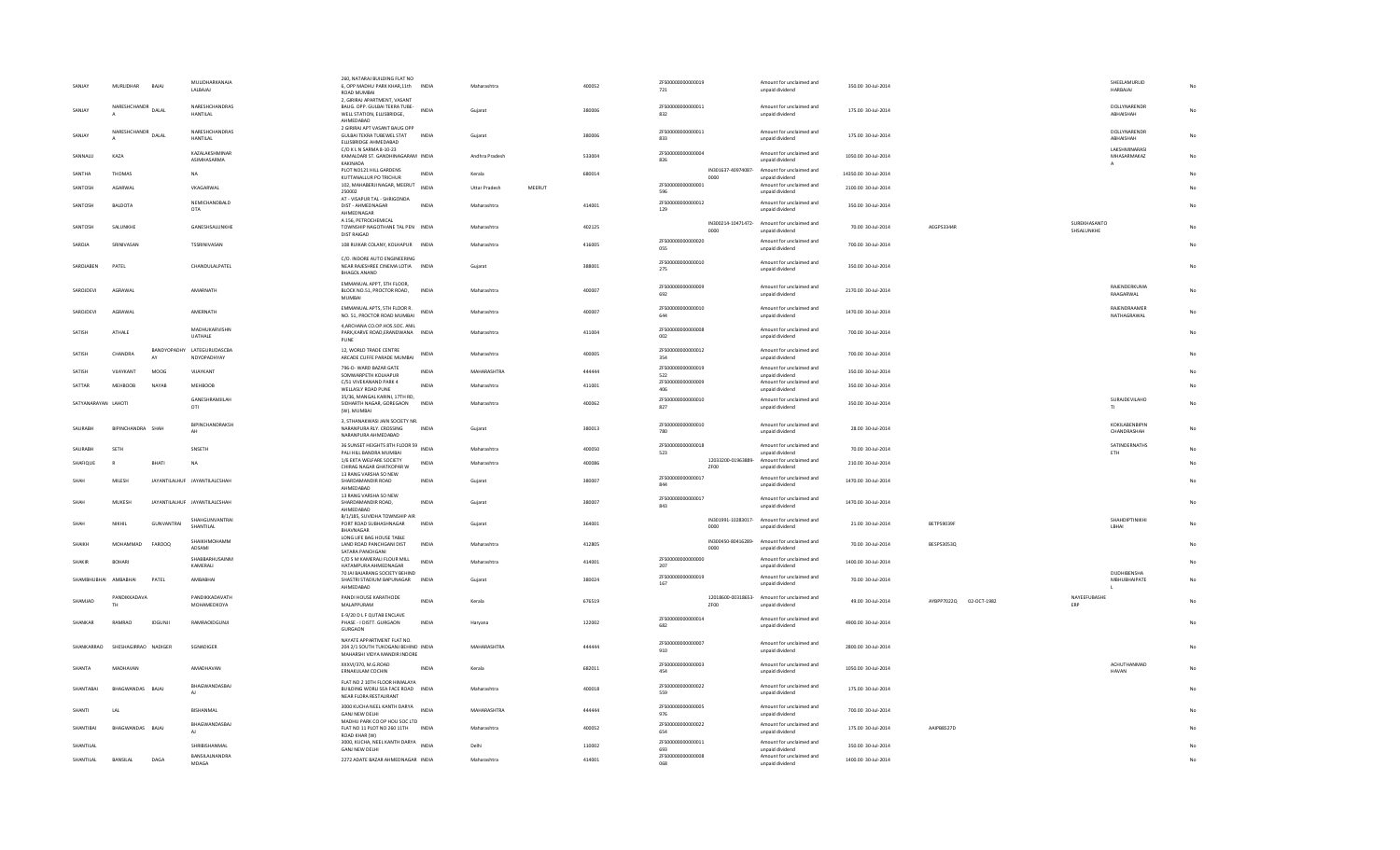| SHARAD              | <b>BALARAM</b>    | SHAH                | MRBALARAMSHAH                  | 896, KAPAD PETH SANGLI                                                                                | INDIA        | Maharashtra          |              | 416416 | ZFS00000000000012<br>614 |      | Amount for unclaimed and                                                          | 700.00 30-Jul-2014  |            |           |                                     |    |
|---------------------|-------------------|---------------------|--------------------------------|-------------------------------------------------------------------------------------------------------|--------------|----------------------|--------------|--------|--------------------------|------|-----------------------------------------------------------------------------------|---------------------|------------|-----------|-------------------------------------|----|
| SHARAD              | <b>KUMAR</b>      | JAIN                | <b>NA</b>                      | R/O STATE BANK COLONY P.O.<br>DHAMPUR DHAMPUR 246761                                                  | <b>INDIA</b> | <b>Uttar Pradesh</b> | <b>BUNOR</b> |        |                          |      | unpaid dividend<br>IN300888-13309928- Amount for unclaimed and<br>unpaid dividend | 210.00 30-Jul-2014  | AAKPJ6643A | GEETAJAIN |                                     |    |
| SHASHI              | $\mathsf{N}$      | GEHI                | NANDI AI GEHI                  | 4 B 5 NO. 55 NEAR SUDERSHAN B<br>SHUBHAM COLONY AMRAVATI<br>SHANKAR NAGAR ROAD                        | <b>INDIA</b> | Maharashtra          |              | 444606 | ZFS00000000000019<br>392 |      | Amount for unclaimed and<br>unpaid dividend                                       | 2100.00 30-Jul-2014 |            |           |                                     | No |
| SHASHI              | NANDALAL          | GEH                 | <b>NA</b>                      | HOUSE NO.4 B 5 NO.55 NANJIWAN<br>COLONY NEAR SUDARSHAN BLDG INDIA<br>AMRAVATI                         |              | Maharashtra          |              | 444606 |                          |      | IN301330-19586151- Amount for unclaimed and<br>unpaid dividend                    | 700.00 30-Jul-2014  |            |           |                                     |    |
| SHASHI              | PRABHA            | SINGH               | <b>NA</b>                      | H NO 118 NN/1 TARAPUR COLONY<br>222002                                                                | <b>INDIA</b> | <b>Uttar Pradesh</b> | JAUNPUR      |        |                          | ZF00 | 12013200-00795875- Amount for unclaimed and<br>unpaid dividend                    | 700.00 30-Jul-2014  |            |           |                                     |    |
| SHASHIKANT          | <b>DIPCHAND</b>   | MFHTA               | DIPCHAND                       | MEHTA & CO SABUN BHAVAN,<br>187, SHARIF DEVJI STREET<br>MUMBAI                                        | <b>INDIA</b> | Maharashtra          |              | 400003 | ZFS00000000000017<br>170 |      | Amount for unclaimed and<br>unpaid dividend                                       | 385.00.30-Jul-2014  |            |           | NAVNEETDIPCH<br>ANDMEHTA            | No |
| SHEILA              | VASUDEVA          |                     | OPVASUDEVA                     | C-307 DEFENCE COLONY NEW<br>DELHI                                                                     | <b>INDIA</b> | Delhi                |              | 110024 | ZFS0000000000000<br>167  |      | Amount for unclaimed and<br>unpaid dividend                                       | 700.00 30-Jul-2014  |            |           |                                     |    |
| SHIRISH             | DAMODAR           | DEO                 | DAMODARRANGA<br><b>NATHDEO</b> | 25/38 P.W.D. COLONY<br>BHARATKUNJ NO. 2 ERANDAWANA INDIA<br>PUNE                                      |              | Maharashtra          |              | 411038 | ZFS00000000000001<br>332 |      | Amount for unclaimed and<br>unpaid dividend                                       | 700.00 30-Jul-2014  |            |           |                                     |    |
|                     | KUMAR             | LAROIYA             | SRIRAM                         | H-33 W-10 LANE WESTERN<br>AVENUE SAINIK FARMS NEW DELHI INDIA                                         |              | Delhi                |              | 110062 | ZFS00000000000021<br>545 |      | Amount for unclaimed and<br>unpaid dividend                                       | 350.00 30-Jul-2014  |            |           |                                     |    |
| SHIVANAND           | <b>SLO</b>        | RASWANAPPA          | BASWANAPPAGK                   | FLAT NO 7 BUILDING NO 18 MSEB<br>COLONY, OPP I O C NAVGHAR<br>VASAI ROAD (E) MUMBAI                   | <b>INDIA</b> | Maharashtra          |              | 401202 | ZFS00000000000001<br>230 |      | Amount for unclaimed and<br>unpaid dividend                                       | 1050.00 30-Jul-2014 |            |           |                                     | No |
| SHIVENATHMAL MOHNOT |                   |                     | <b>BMMOHNOT</b>                | 120/3441 PANTNAGAR GHTKOPAR<br>(E) MUMBAI                                                             | <b>INDIA</b> | Maharashtra          |              | 400075 | ZFS00000000000016<br>971 |      | Amount for unclaimed and<br>unpaid dividend                                       | 28.00 30-Jul-2014   |            |           | RITAJAIN                            |    |
| SHIVNARAYAN LADHA   |                   |                     | BADRILALLADHA                  | STATION ROAD, PARTUR, DIST<br><b>JALNA JALNA</b>                                                      | <b>INDIA</b> | Maharashtra          |              | 431501 | ZFS00000000000008<br>738 |      | Amount for unclaimed and<br>unpaid dividend                                       | 1400.00 30-Jul-2014 |            |           |                                     | No |
| SHIVNARAYAN LADHA   |                   |                     | BADRILALLADHA                  | STATION ROAD PARTUR JALNA                                                                             | <b>INDIA</b> | Maharashtra          |              | 431501 | ZFS00000000000006<br>859 |      | Amount for unclaimed and<br>unpaid dividend                                       | 2800.00 30-Jul-2014 |            |           |                                     | No |
| SHOBHA              | <b>BHANDARY</b>   |                     | VENKATESHBHAND<br>ARY          | NO. 133, PANCHAJANYA IST MAIN<br>NAGAR BHAVI VILLAGE NEAR NGEF INDIA<br><b>LAYOUT BANGALORE</b>       |              | Karnataka            |              | 560072 | ZFS00000000000000<br>139 |      | Amount for unclaimed and<br>unpaid dividend                                       | 350.00 30-Jul-2014  |            |           | VENKATESHBHA<br>NDARY               | No |
| <b>SHOBH</b>        | <b>JAWAHARLAL</b> | CHANGEDIA           | JAWAHARLALAMA<br>RCHAND        | 2423. DALMADAI AHMEDNAGAR<br>AHMEDNAGAR AHMEDNAGAR                                                    | <b>INDI</b>  | Maharashtra          |              | 414001 | ZFS00000000000019<br>899 |      | Amount for unclaimed and<br>unpaid dividend                                       | 2100.00 30-Jul-2014 |            |           |                                     |    |
| SHOBHA              | SUBHASH           | YADAV               | SUBHASHYADAV                   | 53/8, VINAYKNAGAR NAVI SANGVI INDIA<br>PIMPALE, GURAV PUNE                                            |              | Maharashtra          |              | 411027 | ZFS00000000000017<br>590 |      | Amount for unclaimed and<br>unpaid dividend                                       | 350.00 30-Jul-2014  | AIFPV8323D |           |                                     |    |
| SHREEDHAR           | <b>BHAURAO</b>    | VEDPATHAK           | BHAURAOMARUT<br>VEDPATHAK      | 6 ASHIRVAD 1198 F C ROAD PUNE INDIA                                                                   |              | Maharashtra          |              | 411004 | ZFS00000000000007<br>622 |      | Amount for unclaimed and<br>unpaid dividend                                       | 2100.00 30-Jul-2014 |            |           |                                     |    |
| SHREEKANTH          | NAYAK             | KULOOR              | KRNAYAK                        | D-53.1151, VEERA DESAI ROAD<br>AZAD NAGAR, ANDHERI (WEST)<br>MUMBAL                                   | <b>INDIA</b> | Maharashtra          |              | 400058 | ZFS00000000000004<br>168 |      | Amount for unclaimed and<br>unpaid dividend                                       | 350.00 30-Jul-2014  |            |           |                                     |    |
| SHRIKANT            | PEMRAJ            | GUGALE              | PEMRAIMOHANLA<br>LGUGALE       | 4039 MAHAJANGALLI<br>AHMEDNAGAR                                                                       | <b>INDIA</b> | Maharashtra          |              | 414001 | ZFS00000000000006<br>932 |      | Amount for unclaimed and<br>unpaid dividend                                       | 1400.00 30-Jul-2014 |            |           |                                     |    |
| SHRIKANT            | PEMRAJ            | <b>GUGALE</b>       | PEMRAJMOHANLA<br>LGUGALE       | 4039 MAHAJAN GALLI<br>AHMEDNAGAR                                                                      | <b>INDIA</b> | Maharashtra          |              | 414001 | ZFS00000000000008<br>140 |      | Amount for unclaimed and<br>unpaid dividend                                       | 2100.00 30-Jul-2014 |            |           |                                     | No |
| SHRIKUMAR           | PARSANA           |                     | KARMSIBHAIPARSA                | RATNA-DEEP 6 MANHAR PLOT<br>RAJKOT                                                                    | <b>INDIA</b> | Gujarat              |              | 360002 | ZFS00000000000002<br>953 |      | Amount for unclaimed and<br>unpaid dividend                                       | 553.00 30-Jul-2014  |            |           |                                     | No |
| SHYAM               | PAHI AIRAI        | RHATIA              | PAHLAJRAIBBHATI                | 49F, VENUS APTS., 38/10, WORLI<br>SEAFACE, MUMBAI                                                     | <b>INDIA</b> | Maharashtra          |              | 400018 | ZFS00000000000020<br>810 |      | Amount for unclaimed and<br>unpaid dividend                                       | 3850.00 30-Jul-2014 |            |           | BHARATSHYAMB<br>HATIA               | No |
| SIVASUBRAMAN<br>VAN | RAMAKRISHNAN      |                     | SSIVASUBRAMANY<br>AN           | B-7, SRIVATSAM, 43, THARUMALAI<br>ROAD, T.NAGAR, CHENNAI                                              | <b>INDIA</b> | Tamil Nadu           |              | 600017 | ZFS00000000000008<br>382 |      | Amount for unclaimed and<br>unpaid dividend                                       | 140.00 30-Jul-2014  |            |           |                                     |    |
| SNEHAKANT           | M                 | BHATIA              | MEGHJEEBHATIA                  | C/O MEGHJEE LAXMIDAS 19<br>MULLICK STREET CALCUTTA                                                    | INDIA        | <b>West Bengal</b>   |              | 700007 | ZFS00000000000000<br>302 |      | Amount for unclaimed and<br>unpaid dividend                                       | 2170.00 30-Jul-2014 |            |           |                                     | No |
| SOFI                | TAYYER            | <b>BHAGAT</b>       | TAYYEBGULAMALI<br>BHAGAT       | C/O MEDICURE KUMAR CORNER<br>1986, CONVENT ST. PUNE                                                   | <b>INDIA</b> | Maharashtra          |              | 411001 | ZFS00000000000001<br>801 |      | Amount for unclaimed and<br>unpaid dividend                                       | 350.00 30-Jul-2014  | ARGPR7404R |           |                                     | No |
| SOHANRA             | <b>JODHRAJI</b>   | JAIN                | <b>JODHRAJJIPJAIN</b>          | 9 KALYAN KUTIR NEAR LOHIA<br>NAGAR L B SHASHTRI MARG,<br>KURLA(WEST) MUMBAI                           | <b>INDIA</b> | Maharashtra          |              | 400070 | ZFS00000000000000<br>227 |      | Amount for unclaimed and<br>unpaid dividend                                       | 700.00 30-Jul-2014  |            |           | BHANWARLALJO<br>DHRAJIJAIN          | No |
| <b>STOCK</b>        | HOLDING           | CORPNOFINDIAL<br>TD | <b>NA</b>                      | ( ACCOUNT - LIC MUTUAL FUND )<br>224. MITTAL COURT, 'B' WING 2ND INDIA<br>FLOOR, NARIMAN POINT MUMBAI |              | Maharashtra          |              | 400021 | ZFS00000000000016<br>918 |      | Amount for unclaimed and<br>unpaid dividend                                       | 350.00 30-Jul-2014  |            |           |                                     | No |
| SUBHASH             |                   | SHA                 | VITHALDAS                      | 18/223, KAILASH PRAKASH, 50 FEET<br>ROAD, GHATKOPAR(EAST) MUMBAI                                      | <b>INDIA</b> | Maharashtra          |              | 400077 | ZFS00000000000015<br>183 |      | Amount for unclaimed and<br>unpaid dividend                                       | 210.00 30-Jul-2014  |            |           |                                     | No |
| SUDHA               | <b>HARISH</b>     | <b>ENGINEER</b>     | <b>HARISH</b>                  | 227, KILPAUK GARDEN ROAD<br>CHENNAI                                                                   | <b>INDIA</b> | <b>Tamil Nadu</b>    |              | 600010 | ZFS00000000000011<br>226 |      | Amount for unclaimed and<br>unpaid dividend                                       | 700.00 30-Jul-2014  |            |           | HARISHHANSUB<br>HAIENGINEER         | No |
| SUDHA               | WAVAL             |                     | GANGADHARANAD<br>RAOWAVAL      | C/O RAHUL G WAVAL B-104<br>ORCHID ROYAL COMPLEX EKSAR INDIA<br>ROAD, BORIVLI (WEST) MUMBAI            |              | Maharashtra          |              | 400092 | ZFS00000000000004<br>340 |      | Amount for unclaimed and<br>unpaid dividend                                       | 1050.00 30-Jul-2014 |            |           | SHALANWAVAL                         | No |
| SUDHABEN            | KANTILAL          | MEHTA               | <b>NA</b>                      | C/O RAJENDRA KANTILAL MEHTA<br>MIG 82 1ST FLOOR SHASTRI NAGAR INDIA<br>BHAVNAGAR PARA                 |              | Gujarat              |              | 364003 | 7E500000000000022<br>316 |      | Amount for unclaimed and<br>unpaid dividend                                       | 770.00 30-Jul-2014  |            |           |                                     | No |
| SUDHADEVI           | BITTHALDASJI      | MIMANI              | <b>BITTHALDASMIMA</b>          | 8, VALLIAMMAL ST KILPANK<br>CHENNAI                                                                   | <b>INDIA</b> | Tamil Nadu           |              | 600010 | ZFS00000000000010<br>828 |      | Amount for unclaimed and<br>unpaid dividend                                       | 4200.00 30-Jul-2014 |            |           |                                     | No |
| SUDHAKAR            | SHANTWAN          | SAGALGILE           | SHANTWANRAMB<br>HAUSAGALGILE   | 468 RAMACHADRA MORE<br><b>BUILDING DAPODI PUNE</b>                                                    | <b>INDIA</b> | Maharashtra          |              | 411012 | ZFS00000000000000<br>153 |      | Amount for unclaimed and<br>unpaid dividend                                       | 700.00 30-Jul-2014  |            |           | SHASHIKALASUD<br>HAKARSAGALGIL<br>E | No |
|                     | Ramkumar          | Deshpande           | <b>NA</b>                      | Plot No 99 B Nathprangan Opp<br>Hotel Janki Garkheda Aurangabad                                       | <b>INDIA</b> | Maharashtra          |              | 431001 |                          | 0000 | IN301774-10201391- Amount for unclaimed and<br>unpaid dividend                    | 350.00 30-Jul-2014  |            |           |                                     | No |
| SUHAS               | VINAYAK           | <b>INAMDAR</b>      | VINAYAKRAJARAM<br>NAMDAR       | A-14 PARIJAT BANDRA<br>RECLAMATION BANDRA WEST<br>MUMBAI                                              | <b>INDIA</b> | Maharashtra          |              | 400050 | ZFS00000000000003<br>939 |      | Amount for unclaimed and<br>unpaid dividend                                       | 350.00 30-Jul-2014  |            |           | PRABHAVATIVIN<br>AYAKINAMDAR        | No |
| SUJATA              |                   |                     | INDERMOHAN                     | EA-91, SFS FLATS G-8 AREA,<br>RAJOURI GARDEN NEW DELHI                                                | INDIA        | Delhi                |              | 110064 | ZFS00000000000011<br>047 |      | Amount for unclaimed and<br>unpaid dividend                                       | 728.00 30-Jul-2014  |            |           |                                     | No |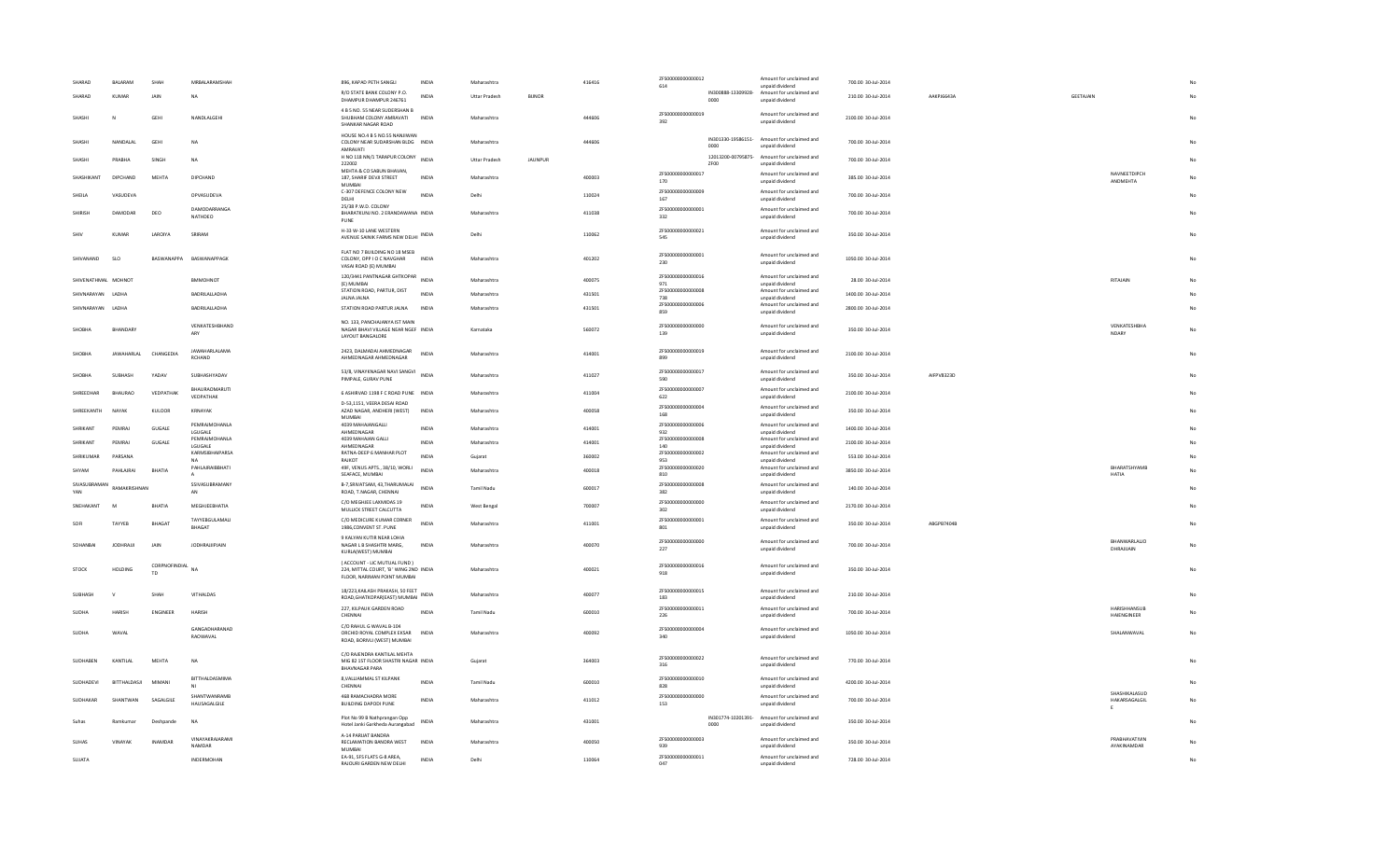| SUJATA           | -S                             | <b>GUGALE</b>  | SUSHILGUGALE                        | HIND VASTRALAY 3130 CLOTH<br>MARKER AHMEDNAGAR<br>AHMEDNAGAR<br>C/O PRAKASH OSWAL K-214           | <b>INDIA</b>     | Maharashtra          |        | 414001 | ZFS00000000000019<br>739  |      | Amount for unclaimed and<br>unpaid dividend                    | 700.00 30-Jul-2014  |            |                    | SUSHILGUGALE                  |    |
|------------------|--------------------------------|----------------|-------------------------------------|---------------------------------------------------------------------------------------------------|------------------|----------------------|--------|--------|---------------------------|------|----------------------------------------------------------------|---------------------|------------|--------------------|-------------------------------|----|
| SUJIT            | $\mathbb{R}$                   | DOSHI          | RAJKUMARDOSHI                       | ADINATH SOCIETY, PUNE-SATARA INDIA<br>ROAD, PUNE                                                  |                  | Maharashtra          |        | 411037 | ZFS00000000000017         |      | Amount for unclaimed and<br>unpaid dividend                    | 728.00 30-Jul-2014  |            |                    |                               | No |
| <b>SULOCHANA</b> | SALVI                          |                | <b>SHRIRANGSALVI</b>                | BLOCK NO.303, VISHAL<br>APARTMENT 1025 AB SADASHIV INDIA<br>PETH PUNE                             |                  | Maharashtra          |        | 411030 | ZFS00000000000003<br>848  |      | Amount for unclaimed and<br>unpaid dividend                    | 700.00 30-Jul-2014  |            |                    | ASHOKSALVI                    | No |
| SUMAN            | GANPAT                         | SASE           | GANPATMARUTISA<br>SF                | MORE VASTI (NEAR NEW SCHOOL)<br>POST CHIKHALI TAL HAVELI, DIST INDIA<br>PUNE PUNE                 |                  | MAHARASHTRA          |        | 444444 | ZFS00000000000003<br>736  |      | Amount for unclaimed and<br>unpaid dividend                    | 700.00 30-Jul-2014  |            |                    |                               |    |
| <b>SUMIT</b>     | TALWAR                         |                | <b>NA</b>                           | 323, SANGAM APARTMENTS<br>PITAMPURA (OPPOSITE POLICE INDIA<br>LINES) NEW DELHI                    |                  | Delhi                |        | 110034 |                           | 0000 | IN300476-43249873- Amount for unclaimed and<br>unpaid dividend | 700.00 30-Jul-2014  | ACEPT0026D |                    |                               |    |
| <b>SUMITRA</b>   | GUPTA                          |                | SHRISDGUPTA                         | C/O NARENDRA AGRAWAL I-K-20<br>VIGYANNAGAR KOTA                                                   | INDIA            | Rajasthan            |        | 324005 | ZFS00000000000011<br>258  |      | Amount for unclaimed and<br>unpaid dividend                    | 350.00 30-Jul-2014  |            |                    |                               |    |
| <b>SUMITRA</b>   | JASUJA                         |                | KLJASUJA                            | D-11, CEERI COLONY PILANI PILANI INDIA                                                            |                  | Rajasthan            |        | 333031 | ZES000000000000004<br>843 |      | Amount for unclaimed and<br>unpaid dividend                    | 1400.00 30-Jul-2014 |            |                    | KLJASUJA                      |    |
|                  | SUNDARARAMA GOPALAKRISHN<br>AN |                | <b>GOPALAKRISHNAN</b>               | C-405.SUNGLOW.16TH ROAD<br>RAHEJA VIHAR, TUNGUWA, POWAI INDIA<br><b>MUMBAI</b>                    |                  | Maharashtra          |        | 400072 | ZFS00000000000003<br>330  |      | Amount for unclaimed and<br>unpaid dividend                    | 2170.00 30-Jul-2014 |            |                    | PARVATHIGOPA<br>LAKRISHNAN    | No |
| SUNIL            | B                              | JAIN           | BHANWARLALJAIN                      | 9, KALYAN KUTIR L.B.S. MARG<br>KURLA (W) MUMBAI                                                   | <b>INDIA</b>     | Maharashtra          |        | 400070 | ZFS00000000000019<br>677  |      | Amount for unclaimed and<br>unpaid dividend                    | 1050.00 30-Jul-2014 |            |                    | ASHOKBJAIN                    | No |
| SUREKHA          | $\mathsf D$                    | DESAI          | DINKERRAIMDESAI                     | A-4 KRISHNA APARTMENTS B/H<br>GAUTAMNAGAR RACE COURCE<br>CIRCLE VADODARA                          | INDI/            | Gujarat              |        | 390007 | ZES00000000000013<br>196  |      | Amount for unclaimed and<br>unpaid dividend                    | 4340.00 30-Jul-2014 |            |                    | KUMARIBELADE<br>SAI           |    |
| SUREKHA          | RAMESH                         | BHANDARI       | RAMESH                              | M/S SHRIMAL JAIKUMAR SHINGAVI<br>1248 DALMANDAI AHMEDNAGAR INDIA<br>MAHARASHTRA                   |                  | Maharashtra          |        | 414001 |                           | 0000 | IN300513-15927012- Amount for unclaimed and<br>unpaid dividend | 350.00 30-Jul-2014  | ABBPB6772A | RAMESHBHAND<br>ARI |                               |    |
| SURENDER         | MONGA                          |                | LATESHRIRNMONG                      | D-8/A, PANDAV NAGAR PATPAR                                                                        | <b>INDIA</b>     | Delhi                |        | 110092 | ZFS00000000000011         |      | Amount for unclaimed and                                       | 700.00 30-Jul-2014  |            |                    |                               |    |
|                  |                                |                | DURGAPRASADGU                       | <b>GANJ DELHI</b><br>12 SUBBAROYA PILLAI ST 1ST                                                   |                  |                      |        |        | 255<br>ZFS00000000000012  |      | unpaid dividend<br>Amount for unclaimed and                    |                     |            |                    | RAMAKANTGUP                   |    |
| SURESH           | CHANDRA                        | GUPTA          | PTA                                 | FLOOR KOUDILLIOPE CHENNAI                                                                         | <b>INDIA</b>     | Tamil Nadu           |        | 600079 | 271                       |      | unpaid dividend                                                | 28.00 30-Jul-2014   | AALPG6572A |                    | TA                            |    |
| <b>SURESH</b>    | CHINTAMAN                      | THAKUR         | CHINTAMANDTHA<br><b>KUR</b>         | PHASE INVESTMENT BUREAU<br>CONSULTANTS-SHARE<br>INVESTMENT 93, KUNJ SOCIETY,<br>ALKAPURI VADODARA | <b>INDIA</b>     | Gujarat              |        | 390005 | ZFS00000000000017<br>479  |      | Amount for unclaimed and<br>unpaid dividend                    | 1400.00 30-Jul-2014 |            |                    | MAHESHANANT<br>PATIL          | No |
| SURFSH           | <b>HARIDAS</b>                 | VARMA          | <b>HARIDAS</b>                      | 23/25 2ND FANASWADI 2ND<br>FLOOR ROOM NO 10 DADYSHETH INDIA<br>AGIARY LANE MUMBAI                 |                  | Maharashtra          |        | 400002 | ZFS00000000000021<br>199  |      | Amount for unclaimed and<br>unpaid dividend                    | 14.00 30-Jul-2014   |            |                    | KUSUMSURESHV<br><b>ARMA</b>   | No |
| SURESH           | MEHTA                          |                | SOMCHANDMEHT<br>A                   | C/O ASHOK S MEHTA 3RD FLOOR<br>170-172 A , LILA STREET ROOM<br>NO.24-25 MUMBAI<br>BLDG 6, FLAT 10 | <b>INDIA</b>     | Maharashtra          |        | 400004 | ZES00000000000000<br>924  |      | Amount for unclaimed and<br>unpaid dividend                    | 70.00 30-Jul-2014   |            |                    |                               | No |
| SURYAMALA        | KATARIA                        |                | <b>JETHMALKATARIA</b>               | SUPARSHWANATH CO-OP HSG<br>SOC. 692/93 GULTEKDI MARKET<br>YARD RD PUNE                            | INDIA            | Maharashtra          |        | 411037 | ZFS00000000000006<br>929  |      | Amount for unclaimed and<br>unpaid dividend                    | 2800.00 30-Jul-2014 |            |                    | <b>JETHMALKATARI</b>          |    |
| SUSHIL           | KUMAR                          | KEJRIWAL       | SHRIMPKEJRIWAL                      | C/O RAJASTHAN GLASS LINKS 47 M<br>NDIA                                                            |                  | Rajasthan            |        | 302002 | ZES000000000000009        |      | Amount for unclaimed and                                       | 3255.00 30-Jul-2014 |            |                    |                               |    |
|                  | AGARWAL                        |                | SATYAPRAKASH                        | <b>GD MARKET JAIPUR</b><br>102, MAHABERJI NAGAR, MEERUT                                           | <b>INDIA</b>     |                      | MEERUT |        | 172<br>ZES00000000000000  |      | unpaid dividend<br>Amount for unclaimed and                    | 2100.00 30-Jul-2014 |            |                    |                               |    |
| SUSHILA          |                                |                |                                     | 250002                                                                                            |                  | <b>Uttar Pradesh</b> |        |        | 162<br>ZFS00000000000019  |      | unpaid dividend<br>Amount for unclaimed and                    |                     |            |                    |                               |    |
| SUSHILA          | DEVI                           |                | ISHWARCHANDER                       | H.NO.21 SHIVPURI HARYANA<br><b>GURGAON GURGAON</b>                                                | IND <sub>1</sub> | Harvana              |        | 122001 | 770                       |      | unpaid dividend                                                | 700.00 30-Jul-2014  |            |                    |                               |    |
| SUSHILA          | KANTILAI                       | <b>BALDOTA</b> | KANTILALBALDOTA                     | VINAYAK NAGAR NELAYAM<br>SOCIETY BUNGLOW D/1 NAGAR<br>PUNE ROAD NAGAR PUNE ROAD                   | <b>INDIA</b>     | Maharashtra          |        | 414001 | ZFS00000000000008<br>589  |      | Amount for unclaimed and<br>unpaid dividend                    | 700.00 30-Jul-2014  |            |                    |                               |    |
| SUSHILA          | KANTILAL                       | BALDOTA        | KANTILALBALDOTA                     | AT - VISAPUR TAL - SHRIGONDA<br>DIST AHMEDNAGAR<br>AHMEDNAGAR                                     | <b>INDIA</b>     | Maharashtra          |        | 414001 | ZFS00000000000006<br>197  |      | Amount for unclaimed and<br>unpaid dividend                    | 175.00 30-Jul-2014  |            |                    |                               |    |
| <b>SUSHILA</b>   | M                              | <b>JAIN</b>    | <b>MAHENDRA</b>                     | 402 ASHOKA APPARTMENT OFF<br>NAGARDAS ROAD ANDHERI (E)<br><b>MUMBAI</b>                           | <b>INDIA</b>     | Maharashtra          |        | 400069 | ZFS00000000000019<br>509  |      | Amount for unclaimed and<br>unpaid dividend                    | 2800.00 30-Jul-2014 |            |                    | MAHENDRAVJAI                  |    |
| SUSHILA          | VARMA                          |                | RAVIVARMA                           | SURAJ KALATHIPARAMBIL ROAD<br>COCHIN                                                              | <b>INDIA</b>     | Kerala               |        | 682016 | ZFS00000000000016<br>921  |      | Amount for unclaimed and<br>unpaid dividend                    | 700.00 30-Jul-2014  |            |                    |                               |    |
| SUSHMA           | LAMBA                          |                | AMRIT                               | 3-B SAMRAT JUHU ROAD                                                                              | <b>INDIA</b>     | Maharashtra          |        | 400054 | ZFS00000000000010         |      | Amount for unclaimed and                                       | 1575.00 30-Jul-2014 |            |                    | AMRITBHUSHAN                  | No |
|                  |                                |                | SHRIRAVINDRAPU                      | SANTACRUZ (WEST) MUMBAI                                                                           |                  |                      |        |        | 076<br>ZFS00000000000014  |      | unpaid dividend<br>Amount for unclaimed and                    |                     |            |                    | LAMBA<br>RAVINDRAPUND         |    |
| SWATI            | RAVINDRA                       | RAUT           | NDALIKRAUT                          | 543, GANESH PETH PUNE                                                                             | <b>INDIA</b>     | Maharashtra          |        | 411002 | 373                       |      | unpaid dividend                                                | 350.00 30-Jul-2014  |            |                    | ALIKRAUT                      |    |
| SWETA            | M                              | GANDHI         | MUKESHKUMAR                         | 5 SAMEEPAM APARTS RAJNAGAR<br>PALDI AHMEDABAD                                                     | INDIA            | Gujarat              |        | 380007 | ZFS00000000000021<br>377  |      | Amount for unclaimed and<br>unpaid dividend                    | 700.00 30-Jul-2014  | BLGPP5139K |                    | YAMUNAMGAN<br>DHI             |    |
|                  | PURUSHOTHAM                    |                | MRGTHIAGARAJAN                      | C/O MACMILLAN INDIA LTD 21                                                                        | IND <sub>1</sub> | <b>Tamil Nadu</b>    |        | 600002 | ZFS00000000000017         |      | Amount for unclaimed and                                       | 1050.00 30-Jul-2014 |            |                    |                               |    |
|                  | AN                             |                |                                     | PATULLOS ROAD CHENNAI<br>PLOT NO 17 BLOCK F POCKET 24                                             |                  |                      |        |        | 974<br>ZFS00000000000005  |      | unpaid dividend<br>Amount for unclaimed and                    |                     |            |                    |                               |    |
|                  |                                | SUBRAMANIAN    | <b>SVSARM/</b>                      | SECTOR-07 ROHINI DELHI<br>BLDG NO 8 B FLAT NO 6 NAVJIVAN                                          | <b>INDIA</b>     | Delhi                |        | 110085 | 630                       |      | unpaid dividend                                                | 3640.00 30-Jul-2014 |            |                    |                               |    |
| TARACHAND        | HIRALAL                        | THAKUR         | HIRAI ALLAI MAND<br><b>ASTHAKUR</b> | CO-OP HSG SOC LTD GROUND<br>FLOOR. LAMINGTON ROAD<br><b>MUMBAI</b>                                | IND <sub>1</sub> | Maharashtra          |        | 400008 | ZFS00000000000001<br>955  |      | Amount for unclaimed and<br>unpaid dividend                    | 2870.00 30-Jul-2014 |            |                    | ASSANHIRALALT<br><b>HAKUR</b> |    |
| TARUNA           | <b>HINDUJA</b>                 |                | KISHINDAS                           | C-14 JOSHI APARTMENTS<br>LALLUBHAI PARK ROAD ANDHERI<br>(E) MUMBAI<br>1177 MANGALWAR PETH PO      | <b>INDIA</b>     | Maharashtra          |        | 400058 | ZFS00000000000019<br>605  |      | Amount for unclaimed and<br>unpaid dividend                    | 4340.00 30-Jul-2014 |            |                    | KISHINDASHIND<br><b>UJA</b>   | No |
| TEJPAL           | SHAH                           |                | SHAMCHANDSHAH                       | TALEGAON, GENEREL HOSPITAL TAL INDIA<br>MAVAL DIST PUNE PUNE                                      |                  | Maharashtra          |        | 410507 | ZES00000000000001<br>679  |      | Amount for unclaimed and<br>unpaid dividend                    | 700.00 30-Jul-2014  |            |                    |                               |    |
| TERESA           | FARNEST                        |                | LATESHRIJOSEPHEC<br>AMPOSE          | E-192 GREATER KAILASH NEW<br>DELHI                                                                | <b>INDIA</b>     | Delhi                |        | 110048 | ZFS00000000000011<br>912  |      | Amount for unclaimed and<br>unpaid dividend                    | 350.00 30-Jul-2014  |            |                    | LUCYEARNEST                   |    |
| THOTTOLY         | MUJEEBRAHIMA                   |                | NA                                  | THOTTOLY HOUSE<br>CHERUKULAMBA VATTALOOR PO                                                       | INDIA            | Kerala               |        | 676507 |                           | ZF00 | 12018600-00315880- Amount for unclaimed and<br>unpaid dividend | 140.00 30-Jul-2014  |            |                    |                               |    |
| UDAY             | SURESH                         | KOTAK          | SURESHKOTAK                         | PURI VILLA 20, LABURNAM ROAD<br>MUMRAI                                                            | <b>INDIA</b>     | Maharashtra          |        | 400007 | 7ES00000000000009<br>656  |      | Amount for unclaimed and<br>unpaid dividend                    | 700.00 30-Jul-2014  |            |                    |                               |    |
| <b>UJWALA</b>    | KARANDE                        |                | BHALCHANDRAKAR<br>ANDE              | 8 SAFALYA DR RAJENDRA PRASAD<br>ROAD TILAK NAGAR, DOMBIVLI(E) INDIA                               |                  | Maharashtra          |        | 421201 | ZFS00000000000000<br>474  |      | Amount for unclaimed and<br>unpaid dividend                    | 1050.00 30-Jul-2014 |            |                    | BHALCHANDRAK<br>ARANDE        | No |
|                  |                                |                |                                     | THANE                                                                                             |                  |                      |        |        |                           |      |                                                                |                     |            |                    |                               |    |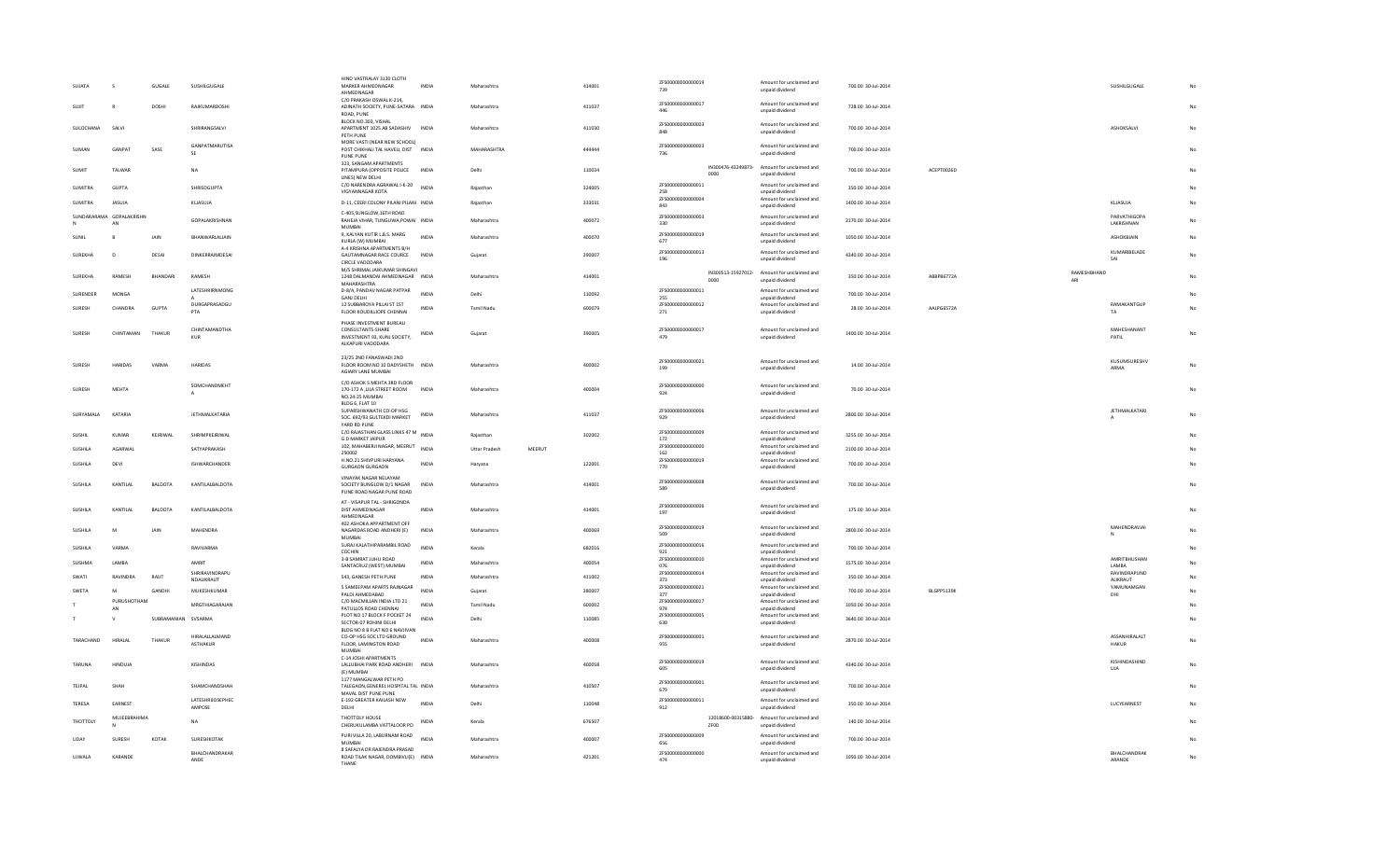| <b>UJWALA</b> |                      | BAMB         | PRADIPKKUMARBA<br>MB               | 2963 GUNJ BAZAR AHMEDNAGAR INDIA                                  |              | Maharashtra               | 414001 | ZFS00000000000020<br>711 |                            | Amount for unclaimed and<br>unpaid dividend                    | 2800.00 30-Jul-2014 |            |             |                     |                      |    |
|---------------|----------------------|--------------|------------------------------------|-------------------------------------------------------------------|--------------|---------------------------|--------|--------------------------|----------------------------|----------------------------------------------------------------|---------------------|------------|-------------|---------------------|----------------------|----|
|               |                      |              |                                    | C/O L.D.SHARMA, VIKRAM CEMENT                                     |              |                           |        |                          |                            |                                                                |                     |            |             |                     |                      |    |
| <b>UMA</b>    | SHARMA               |              | SHRILDSHARMA                       | VILLAGE DAMODARPURA.<br>P.O.KHOR DIST. MANDSAUR(M.P.) INDIA       |              | MAHARASHTRA               | 444444 | ZFS00000000000010<br>678 |                            | Amount for unclaimed and                                       | 350.00 30-Jul-2014  |            |             |                     |                      |    |
|               |                      |              |                                    | MANDSAUR                                                          |              |                           |        |                          |                            | unpaid dividend                                                |                     |            |             |                     |                      |    |
|               |                      |              |                                    |                                                                   |              |                           |        |                          |                            |                                                                |                     |            |             |                     |                      |    |
| UMESH         | <b>KUMAR</b>         | <b>MOHTA</b> | GOKULCHANDMO<br><b>HTA</b>         | SHREE GOPAL COMPLEX FLAT NO<br>5G FIFTH FLOOR KUTCHERY ROAD       | <b>INDIA</b> | Jharkhand                 | 834001 | ZFS00000000000005<br>197 |                            | Amount for unclaimed and<br>unpaid dividend                    | 350.00 30-Jul-2014  |            |             |                     | MAHESHKUMAR<br>MOHTA |    |
|               |                      |              |                                    | UPPOODAN HOUSE PO                                                 |              |                           |        |                          |                            |                                                                |                     |            |             |                     |                      |    |
| <b>UMMER</b>  | $\mathbf{u}$         |              | NA                                 | PERINTHATTIRI                                                     | <b>INDIA</b> | Kerala                    | 676507 |                          | ZF00                       | 12018600-00269602- Amount for unclaimed and<br>unpaid dividend | 42.00 30-Jul-2014   |            |             |                     |                      |    |
|               |                      |              |                                    | MAKKARAPARAMBA VIA                                                |              |                           |        |                          |                            |                                                                |                     |            |             |                     |                      |    |
| USHA          | GANGARAM             | WALKE        | GANGARAMLAXM                       | 31 SHAKTI BLDG CHARATSING<br>COLONY ANDHERI (EAST) MUMBAI         | INDIA        | Maharashtra               | 400093 | ZFS00000000000000<br>847 |                            | Amount for unclaimed and                                       | 2170.00 30-Jul-2014 |            |             |                     |                      |    |
|               |                      |              | ANWALKE                            |                                                                   |              |                           |        |                          |                            | unpaid dividend                                                |                     |            |             |                     |                      |    |
| LISHA         | SHIRISH              | SHAH         | SHIRISH                            | ASHISH BUNGLAW NEAR PALDI<br>BUS STAND AHMEDABAD                  | <b>INDIA</b> | Gujarat                   | 380007 | ZFS00000000000015<br>750 |                            | Amount for unclaimed and<br>unpaid dividend                    | 1575.00 30-Jul-2014 |            |             |                     |                      |    |
|               | PRAFULCHANDR         |              | PRAFULCHANDRAK                     | NAVINNAGAR NO 13RD FLOOR.                                         |              |                           |        | ZFS00000000000006        |                            | Amount for unclaimed and                                       |                     |            |             |                     | PRAFULCHANDR         |    |
| USHABAHEN     |                      | SHAH         | ANTILALSHAH                        | BLOCK 21 8 C CHAPEL LANE<br>SANTACRUZ MUMBAI                      | INDIA        | Maharashtra               | 400054 | 981                      |                            | unpaid dividend                                                | 1435.00 30-Jul-2014 |            |             |                     | AKANTILALSHAH        |    |
|               | DHANALAKSHMI         |              | NVENKATASWAMY                      | NO.14, THIRD STREET T. V. NAGAR                                   | <b>INDIA</b> | <b>Tamil Nadu</b>         | 600085 | ZFS00000000000001        |                            | Amount for unclaimed and                                       | 2170.00 30-Jul-2014 |            |             |                     |                      |    |
|               |                      |              |                                    | KOTTUR CHENNAL<br>5/55, W E A, KAROL BAGH NEW                     |              |                           |        | 279<br>ZFS00000000000001 |                            | unpaid dividend<br>Amount for unclaimed and                    |                     |            |             |                     |                      |    |
|               | <b>JAYARAMAN</b>     |              | RVRAMAN                            | DELHI                                                             | INDIA        | Delhi                     | 110005 | 329                      |                            | unpaid dividend                                                | 1400.00 30-Jul-2014 |            |             |                     |                      |    |
|               | SATYANARAYAN         |              | DRAMAIAH                           | D-101 ADITYA ENCLAVE AMEERPET INDIA<br>HYDERABAD                  |              | Andhra Pradesh            | 500038 | ZFS00000000000022<br>234 |                            | Amount for unclaimed and<br>unpaid dividend                    | 1400.00 30-Jul-2014 |            |             |                     |                      |    |
| VAIBHAV       | MANEK                |              | SURENDRA                           | 105 VEENA CHAMBERS 21 DALAL                                       | <b>INDIA</b> | Maharashtra               | 400001 | ZFS00000000000019        |                            | Amount for unclaimed and                                       | 560.00 30-Jul-2014  |            |             |                     | SHAILESHMANE         |    |
|               |                      |              |                                    | STREET FORT MUMBAI                                                |              |                           |        | 554<br>ZFS00000000000021 |                            | unpaid dividend                                                |                     |            |             |                     | YAMUNAMGAN           |    |
| VAIDEHI       | M                    | GANDHI       | MUKESHKUMAR                        | 5 SAMEEPAM APARTS RAJNAGAR<br>PALDI AHMEDABAD                     | INDIA        | Gujarat                   | 380007 | 376                      |                            | Amount for unclaimed and<br>unpaid dividend                    | 700.00 30-Jul-2014  | AKPPP2328H |             |                     | DHI                  |    |
| VAISHALI      | MUNOT                |              | VASANTLALMUNO                      | KHRIST GALLI AHMEDNAGAR                                           | INDIA        | Maharashtra               | 414001 | ZFS00000000000016        |                            | Amount for unclaimed and                                       | 3640.00 30-Jul-2014 |            |             |                     |                      |    |
|               |                      |              | T.                                 | C-394 DEFENCE COLONY NEW                                          |              |                           |        | 259<br>ZFS00000000000013 |                            | unpaid dividend<br>Amount for unclaimed and                    |                     |            |             |                     |                      |    |
| VANDANA       | s                    | SARIN        | SANJIV                             | DELHI                                                             | <b>INDIA</b> | Delhi                     | 110024 | 673                      |                            | unpaid dividend                                                | 700.00 30-Jul-2014  |            |             |                     | SANJIVSARIN          | No |
| VASANT        | PANDURANG            | KOPARDE      | PANDURANGBAPU                      | PRASSNNA APARTMENTS 912<br>SHIVAJI NAGAR DECCAN                   | INDIA        | Maharashtra               | 411004 | ZFS00000000000004        |                            | Amount for unclaimed and                                       | 175.00 30-Jul-2014  |            |             |                     | JAYASHREEVASA        | No |
|               |                      |              | KOPARDE                            | <b>GYMKHANA PUNE</b>                                              |              |                           |        | 660                      |                            | unpaid dividend                                                |                     |            |             |                     | NTKOPARDE            |    |
|               |                      |              |                                    | B-2, PRATIBIMB CO.OP. HSG.SOC.LD                                  |              |                           |        |                          |                            |                                                                |                     |            |             |                     |                      |    |
| VASUDEO       | KRISHNA              | JAYADE       | LATEKRISHNABALA<br><b>JIJAYADE</b> | PLOT NO.R H 159, ROAD NO.8-A,<br>MIDC RES. AREA.(DOMBIVALI(E)     | <b>INDIA</b> | Maharashtra               | 421203 | ZFS00000000000002<br>201 |                            | Amount for unclaimed and<br>unpaid dividend                    | 2100.00 30-Jul-2014 |            |             |                     |                      |    |
|               |                      |              |                                    | <b>MUMBAI</b>                                                     |              |                           |        |                          |                            |                                                                |                     |            |             |                     |                      |    |
| VFD           | PRAKASH              | GOSWAMI      | LATESARDHURAM                      | 14 C-BLOCK EXTENSION GANDHI<br>NAGAR JAMMU TAWI J & K STATE INDIA |              | Jammu and Kashmir         | 180004 | ZFS00000000000006        |                            | Amount for unclaimed and                                       | 1400.00 30-Jul-2014 |            |             |                     |                      |    |
|               |                      |              | GOSWAMI                            | <b>IAMMU</b>                                                      |              |                           |        | 923                      |                            | unpaid dividend                                                |                     |            |             |                     |                      |    |
| VED           | PRAKASH              | GOSWAMI      | PTSARDHURAMGO                      | 14 C-BLOCK EXTENSION GANDHI<br>NAGAR JAMMU TAWI J & K             | INDIA        | Jammu and Kashmi          | 180004 | ZFS00000000000011        |                            | Amount for unclaimed and                                       | 350.00 30-Jul-2014  |            |             |                     |                      |    |
|               |                      |              | SWAMI                              | JAMMU                                                             |              |                           |        | 804                      |                            | unpaid dividend                                                |                     |            |             |                     |                      |    |
| VEENA         | KUMARI               | KATYAL       | AMIRCHAND                          | AI/137 SAFDARJUNG ENCLAVE                                         | <b>INDIA</b> | Delhi                     | 110029 | ZFS00000000000000<br>537 |                            | Amount for unclaimed and                                       | 2870.00 30-Jul-2014 |            |             |                     |                      |    |
|               |                      |              | ROSHANLALTHAPA                     | NEW DELHI<br>29/B, CLASSIC APARTMENT NEW                          |              |                           |        |                          |                            | unpaid dividend                                                |                     |            |             |                     |                      |    |
| VEERA         | THAPAR               |              | R                                  | BARADWARI P.O.- SAKCHI                                            | <b>INDIA</b> | Jharkhand                 | 831001 |                          | IN301740-10216029-<br>0000 | Amount for unclaimed and<br>unpaid dividend                    | 700.00 30-Jul-2014  | AFEPT9000J |             | SILKYTHAPAR         |                      |    |
|               |                      |              |                                    | JAMSHEDPUR                                                        |              |                           |        |                          |                            |                                                                |                     |            |             |                     |                      |    |
| VIDYA         | AGARWAL              |              | RAMKRIPALAGAR                      | 801, BLDG NO.1 GREAT EASTERN<br>LINKS RAM MANDIR ROAD,            | INDIA        | Maharashtra               | 400104 | ZFS00000000000001        |                            | Amount for unclaimed and                                       | 28.00 30-Jul-2014   |            |             |                     | RAMKRIPALAGA         |    |
|               |                      |              | WAI                                | GOREGAON (W) MUMBAI                                               |              |                           |        | 664                      |                            | unpaid dividend                                                |                     |            |             |                     | RWAI                 |    |
| VIDYOTMA      | CHANDER              |              | ISHWARCHANDER                      | H NO 21 SHIVPURI GURGAON                                          | INDIA        | Haryana                   | 122001 | ZFS00000000000004        |                            | Amount for unclaimed and                                       | 700.00 30-Jul-2014  |            |             |                     |                      |    |
|               |                      |              |                                    |                                                                   |              |                           |        | 721<br>ZFS00000000000002 |                            | unpaid dividend<br>Amount for unclaimed and                    |                     |            |             |                     |                      |    |
| VIJAY         | DHAIRYASHEEL GAEKWAD |              | DHIRYASHEEL                        | 405/9 SOMWAR PETH PUNE                                            | <b>INDIA</b> | Maharashtra               | 411001 | 879                      |                            | unpaid dividend                                                | 28.00 30-Jul-2014   |            |             |                     |                      |    |
| VIJAY         | ZUMBARLAL            | <b>MUNOT</b> | ZUMBARLALMUNO                      | 388, SHANIWAR PETH MAYUR<br>MANOR PUNE                            | <b>INDIA</b> | Maharashtra               | 411030 | ZFS00000000000000<br>946 |                            | Amount for unclaimed and<br>unpaid dividend                    | 700.00 30-Jul-2014  | AFHPM4395J |             |                     |                      |    |
| VIJAYKUMA     | RATANCHAND           | <b>BORA</b>  | RATANCHAND                         | 7. NAVJEEVAN COLONY BH-                                           | INDIA        | Maharashtra               | 414001 |                          |                            | 13021900-00074569- Amount for unclaimed and                    | 2100.00 30-Jul-2014 | ABQPB4870J | 20-APR-1965 | VAISHALIVIJAYK      |                      |    |
|               |                      |              |                                    | MARKETYARD AHMEDNAGAR                                             |              |                           |        |                          | 7F00                       | unpaid dividend                                                |                     |            |             | <b>UMARRORA</b>     |                      |    |
| VIKAS         | JAIN                 |              | PADAMCHANDIA<br>N                  | 433 KATARA 4 BARA BANKI UTTAR<br>PRADESH 225001                   | <b>INDIA</b> | Uttar Pradesh<br>BARABANK |        |                          | IN300513-14948932-<br>0000 | Amount for unclaimed and<br>unpaid dividend                    | 350.00 30-Jul-2014  | AGBPJ3184H |             | SANTOSHJAIN         |                      |    |
| VIKAS         | MANIKLAL             | SHAH         | MANIKLALRUPCHA                     | KHATIK GALLI BARAMATI DIST                                        | <b>INDIA</b> | Maharashtra               | 413102 |                          | IN301774-10341869-         | Amount for unclaimed and                                       | 700.00 30-Jul-2014  | ADXPS1083K |             | <b>JINWANIVSHAH</b> |                      |    |
|               |                      |              | <b>ND</b>                          | PUNE                                                              |              |                           |        |                          | 0000                       | unpaid dividend                                                |                     |            |             |                     |                      |    |
| <b>VIKRAM</b> |                      |              |                                    |                                                                   |              |                           |        |                          |                            |                                                                |                     |            |             |                     | VIMLAVIKRAMS         |    |
|               | CHAMANI AI           | SHAH         | CHAMANI AI                         | B\204 STAR CRYSTAL APTT 2ND<br>FLOOR SODAWALA LANE                |              | Maharashtra               | 400092 | ZFS00000000000019        |                            | Amount for unclaimed and                                       |                     |            |             |                     |                      |    |
|               |                      |              |                                    | MANDPESHWAR RD BORIVLI(W)                                         | <b>INDIA</b> |                           |        | 016                      |                            | unpaid dividend                                                | 1400.00 30-Jul-2014 |            |             |                     | HAH                  |    |
|               |                      |              | SHRIDHARTUKARA                     | MUMBAI<br>48 RANGOLE COLONY GENDAMAL                              |              |                           |        | ZFS00000000000001        |                            | Amount for unclaimed and                                       |                     |            |             |                     |                      |    |
| VILAS         | SHRIDHAR             | SAMANT       | <b>MSAMANT</b>                     | SATARA                                                            | <b>INDIA</b> | Maharashtra               | 415002 | 170                      |                            | unpaid dividend                                                | 700.00 30-Jul-2014  |            |             |                     |                      |    |
| VIMAL         | CHAND                |              | BISHANMAL                          | 70 DARYA GANJ NEW DELHI                                           | <b>INDIA</b> | Delhi                     | 110002 | ZES00000000000007<br>296 |                            | Amount for unclaimed and                                       | 175.00 30-Jul-2014  |            |             |                     |                      |    |
| VIMAL         | SINGH                | KUNDLIA      | KISHANCHANDKUN                     | 59 MOHAMADALI ROAD 2ND                                            | INDIA        | Maharashtra               |        | ZFS00000000000022        |                            | unpaid dividend<br>Amount for unclaimed and                    |                     |            |             |                     | KALAVIMALKUN         |    |
|               |                      |              | DUA                                | FLOOR LOTUS BLDG MUMBAI                                           |              |                           | 400003 | 170                      |                            | unpaid dividend                                                | 350.00 30-Jul-2014  |            |             |                     | DLIA                 |    |
| VIMALBA       | SHANTILAL            | DAGA         | SHANTILALBANSILA<br>LDAGA          | 2272 ADATE BAZAR AHMEDNAGAR INDIA                                 |              | Maharashtra               | 414001 | ZFS0000000000008<br>069  |                            | Amount for unclaimed and<br>unpaid dividend                    | 1400.00 30-Jul-2014 |            |             |                     |                      |    |
|               |                      |              |                                    | A/53 VEENETA APT, 5 TH FLOOR DR                                   |              |                           |        |                          |                            |                                                                |                     |            |             |                     |                      |    |
| VINAY         | DESAI                |              | RAMANLAI                           | CHARATSINGH COLANY ROAD                                           | INDIA        | Maharashtra               | 400093 | ZFS00000000000019<br>599 |                            | Amount for unclaimed and<br>unpaid dividend                    | 70.00 30-Jul-2014   |            |             |                     |                      |    |
|               |                      |              |                                    | CHAKALA ANDHERI (E) MUMBAI                                        |              |                           |        |                          |                            |                                                                |                     |            |             |                     |                      |    |
|               |                      |              |                                    | A-53 VINITA APARTMENT DR<br>CHARAT SINGH COLONY RD 5TH            |              |                           |        | ZFS00000000000019        |                            | Amount for unclaimed and                                       |                     |            |             |                     |                      |    |
| VINAY         |                      | DESAI        | RAMANLAL                           | FLOOR CHAKLA ANDHERI (E)                                          | INDIA        | Maharashtra               | 400093 | 367                      |                            | unpaid dividend                                                | 700.00 30-Jul-2014  |            |             |                     |                      |    |
|               |                      |              |                                    | MUMBAL                                                            |              |                           |        | ZFS00000000000020        |                            | Amount for unclaimed and                                       |                     |            |             |                     |                      |    |
| VINAYA        |                      | BHANDARI     | PRAKASH                            | ABHIMANSHREE SOC. NCL ROAD<br>PUNE                                | <b>INDIA</b> | Maharashtra               | 411008 | 012                      |                            | unpaid dividend                                                | 350.00 30-Jul-2014  |            |             |                     |                      |    |
| VINAYAK       | PURUSHOTTAM BAPAT    |              | PURUSHOTTAM                        | 2, ARUN KAMAL CO-OP SOCIETY<br>M.G. ROAD, VILE PARLE (WEST)       | <b>INDIA</b> | Maharashtra               | 400057 | 7ES00000000000010        |                            | Amount for unclaimed and                                       | 350.00 30-Jul-2014  |            |             |                     | SUNILVINAYAKB        |    |
|               |                      |              |                                    | <b>MUMBAI</b>                                                     |              |                           |        | 438                      |                            | unpaid dividend                                                |                     |            |             |                     | APAT                 |    |
| VINOD         | ZUMBARLAL            | KATARIYA     | ZUMBARLALDAGD<br>URAMKATARIYA      | AT & POST DHOND TAL DHOND<br>DIST PUNE PUNE                       | <b>INDIA</b> | MAHARASHTRA<br>PUNE       |        | 7ES00000000000008<br>485 |                            | Amount for unclaimed and<br>unpaid dividen                     | 2100.00 30-Jul-2014 |            |             |                     |                      |    |